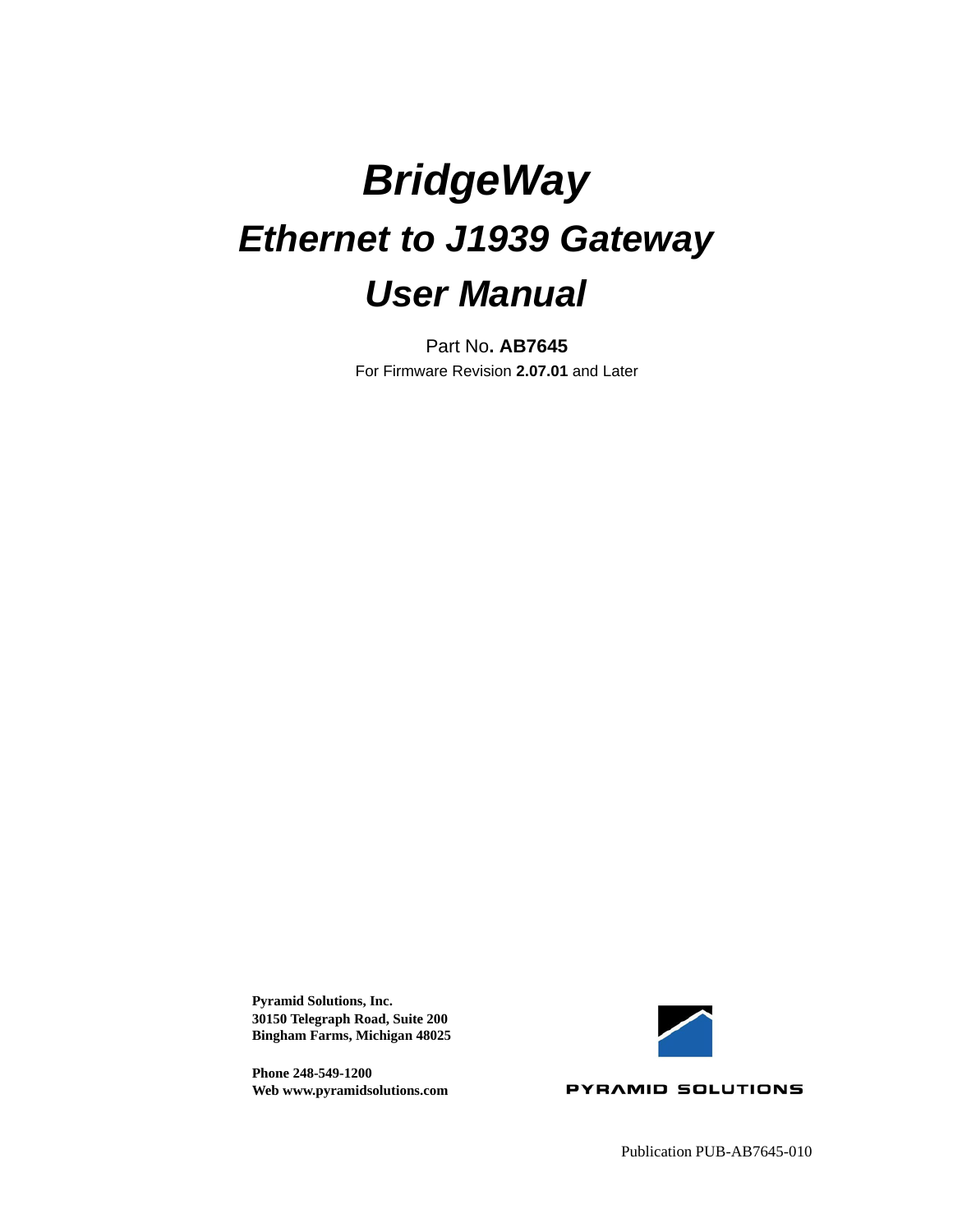### **Table of Contents**

| <b>BridgeWay Module Description 1-1</b>     |
|---------------------------------------------|
|                                             |
|                                             |
|                                             |
|                                             |
|                                             |
|                                             |
|                                             |
|                                             |
| Installation and Operation Requirements 2-1 |
|                                             |
|                                             |
|                                             |
|                                             |
|                                             |
|                                             |
| BridgeWay Configuration Tool (BWConfig) 3-1 |
|                                             |
|                                             |
|                                             |
|                                             |
|                                             |
|                                             |
|                                             |
|                                             |
|                                             |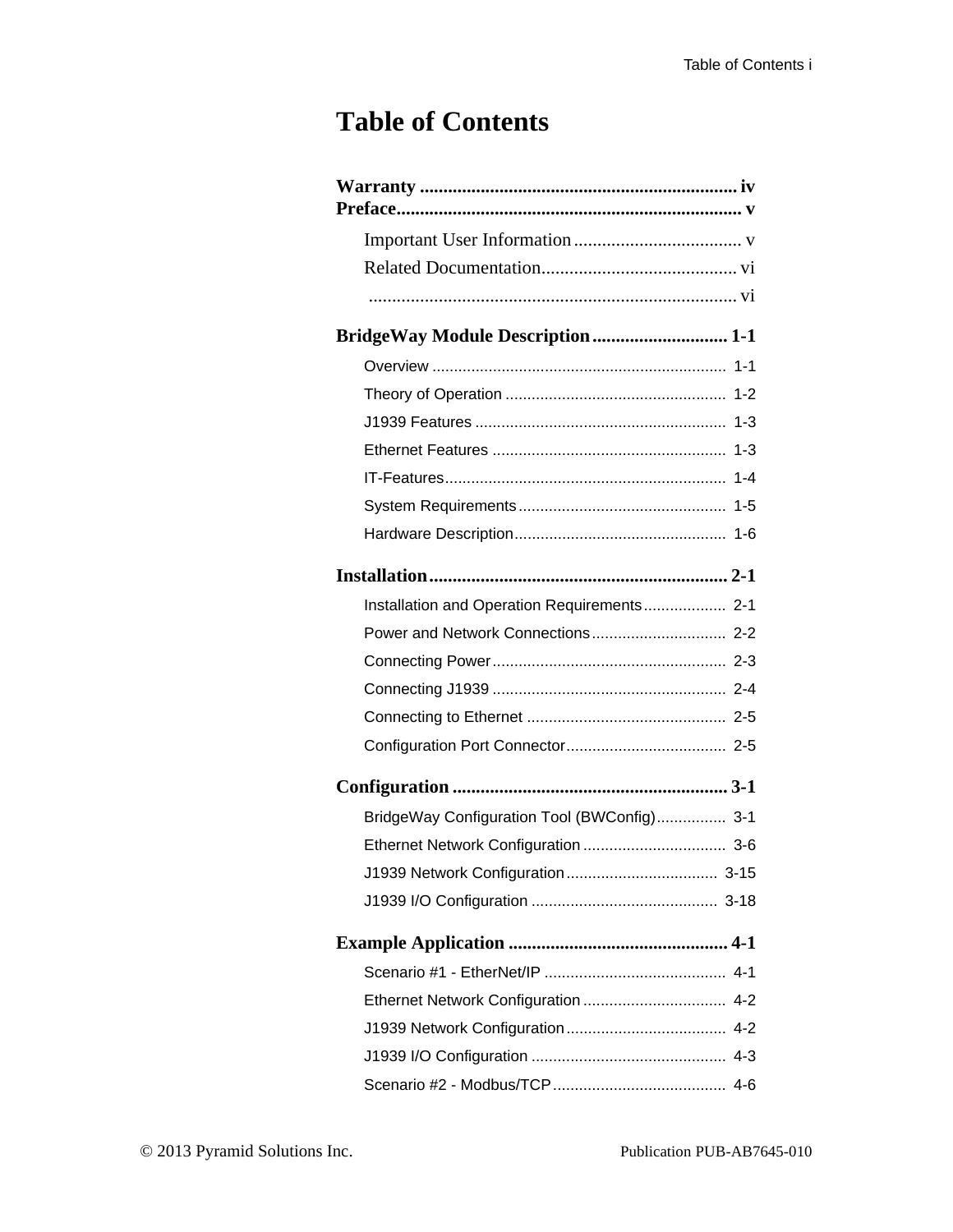| Using ControlLogix with the Gateway  5-11 |
|-------------------------------------------|
|                                           |
|                                           |
|                                           |
|                                           |
|                                           |
|                                           |
|                                           |
|                                           |
|                                           |
|                                           |
|                                           |
|                                           |
| Transport Protocol for Large Messages 7-8 |
|                                           |
|                                           |
|                                           |
|                                           |
|                                           |
|                                           |
|                                           |
|                                           |
|                                           |
|                                           |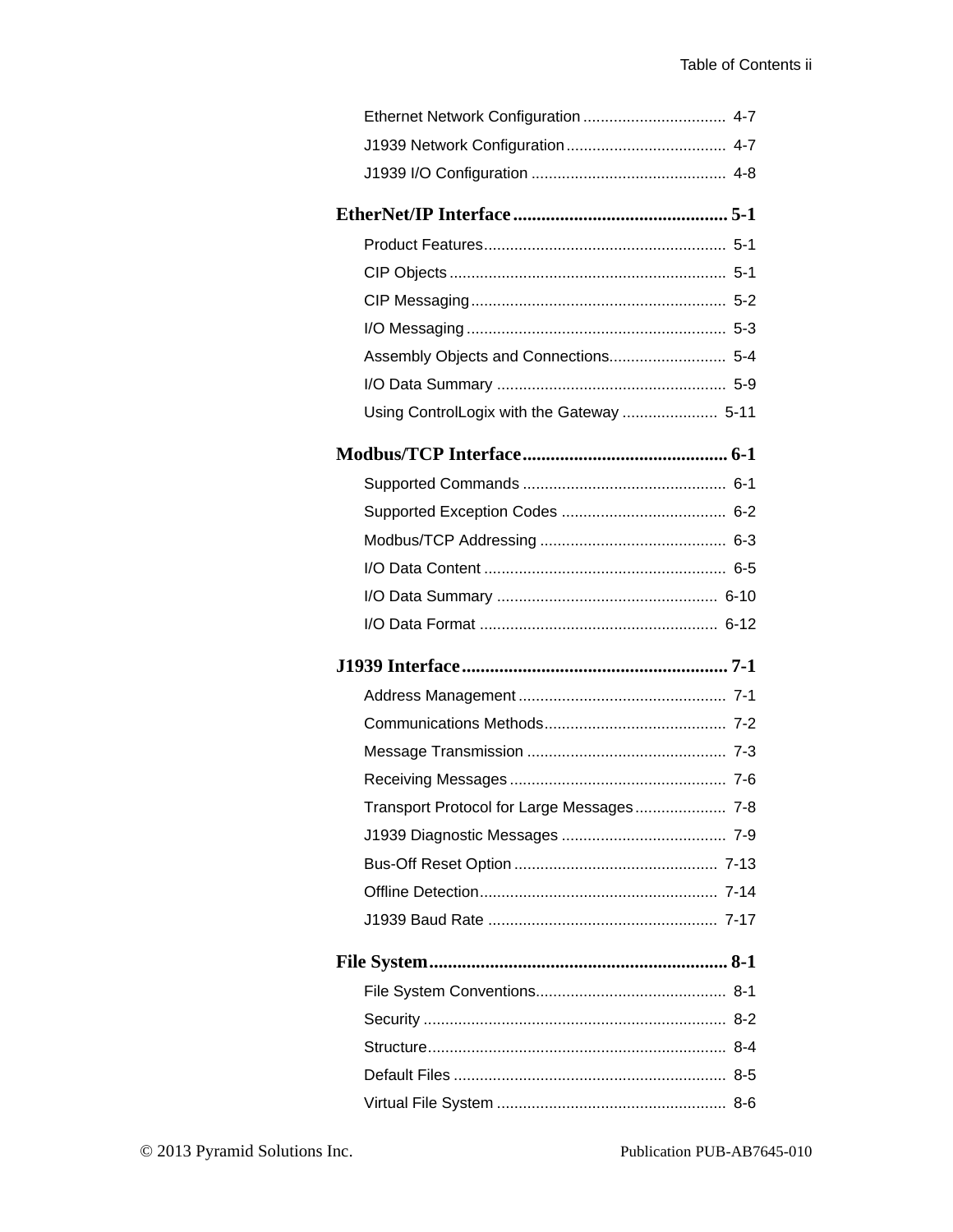| Displaying I/O Data on a Web Page 9-26         |          |
|------------------------------------------------|----------|
|                                                |          |
|                                                |          |
|                                                |          |
|                                                |          |
|                                                |          |
|                                                |          |
|                                                |          |
|                                                |          |
|                                                |          |
|                                                |          |
|                                                |          |
|                                                | $11 - 3$ |
|                                                |          |
|                                                |          |
|                                                |          |
|                                                | $12 - 2$ |
|                                                | $12 - 3$ |
| Configuration RS-232 9 Pin D-Subminiature 12-4 |          |
|                                                |          |
|                                                |          |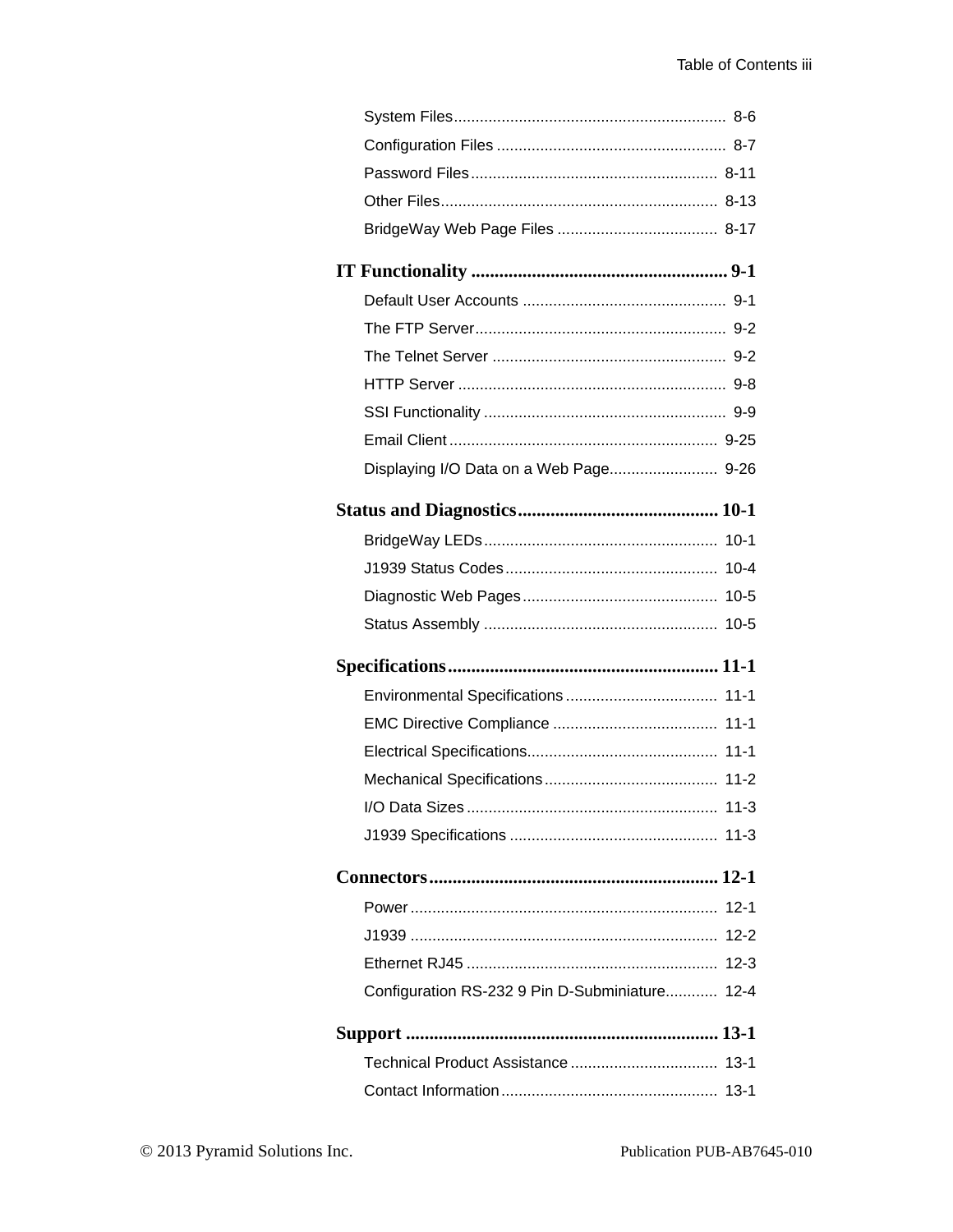### **Warranty**

<span id="page-4-0"></span>Pyramid Solutions warrants solely to the initial end-user buyer of this product that this product will, for one year after shipment by Pyramid Solutions (the "Warranty Period"), conform to Pyramid Solutions' written specifications for this product.

Pyramid Solutions' sole and exclusive obligation, and Buyer's sole remedy for failure of this product to conform to the above warranty, is, at the option of Pyramid Solutions, that Pyramid Solutions will repair or replace this product or refund the monies paid for this product. The purchaser must notify Pyramid Solutions of any nonconformity during the Warranty Period. In the case of replacement of a non-conforming product, the Warranty Period will be tolled beginning on the date upon which Pyramid Solutions receives the non-conforming product and will begin to run again when the purchaser of this product receives the repaired or replacement product.

The warranty will not apply if this product: (1) fails, malfunctions, or is damaged as a result of handling, installation, maintenance, removal, modification or repair other than as specified in Pyramid Solutions' then-current user manual or similar documentation; (2) suffers a casualty or is subjected to abuse (including electrostatic discharge) or improper use; (3) is altered or damaged so that Pyramid Solutions is unable to verify the defect with its normal test equipment; or (4) is not returned in the same or equivalent container in which it was shipped.

EXCEPT AS EXPRESSLY WARRANTED ABOVE, THIS PRODUCT IS SUPPLIED "AS IS" AND WITH ALL FAULTS. PYRAMID SOLUTIONS MAKES NO OTHER REPRESENTA-TIONS OR WARRANTIES, WHETHER EXPRESS OR IMPLIED, WITH RESPECT TO THIS PRODUCT AND PYRAMID SOLUTIONS EXPRESSLY DISCLAIMS ALL WARRANTIES AS TO ITS QUALITY, PERFORMANCE, MERCHANTABILITY, NON-INFRINGEMENT OR FITNESS FOR A PARTICULAR PURPOSE.

THE PURCHASER'S REMEDIES ARE EXPRESSLY LIMITED TO THE EXCLUSIVE REME-DIES STATED ABOVE. NEITHER PYRAMID SOLUTIONS NOR ANY DIRECT OR INDI-RECT SUPPLIER TO PYRAMID SOLUTIONS WILL BE LIABLE FOR ANY INCIDENTAL, CONSEQUENTIAL, SPECIAL, PUNITIVE, OR INDIRECT DAMAGES (INCLUDING, BUT NOT LIMITED TO, LOSS OF REVENUE OR PROFITS) ARISING OUT OF, RELATED TO, OR CAUSED, DIRECTLY OR INDIRECTLY BY, THE USE OR TRANSFER OF THIS PROD-UCT BY THE PURCHASER OF THIS PRODUCT OR ANY CUSTOMER OR SUCCESSOR HOLDER OF THIS PRODUCT, BY THE PERFORMANCE OR FAILURE TO PERFORM OF PYRAMID SOLUTIONS OR ANY DIRECT OR INDIRECT SUPPLIER TO PYRAMID SOLU-TIONS, OR IN ANY OTHER RESPECT, BY ANY OTHER ACT OR OMISSION OF PYRA-MID SOLUTIONS OR ANY DIRECT OR INDIRECT SUPPLIER TO PYRAMID SOLUTIONS, OR BY ANY OTHER CAUSE. IN NO EVENT WILL PYRAMID SOLUTIONS' OR ITS SUPPLIERS' TOTAL LIABILITY TO ANY PERSON FOR ANY CLAIM EXCEED THE SUM PAID TO PYRAMID SOLUTIONS FOR THE PRODUCT(S) GIVING RISE TO THE LIABILITY.

THESE LIMITATIONS APPLY REGARDLESS OF WHETHER PYRAMID SOLUTIONS OR ITS SUPPLIER(S) IS (ARE) OR WAS (WERE) AWARE OF THE POSSIBILITY OF ANY PARTICULAR DAMAGES AND REGARDLESS OF WHETHER ANY LIMITATION CAUSES A REMEDY TO FAIL OF ITS ESSENTIAL PURPOSE.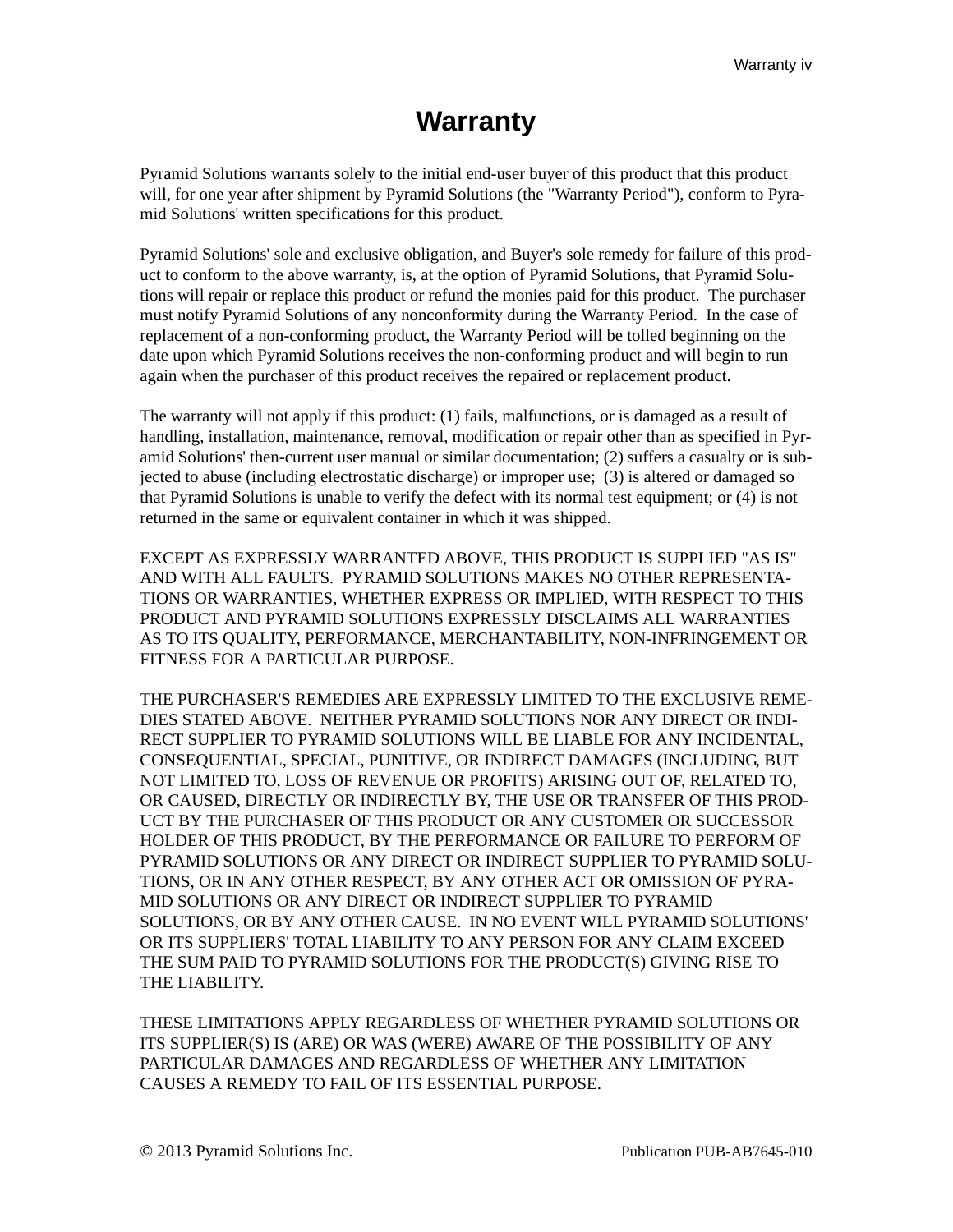### **Preface**

#### <span id="page-5-1"></span><span id="page-5-0"></span>*Important User Information*

The data and illustrations found in this document are not binding. We reserve the right to modify our products in line with our policy of product development. The information in this document is subject to change and should not be considered as a commitment by Pyramid Solutions. Pyramid Solutions assumes no responsibility for errors that may appear in this document

There are many applications of the BridgeWay module. Those responsible for the use of this device must satisfy themselves that all necessary steps have been taken to verify an application meets all performance and safety requirements including any applicable laws, regulations, codes, and standards.

The illustrations and samples in this guide are intended solely for the purpose of example. Pyramid Solutions does not assume responsibility or liability for actual use based upon the examples shown in this publication.



#### **FAIL-SAFE OR CRITICAL OPERATIONS**

This product is not designed, intended, authorized, or warranted to be suitable for use or resale as control equipment in, or for other applications related to, hazardous or potentially-hazardous environments or applications requiring high-availability or failsafe performance, such as in the operation of nuclear facilities, aircraft navigation or communications systems, air traffic control, life support, public works, weapons systems, or any other application in which the failure of a product could lead to property damage, death, personal injury, or environmental damage.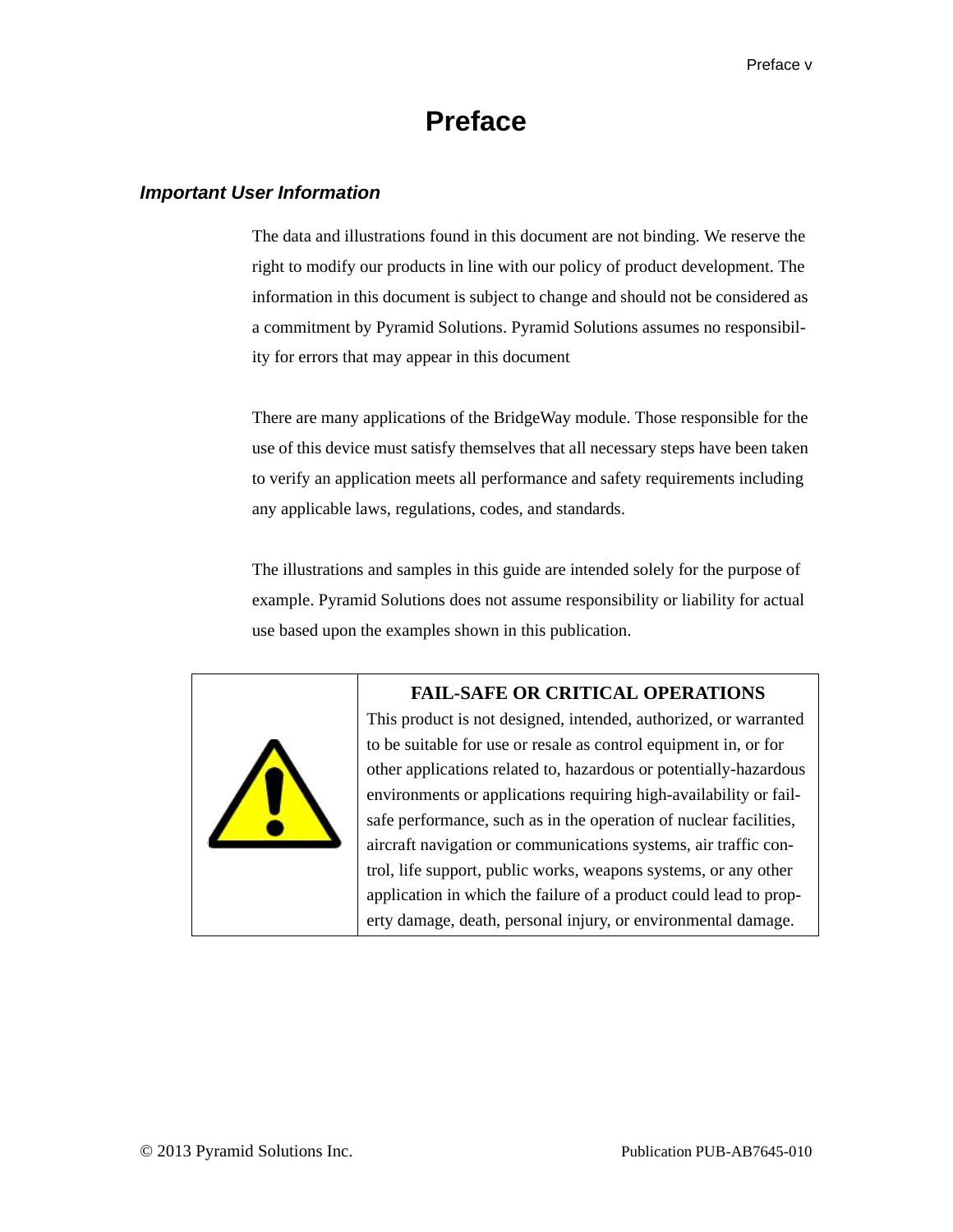#### <span id="page-6-0"></span>*Related Documentation*

| <b>Document Name</b>                               | <b>Author</b> | <b>Web Page</b> |
|----------------------------------------------------|---------------|-----------------|
| EtherNet/IP Specification                          | <b>ODVA</b>   | www.odva.org    |
| Common Industrial Protocol (CIP) Specification     | <b>ODVA</b>   | www.odva.org    |
| Modbus Application Protocol Specification          | Modbus-IDA    | www.modbus.org  |
| Modbus Messaging on TCP/IP Implementation<br>Guide | Modbus-IDA    | www.modbus.org  |
| J1939 Recommended Practice                         | <b>SAE</b>    | www.sae.org     |

#### **Table 1-1 Related Documentation**

Modbus/TCP is a trademark of Modbus.org.

EtherNet/IP is a trademark of ODVA.

<span id="page-6-1"></span>Microsoft, MS-DOS, and Windows are trademarks of Microsoft Corporation.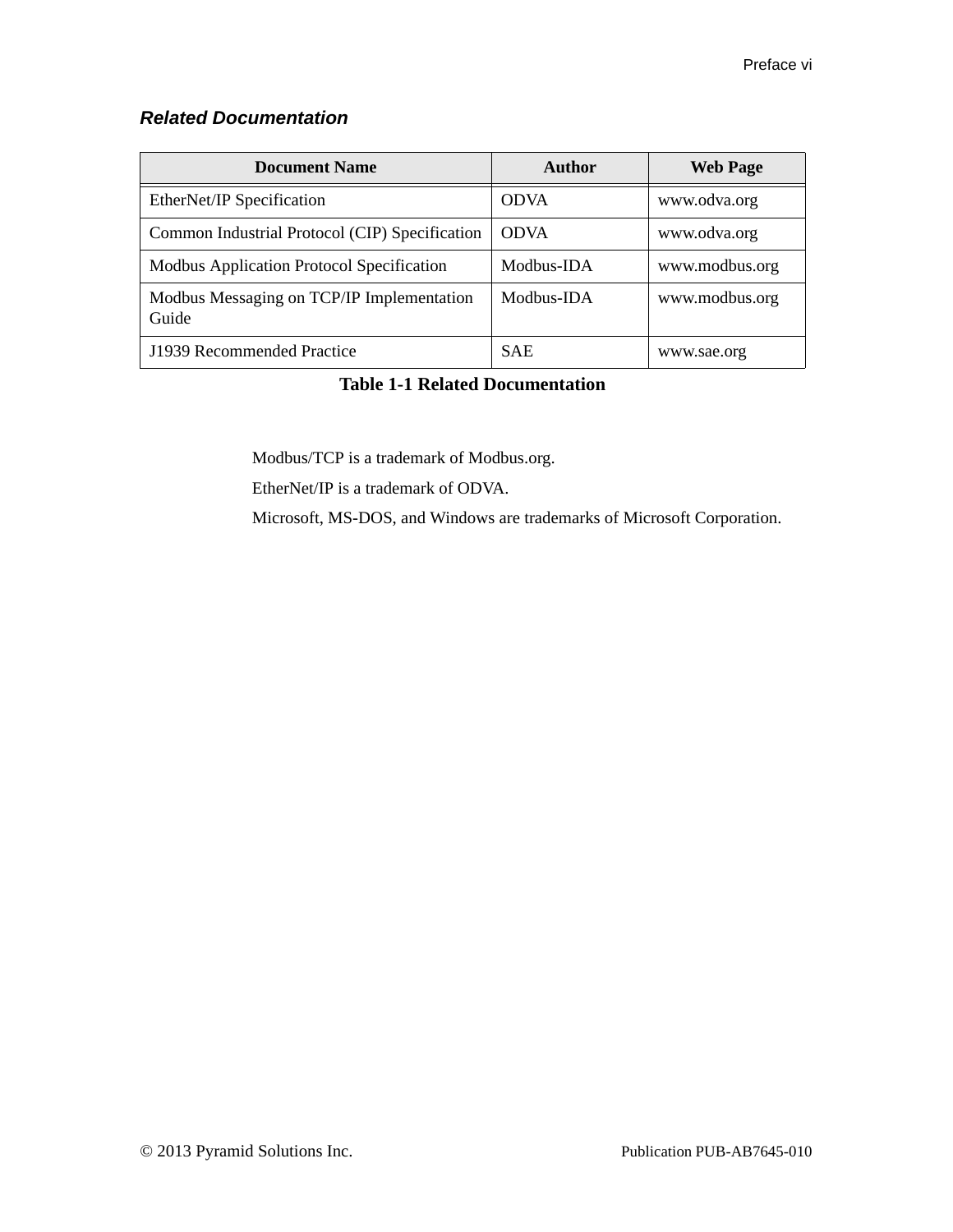### **BridgeWay Module Description**

#### <span id="page-7-1"></span><span id="page-7-0"></span>*Overview*

The BridgeWay Ethernet to J1939 Gateway allows you to monitor and control data on a J1939 heavy duty vehicle network from an Ethernet device. Data from J1939 messages are mapped to I/O table locations, making them accessible to the Ethernet network. The EtherNet/IP and Modbus/TCP protocols are supported. The BridgeWay acts as an EtherNet/IP Adapter, allowing J1939 data to be transferred to an EtherNet/IP Scanner device using I/O or explicit messages. The module acts as a Modbus/TCP server, allowing J1939 data to be addressed as Modbus registers by a Modbus/TCP client device.

Examples of applications of the Ethernet to J1939 Gateway:

- An interface used on a diesel generator package to access engine parameters from a Programmable Logic Controller (PLC).
- An on-vehicle gateway used to interface the J1939 vehicle network to an on board industrial automation based control system.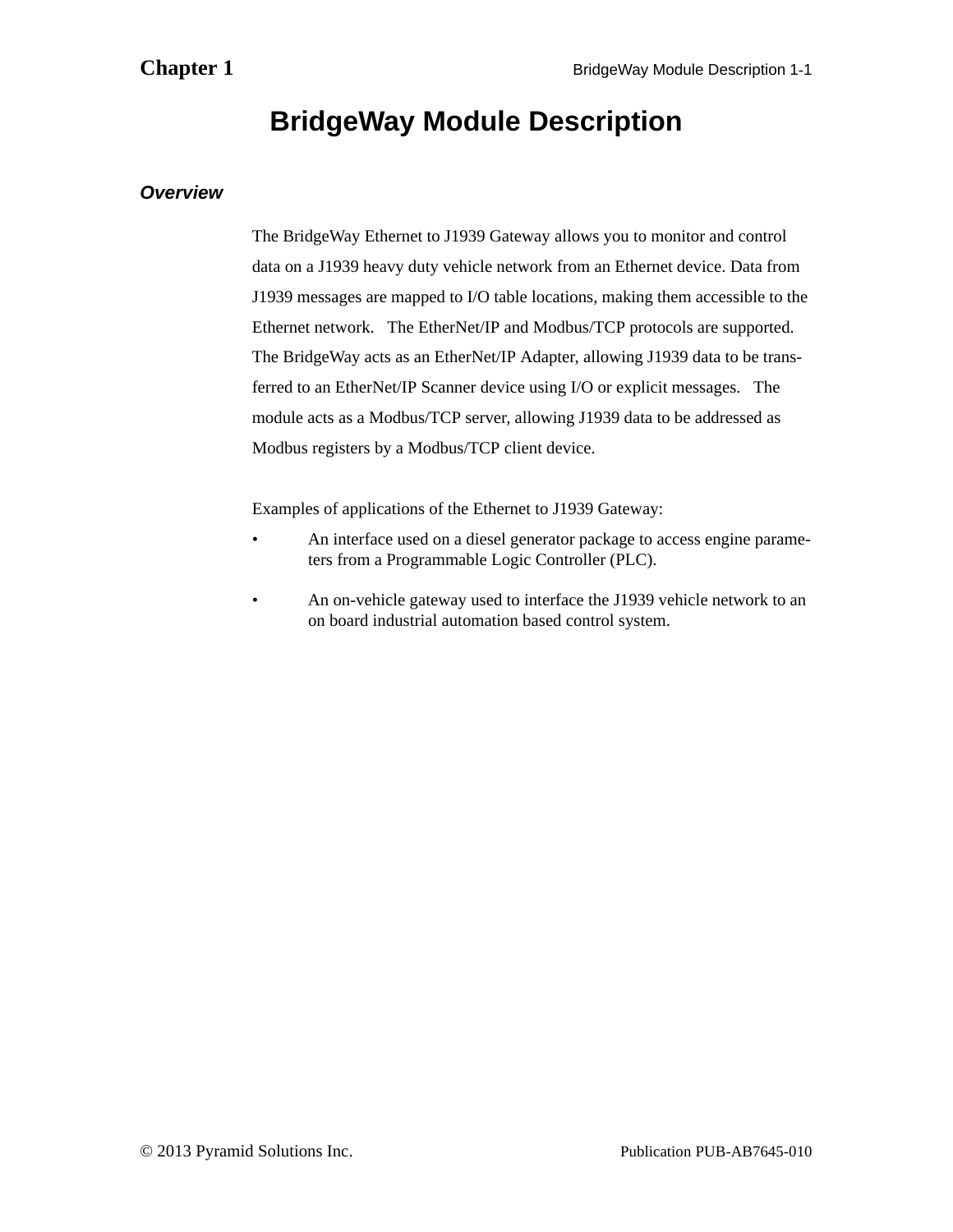#### <span id="page-8-0"></span>*Theory of Operation*

The BridgeWay provides centralized data storage, the "PassageWay<sup>TM</sup>", for data that is shared between the J1939 and Ethernet networks. Data is placed into the PassageWay by one network interface, allowing the data to be read through the other network interface.



**Figure 1-1 BridgeWay PassageWay Operation**

The BridgeWay appears as a single device on either network using standard protocol mechanisms. No special, or extended, protocol features are required of the devices on either network to read and write the data flowing through the Passage-Way; all cross-network activity is transparent to the devices on either network.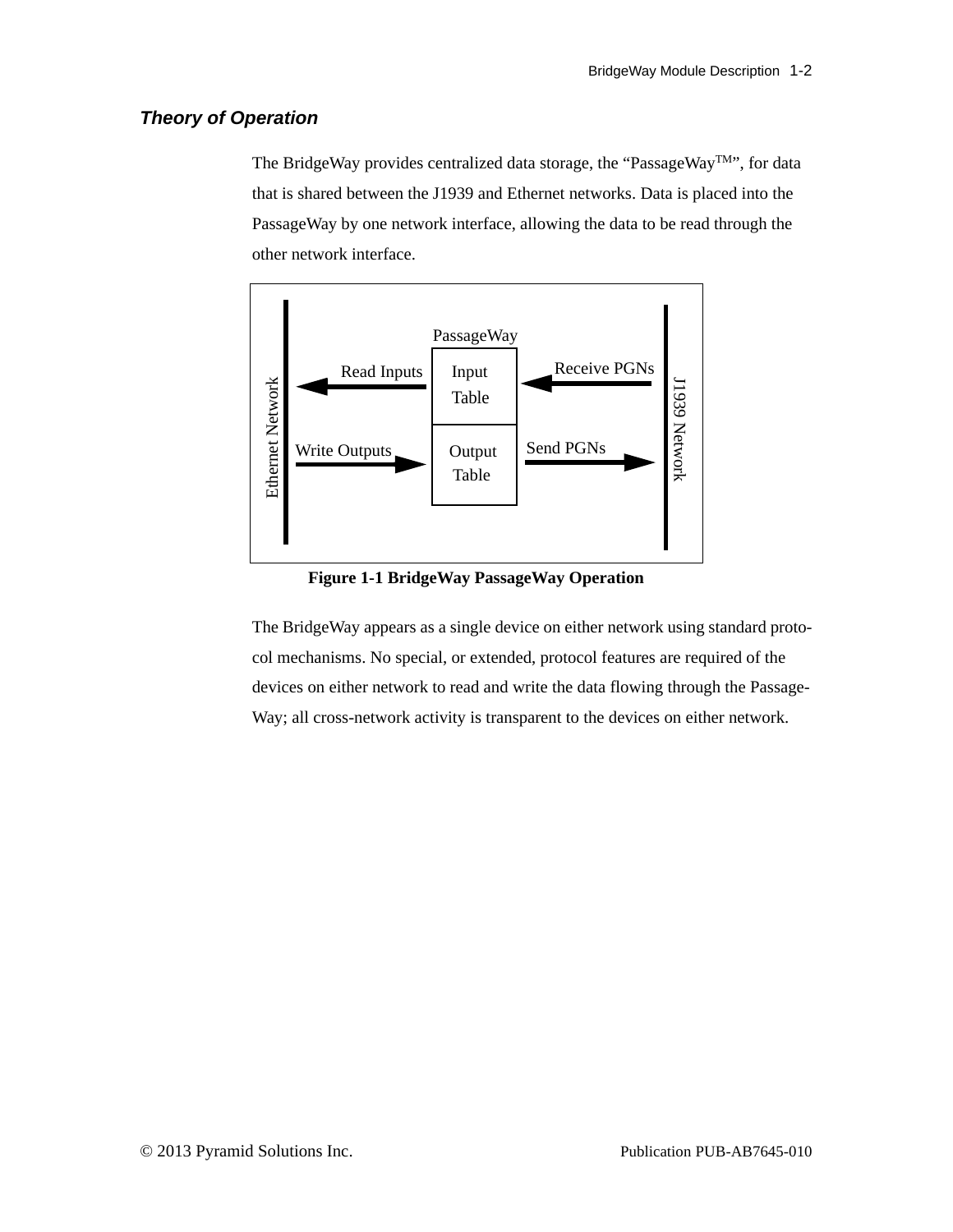#### <span id="page-9-0"></span>*J1939 Features*

- Transmission and reception of all types of fixed-length J1939 messages, including PDU1, PDU2, broadcast and destination specific.
- Monitoring of DM1 (active diagnostics) and DM2 (previously active diagnostics) messages.
- Complete network address management including address claim, protection, and yield on higher priority conflict.
- Network address can be self-configurable over a range of addresses.
- J1939 Transport Protocol for transmission and reception of large messages (9 - 1785 bytes). Both connection based (RTS/CTS) and broadcast (BAM) are supported.
- Configurable CAN bus-off reset option will reset the network interface and attempt to return to online when a CAN bus-off condition is detected.

#### <span id="page-9-1"></span>*Ethernet Features*

- Supports the EtherNet/IP protocol, Adapter Class with I/O Server, and Message Server.
- Supports the Modbus/TCP protocol with up to 8 simultaneous connections. Conforms to the Modbus/TCP specification 1.0.
- IP address configuration may be done using DHCP/Bootp, web page, or the BridgeWay Configuration Tool.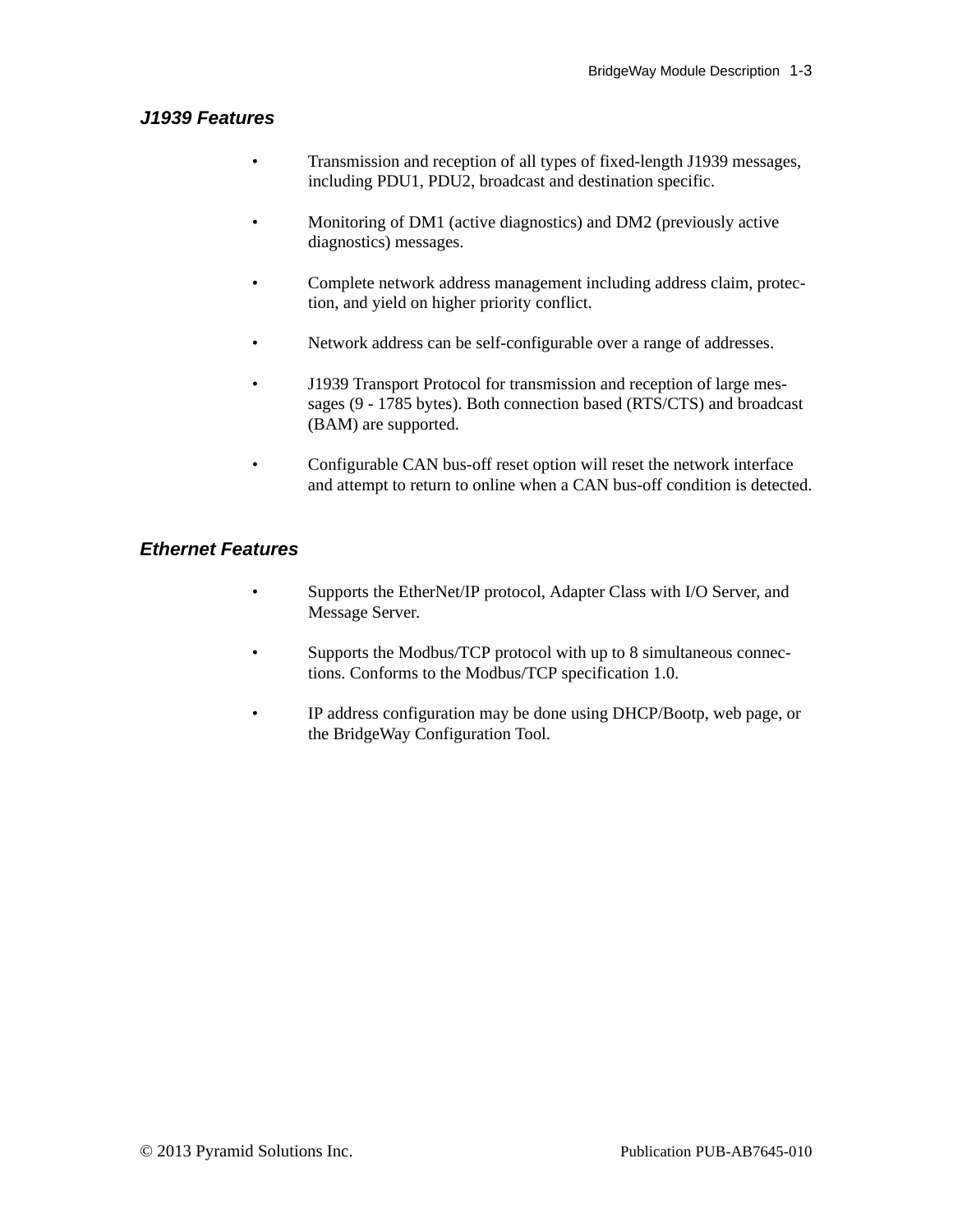#### <span id="page-10-0"></span>*IT-Features*

- The BridgeWay features a flexible file system with two security levels.The size available for user files is approximately 1.4 Mbyte.
- An FTP server provides easy file management using standard FTP clients.
- A Telnet server featuring a command line interface similar to the MSDOS™ environment.
- A a flexible HTTP server (Web server) with Server Side Includes (SSI) functionality. These are commands to the web server embedded in the
- HTML code. This enables the user to access the IN/OUT area using a customizeable web page interface.
- Firmware updates of the BridgeWay using the RS232 port and Bridge-Way Configuration Tool.
- Email client capability.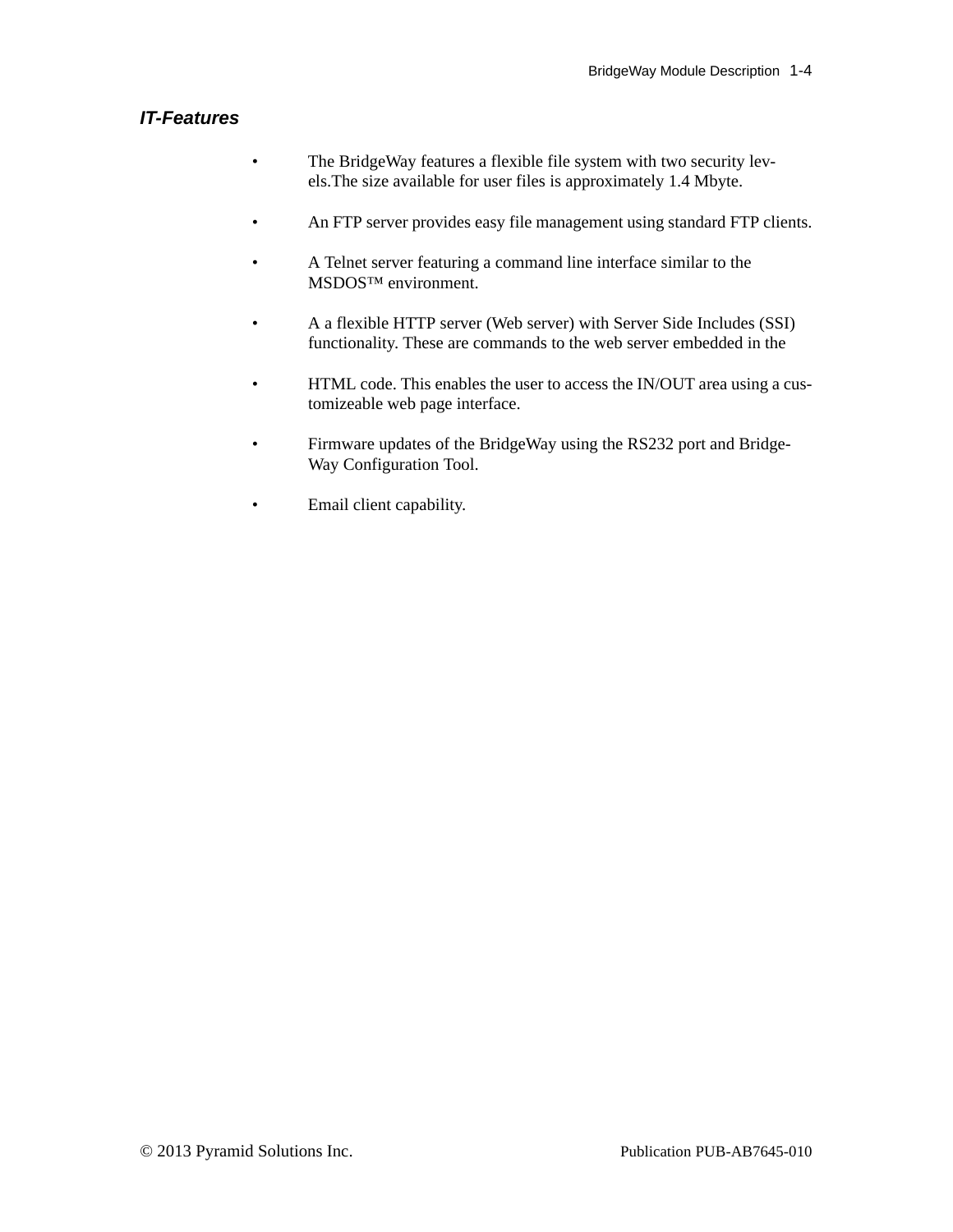#### <span id="page-11-0"></span>*System Requirements*

The following hardware and software components are needed to use the Bridge-

Way Ethernet to J1939 Gateway.

#### **Required Hardware**

- BridgeWay module.
- J1939 network connection.
- Ethernet cabling.
- PC or controller with access to the Ethernet network.
- 24 VDC power connection
- PC with an RS-232 communications port or USB serial adapter to execute BridgeWay Configuration Tool (BWConfig).
- RS-232 null-modem cable to connect PC running BWConfig to the BridgeWay.

#### **Optional Hardware**

• DIN rail to mount the BridgeWay.

#### **Required Software**

- BridgeWay Configuration Tool software (BWConfig) to configure the BridgeWay.
- BWConfig requires that the PC be running Microsoft Windows 98, NT, 2000, or XP.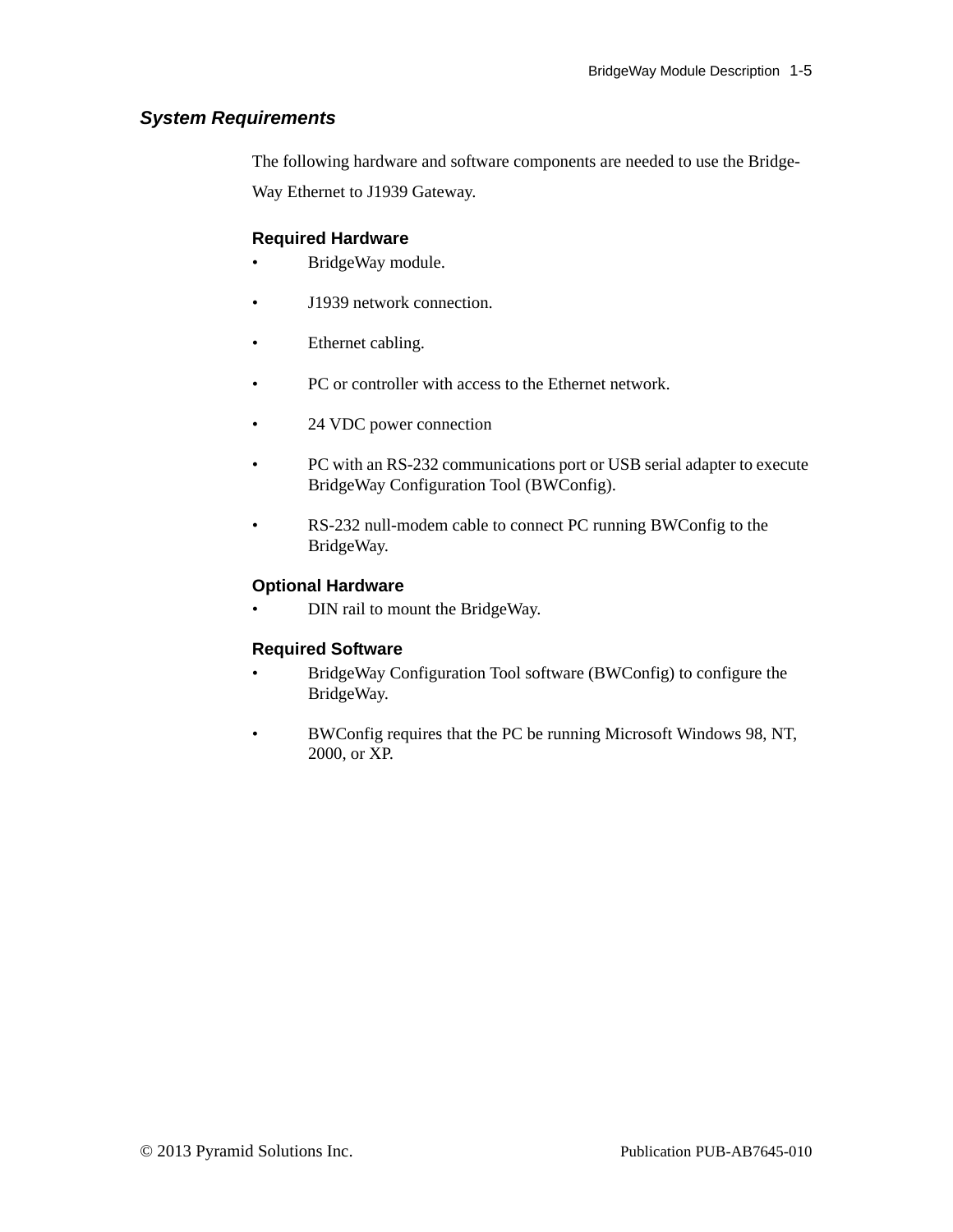#### <span id="page-12-0"></span>*Hardware Description*

All connections, whether power or fieldbus, to the BridgeWay are made on one end of the module. Phoenix-style connectors are provided for power and J1939 connections. An RJ-style connector is provided for Ethernet connection. There is a 9-pin D-Subminiature connector for the auxiliary RS-232 port that is used for device configuration. See "Installation" Page 2-1 for more details on the connectors.

There is an 8 position DIP switch on the end of the module that can be used to select a portion of a default IP address that may be used to permit an intranet connection. See "Ethernet Network Configuration" Page 3-6 for more details on configuring the IP address using the switches.

On the front of the BridgeWay module are 6 LEDs that are used for status indication. These LEDs provide visual status for the overall module, the J1939 interface, and the Ethernet interface. See "BridgeWay LEDs" Page 10-1 for details on how the LEDs are used.

The back of the module has a DIN rail mount to allow the module to be mounted on a DIN rail.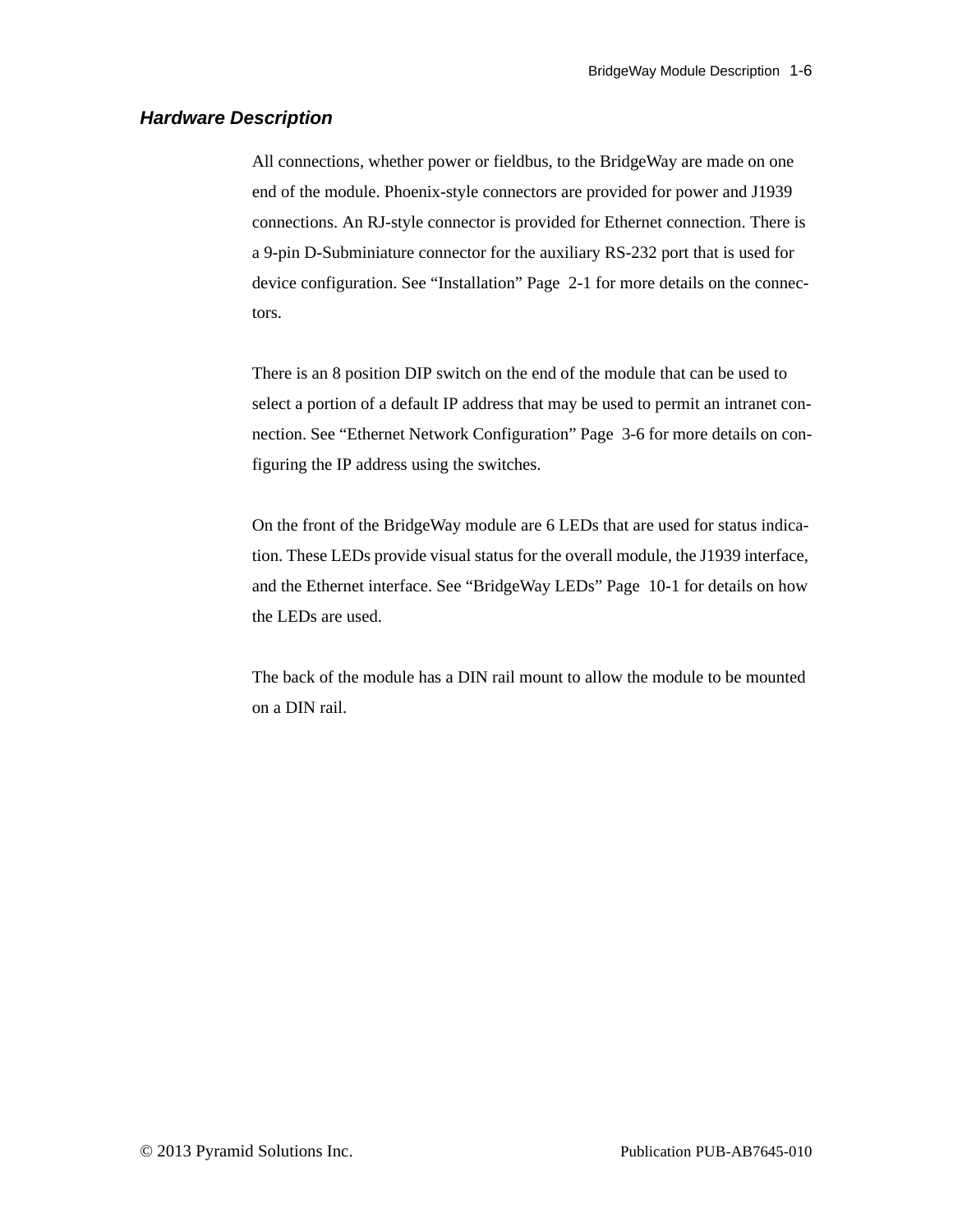### **Installation**

#### <span id="page-13-1"></span><span id="page-13-0"></span>*Installation and Operation Requirements*

- •Power, input and output (I/O) wiring must be in accordance with Class 1, Division 2 wiring methods - article 501-4(b) of the National Electric Code, NFPA 70 and in accordance with local codes.
- •**Warning Explosion Hazard** Substitution of components may impair suitability for Class 1, Division 2.
- •**Warning Explosion Hazard** When in hazardous locations turn off power before replacing or wiring modules.
- •**Warning Explosion Hazard** Do not disconnect equipment unless power has been switched off or the area is known to be nonhazardous.
- •Terminal tightening torque must be between 5-7 lbs-in (0.5-0.8 Nm).
- •For use in Class 2 circuits only.
- •Suitable for surrounding temperature of 65 degrees C maximum.
- •Use 60/75 C copper wire only.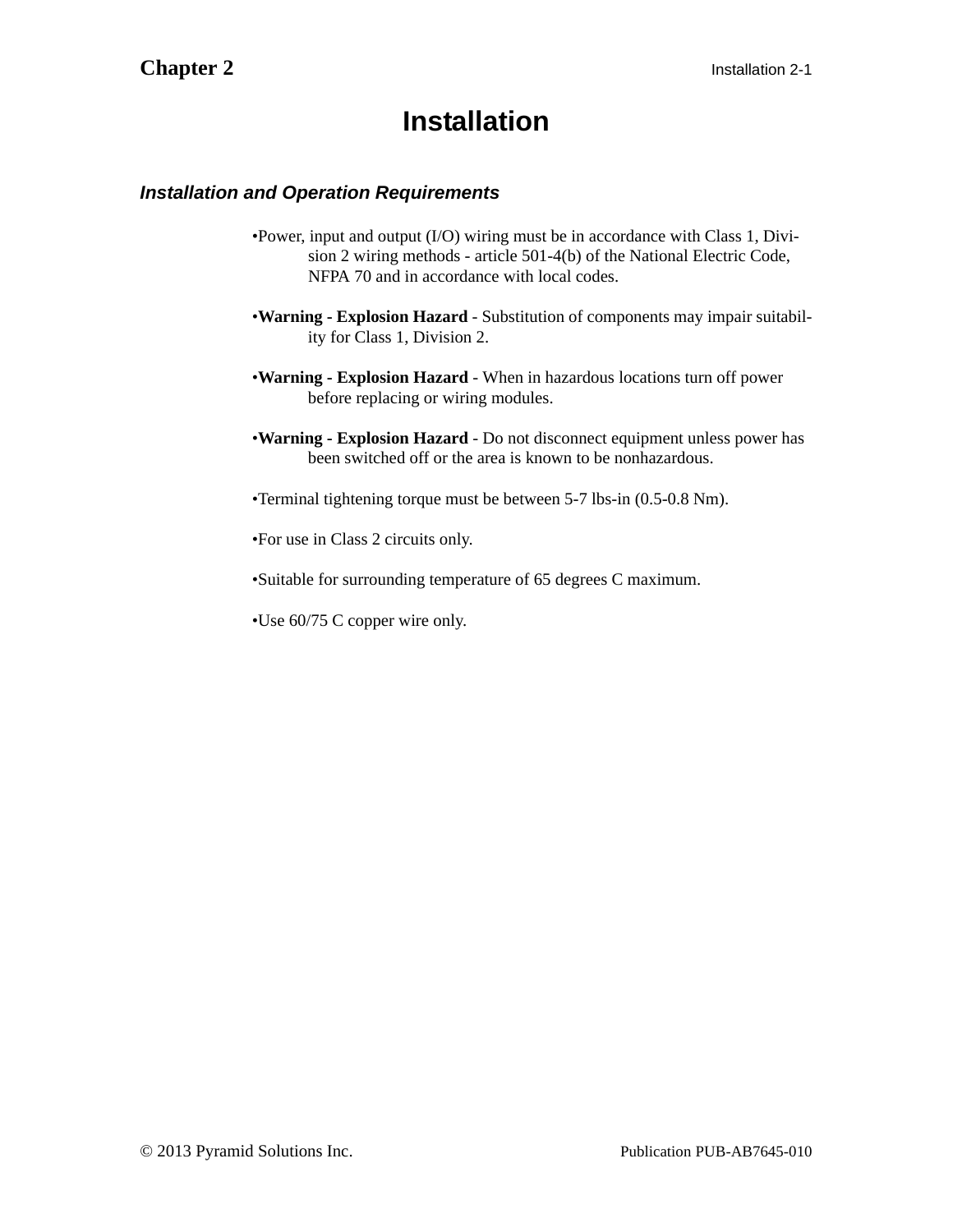#### <span id="page-14-0"></span>*Power and Network Connections*



The power and network connections to the BridgeWay are made on the end of the module. [Figure 2-1](#page-14-1) indicates the location of each connector.

<span id="page-14-1"></span>**Figure 2-1 BridgeWay Power and Network Connections**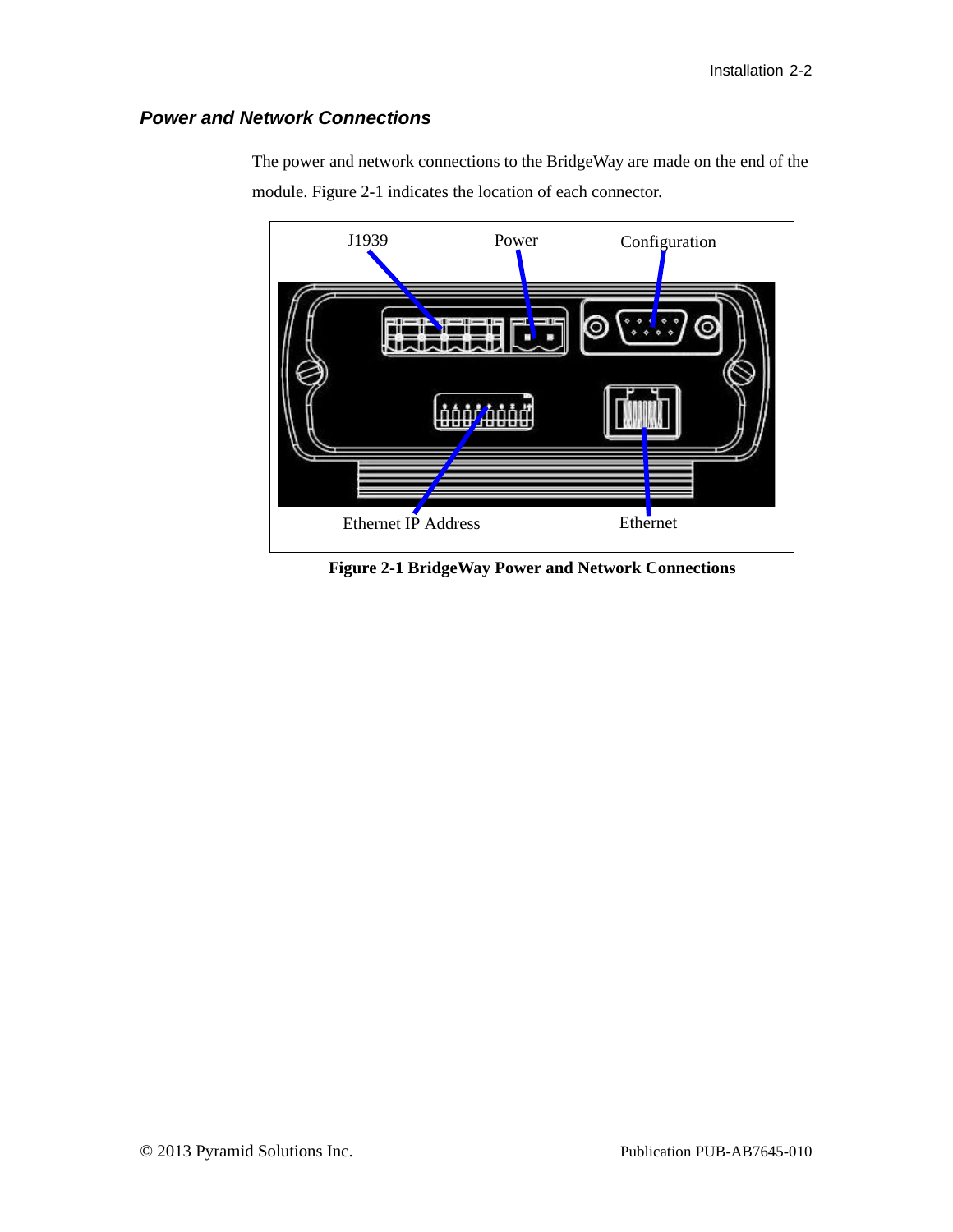#### <span id="page-15-0"></span>*Connecting Power*

The power connection is a 2-pin terminal block located on the end of the module. The female terminal block connector is provided with the BridgeWay. Connections to be made are illustrated in [Figure 2-2](#page-15-1).



**Figure 2-2 Power Connection**

<span id="page-15-1"></span>The BridgeWay requires 24 volts DC power. The module will start immediately when power is applied (There is no On/Off switch on the module).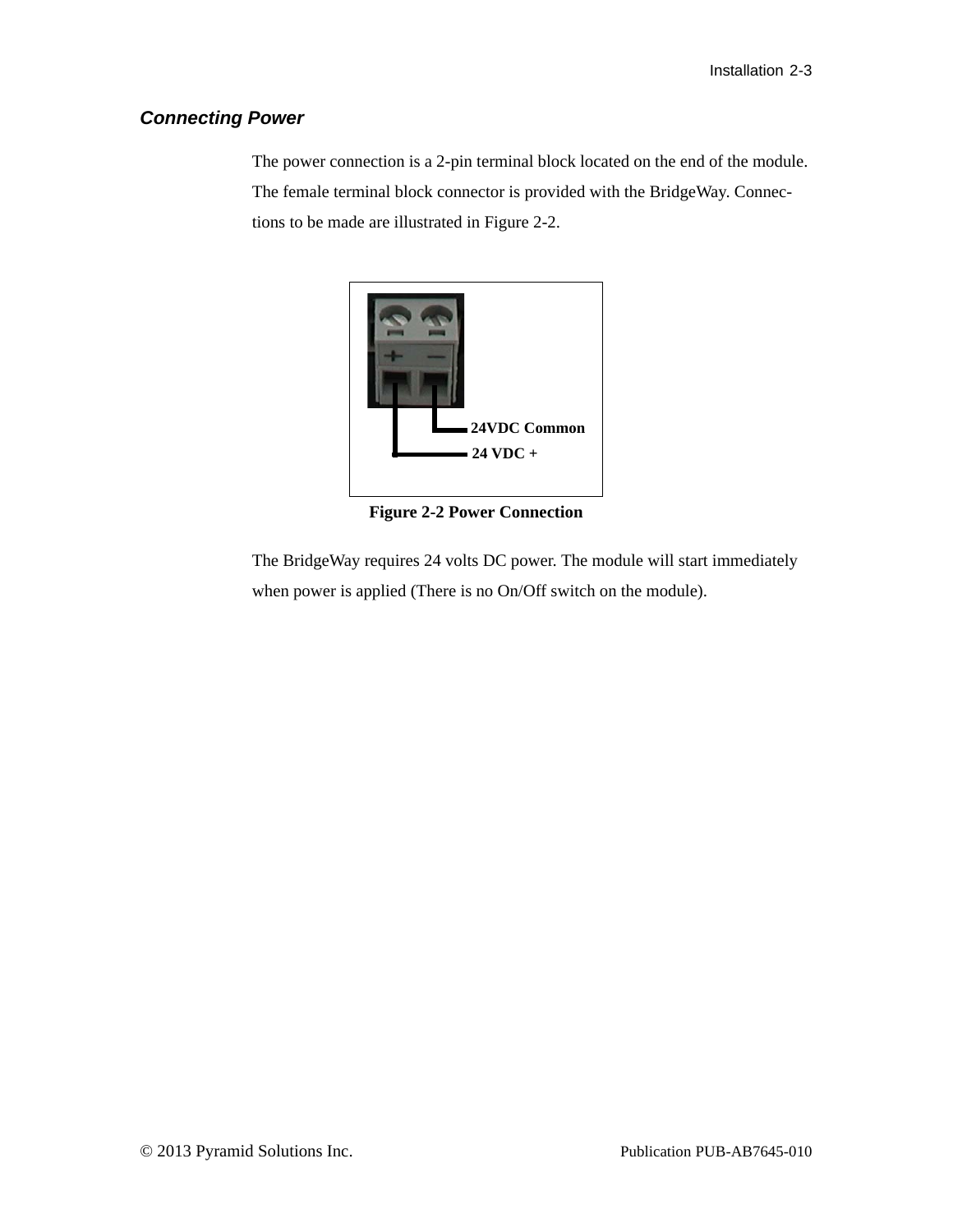#### <span id="page-16-0"></span>*Connecting J1939*

The J1939 network connection is a 5-pin terminal block located next to the power connection on the end of the module. The female terminal block connector is provided with the BridgeWay. Connections to be made are illustrated in [Figure 2-3](#page-16-1).



**Figure 2-3 J1939 Connection**

<span id="page-16-1"></span>The CAN High and Low signal lines should be connected to the CAN High and Low connections respectively on all devices on the network. The signal lines should not be swapped on any device connections.

**Note:** The 24VDC terminals on pins 1 and 5 are physically connected to the power on the 2-pin power connector. The module may alternatively be powered from these pins.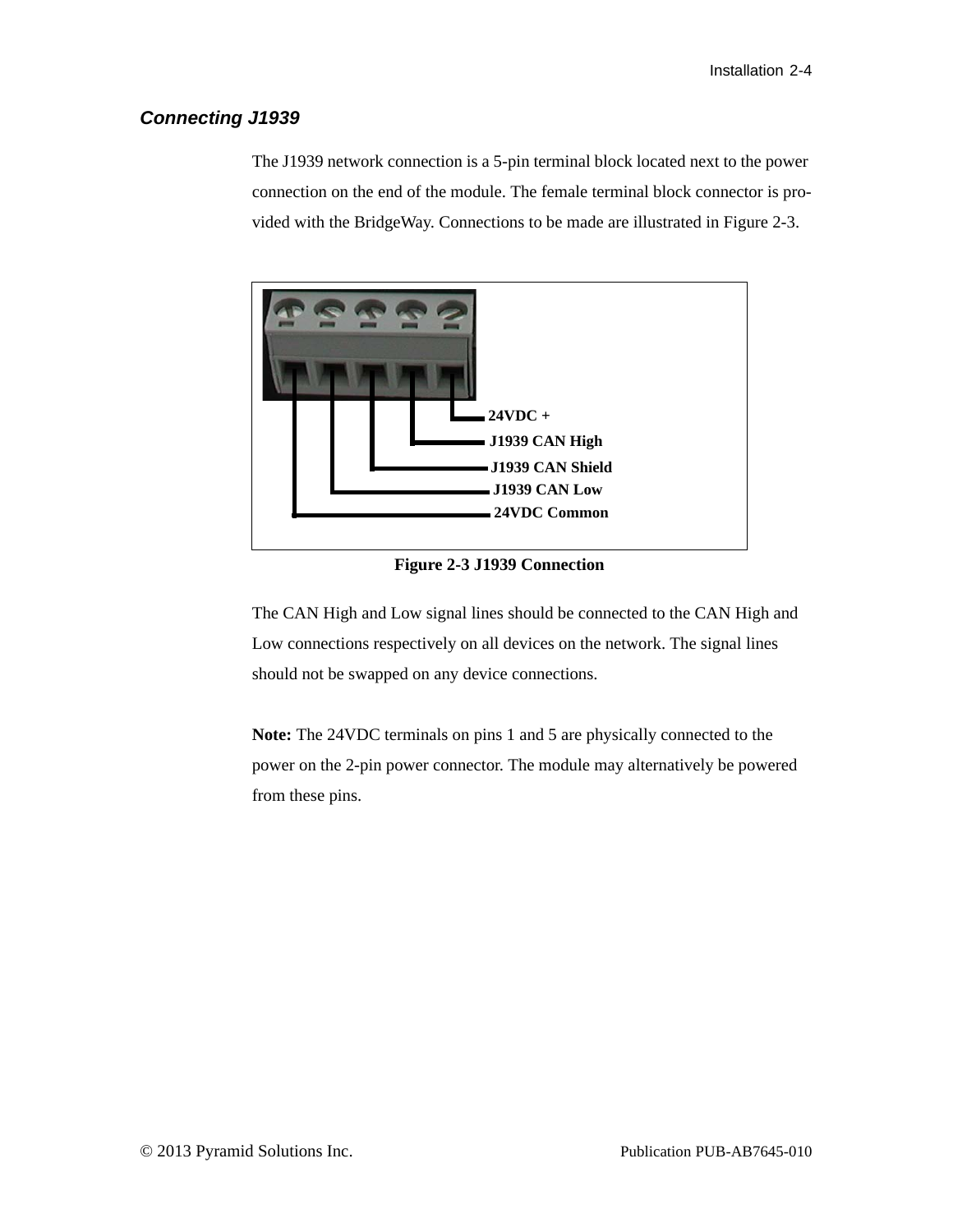#### <span id="page-17-0"></span>*Connecting to Ethernet*

The Ethernet connection uses a standard RJ45 connector (not provided). This is plugged into the socket on the end of the module.

#### <span id="page-17-1"></span>*Configuration Port Connector*

The configuration port is the 9-pin D-Subminiature female connector on the end of the BridgeWay. The connector has a standard RS-232 DTE pin configuration. The connections to be made as shown below.

| Pin | <b>Connection</b>    |
|-----|----------------------|
|     | Receive Data         |
|     | <b>Transmit Data</b> |
|     | Signal Ground        |

The BridgeWay is connected to a PC for configuration using a null-modem cable. A null-modem cable has pins 2 and 3 swapped so that the PC's Transmit line is connected to the BridgeWay's Receive line, and the PC's Receive line is connected to the BridgeWay's Transmit line.

**Note:** The BridgeWay does not make use of the modem control signals specified for a DTE connector. Connecting the module through devices, such as isolation modules, which assume control of these lines may cause the BWConfig communications to be unreliable.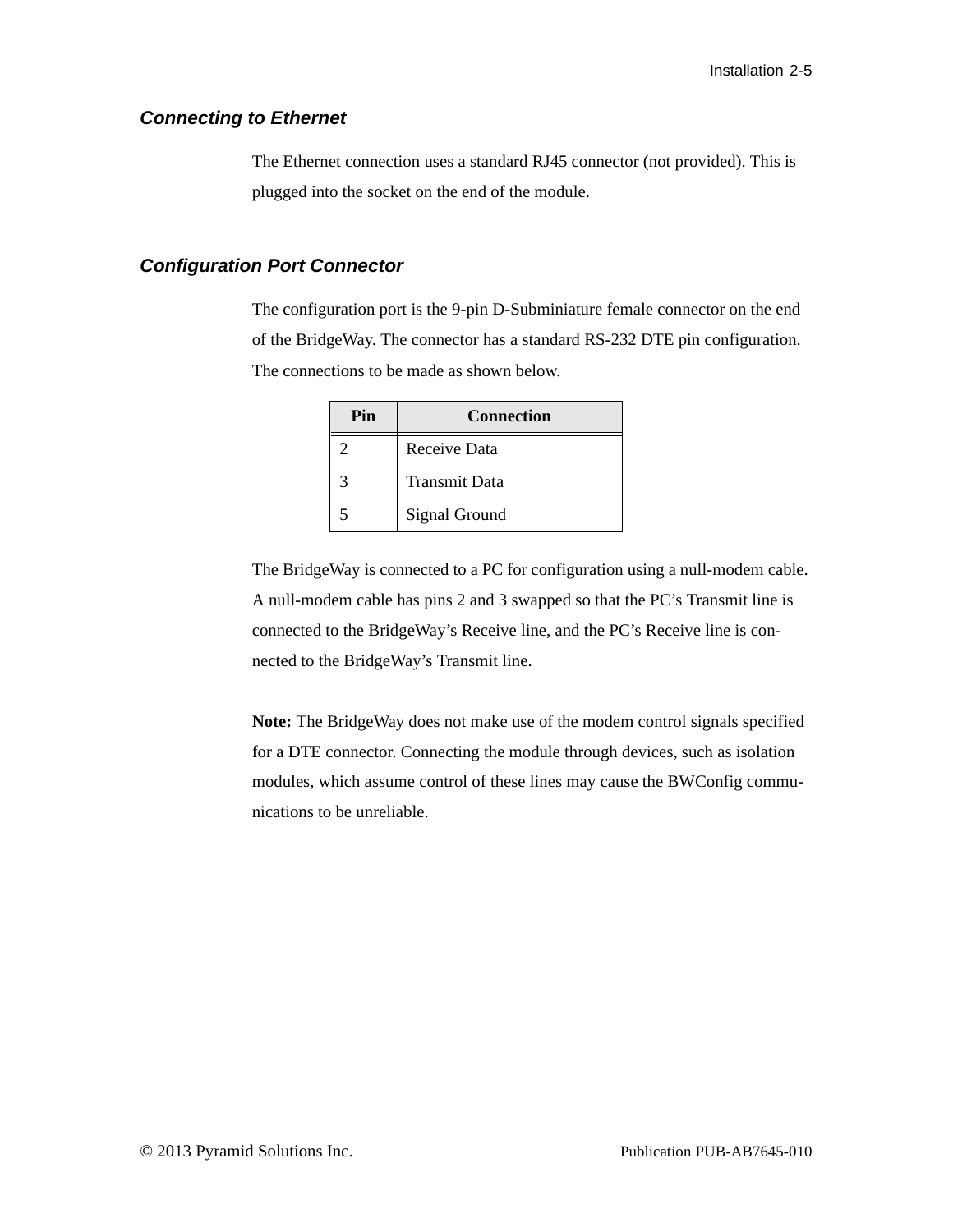## **Configuration**

<span id="page-18-0"></span>This chapter describes how the BridgeWay Ethernet to J1939 Gateway is configured using the BridgeWay Configuration Tool (BWConfig). Detailed descriptions of each configurable parameter in the gateway are provided as well as how they are set in the tool.

The next chapter walks the reader through the configuration of an example application to illustrate how the configurable parameters are used in a real-world application.

#### <span id="page-18-1"></span>*BridgeWay Configuration Tool (BWConfig)*

The BridgeWay Configuration Tool allows you to configure the parameters associated with the Ethernet and J1939 network interfaces as well as to set up the contents and layout of the I/O table.

BWConfig is a Microsoft Windows application that communicates with a Bridge-Way over a standard RS-232 serial link using the PC serial port or USB serial adapter. BWConfig is compatible with Microsoft Windows 98, NT, 2000, and XP.

#### **Installing the Tool**

Install BWConfig from the CD by running *Setup.exe* which is found in the CD's root directory.

If you have downloaded BWConfig from the web site, unzip the downloaded file into a temporary directory and run *Setup.exe* which is found in the temporary directory.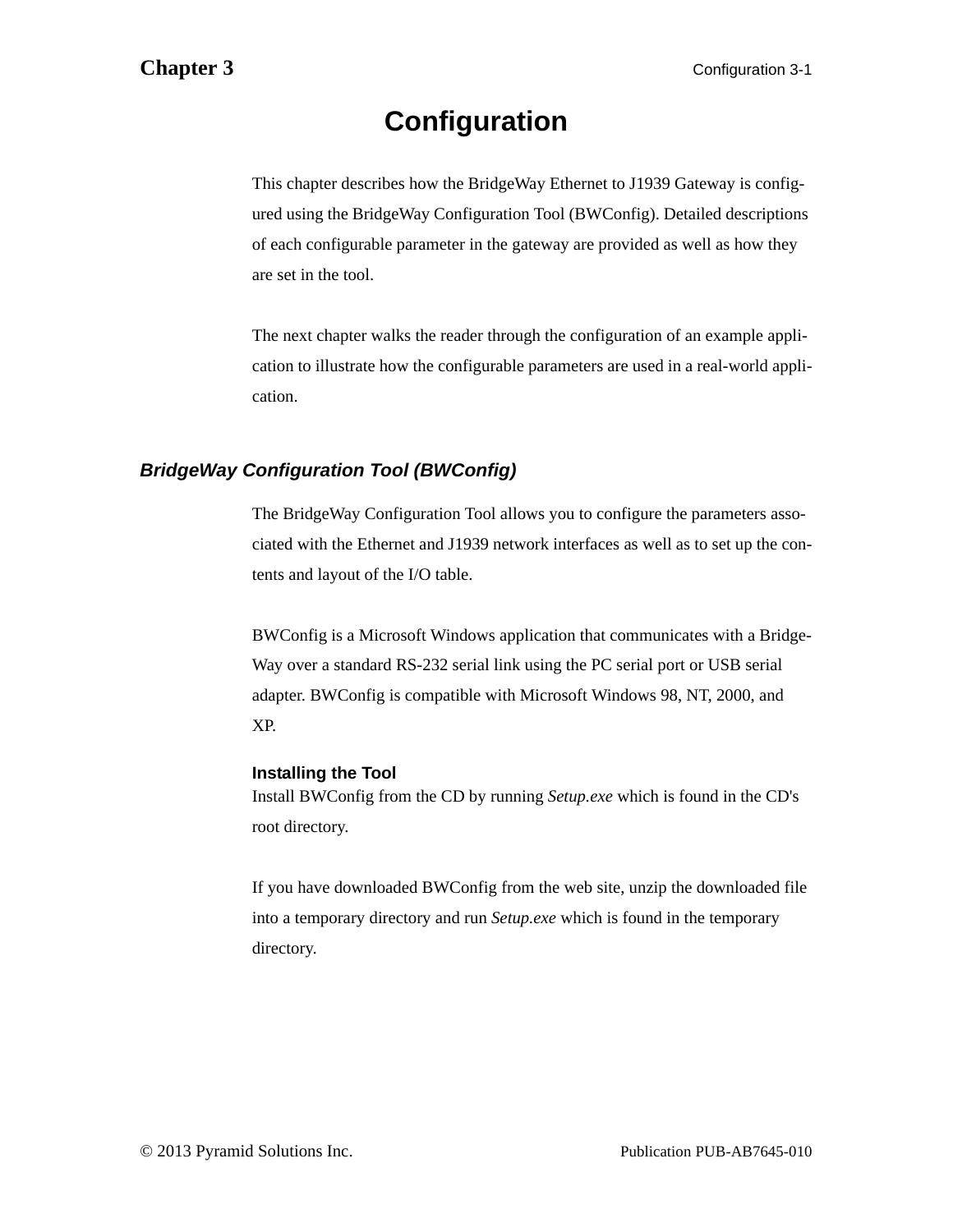#### **Connecting to the BridgeWay Module**

Connect the PC running BWConfig to the BridgeWay module using a standard Null-Modem (pins 2 and 3 swapped) serial cable between the PC serial port or USB adapter and the 9-pin D-Sub connector on the module. It does not matter which PC serial port you use, BWConfig will scan each available port and detect the connection automatically. No serial port configuration is required; BWConfig will automatically set the baud rate.

#### **Starting the Tool**

Launch BWConfig from the *BridgeWay Configuration* folder in the Windows Start Menu.

When BWConfig is started, it will attempt to locate a BridgeWay module on one of the PC serial ports. If a module is found, the status area of the tool will be updated to show the module type and status of the module that was located.

If a module is not connected to the PC, or is powered off, when the tool is started, the status area will indicate that no module was detected. Make sure that the module is powered and the connection is made, then press the Refresh button on the BWConfig tool bar; this will cause the tool to rescan the serial ports for a module.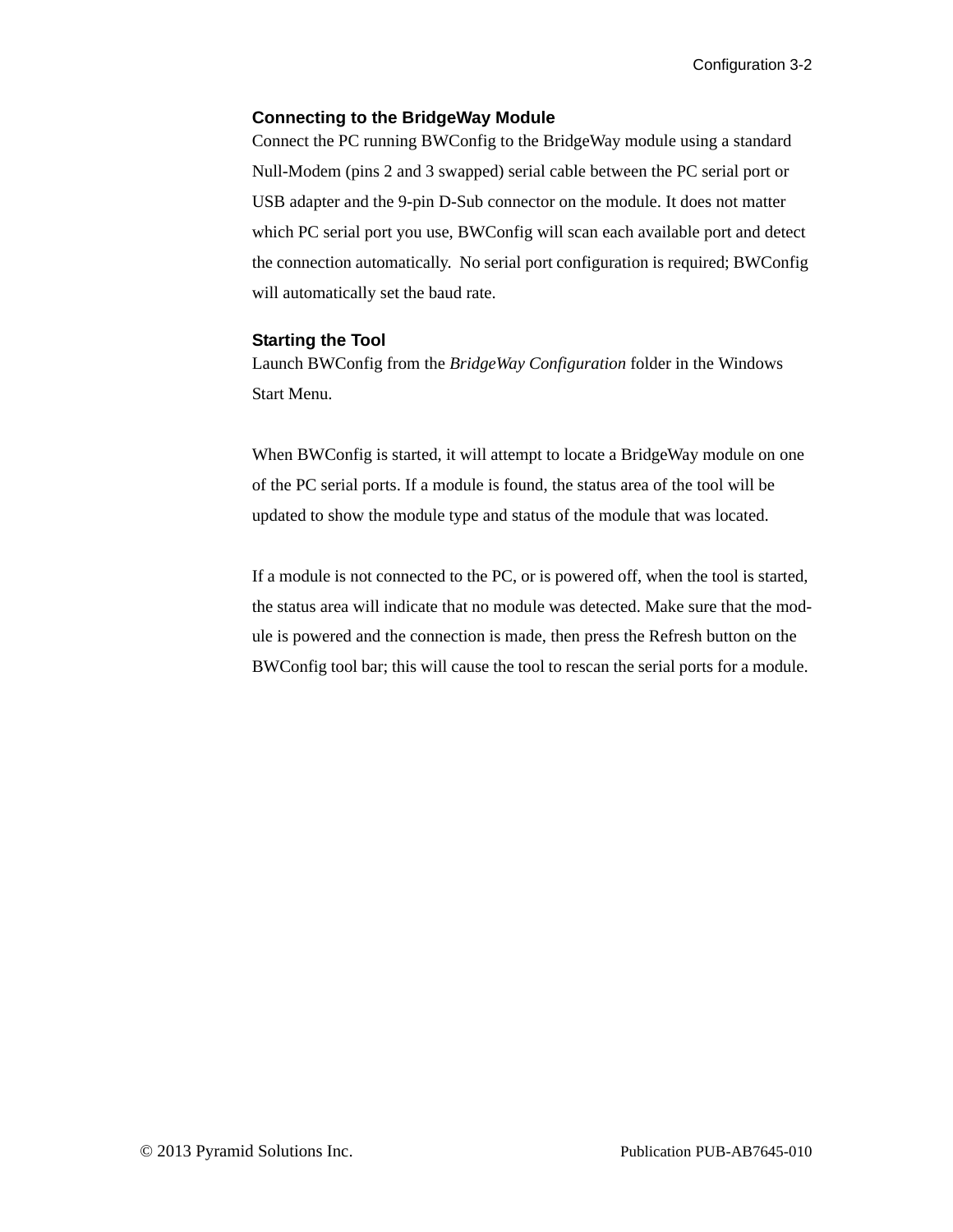### **BWConfig User Interface**

The BridgeWay Configuration Tool's user interface is shown in [Figure 3-1](#page-20-0).

| <b>BridgeWay Configuration - Untitled</b><br>ا کار د                                                                                                                                                                                              |
|---------------------------------------------------------------------------------------------------------------------------------------------------------------------------------------------------------------------------------------------------|
| Eile<br>View Configuration I/O Flash<br>Help                                                                                                                                                                                                      |
| q<br>c H<br>$\Delta = \Delta$<br>▯<br>闛<br>y yn<br>ħ<br><b>69 Po</b>                                                                                                                                                                              |
| BridgeWay Configuration:                                                                                                                                                                                                                          |
| Device: I<br>Ethernet to J1939 Gateway<br>J1939<br>Serial Number:<br>AA11BB22<br>Client Interface:                                                                                                                                                |
| de<br>Server Interface: Ethernet Server<br>Firmware Revision: 2.07.01<br>Mode:                                                                                                                                                                    |
| No Error<br>Error:                                                                                                                                                                                                                                |
| <b>Ethernet Configuration</b>                                                                                                                                                                                                                     |
| $192$ . $168$ .<br>$1$ .<br>8<br>IP Address:<br>10<br>▼<br>Speed:<br>DHCP: OFF<br>$255$ .<br>Subnet Mask:<br>$255$ .<br>$252$ .<br>n.<br>Full<br>$\overline{\phantom{a}}$<br>Duplex:<br>$0 \t . \t 0 \t . \t 0 \t .$<br>0.<br>Gateway Address:    |
| Enable Modbus Timeout                                                                                                                                                                                                                             |
| 252<br>ю<br>I/O Size:<br>Modbus Timeout (ms):<br>bytes                                                                                                                                                                                            |
| J1939 Configuration                                                                                                                                                                                                                               |
| Network Address List<br>Online<br>Status:<br>Swap I/O Bytes<br>5                                                                                                                                                                                  |
| Add<br>No Error<br>Error:<br><b>Bus-Off CAN Reset</b><br>⊽<br>Address:                                                                                                                                                                            |
| Net Address: 5<br>Remove                                                                                                                                                                                                                          |
| $\nabla$ Enable Offline Detection<br>Baud Rate: 250k  <br>B00200010000007B<br>1500<br>Offline Detection Time (ms):<br>Edit<br>Device NAME:                                                                                                        |
| J1939 Input I/O Table:<br>J1939 Output I/O Table<br>PGN Count: 24 of 120<br>PGN Count: 2 of 100<br>Total Datapoint Count: 40 of 200                                                                                                               |
| Update Message <sup>T</sup><br>Target Update Message<br>Table<br>Data<br><b>PGN</b><br>Table<br>Data<br><b>PGN</b><br>Priority<br>Target<br>Address<br>Offset<br><b>Address</b><br>Offset<br>Length<br>Rate<br>Offset   Length <br>Rate<br>Offset |
| $16$ [<br>0<br>$\overline{0}$<br>16<br>611<br>3<br>3<br>0(0,0)<br>61444<br>$24$ (<br>10<br>48<br>$0$ [<br>0<br>3<br>3<br>0<br>65262<br>0<br>8<br>611<br>16(2<br>$0$ (<br>$16$ (<br>$0$ (<br>8 (<br>٧<br>v                                         |
| ONLINE<br>Ready                                                                                                                                                                                                                                   |

<span id="page-20-0"></span>**Figure 3-1 BWConfig User Interface**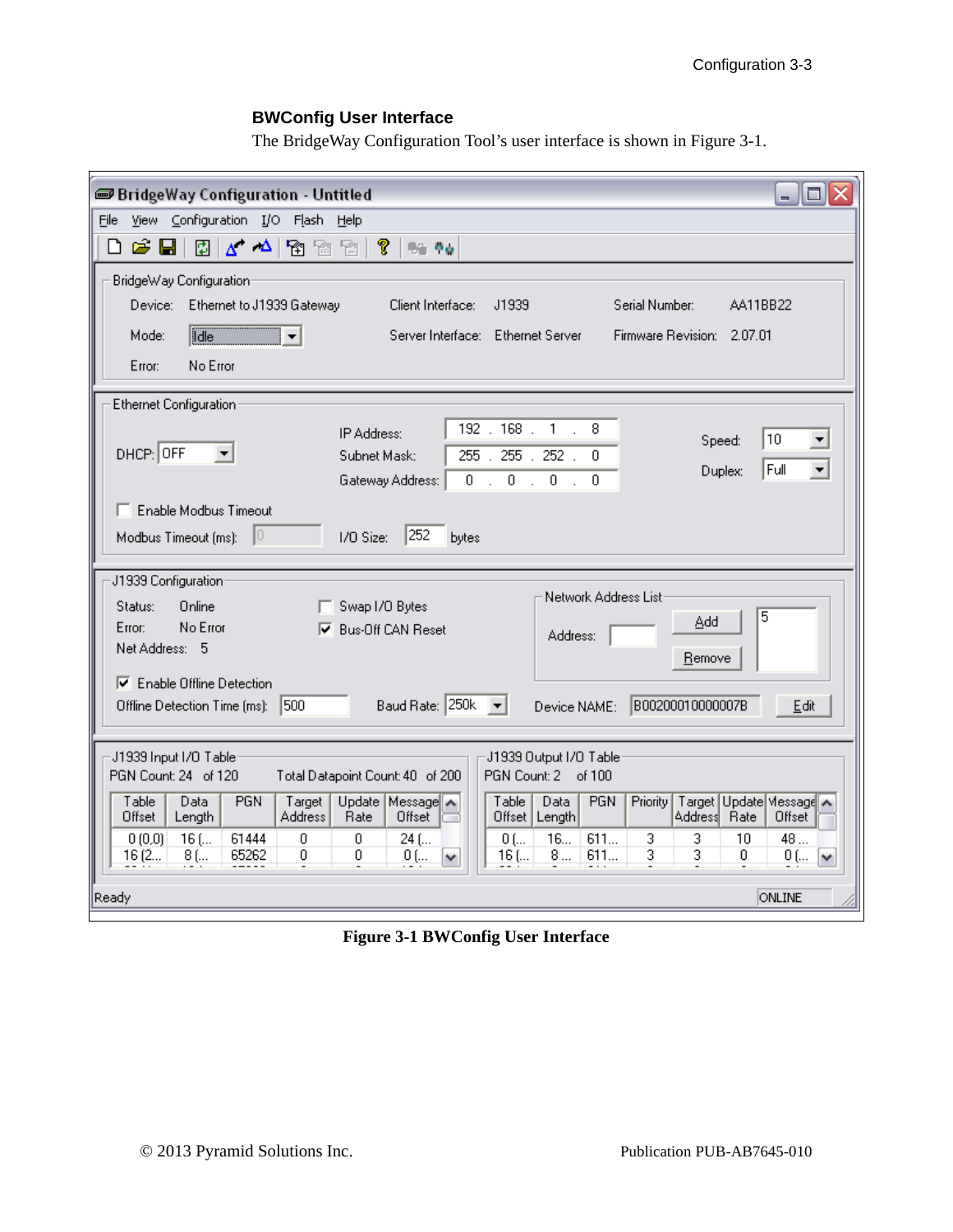#### Display Panes

The BWConfig display is divided into 4 panes.

| BridgeWay Configuration       | Module type and status information about the<br>BridgeWay module that was detected. |
|-------------------------------|-------------------------------------------------------------------------------------|
| <b>Ethernet Configuration</b> | Configuration of Ethernet network parame-<br>ters.                                  |
| J1939 Configuration           | Configuration of J1939 network parameters<br>and status of the network interface.   |
| J1939 I/O Configuration       | Configuration of the content and layout of the<br>$I/O$ tables.                     |

#### Tool Operations

The following operations are available through the BWConfig menus and tool bar.

| New File                     | Create a new BridgeWay configuration for the<br>selected type of module.                                                                                                                                                                                                                                   |
|------------------------------|------------------------------------------------------------------------------------------------------------------------------------------------------------------------------------------------------------------------------------------------------------------------------------------------------------|
| Open File                    | Open a previously saved BridgeWay configu-<br>ration.                                                                                                                                                                                                                                                      |
| Save File                    | Save the current BridgeWay configuration to a<br>file.                                                                                                                                                                                                                                                     |
| <b>Refresh Device Status</b> | Refresh the module identity and status infor-<br>mation. This will update the current status<br>information shown by the tool. This can also<br>be used to start the detection process if a mod-<br>ule has not been detected by the tool, or the<br>connection has been changed to a different<br>module. |
| <b>Upload Configuration</b>  | Read the configuration that is currently stored<br>in the BridgeWay module. This will overwrite<br>any configuration that is displayed on the<br>tool's user interface.                                                                                                                                    |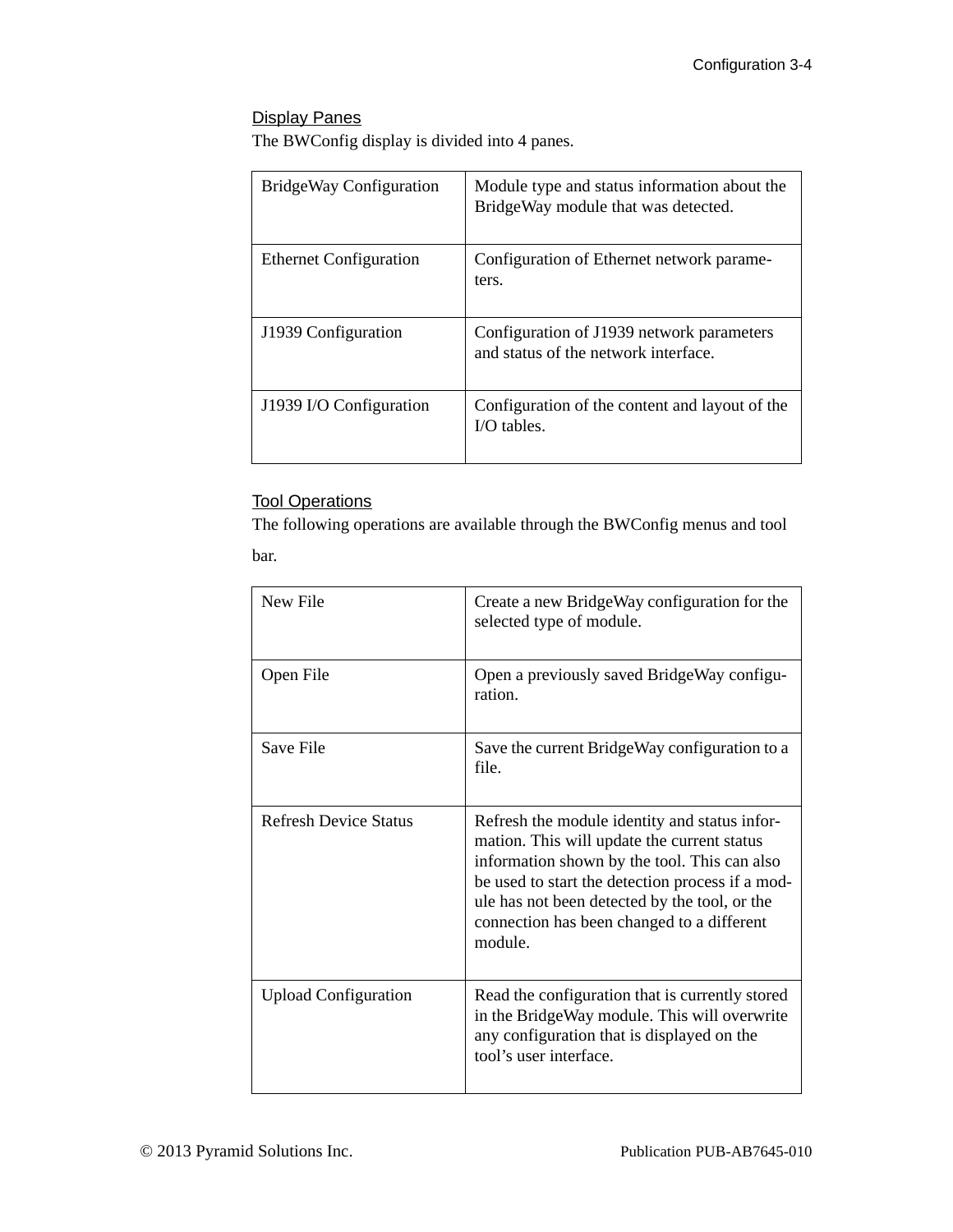| Download Configuration       | Send the configuration shown on the tool's<br>user interface to the BridgeWay module.                                                                                                               |
|------------------------------|-----------------------------------------------------------------------------------------------------------------------------------------------------------------------------------------------------|
| <b>Offline Configuration</b> | Offline configuration will allow a configura-<br>tion to be created and saved without being<br>connected to a module.                                                                               |
| Add I/O Point                | Add a new input or output data point to the<br>J1939 I/O configuration.                                                                                                                             |
| Edit I/O Point               | Change the parameters associated with the<br>selected input or output data point in the<br>J1939 I/O configuration.                                                                                 |
| Remove I/O Point             | Delete the selected input or output data point<br>from the J1939 I/O configuration.                                                                                                                 |
| Flash Update                 | Perform a field upgrade of the BridgeWay<br>module's firmware.<br><b>Note:</b> Care should be taken when upgrading<br>firmware, an incomplete update could cause<br>irreparable harm to the module. |
|                              |                                                                                                                                                                                                     |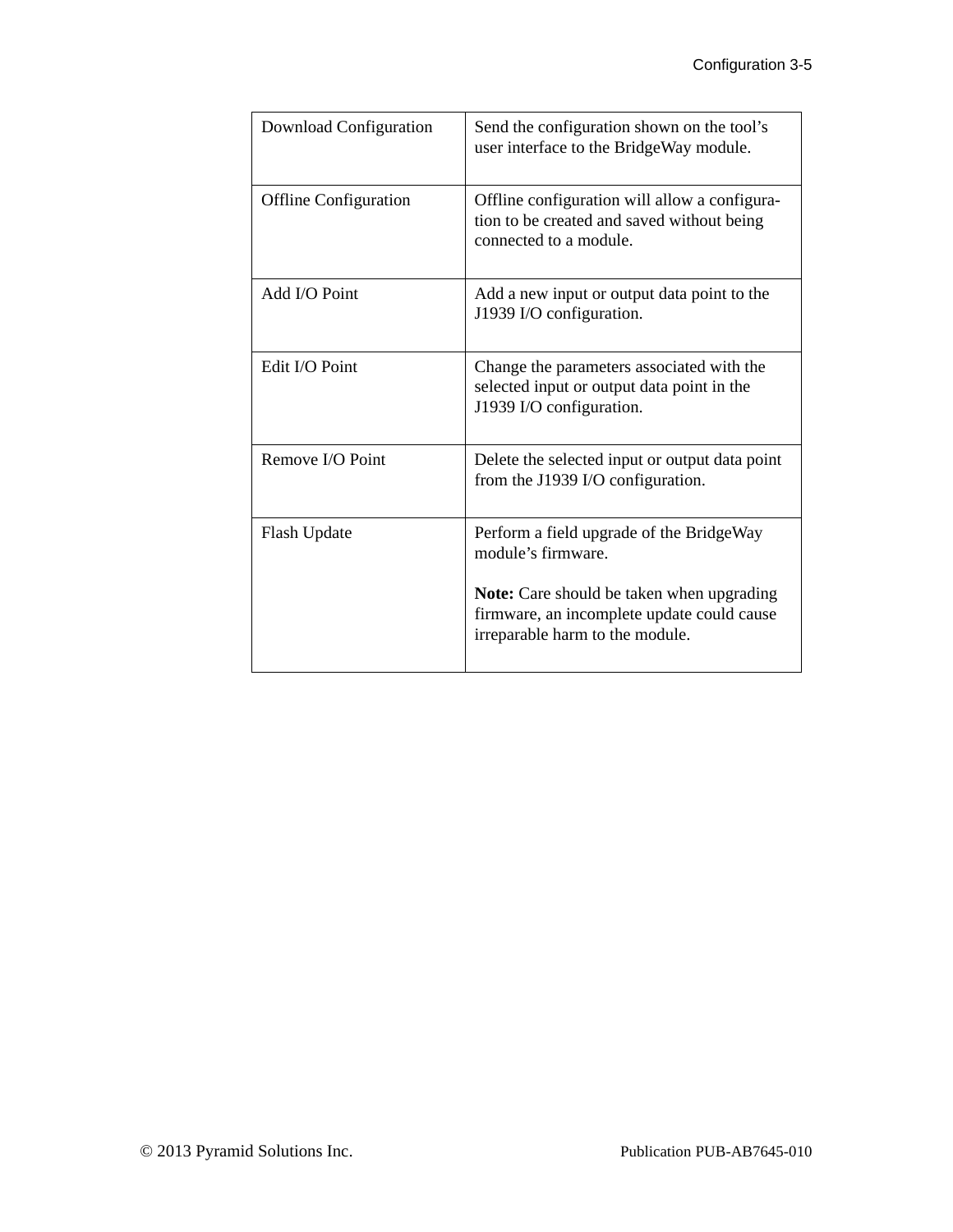#### <span id="page-23-0"></span>*Ethernet Network Configuration*

Several methods may be used to set the IP Address. These methods include the BridgeWay Configuration Tool, IP Address Configuration Switch, DHCP/Bootp protocol, web browser, and the ARP protocol.

#### **Setting the IP Address with BWConfig**

The Ethernet network configuration contains the parameters used to control the behavior of the Ethernet network interface. The parameters are described in [Table](#page-23-1)  [3-1](#page-23-1) below. Refer to [Figure 3-1](#page-20-0) to see how each parameter is displayed on the user interface.

| <b>Parameter</b>   | <b>Description</b>                                                                                                                                                                                         | <b>Allowable</b><br>Range |
|--------------------|------------------------------------------------------------------------------------------------------------------------------------------------------------------------------------------------------------|---------------------------|
| <b>DHCP</b> Enable | If DHCP is enabled, the module will receive<br>its IP configuration from a DHCP server on<br>the network.<br>If no DHCP server is available, the module<br>will revert to the last saved IP configuration. | On or Off                 |
| <b>IP</b> Address  | The IP address the module will use on the<br>Ethernet network.<br>If DHCP is enabled, and a DHCP server is<br>found, this address is ignored. If a DHCP<br>server is not found, this address is used.      | Valid IP<br>address       |
| <b>Subnet Mask</b> | The subnet mask the module will use on the<br>Ethernet network.<br>If DHCP is enabled, and a DHCP server is<br>found, this mask is ignored. If a DHCP server<br>is not found, this mask is used.           | Valid IP sub-<br>net mask |
| Gateway Address    | The IP address of the gateway module on the<br>network.<br>If DHCP is enabled, and a DHCP server is<br>found, this address is ignored. If a DHCP<br>server is not found, this address is used.             | Valid IP<br>address       |
| Network Speed      | The speed that the module will communicate<br>at on the Ethernet network.<br>If the network speed is set to Auto, the module<br>will auto-negotiate network speed.                                         | 10, 100, or<br>Auto       |

<span id="page-23-1"></span>**Table 3-1 Ethernet Network Configuration Parameters**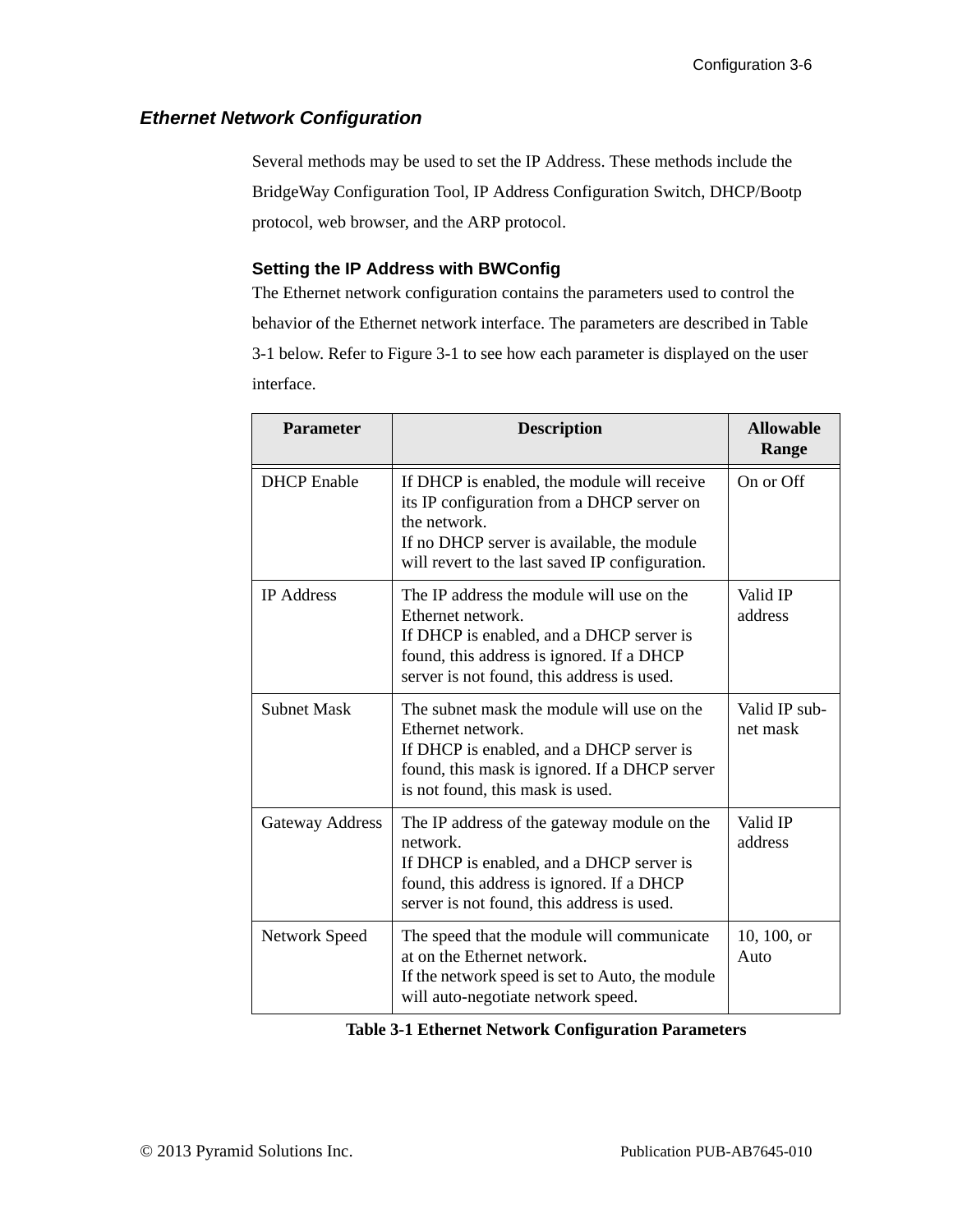| <b>Parameter</b>      | <b>Description</b>                                                                                                                                                                                                                                                                             | <b>Allowable</b><br>Range |
|-----------------------|------------------------------------------------------------------------------------------------------------------------------------------------------------------------------------------------------------------------------------------------------------------------------------------------|---------------------------|
| Network Duplex        | The duplex setting that the module will use to<br>communicate on the Ethernet network.<br>If the network duplex is set to Auto, the mod-<br>ule will auto-negotiate duplex.                                                                                                                    | Half, Full, or<br>Auto    |
| <b>Modbus Timeout</b> | The Modbus Timeout option provides a<br>means to detect the loss of the Modbus Scan-<br>ner from the Ethernet network. If the option is<br>enabled, and no Modbus requests are received<br>within the configured timeout period, the<br>module Run/Idle status will be set to Idle.            | 0-65000ms                 |
|                       | $\sqrt{\frac{1}{2}}$ Important: Do not enable the Modbus<br>Timeout if an EtherNet/IP Scanner is used<br>with the BridgeWay. The BridgeWay will be<br>prohibited from entering Run mode if there is<br>no Modbus messages.                                                                     |                           |
| I/O Size              | The I/O Size parameter provides the means to<br>configure the maximum size of the Input and<br>Output Assembly objects. This is useful when<br>accessing the BridgeWay Assembly object<br>using Class 3 or UCMM messages with mod-<br>ules that do not support large assembly buffer<br>sizes. | $4-500$ bytes             |
|                       | The I/O size includes any status and command<br>headers as well as the J1939 device data. See<br>"I/O Data Summary" on page 5-9 for details.                                                                                                                                                   |                           |
|                       | The actual output assembly size will be 4<br>bytes less than the I/O size configured. Again,<br>refer to "I/O Data Summary" on page 5-9 for<br>details.                                                                                                                                        |                           |
|                       | I/O table sizes below 500 truncate the input<br>and output tables. Any J1939 device data that<br>may be mapped beyond the configured I/O<br>table size will not be transferred to Ethernet.                                                                                                    |                           |
|                       | Suggested maximum sizes for various Ether-<br>Net/IP devices:<br>MicroLogix 252<br><b>SLC 5/05</b><br>248<br>ControlLogix 500                                                                                                                                                                  |                           |

|  | <b>Table 3-1 Ethernet Network Configuration Parameters</b> |
|--|------------------------------------------------------------|
|--|------------------------------------------------------------|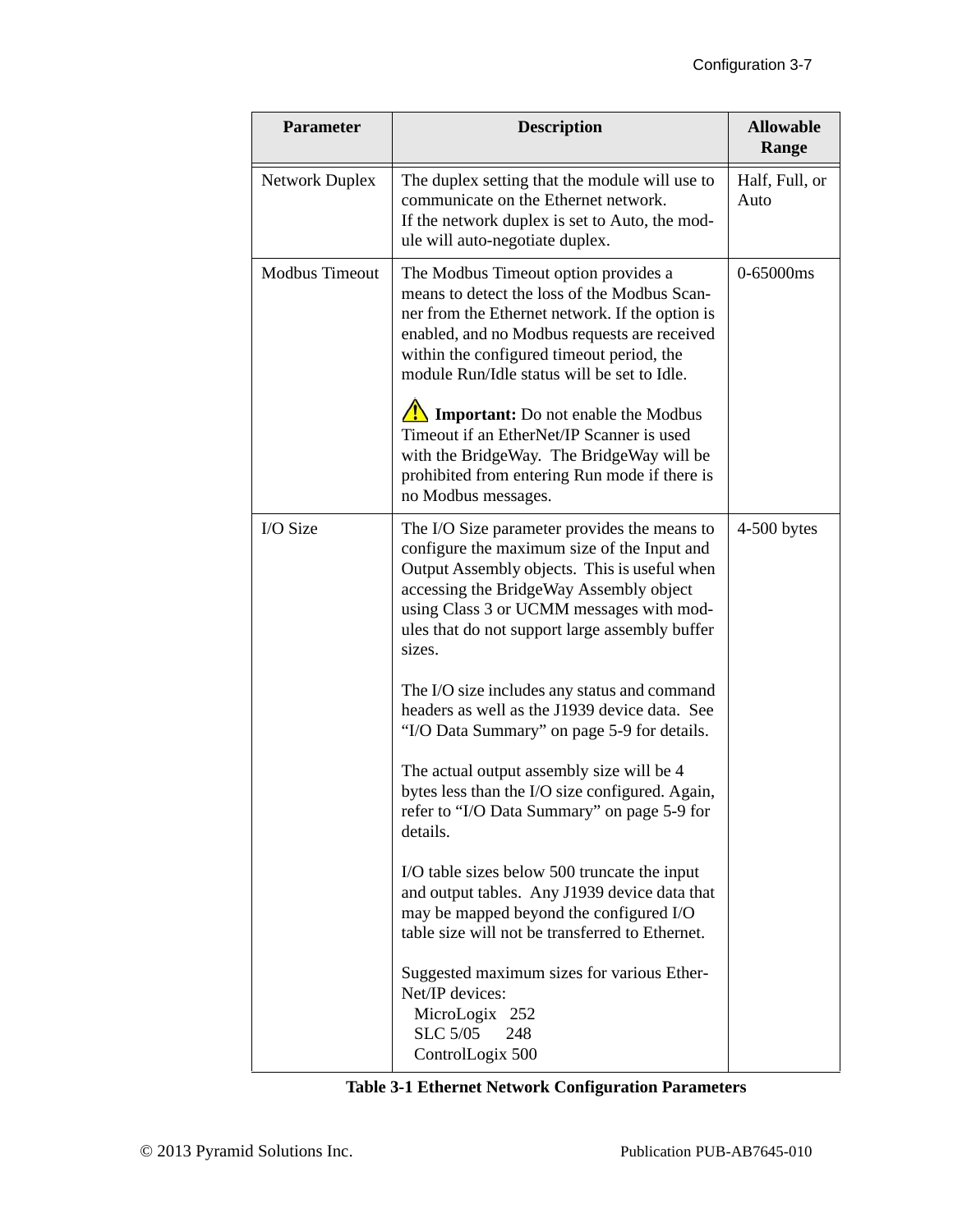#### **Setting the IP Address with the Configuration Switch**

If DHCP/BootP is not enabled or a server is not found and the Configuration Switch is non zero, on power up the value of the switch is used to form an IP Address. The switch represents the binary value of the last byte in the 4 byte IP address. In this case it is *n*.

| IP address:      | 192.168.1n                 |
|------------------|----------------------------|
| Subnet mask:     | 255.255.255.0              |
| Gateway address: | $0.0.0.0$ (No gateway set) |

This is a private address and can only be used on a local intranet. In such a case a Web Browser such as Microsoft's Internet Explorer can be used to access the BridgeWay's web page which allows changing the IP Address, Subnet mask, and GateWay address settings.

**Note:** A non-zero DIP switch setting will override any other Ethernet configuration that is done.

DIP Switch Example



**Figure 3-2 IP Configuration DIP Switch**

The switches are set to 00010100 (20 decimal) (The switch position is shown in White in the diagram.)

The IP address of the module will be set to 192.168.1.20.

**Note:** The numbers on the switches on the IP configuration DIP switch do NOT correspond to bit locations in the address value. In fact, they are reversed. i.e. bit 0 is set by switch 8.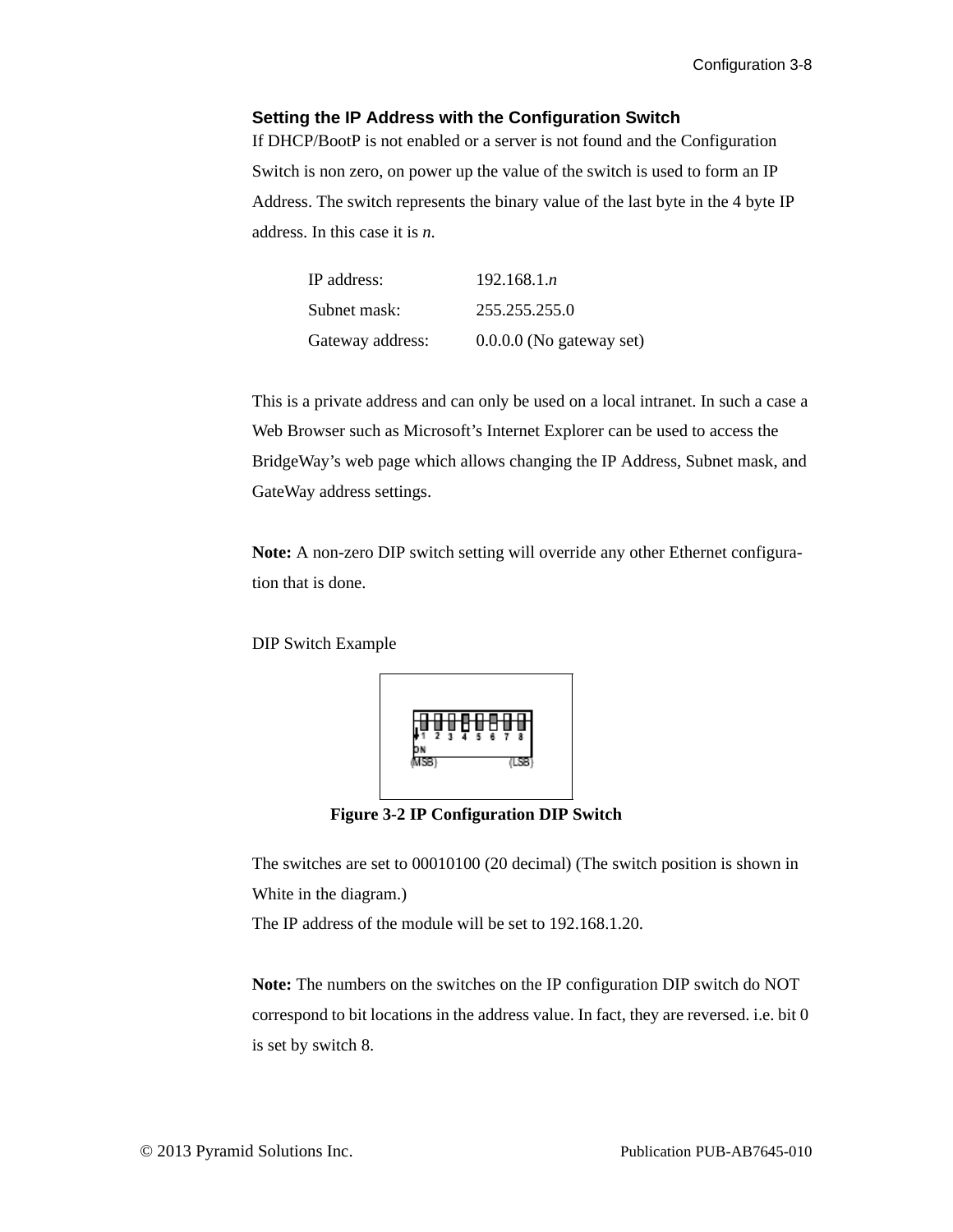#### **Setting the IP Address Using DHCP/BootP**

When DHCP/BootP is enabled and a DHCP or BootP server is found, the IP address, Subnet mask, and Gateway address is automatically configured by the DHCP/BootP server. It can be enabled using BWConfig or the BridgeWay's Settings web page.

**Note:** The use of DHCP is the default configuration for the BridgeWay as shipped.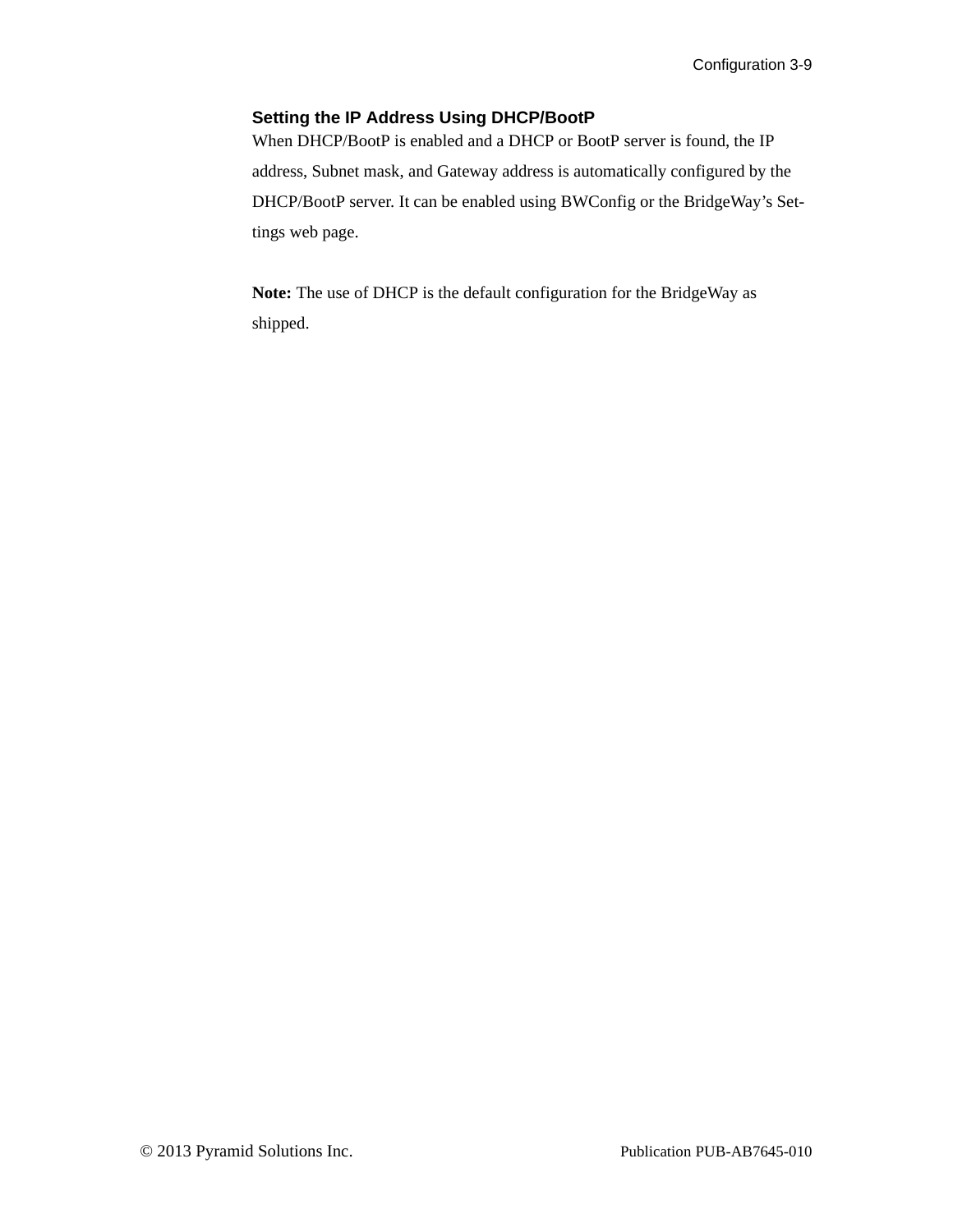#### *Setting the IP Address Using* **Address Resolution Protocol (ARP)**

The module's IP address can be changed using the ARP command from a PC. The new IP address will be stored in non-volatile memory. ARP requires the module's Ethernet MAC Address that is printed on a label on the back of the module.

**Note:** ARP cannot be used to change the subnet mask and gateway address of the BridgeWay. These can be configured using the BridgeWay's Settings web page.

Switch all 8 switches of the IP Configuration DIP switch to the ON position. **Note:** The ARP/Ping capability is disabled unless all switches are ON.

On a PC connected to the BridgeWay on Ethernet bring up an MS DOS™ window and type:

arp -s <IP address> <MAC address>

The arp -s command will store the IP and MAC addresses in the PC's ARP table.

Next type:

ping <IP address>

When the Ping command is executed, the PC sends this information to the module using the MAC address. The module detects that it was addressed with the correct MAC address and adopts the IP address sent by the PC.

Next type:

arp -d <IP address>

The arp -d will remove the static route from the PC's ARP table.

Switch all 8 switches of the IP Configuration DIP switch to the OFF position to disable the feature.

This method can be used to reconfigure a module that has been previously configured, or even to reconfigure modules outside the host's subnet.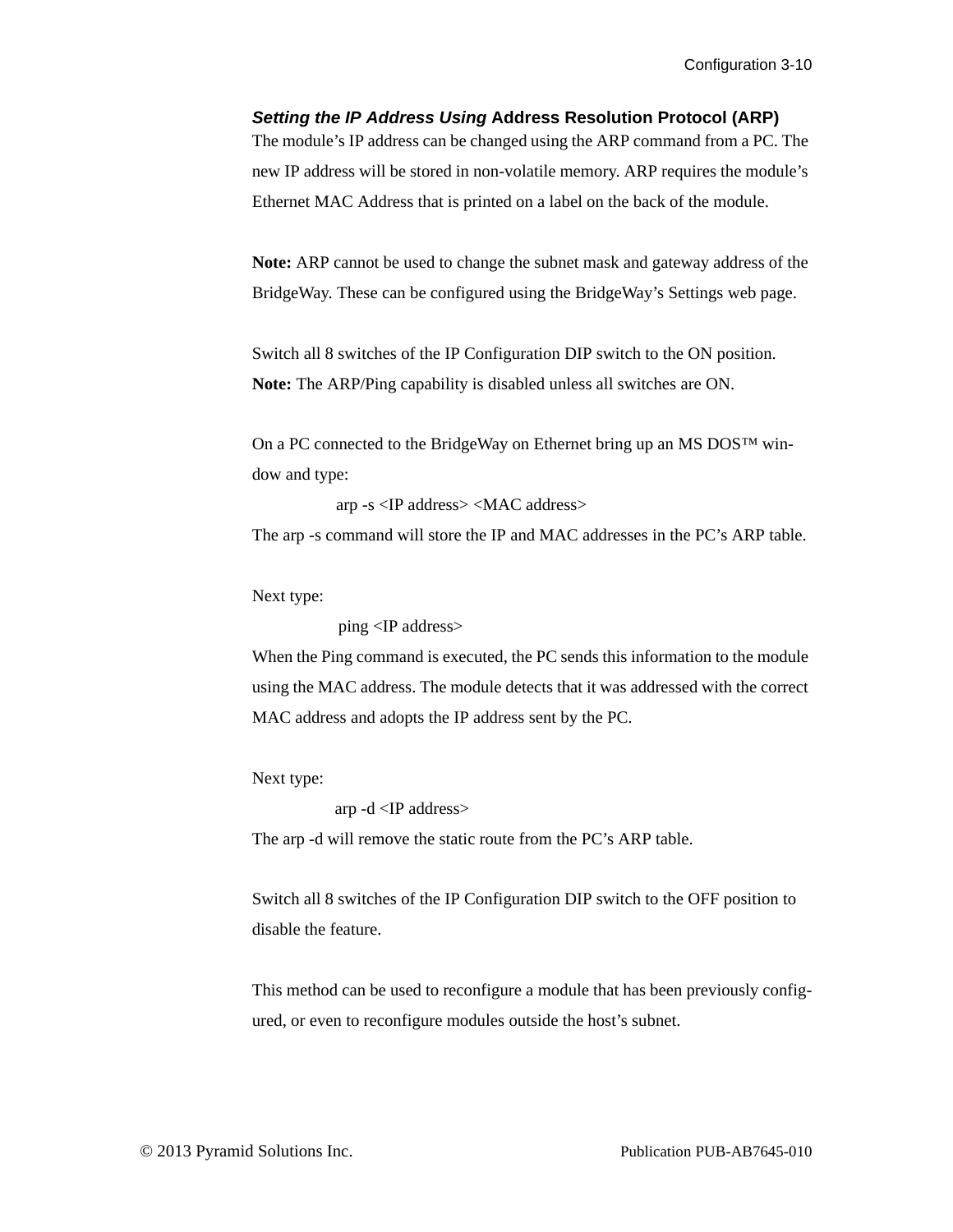#### Arp/Ping Example:

The following commands will set the IP address of a BridgeWay with MAC address 00-30-11-02-00-5E to 65.106.34.252.

> arp -s 65.106.34.252 00-30-11-02-00-5e ping 65.106.34.252 arp -d 65.106.34.252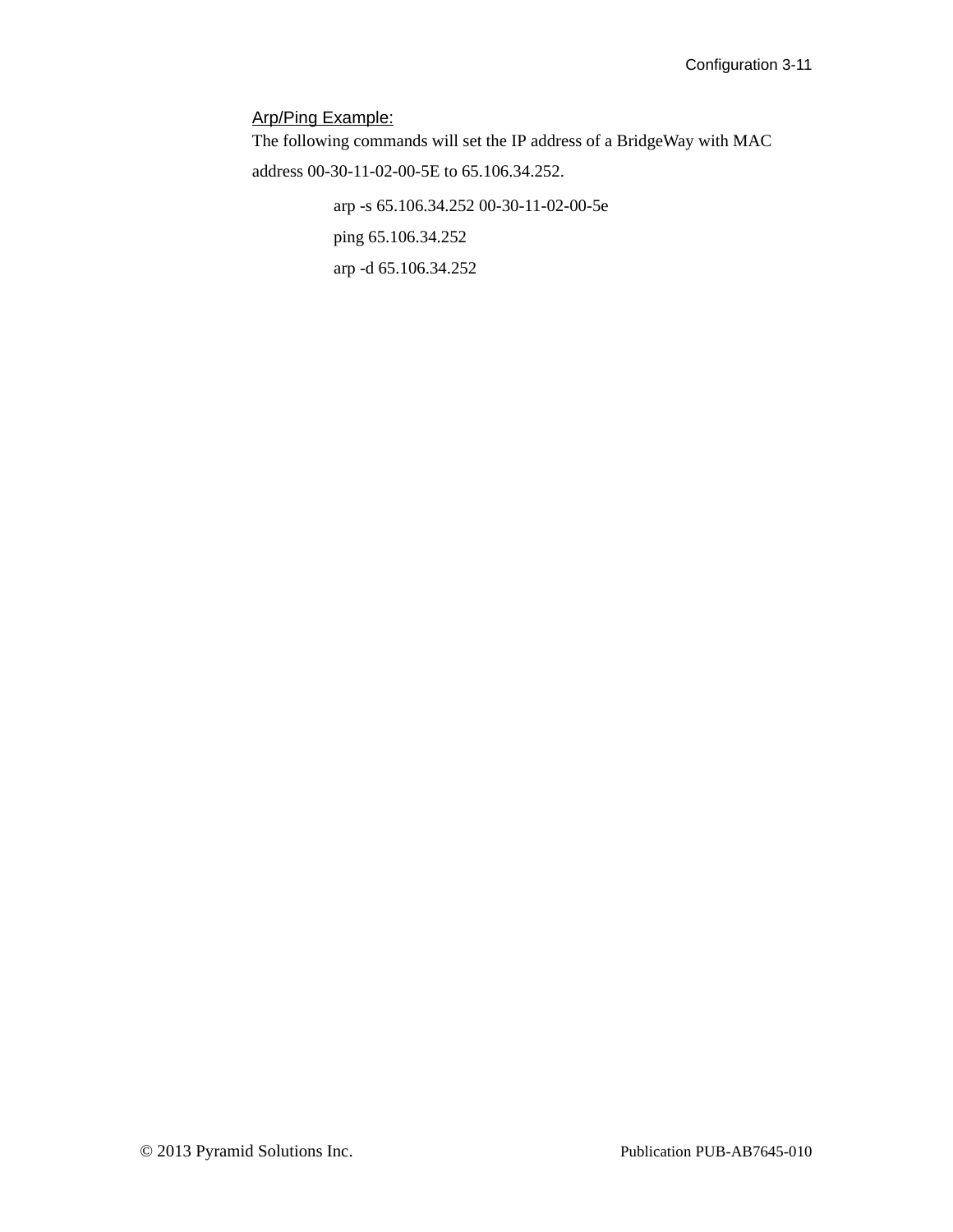#### **Setting the IP Address Using the Web Page**

The ethernet addresses can also be configured using the Status and Settings web page resident on the BridgeWay. The Status and Settings web page appears as shown below.

| $\circledcirc$ x a $\circlearrowright$<br><b>Back T</b>                                  | Search <a> G<br/> Favorites <a> G<br/>Media <a> G<br/> G<br> G<br/> G<br/>earch <a> G<br/> G<br/> <math display="inline">\bullet</math>Media <br/> <a> G<br/> <math display="inline">\bullet</math>Media <br/> <a> G<br/> <math display="inline">\bullet</math><br/><math>\beta - \beta</math></a></a></a></br></a></a></a> |  |  |  |
|------------------------------------------------------------------------------------------|-----------------------------------------------------------------------------------------------------------------------------------------------------------------------------------------------------------------------------------------------------------------------------------------------------------------------------|--|--|--|
| $\vee$ $\Rightarrow$ Go<br>Address <b>&amp; http://65.106.34.249/web/BW_Settings.htm</b> |                                                                                                                                                                                                                                                                                                                             |  |  |  |
|                                                                                          |                                                                                                                                                                                                                                                                                                                             |  |  |  |
|                                                                                          | <b>BridgeWay</b>                                                                                                                                                                                                                                                                                                            |  |  |  |
|                                                                                          | <b>Status &amp; Settings</b>                                                                                                                                                                                                                                                                                                |  |  |  |
|                                                                                          |                                                                                                                                                                                                                                                                                                                             |  |  |  |
| Home                                                                                     | <b>Status &amp; Settings</b>                                                                                                                                                                                                                                                                                                |  |  |  |
|                                                                                          | <b>Status &amp; Settings</b>                                                                                                                                                                                                                                                                                                |  |  |  |
| <b>Product Name</b>                                                                      | <b>Ethernet to J1939 Gateway</b>                                                                                                                                                                                                                                                                                            |  |  |  |
| <b>Vendor ID</b>                                                                         | 170                                                                                                                                                                                                                                                                                                                         |  |  |  |
| <b>Product Type</b>                                                                      | 12                                                                                                                                                                                                                                                                                                                          |  |  |  |
| <b>Product Code</b>                                                                      | 5                                                                                                                                                                                                                                                                                                                           |  |  |  |
| <b>Product Revision</b>                                                                  | 1.01.01                                                                                                                                                                                                                                                                                                                     |  |  |  |
| <b>Anybus Revision</b>                                                                   | 1.19                                                                                                                                                                                                                                                                                                                        |  |  |  |
| <b>Serial Number</b>                                                                     | 0xA0001234                                                                                                                                                                                                                                                                                                                  |  |  |  |
| J1939 Address                                                                            | 5                                                                                                                                                                                                                                                                                                                           |  |  |  |
| <b>J1939 Network Status</b>                                                              | <b>ONLINE</b>                                                                                                                                                                                                                                                                                                               |  |  |  |
| <b>J1939 Network Fault</b>                                                               | <b>No Fault</b>                                                                                                                                                                                                                                                                                                             |  |  |  |
| <b>Run/Idle Mode</b>                                                                     | <b>IDLE</b>                                                                                                                                                                                                                                                                                                                 |  |  |  |
| <b>IP Address</b>                                                                        | 65.106.34.249                                                                                                                                                                                                                                                                                                               |  |  |  |
| <b>Subnet Mask</b>                                                                       | 255.255.255.192                                                                                                                                                                                                                                                                                                             |  |  |  |
| <b>Gateway IP Address</b>                                                                | 65.106.34.193                                                                                                                                                                                                                                                                                                               |  |  |  |
| <b>DHCP</b> enabled                                                                      |                                                                                                                                                                                                                                                                                                                             |  |  |  |
|                                                                                          | <b>Submit Values</b>                                                                                                                                                                                                                                                                                                        |  |  |  |
|                                                                                          |                                                                                                                                                                                                                                                                                                                             |  |  |  |
|                                                                                          |                                                                                                                                                                                                                                                                                                                             |  |  |  |

**Figure 3-3 Status and Settings Web Page**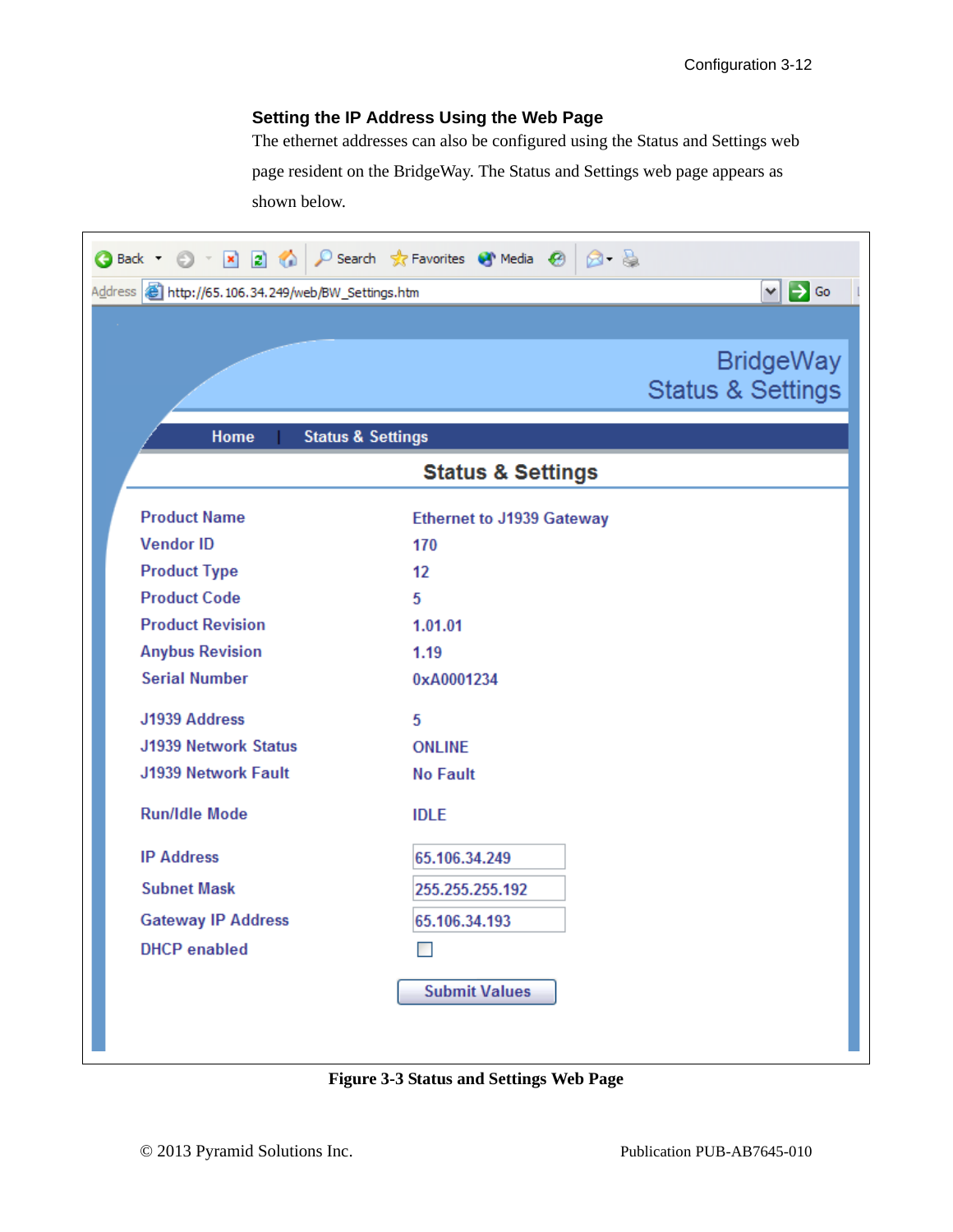The IP address, subnet mask, and default gateway address are displayed in the edit boxes on the web page. Changing any values and clicking the Submit Values button will set the addresses in the BridgeWay. Note that a power cycle or module reset is required for the changes to take effect.

**Note:** If your web browser is configured to cache web pages, it may appear that the BridgeWay has not changed address after you power cycle the module. Make sure that the browsers settings are configured to always reload pages. On Internet Explorer this is done in the Temporary Internet Files Settings dialog by selecting the "Every Visit" option for when the browser should check for page changes.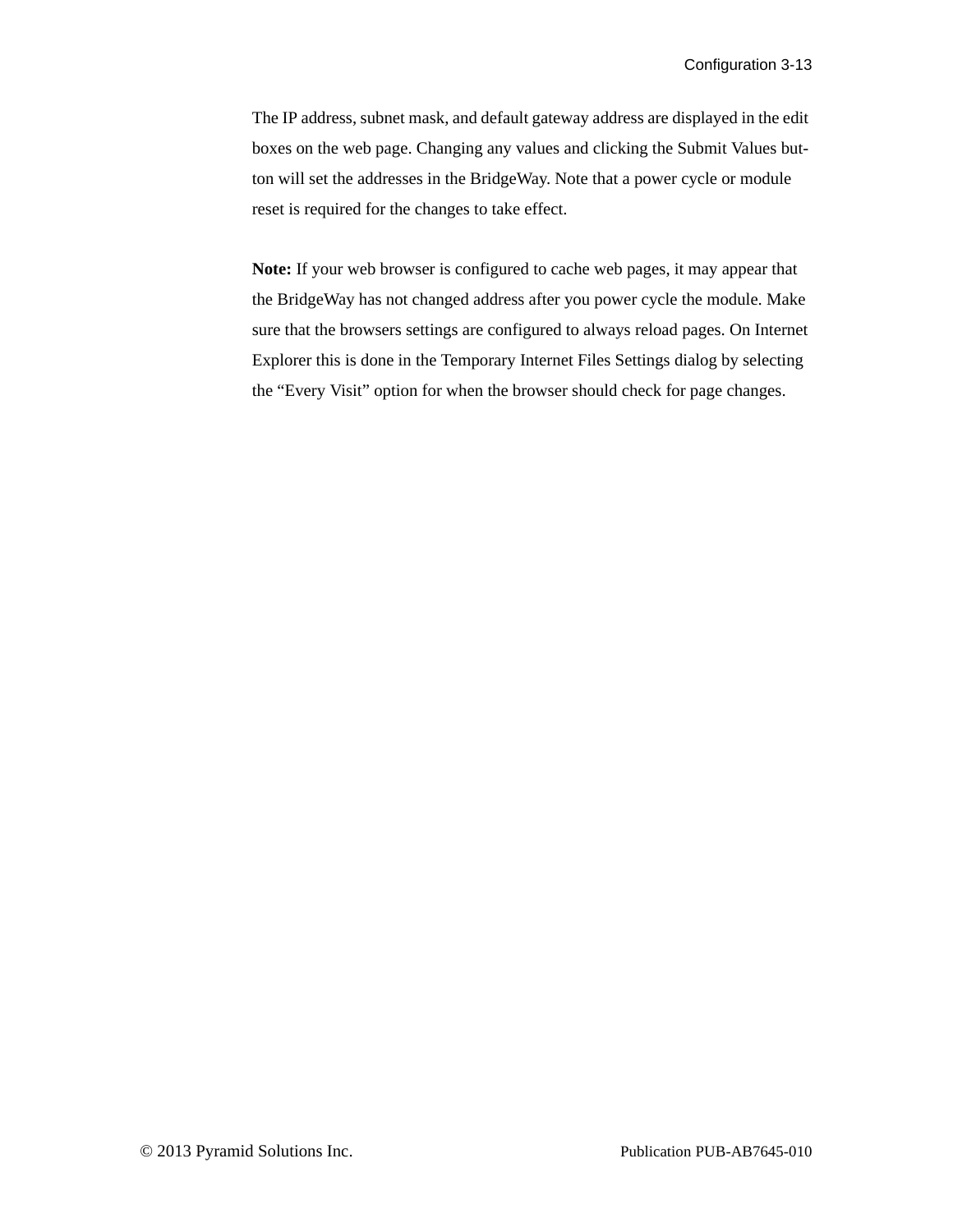#### **IP Address Initialization**

The following flowchart describes how the IP configuration is determined when the BridgeWay is powered up.



**Figure 3-4 IP Configuration Initialization Sequence**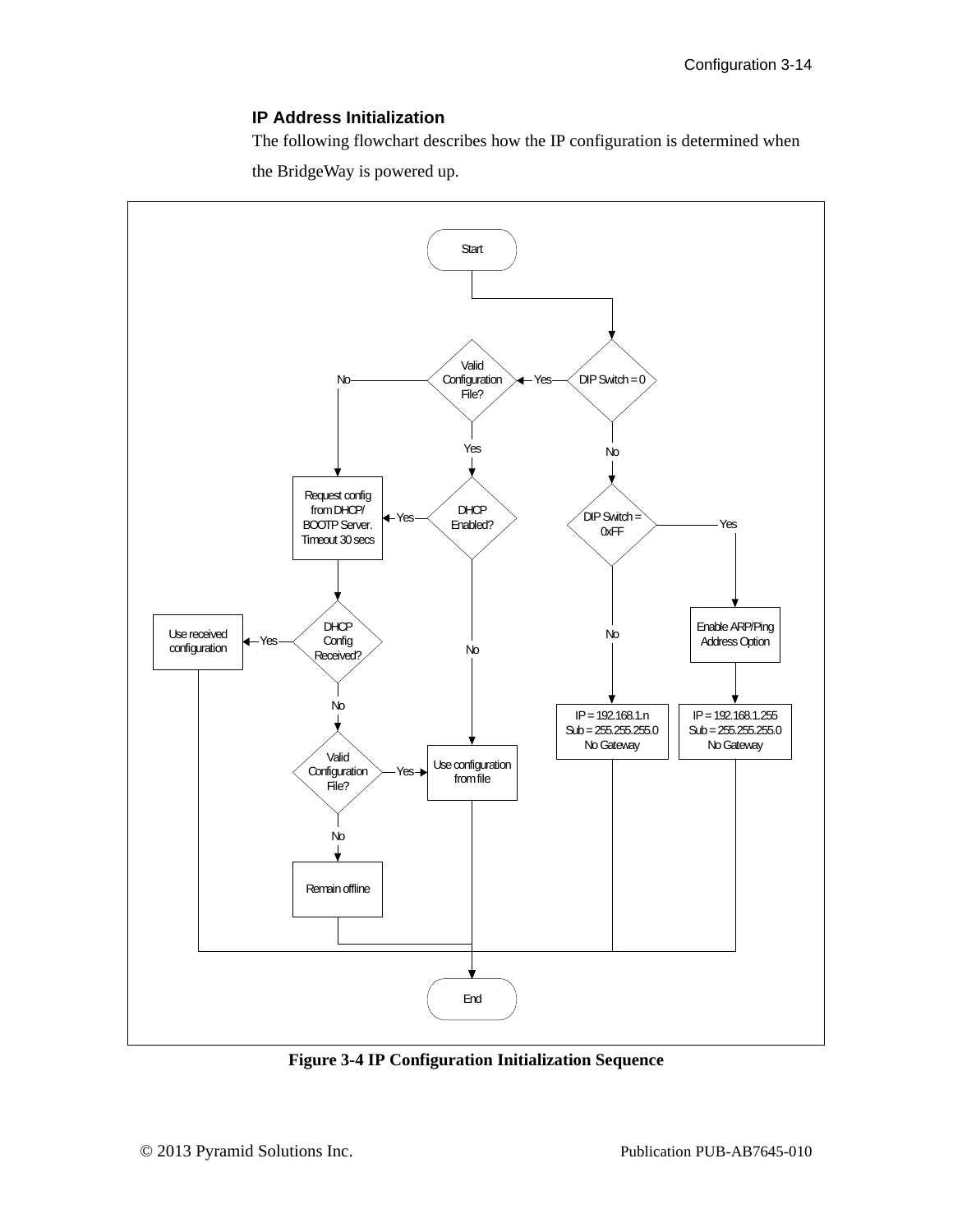#### <span id="page-32-0"></span>*J1939 Network Configuration*

The J1939 network configuration contains the parameters used by the BridgeWay for J1939 address management and other network interface options. The parameters are described in [Table 3-2](#page-32-1) below. Refer to [Figure 3-1](#page-20-0) to see how each parameter is displayed on the user interface.

| <b>Parameter</b>                   | <b>Description</b>                                                                                                                                                                                                                                                                                                                          | <b>Allowable</b><br>Range                                                                               |
|------------------------------------|---------------------------------------------------------------------------------------------------------------------------------------------------------------------------------------------------------------------------------------------------------------------------------------------------------------------------------------------|---------------------------------------------------------------------------------------------------------|
| Device NAME                        | The J1939 NAME to be used by the module in<br>address claim messages.<br>Each J1939 module should have a unique<br>NAME.<br>See the section "Setting the J1939 NAME"<br>below for details on how the NAME is config-<br>ured.                                                                                                               | See the<br>J1939-81<br>specification.                                                                   |
| <b>Network Address</b><br>List     | The list of addresses that the module is able to<br>use on the J1939 network.<br>The module will only claim a single address at<br>a time. This is the list of possible addresses<br>that it can use if it is unable to claim the first<br>address.<br>See "Address Management" on page 7-1 for<br>details on how the address list is used. | Each address<br>must be in<br>the range 0-<br>253.<br>Up to $10$<br>addresses<br>may be in the<br>list. |
| Enable Bus-Off<br><b>CAN Reset</b> | If this option is enabled, the module will reset<br>the CAN controller and attempt to go back<br>online after a bus-off condition is detected.<br>If the option is disabled, the module will<br>remain offline after a bus-off condition until it<br>is power cycled.<br>For most applications, this option should be<br>left disabled.     | Enabled or<br>Disabled                                                                                  |

<span id="page-32-1"></span>**Table 3-2 J1939 Network Configuration Parameters**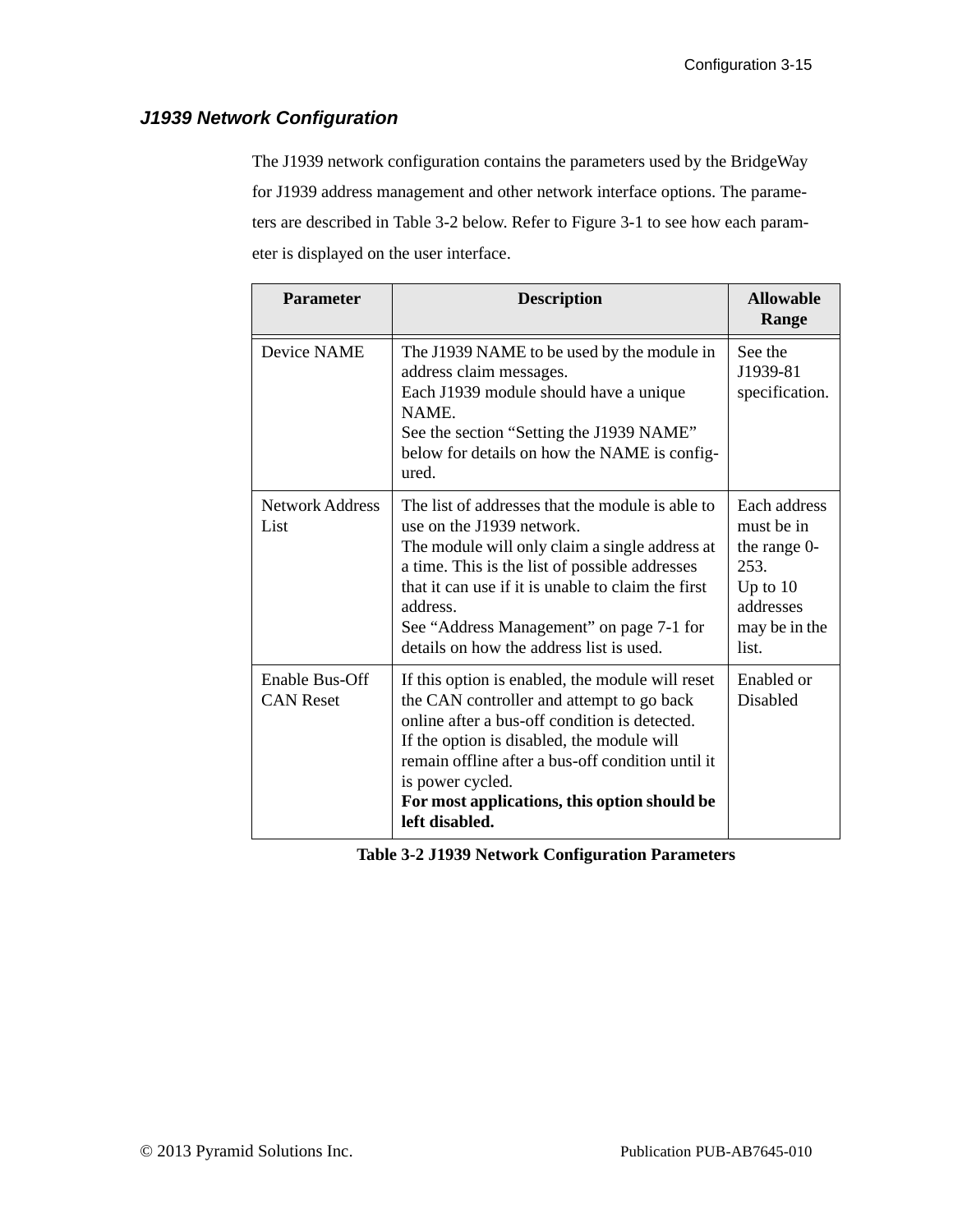| <b>Parameter</b>                 | <b>Description</b>                                                                                                                                                                                                                                                                                                                           | <b>Allowable</b><br>Range                 |
|----------------------------------|----------------------------------------------------------------------------------------------------------------------------------------------------------------------------------------------------------------------------------------------------------------------------------------------------------------------------------------------|-------------------------------------------|
| Swap I/O Bytes                   | Enabling this option will cause the I/O data to<br>be swapped on 16-bit word boundaries. This is<br>useful if the Ethernet protocol being used is<br>Modbus/TCP since it is a Big Endian network.<br>If enabled, all data in the I/O table will be byte<br>swapped on 16-bit word boundaries when<br>transferred between J1939 and Ethernet. | Enabled or<br>Disabled                    |
|                                  | $\sqrt{\frac{1}{2}}$ Important: Do not set the Swap I/O<br>option if an EtherNet/IP Scanner is used with<br>the BridgeWay. The BridgeWay will be pro-<br>hibited from entering Run mode.                                                                                                                                                     |                                           |
| Offline<br><b>Detection Time</b> | Enabling the Offline Detection will allow the<br>module to detect when it is not connected to<br>the J1939 network when there is no Output<br>PGN's configured. See "Offline Detection"<br>on page 7-14 for a complete discussion.                                                                                                           | $1000ms$ to<br>60000ms<br>when<br>Enabled |
| <b>Baud Rate</b>                 | The J1939 baud rate may be set to either 250K<br>or 500K baud.                                                                                                                                                                                                                                                                               | 250K<br>500K                              |
|                                  | <b>Important:</b> The standard J1939 baud rate<br>is 250K. Do not set the baud rate to a rate<br>other then 250K unless you know for certain<br>that the devices on the J1939 are communicat-<br>ing at the other baud rate.                                                                                                                 |                                           |

**Table 3-2 J1939 Network Configuration Parameters**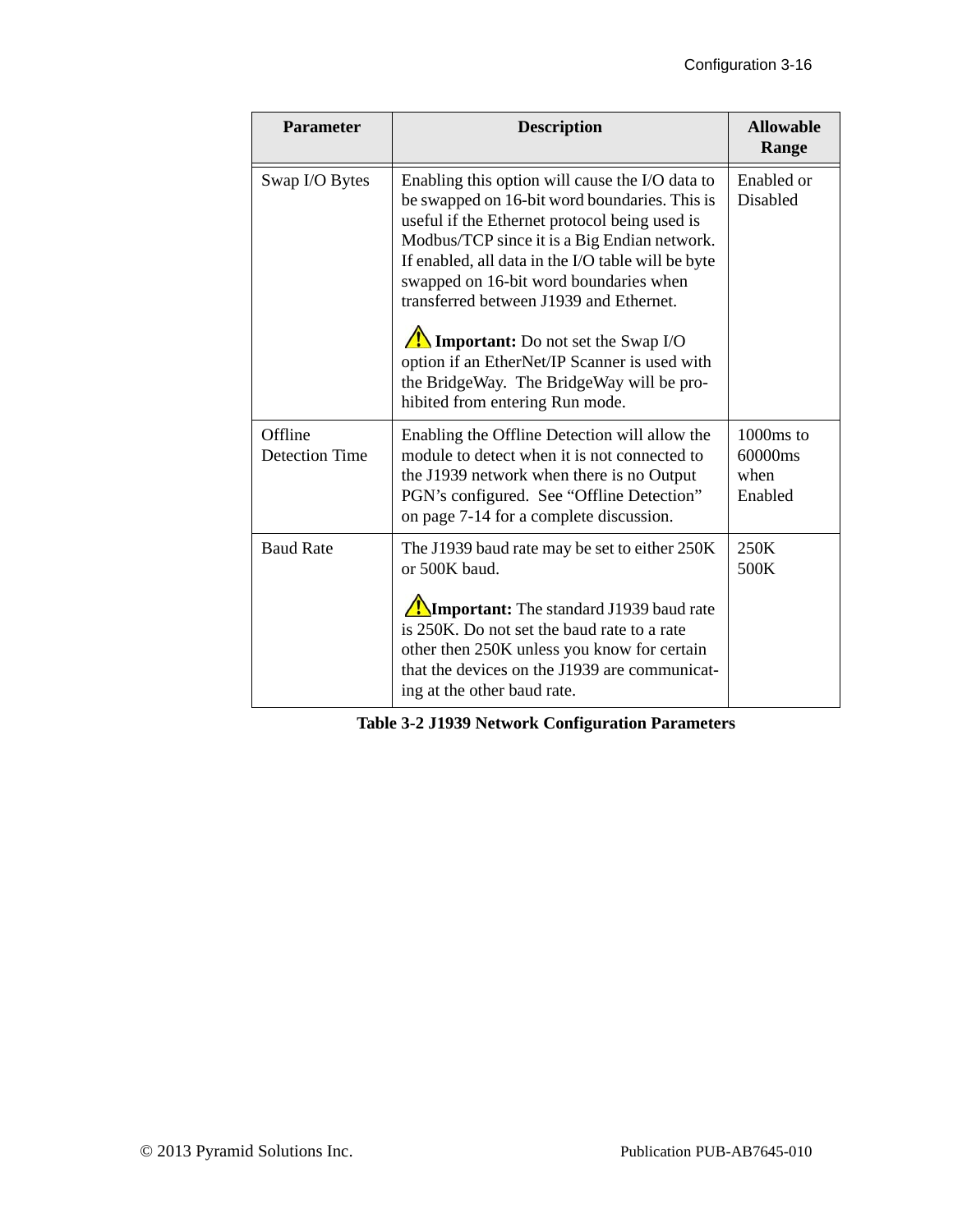#### <span id="page-34-0"></span>**Setting the J1939 NAME**

The J1939 Device NAME dialog is shown in [Figure 3-5.](#page-34-1)

| J1939 Device NAME                               |                                  |                            | $\mathbf{x}$     |  |  |  |
|-------------------------------------------------|----------------------------------|----------------------------|------------------|--|--|--|
| 8<br>Device NAME<br>100<br>Bytes (hex)          | 7<br>65<br>00<br>00              | 4 3 2<br>00<br>100<br>loo. | 1<br>IОO<br>IQA. |  |  |  |
|                                                 | Device NAME Components (decimal) |                            |                  |  |  |  |
| Function                                        | 0                                | <b>Identity Number</b>     | 10               |  |  |  |
| <b>Function Instance</b>                        | 10                               | Manufacturer<br>Code       | I٥               |  |  |  |
| Vehicle System                                  | 10                               | <b>ECU</b> Instance        | 10               |  |  |  |
| Vehicle System<br>Instance                      | 0                                | Arbitrary Address Capable  |                  |  |  |  |
| <b>Industry Group</b><br>Global, applies to all |                                  |                            |                  |  |  |  |
| QK<br>Cancel<br><b>Apply</b>                    |                                  |                            |                  |  |  |  |

**Figure 3-5 J1939 Device NAME Dialog**

<span id="page-34-1"></span>The NAME is a 64-bit value that must be unique for every module on a given J1939 network. The meaning and format of the data contained in the NAME value is defined in the J1939-81 specification.

The NAME value can be set 2 ways using the J1939 Device NAME dialog: directly or by component. To set the NAME value directly, simply type the desired value of each of the 8 bytes in hexadecimal using the top fields of the dialog. Each component of the NAME value is broken out and displayed in the lower fields of the dialog; components can be edited individually using these fields. Pressing the Apply button will update either set of fields to reflect the changes that were made.

**Note:** The J1939 interface is configured during BridgeWay initialization. If the network configuration is changed, the module must be power cycled before the changes will take effect.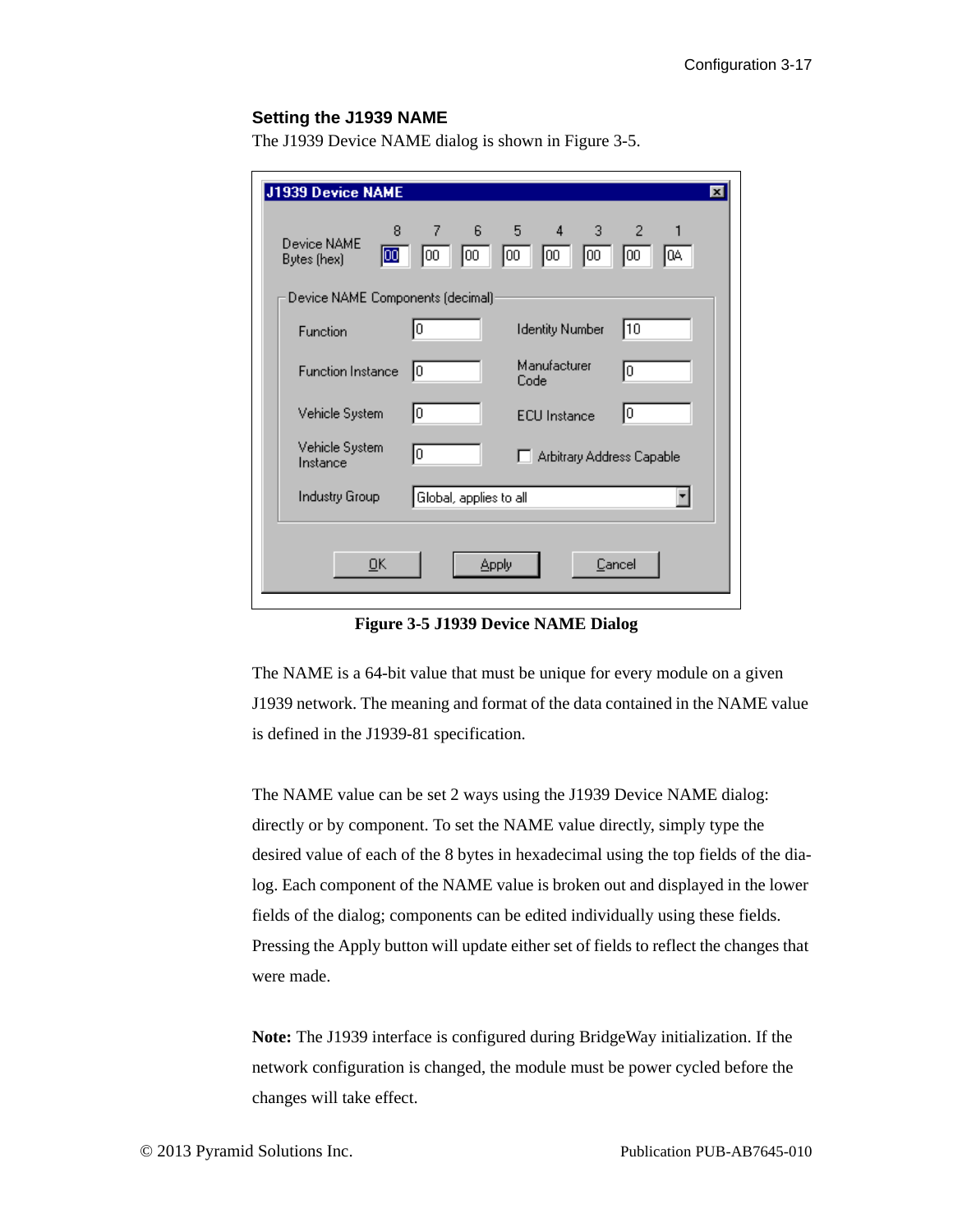#### <span id="page-35-0"></span>*J1939 I/O Configuration*

The J1939 I/O configuration is used define the content and format of the J1939 device I/O tables. Data from J1939 messages that are to be monitored or transmitted are mapped to locations within the J1939 device Input or Output tables respectively. See ["I/O Data Summary" on page](#page-60-1) 5-9 for an explanation of the association of the J1939 device data and the module's I/O tables.

#### **Inputs Versus Outputs**

The J1939 device input table holds data that is collected from the J1939 network and can be read on the Ethernet network. Input data points are associated with data from messages that are received on the J1939 network.

The J1939 device output table holds data that is written by a device on the Ethernet network to be transmitted on the J1939 network. Output data points are associated with data of messages that will be transmitted on the J1939 network.

#### **I/O Configuration Limits**

The I/O configuration is limited as follows:

- 496 bytes maximum in the J1939 device input table with an I/O Size setting of 500; I/O Size - 4 otherwise.
- 492 bytes maximum in the J1939 device output table with an I/O Size setting of 500; I/O Size - 8 otherwise.
- 200 total data points in the configuration. This is the combined number of input and ouput data points.
- Up to 120 different PGN's may be monitored by input data points
- Up to 100 different PGN's may be transmitted by output data points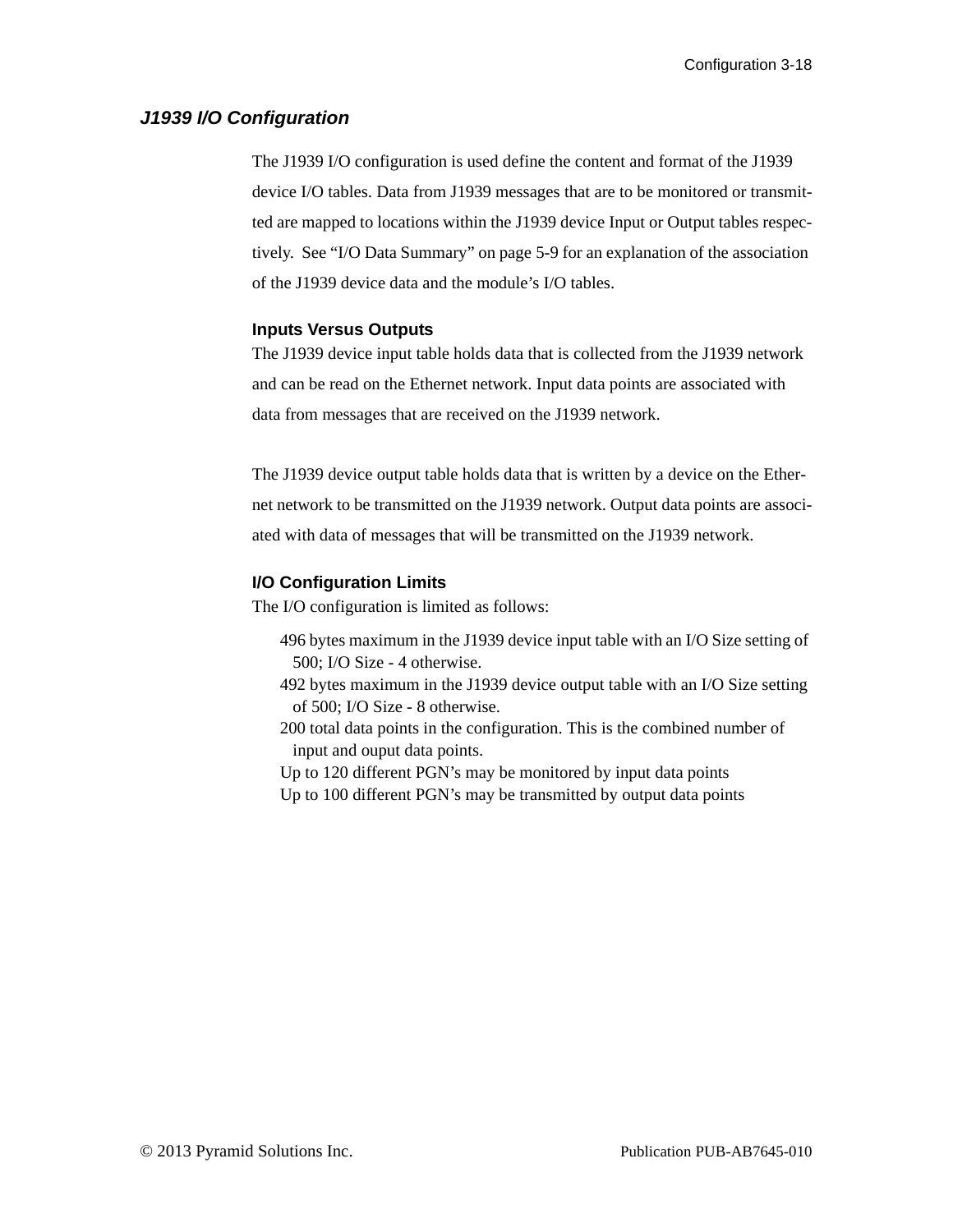#### **Data Point Parameters**

Each data point defines a single piece of data in the either the J1939 device Input or Output table. The data point parameters are organized in columns in the J1939 I/O configuration editor, shown in [Figure 3-6.](#page-36-0) Note that both Input and Output data points have the same parameters with the exception of the message priority; only the output data points have configurable message priority.

|                                    | <b>Address</b> | Rate | Message<br>Offset |
|------------------------------------|----------------|------|-------------------|
| 65281<br>16 (2,0)<br>6<br>0(0,0)   | 10             | 100  | 0(0,0)            |
| з<br>65282<br>16 (2,0)<br>16 (2,0) | 255            | 50   | 0(0,0)            |
| 7<br>65283<br>32(4,0)<br>16 (2,0)  | 255            | 75   | 0(0,0)            |
|                                    |                |      |                   |
|                                    |                |      |                   |
|                                    |                |      |                   |
|                                    |                |      |                   |

**Figure 3-6 J1939 Data Point Configuration**

<span id="page-36-0"></span>The data point editing dialog is shown in [Figure 3-7.](#page-36-1) This dialog is used to enter new, or edit existing data points in the I/O configuration Note that the output editor is shown; the input editor does not have the message priority parameter..

| <b>Edit J1939 I/O Point</b> |                |                |                      |
|-----------------------------|----------------|----------------|----------------------|
|                             | Output<br>Type |                | $\blacktriangledown$ |
| PGN                         | 65282          | Priority       | 6                    |
| Data Table<br>Offset        | 48 (6,0)       | Data<br>Length | 24(3,0)              |
| Target<br><b>Address</b>    | 255            | Update<br>Rate | 100                  |
| Message<br>Offset           | 0(0,0)         |                |                      |
|                             | QK             | Cancel         |                      |

**Figure 3-7 J1939 Data Point Editing Dialog**

<span id="page-36-1"></span>The parameters associated with I/O data points are described in [Table 3-3.](#page-37-0)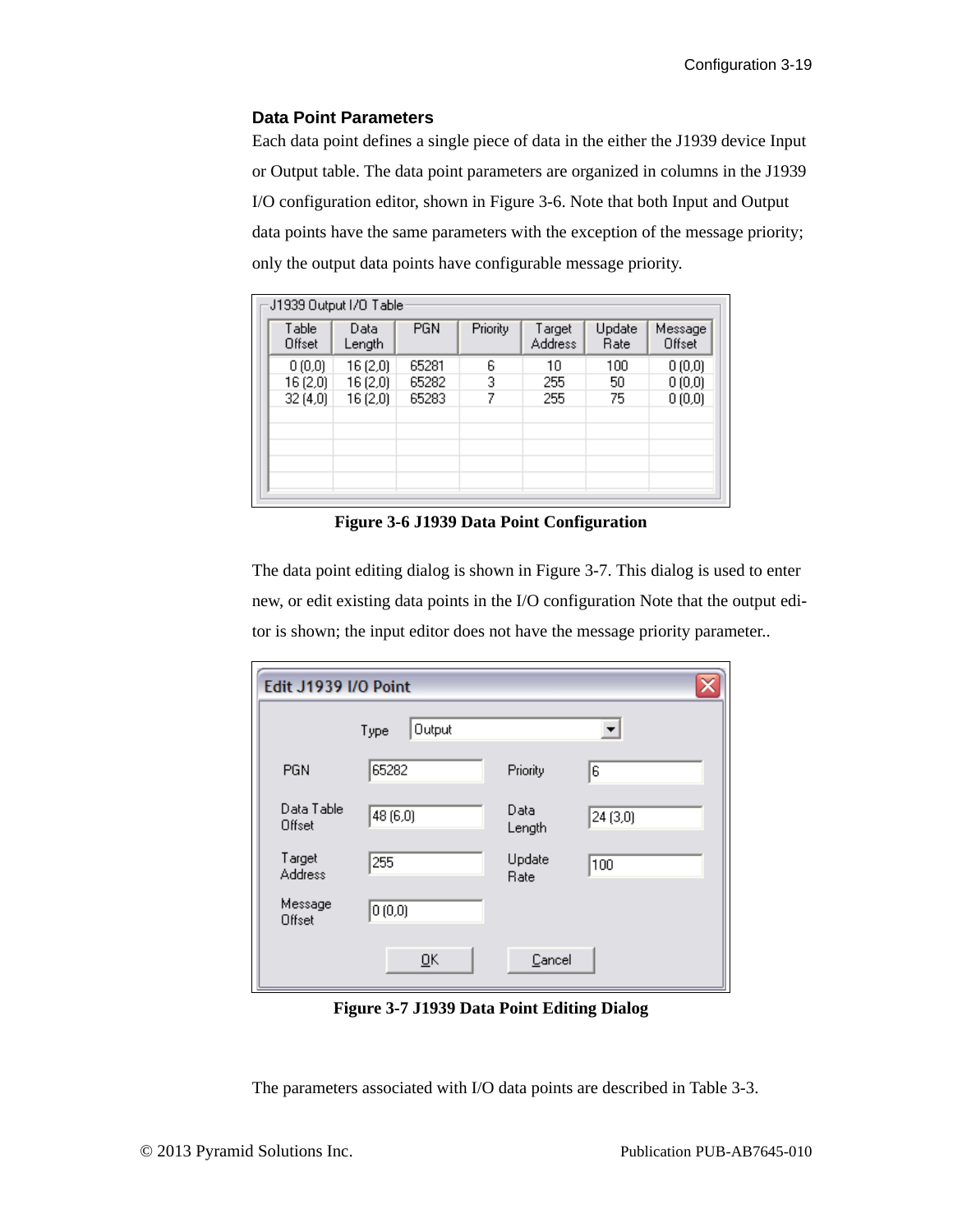| <b>Parameter</b>    | <b>Description</b>                                                                                                                                                                                                                                                                                                                                                                                                                                                                                                                                            | <b>Allowable</b><br>Range                                                         |
|---------------------|---------------------------------------------------------------------------------------------------------------------------------------------------------------------------------------------------------------------------------------------------------------------------------------------------------------------------------------------------------------------------------------------------------------------------------------------------------------------------------------------------------------------------------------------------------------|-----------------------------------------------------------------------------------|
| <b>Table Offset</b> | The offset into the J1939 device I/O data. If<br>this is an input data point, the offset is into the<br>Input data; if this is an output data point, the<br>offset is into the Output data.<br>The offset is in bits. It is displayed as both bits<br>and the corresponding byte and bit, shown as<br>(byte, bit).<br>When entering this value in the editor: A sin-<br>gle value will be interpreted as bits. 2 values<br>separated by a comma or a period will be<br>interpreted as a byte, bit combination. i.e. '16'<br>and '2,0' are equivalent entries. | Input:<br>0-3999 bits<br>$0-499$ bytes<br>Output:<br>0-3967 bits<br>$0-495$ bytes |
| Data Length         | The amount of the data to be transferred<br>between the J1939 device I/O data and the<br>J1939 message data.<br>The length is in bits. It is displayed as both<br>bits and the corresponding byte and bit, shown<br>as (byte, bit).<br>When entering this value in the editor: A sin-<br>gle value will be interpreted as bits. 2 values<br>separated by a comma or a period will be<br>interpreted as a byte, bit combination. i.e. '16'<br>and '2,0' are equivalent entries.                                                                                | 1-14280 bits<br>$0-1785$ bytes                                                    |
| <b>PGN</b>          | The J1939 PGN associated with this data<br>point.<br>If this is an input data point, the message data<br>from messages received with this PGN will be<br>transferred into the Input table. If this is an<br>output data point, a message with this PGN<br>will be built and transmitted using data from<br>the Output table.                                                                                                                                                                                                                                  | Any valid<br>J1939 PGN                                                            |

# <span id="page-37-0"></span>**Table 3-3 J1939 I/O Data Point Parameters**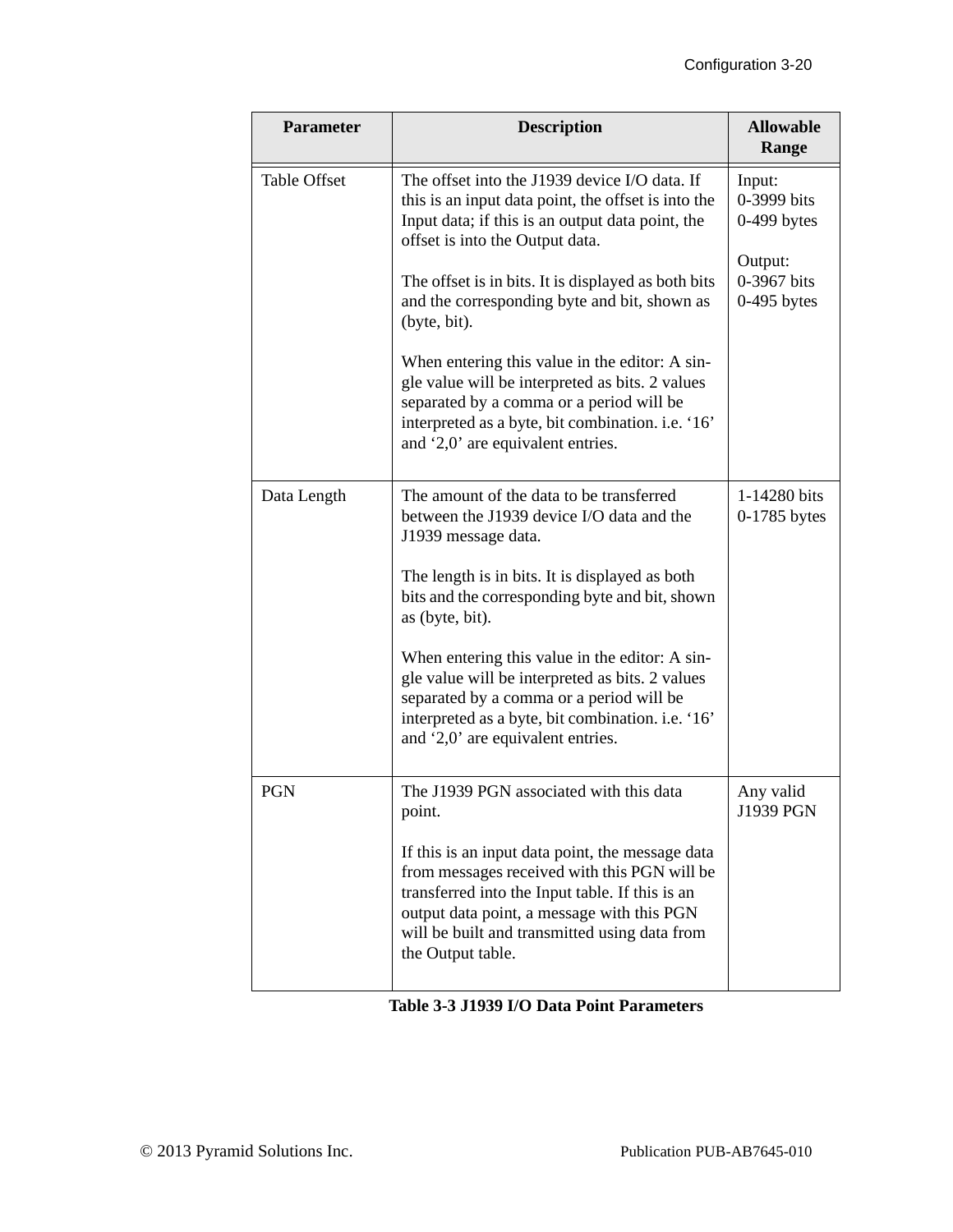| <b>Parameter</b>      | <b>Description</b>                                                                                                                                                                                                                                        | <b>Allowable</b><br>Range |
|-----------------------|-----------------------------------------------------------------------------------------------------------------------------------------------------------------------------------------------------------------------------------------------------------|---------------------------|
| Priority              | The J1939 message priority to be used when<br>transmitting this message.                                                                                                                                                                                  | $0 - 7$                   |
|                       | If this is an output data point, this is the mes-<br>sage priority that will be used when the mes-<br>sage is produced on the J1939 network.                                                                                                              |                           |
|                       | If this is an input data point, this value is<br>ignored. J1939 messages are screened by<br>PGN and target address; the message priority<br>is ignored.                                                                                                   |                           |
|                       | The default priority is 6.                                                                                                                                                                                                                                |                           |
| <b>Target Address</b> | The J1939 network address associated with<br>the data point.                                                                                                                                                                                              | $0-253, 255$              |
|                       | If this is an input data point, messages<br>received must match both the PGN and source<br>address to be used for this data point. If the<br>Target Address is 255, any message with a<br>matching PGN, regardless of source address<br>will be accepted. |                           |
|                       | If this is an output data point, the destination<br>address of the transmitted message will be set<br>to the Target Address. The message will be<br>broadcast if the Target Address is set to 255.                                                        |                           |

**Table 3-3 J1939 I/O Data Point Parameters (Continued)**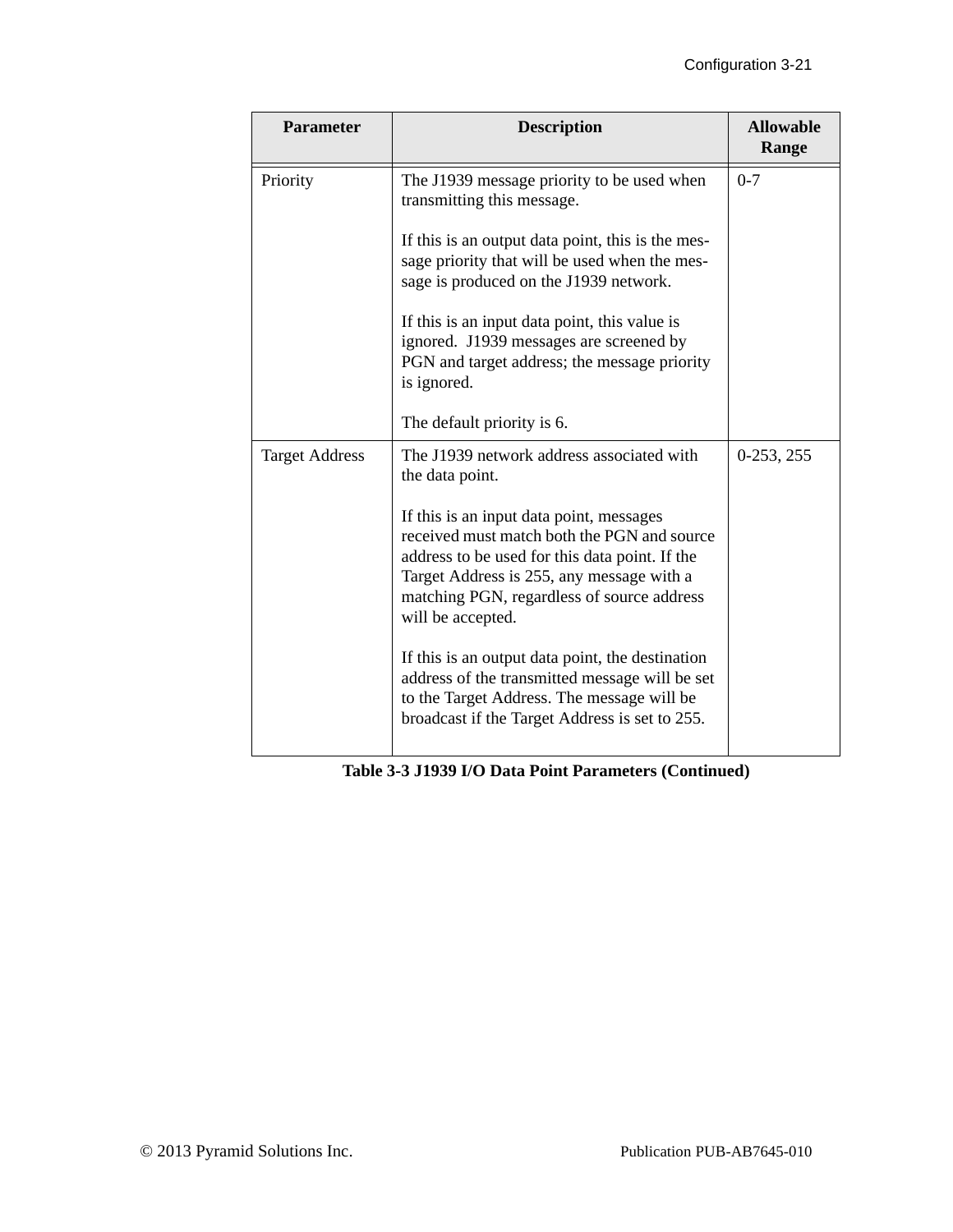| <b>Parameter</b>   | <b>Description</b>                                                                                                                                                                                                                                                                                                                                                                                                 | <b>Allowable</b><br>Range    |
|--------------------|--------------------------------------------------------------------------------------------------------------------------------------------------------------------------------------------------------------------------------------------------------------------------------------------------------------------------------------------------------------------------------------------------------------------|------------------------------|
| <b>Update Rate</b> | The desired update rate for the data point in<br>milliseconds.                                                                                                                                                                                                                                                                                                                                                     | 0-65535                      |
|                    | If this is in input data point, the data point is<br>expected to be updated (a message received<br>with matching PGN and address) within the<br>configured Update Rate. If no update is<br>received within the configured time, the mod-<br>ule will request the data point's PGN by trans-<br>mitting a Request PGN to the Target Address.<br>If the Update Rate is set to 0, the PGN will<br>never be requested. |                              |
|                    | If the Update Rate is non-zero for an input<br>point, and no update is received after an<br>update period, the data associated with the<br>PGN in the input table is set to 0xFF.                                                                                                                                                                                                                                  |                              |
|                    | If this is an output data point, this is the rate at<br>which the associated message will be trans-<br>mitted on the network. If the Update Rate is<br>set to 0, the message will only be transmitted<br>when a Request PGN is received for the con-<br>figured PGN.                                                                                                                                               |                              |
| Message Offset     | The offset into the message data where the<br>data associated with the data point begins.<br>This is the location where data will be trans-<br>ferred in and out of the message buffer.                                                                                                                                                                                                                            | 0-14279 bits<br>0-1784 bytes |
|                    | The offset is in bits. It is displayed as both bits<br>and the corresponding byte and bit, shown as<br>(byte, bit).                                                                                                                                                                                                                                                                                                |                              |
|                    | When entering this value in the editor: A sin-<br>gle value will be interpreted as bits. 2 values<br>separated by a comma or a period will be<br>interpreted as a byte, bit combination. i.e. '16'<br>and '2,0' are equivalent entries.                                                                                                                                                                            |                              |

**Table 3-3 J1939 I/O Data Point Parameters (Continued)**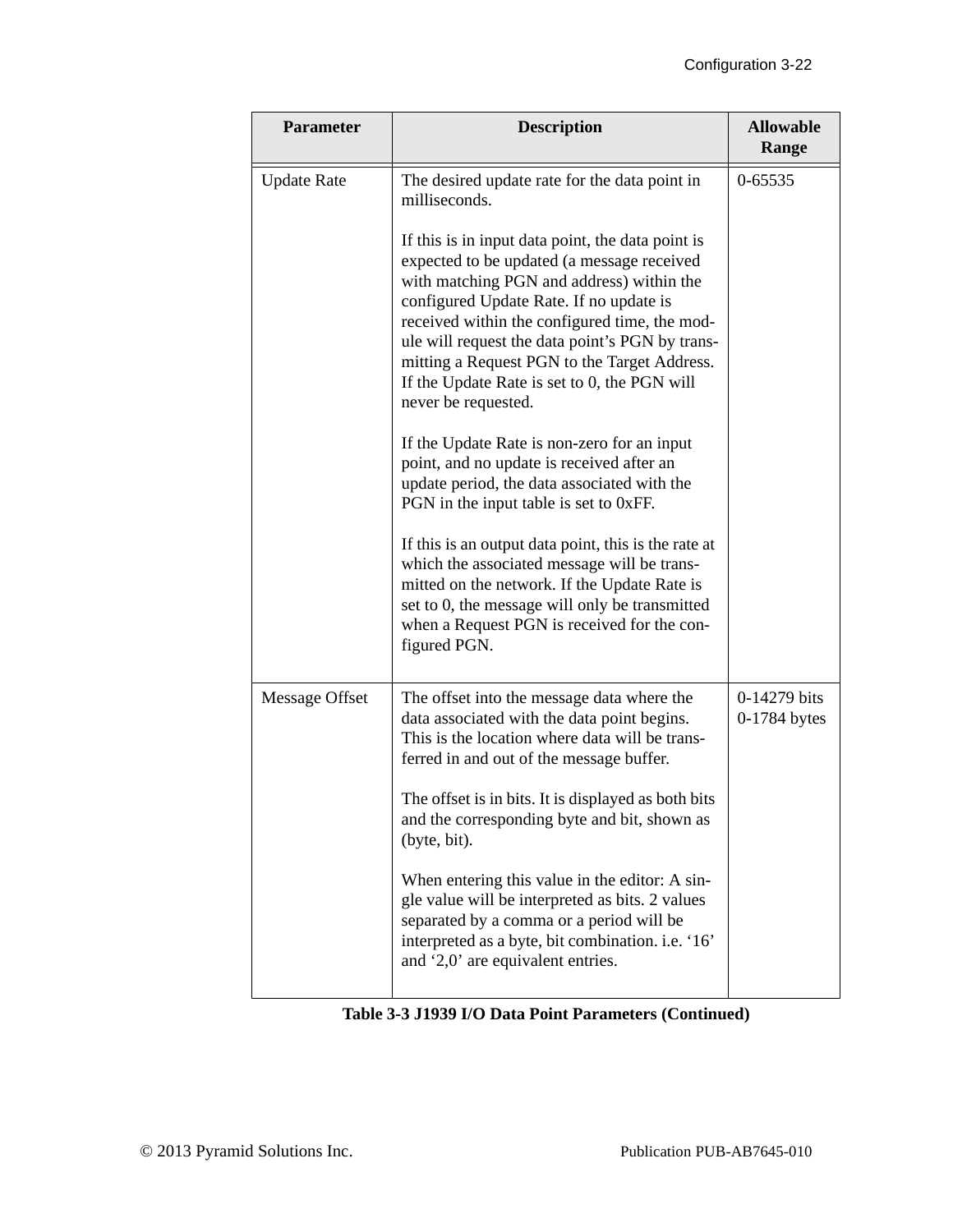#### **J1939 Diagnostic Tables**

The BridgeWay has the ability to monitor the commonly used diagnostic messages on J1939. The Active Diagnostics (DM1) and Previously Active Diagnostics (DM2) can be monitored by the BridgeWay. Configuring diagnostic table monitoring is done through the input data points in much the same manner as data PGN configuration. [Figure 3-8](#page-40-0) shows the data point editor dialog when a diagnostic type is selected.

| Edit J1939 I/O Point |                          |                      |     |
|----------------------|--------------------------|----------------------|-----|
|                      | Active DTC Table<br>Type |                      |     |
| PGN                  | DM1                      |                      |     |
| Data Table<br>Offset | 16(2,0)                  | Table<br><b>Size</b> | 10  |
| Target<br>Address    | 5                        | Update<br>Rate       | N/A |
| Message<br>Offset    | 0                        |                      |     |
|                      | QK                       | Cancel               |     |

<span id="page-40-0"></span>**Figure 3-8 J1939 Data Point Editing Dialog for Diagnostics**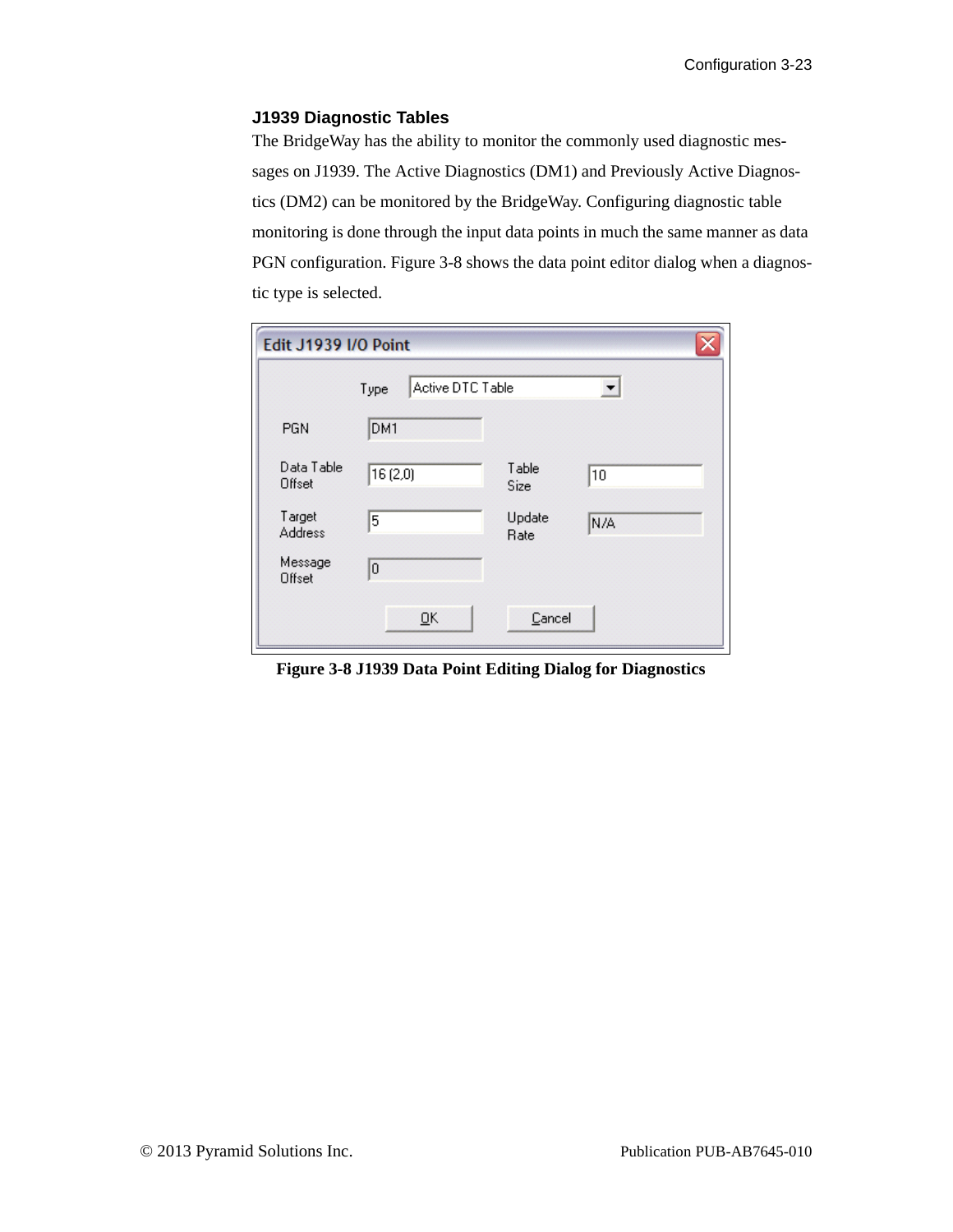[Table 3-4](#page-41-0) explains how the data point parameters are used when configuring a diagnostic table.

| <b>Parameter</b>      | <b>Description</b>                                                                                                                                                                                                                                                                                                                                                                                                                                                                                                                                 | <b>Allowable</b><br>Range                      |
|-----------------------|----------------------------------------------------------------------------------------------------------------------------------------------------------------------------------------------------------------------------------------------------------------------------------------------------------------------------------------------------------------------------------------------------------------------------------------------------------------------------------------------------------------------------------------------------|------------------------------------------------|
| Data Point Type       | Set to Active DTC or Previously Active DTC<br>to configure a diagnostic table.                                                                                                                                                                                                                                                                                                                                                                                                                                                                     | Active DTC,<br>Previously<br><b>Active DTC</b> |
| <b>Table Offset</b>   | See Table 3-3.                                                                                                                                                                                                                                                                                                                                                                                                                                                                                                                                     |                                                |
| <b>Table Size</b>     | The number of diagnostic entries this table<br>can hold. This will be the maximum amount<br>of diagnostics that can be placed into the table.<br>If the J1939 diagnostic message from the<br>device contains more diagnostics than fit in<br>the table, only those that fit will be copied,<br>and the high bit in the table header will be set<br>to indicate that the table has overflowed. The<br>table size is limited to 128 entries. Note that<br>the total space occupied in the J1939 device<br>input data will be (size $*$ 4) + 2 bytes. | $1 - 128$                                      |
| <b>PGN</b>            | This will automatically be set to DM1 or DM2                                                                                                                                                                                                                                                                                                                                                                                                                                                                                                       | DM1, DM2                                       |
| <b>Target Address</b> | The J1939 address of the device from which<br>this table is to monitor diagnostics.                                                                                                                                                                                                                                                                                                                                                                                                                                                                | $0 - 253$                                      |
| <b>Update Rate</b>    | See Table 3-3.                                                                                                                                                                                                                                                                                                                                                                                                                                                                                                                                     |                                                |
| Message Offset        | This will automatically be set to 0                                                                                                                                                                                                                                                                                                                                                                                                                                                                                                                | 0                                              |

**Table 3-4 Input Data Point Parameters for Diagnostic Tables**

<span id="page-41-0"></span>**Note:** See ["J1939 Diagnostic Messages" on page 7-9](#page-84-0) for details of the format of the diagnostic tables in the J1939 device input data.

**Note:** The J1939 I/O configuration is initialized at BridgeWay bootup and whenever a new configuration is downloaded to the module from BWConfig. Any changes made to the I/O configuration will take place immediately after the configuration is downloaded to the module.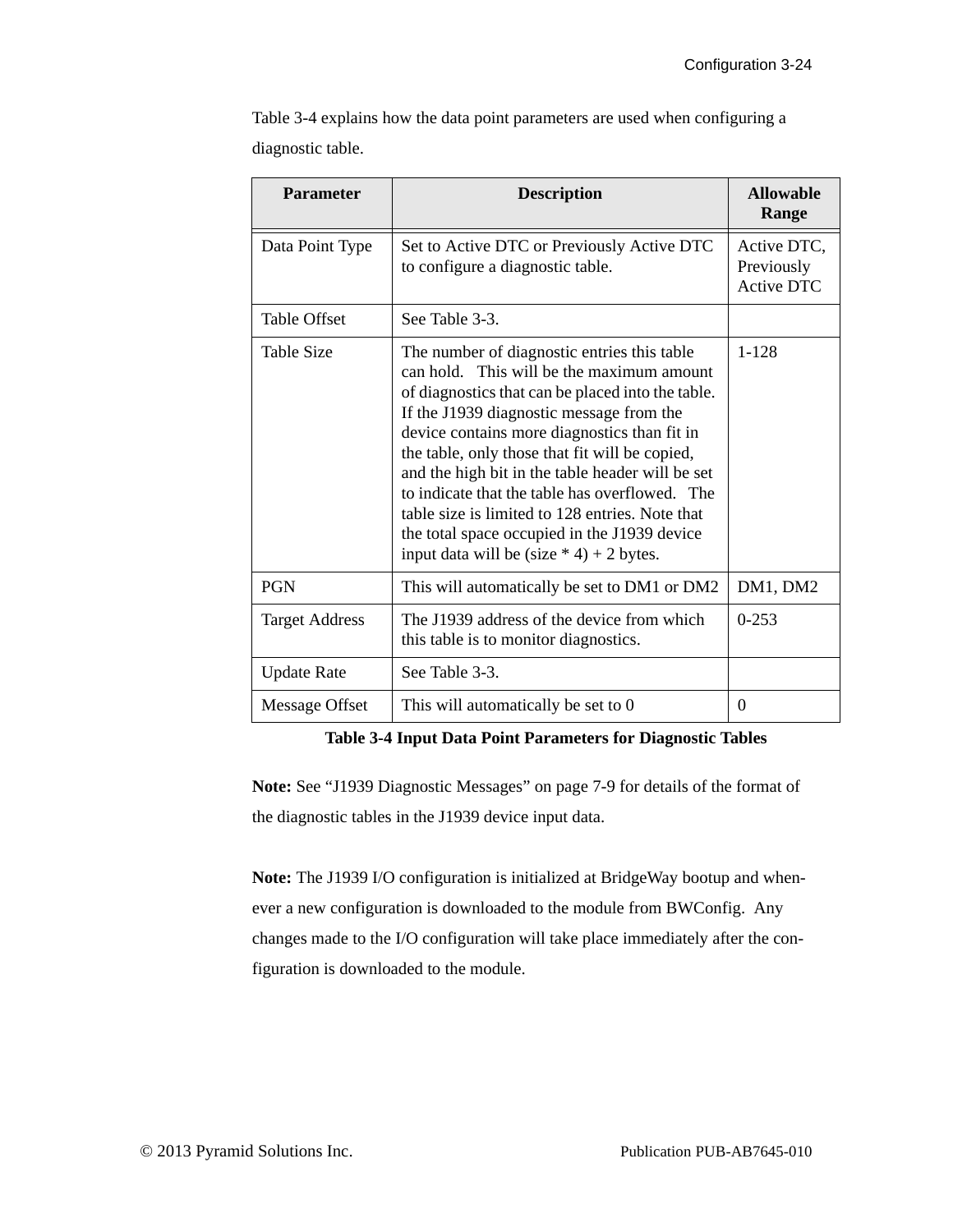# **Example Application**

# *Scenario #1 - EtherNet/IP*

A system controller (PLC) on EtherNet/IP requires some data that is collected by an ECU and produced on J1939. There is also a piece of data that is determined by the system controller that would be beneficial for some of the ECUs that are on the J1939 network. Additionally, the active diagnostics for an ECU should be monitored by the controller.



**Figure 4-1 Example Application Network Diagram**

The data required by the system controller is contained in the PGN 4608 message as 2 12-bit values. The values are packed into the first 3 bytes of the message as shown in [Figure 4-2](#page-42-0) below.

| <b>Bit</b>  |  |                     |                      |                     |                      |  |
|-------------|--|---------------------|----------------------|---------------------|----------------------|--|
| <b>Byte</b> |  |                     |                      |                     |                      |  |
|             |  |                     |                      | Value #1 bits $0-7$ |                      |  |
|             |  | Value $#2$ bits 0-3 |                      |                     | Value #1 bits $8-11$ |  |
|             |  |                     | Value $#2$ bits 4-11 |                     |                      |  |

**Figure 4-2 Example PGN 4608 Message Data Format**

<span id="page-42-0"></span>The data from the system controller is to be produced using PGN 256. The data is a 16-bit value and will be placed into the first 2 bytes of the message data.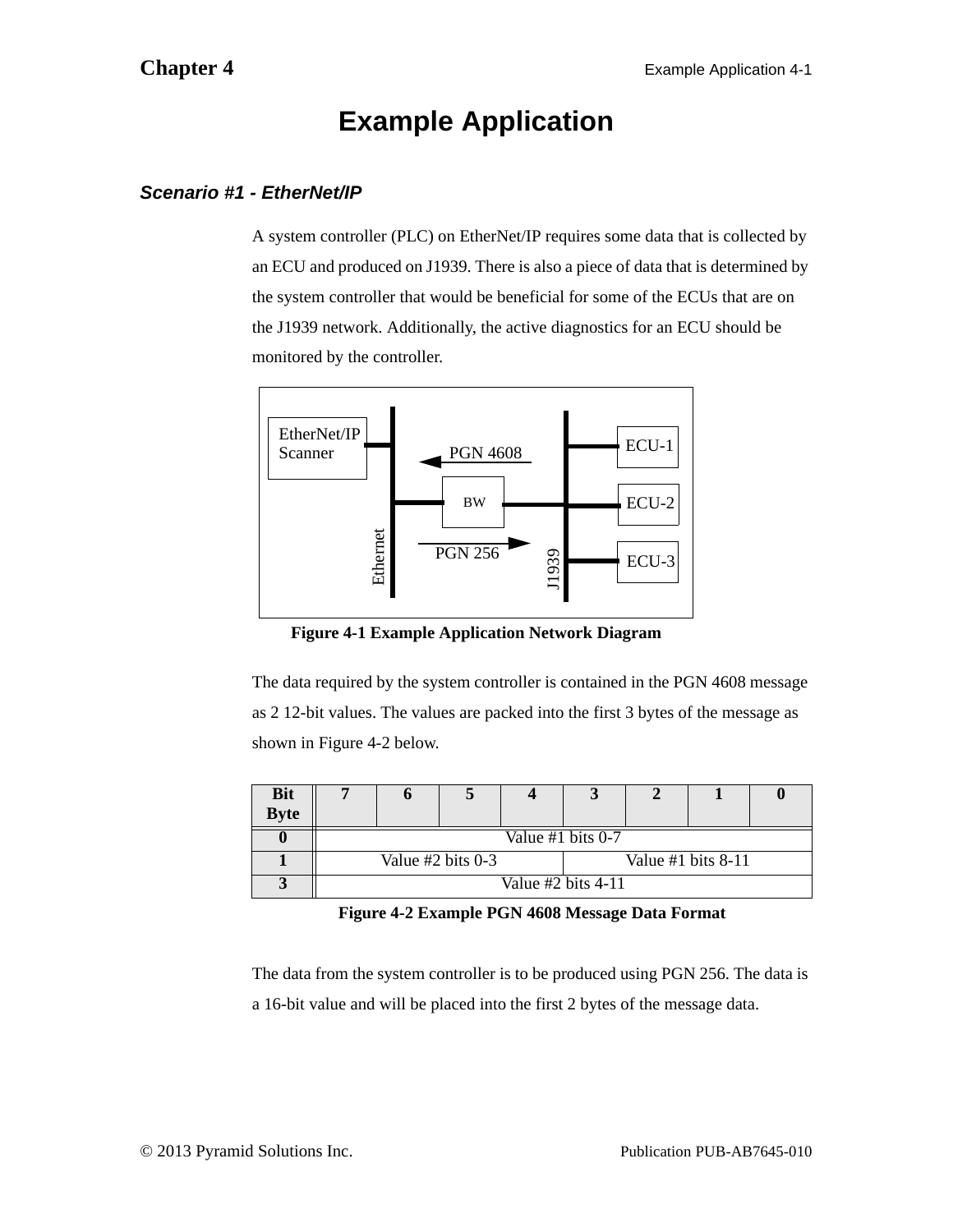### *Ethernet Network Configuration*

The Ethernet network configuration dialog from BWConfig is shown in [Figure 4-](#page-43-0)

[3](#page-43-0). Refer to ["Configuration" on page 3-1](#page-18-0) for more details on BWConfig.

| Ethernet Configuration:<br>DHCP: ON | IP Address:<br>Subnet Mask:<br>Gateway Address: | $192$ .<br>$168$ $1$ $8$<br>255<br>255.255<br>$\cdot$ 0<br>$192$ .<br>168. | Speed:<br>Duplex: | Auto<br>Auto |
|-------------------------------------|-------------------------------------------------|----------------------------------------------------------------------------|-------------------|--------------|
| Enable Modbus Timeout               |                                                 |                                                                            |                   |              |
| Modbus Timeout (ms):                | 500<br>1/0 Size:                                | bytes                                                                      |                   |              |

**Figure 4-3 Example Ethernet Network Configuration**

<span id="page-43-0"></span>The Ethernet configuration has been set to auto-negotiate speed and duplex settings and retrieve the IP configuration from a DHCP server. If no DHCP server is found, the IP configuration will default to that shown in the dialog.

#### *J1939 Network Configuration*

The J1939 network configuration dialog from BWConfig is shown in [Figure 4-4.](#page-43-1) Refer to ["Configuration" on page 3-1](#page-18-0) for more details on BWConfig.

| ·J1939 Configuration·<br>Status:<br>Online<br>No Error<br>Error:<br>Net Address:<br>- 128 | Swap I/O Bytes<br><b>Bus-Off CAN Reset</b> | ·Network Address List∘<br>128<br>Add<br>Address:<br>Remove |
|-------------------------------------------------------------------------------------------|--------------------------------------------|------------------------------------------------------------|
| Enable Offline Detection<br>Offline Detection Time (ms): $\Box$                           |                                            | 000000000000000F<br>Edit<br>Device NAME:                   |

#### **Figure 4-4 Example J1939 Network Configuration**

<span id="page-43-1"></span>The J1939 device NAME has been set to an arbitrary value for the purpose of this example. The NAME should be set according to the vendor and application where the module is being used based on the J1939 specification. The network address list is set to a single address of 128.

Since this example uses EtherNet/IP, I/O byte swapping has been turned off.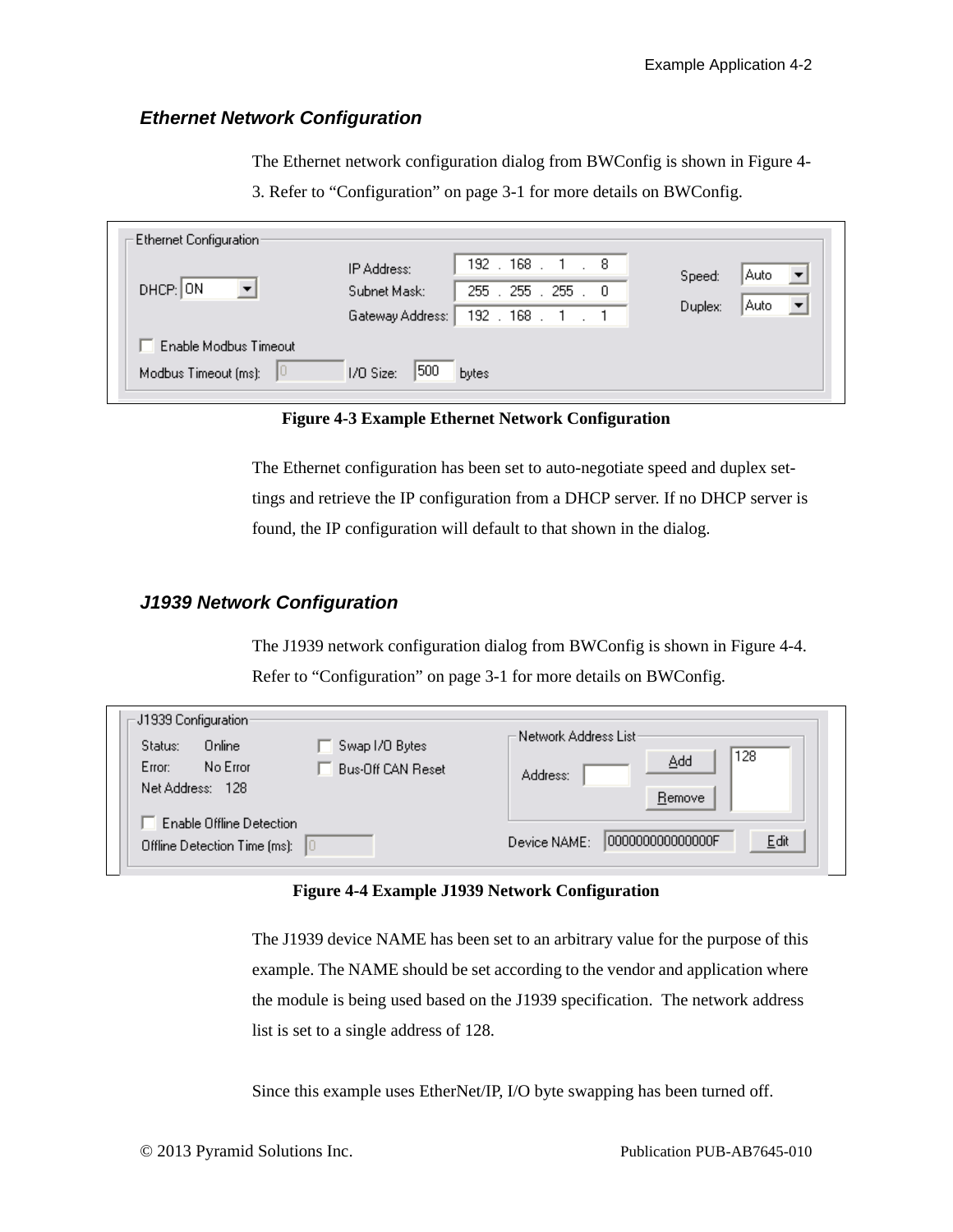# *J1939 I/O Configuration*

#### **Input Data Points**

The input data points are responsible for determining where in the J1939 device input data the J1939 data is to be placed.

It is desirable to be able to address the 2 values in our example as individual 16-bit words in the EtherNet/IP data. Since the values are packed into 3 bytes in the J1939 message, they need to be parsed out into 2 word locations in the J1939 device input data.

It has been determined that the diagnostic table should be located at an offset 100 bytes into the J1939 device input data, and contain up to 20 diagnostic entries.

The resulting J1939 input configuration from BWConfig is shown below.

| Table<br>Offset | Data<br>Length | PGN  | Target<br>Address | Update<br>Rate | Message<br>Offset |
|-----------------|----------------|------|-------------------|----------------|-------------------|
| 0(0,0)          | 12(1,4)        | 4608 | 255               | 0              | 0(0,0)            |
| 16 (2,0)        | 12(1,4)        | 4608 | 255               | Ω              | 12(1,4)           |
| 800 (100,0)     | 656 (82,0)     | DM1  | 10                | 0              | 0(0,0)            |

**Figure 4-5 Example J1939 Input Configuration**

2 data points have been defined, 1 for each value in the message. The first data point copies the first value (12 bits starting at the beginning of the message) into the first word of the J1939 device input table. The second data point copies the second value (12 bits starting 12 bits into the message) into the second word of the J1939 input table.

Both data points monitor the network for messages with PGN 4608 and any source address (Target Address 255 specifies "don't care" source address).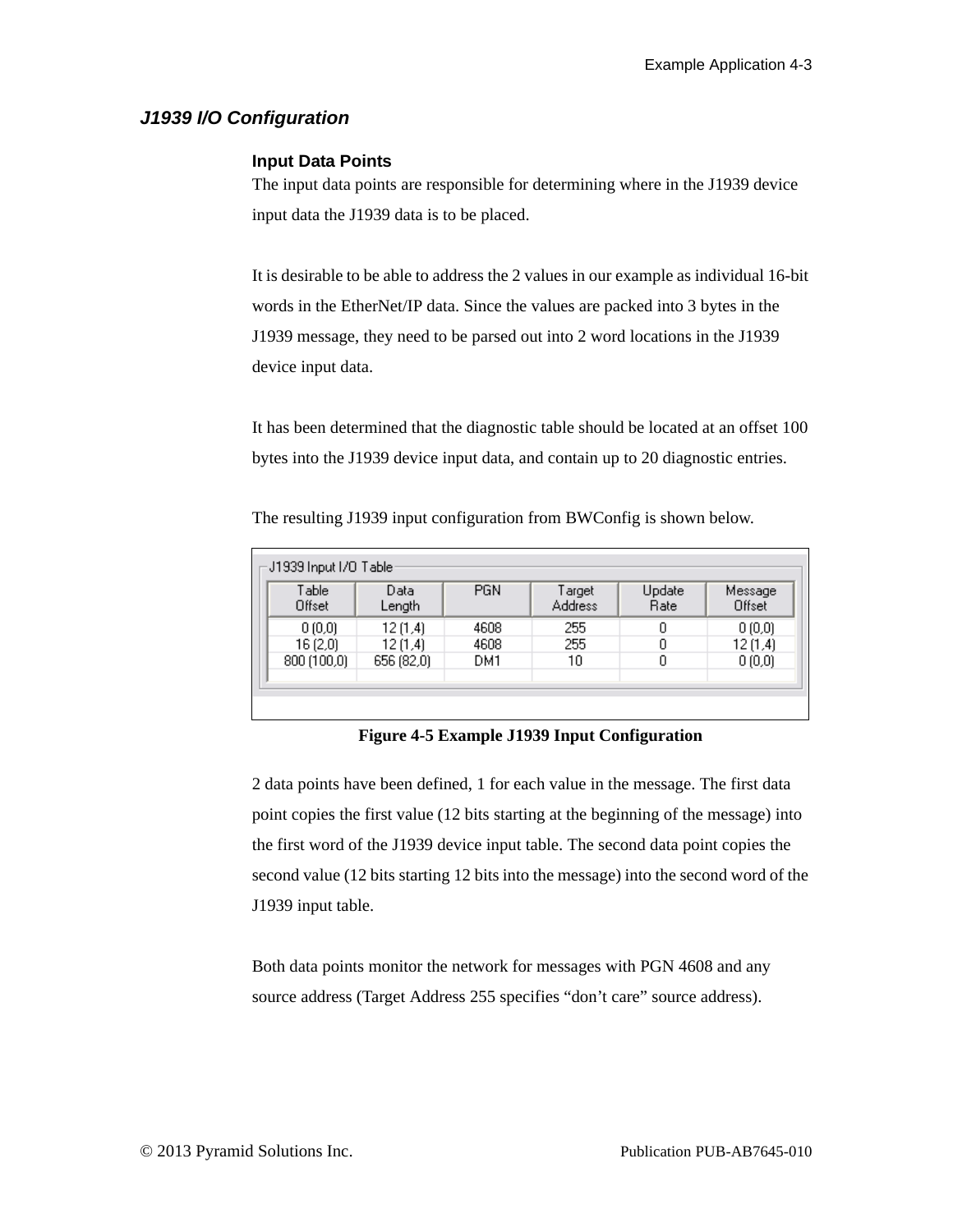|                      | Active DTC Table<br>Type |                | $\overline{\mathscr{L}}$ |
|----------------------|--------------------------|----------------|--------------------------|
| PGN                  | DM1                      |                |                          |
| Data Table<br>Offset | 800 (100,0)              | Table.<br>Size | 20                       |
| Target<br>Address    | 10                       | Update<br>Rate | 0                        |
| Message<br>Offset    | 0(0,0)                   |                |                          |

The data point for the DM1 message was configured as shown in [Figure 4-6.](#page-45-0)

<span id="page-45-0"></span>**Figure 4-6 Example J1939 Diagnostic Data Point Configuration**

Notice that the table length has been set to 20 entries. The target address specifies that the diagnostics of the ECM at address 10 are to be monitored by this data point. The diagnostic table will start at byte 100 of the J1939 device input data.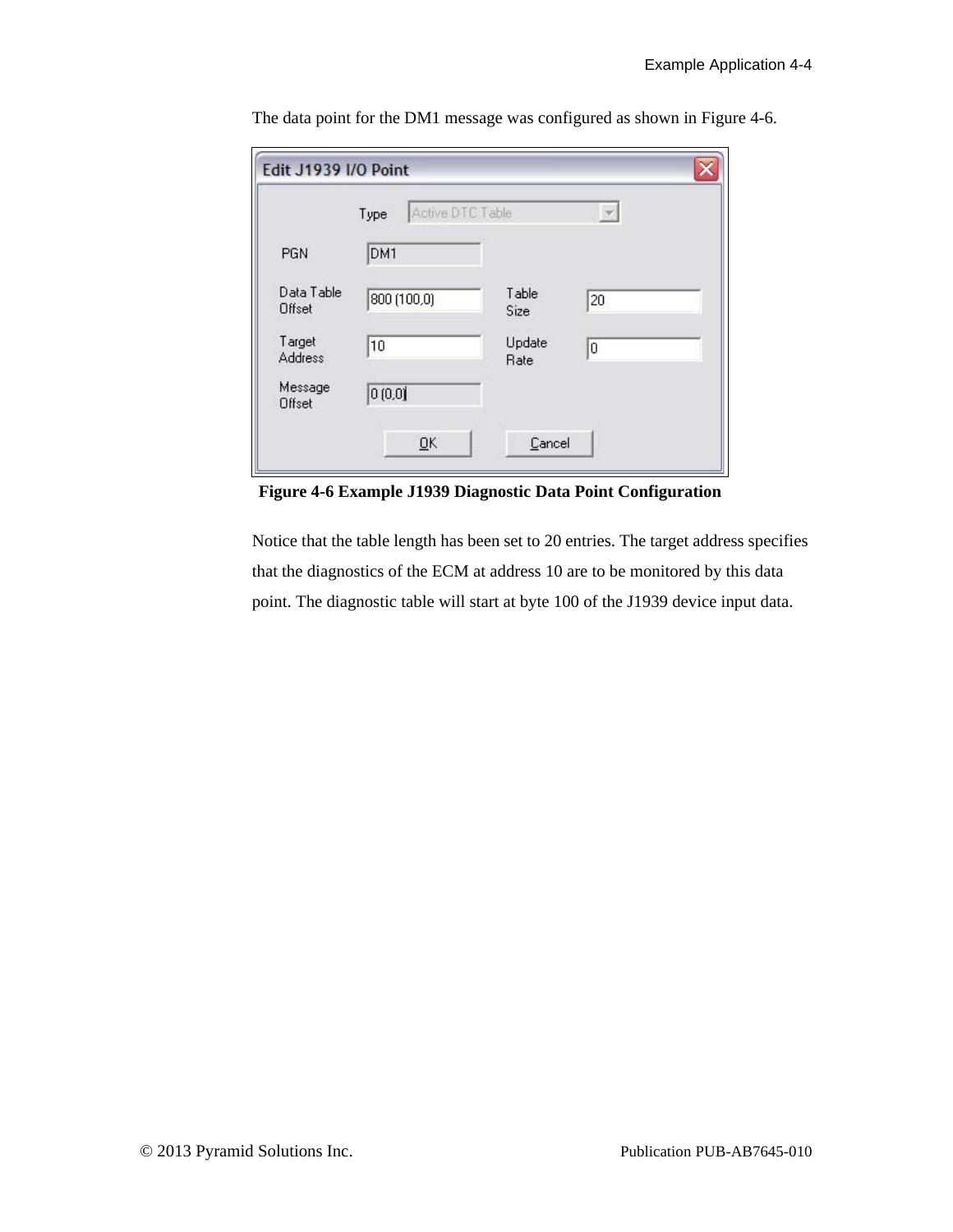#### **Output Data Points**

The output data points determine what PGNs are going to be produced by the BridgeWay on J1939, and what the content of those PGN messages is going to be.

Since the example application only needs to produce 16 bits of data in a single PGN message, the resulting configuration is quite simple. It is shown in [Figure 4-](#page-46-0) [7](#page-46-0).

|                 | J1939 Output I/O Table: |            |          |                          |                |                   |
|-----------------|-------------------------|------------|----------|--------------------------|----------------|-------------------|
| Table<br>Offset | Data<br>Length          | <b>PGN</b> | Priority | Target<br><b>Address</b> | Update<br>Rate | Message<br>Offset |
| 0(0,0)          | 16(2,0)                 | 256        | 6        | 255                      | 100            | 0(0,0)            |
|                 |                         |            |          |                          |                |                   |

**Figure 4-7 Example J1939 Output Configuration**

<span id="page-46-0"></span>The single data point specifies that 2 bytes of data from the beginning of the J1939 device output data is going to be copied into the first 2 bytes of the message. The message will be transmitted with a PGN of 256 and a priority of 6 every 100ms. The message will be broadcast (Target Address 255) so that it can be seen by everyone on the network.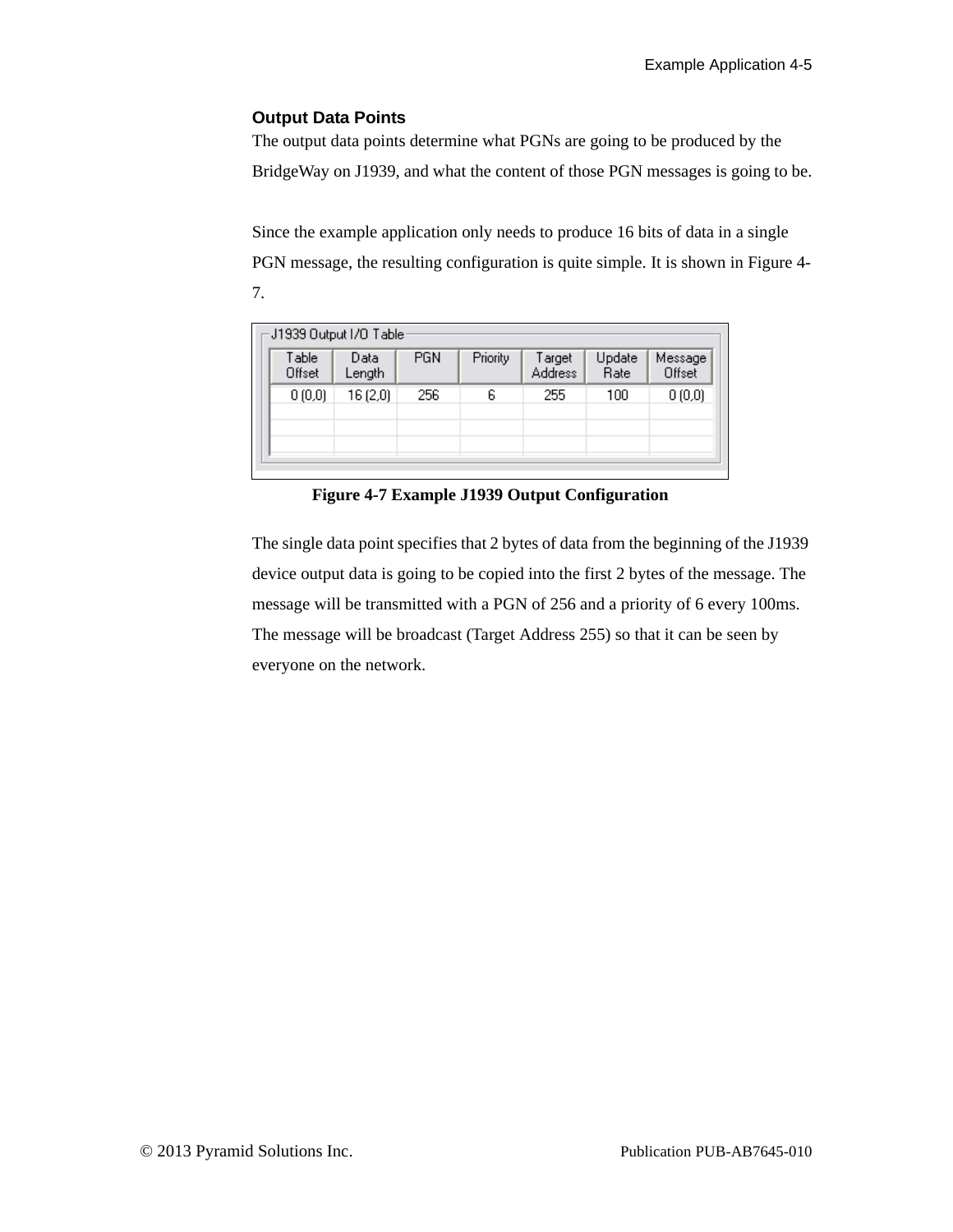## *Scenario #2 - Modbus/TCP*

A system controller (PLC) on Modbus/TCP requires some data that is collected by an ECU on J1939. There is also a piece of data that is determined by the system controller that would be beneficial for some of the ECUs that are on the J1939 network. Additionally, the active diagnostics for an ECU should be monitored by the controller.



**Figure 4-8 Example Application Network Diagram**

The data required by the system controller is contained in the PGN 4608 message as 2 12-bit values. The values are packed into the first 3 bytes of the message as shown in [Figure 4-9](#page-47-0) below.

| <b>Bit</b>  |                     | o                 |  |                      |  |  |  |  |
|-------------|---------------------|-------------------|--|----------------------|--|--|--|--|
| <b>Byte</b> |                     |                   |  |                      |  |  |  |  |
|             |                     | Value #1 bits 0-7 |  |                      |  |  |  |  |
|             | Value $#2$ bits 0-3 |                   |  | Value #1 bits $8-11$ |  |  |  |  |
|             |                     |                   |  | Value #2 bits 4-11   |  |  |  |  |

**Figure 4-9 Example PGN 4608 Message Data Format**

<span id="page-47-0"></span>The data from the system controller is to be produced using PGN 256. The data is a 16-bit value and will be placed into the first 2 bytes of the message data.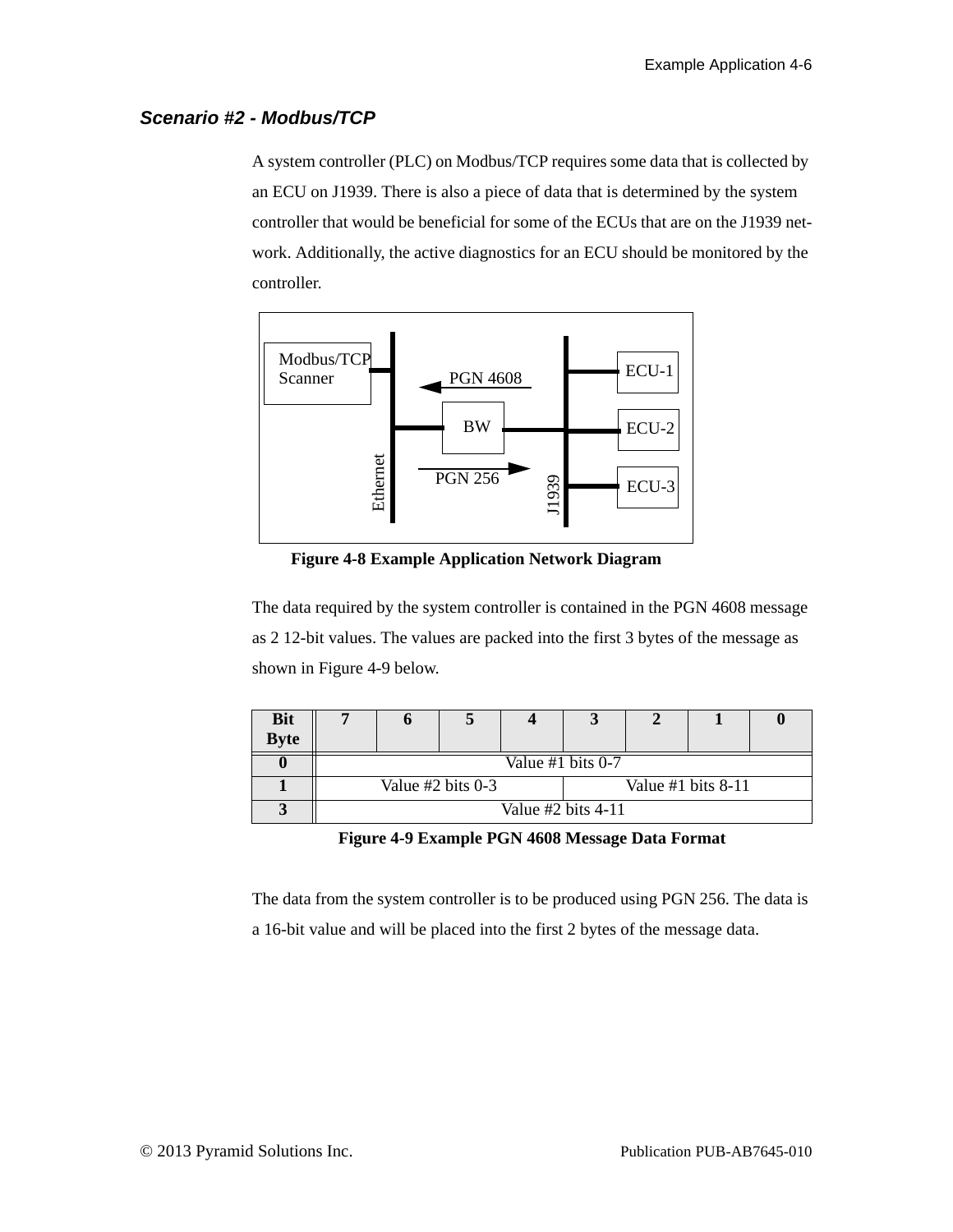#### *Ethernet Network Configuration*

The Ethernet network configuration dialog from BWConfig is shown in [Figure 4-](#page-48-0) [10.](#page-48-0) Refer to ["Configuration" on page 3-1](#page-18-0) for more details on BWConfig.

| Ethernet Configuration: |                                |                  |                             |         |      |
|-------------------------|--------------------------------|------------------|-----------------------------|---------|------|
|                         |                                | IP Address:      | $192$ $.168$ $.1$<br>. 8    | Speed:  | Auto |
| DHCP: ON                | $\overline{\phantom{0}}$       | Subnet Mask:     | 255 . 255 . 255<br>$\sim$ 0 |         |      |
|                         |                                | Gateway Address: | $192$ . $168$ .             | Duplex: | Auto |
|                         | $\nabla$ Enable Modbus Timeout |                  |                             |         |      |
| Modbus Timeout (ms):    | 5000                           | 500<br>I/O Size: | <b>bytes</b>                |         |      |
|                         |                                |                  |                             |         |      |

**Figure 4-10 Example Ethernet Network Configuration**

<span id="page-48-0"></span>The Ethernet configuration has been set to auto-negotiate speed and duplex settings and retrieve the IP configuration from a DHCP server. If no DHCP server is found, the IP configuration will default to that shown in the dialog.

#### *J1939 Network Configuration*

The J1939 network configuration dialog from BWConfig is shown in [Figure 4-11.](#page-48-1) Refer to ["Configuration" on page 3-1](#page-18-0) for more details on BWConfig.

| J1939 Configuration:<br>Online<br>$\nabla$ Swap I/O Bytes<br>Status:<br>No Error<br>Error:<br><b>Bus-Off CAN Reset</b><br>Net Address: 128 | :Network Address List<br>128<br>Add<br>Address:<br>Remove |
|--------------------------------------------------------------------------------------------------------------------------------------------|-----------------------------------------------------------|
| Enable Offline Detection<br>Offline Detection Time (ms):<br>10                                                                             | 1000000000000000F<br>Edit<br>Device NAME:                 |

#### **Figure 4-11 Example J1939 Network Configuration**

<span id="page-48-1"></span>The J1939 device NAME has been set to an arbitrary value for the purpose of this example. The NAME should be set according to the vendor and application where the module is being used based on the J1939 specification. The network address list is set to a single address of 128.

Since this example uses Modbus/TCP, I/O byte swapping has been enabled.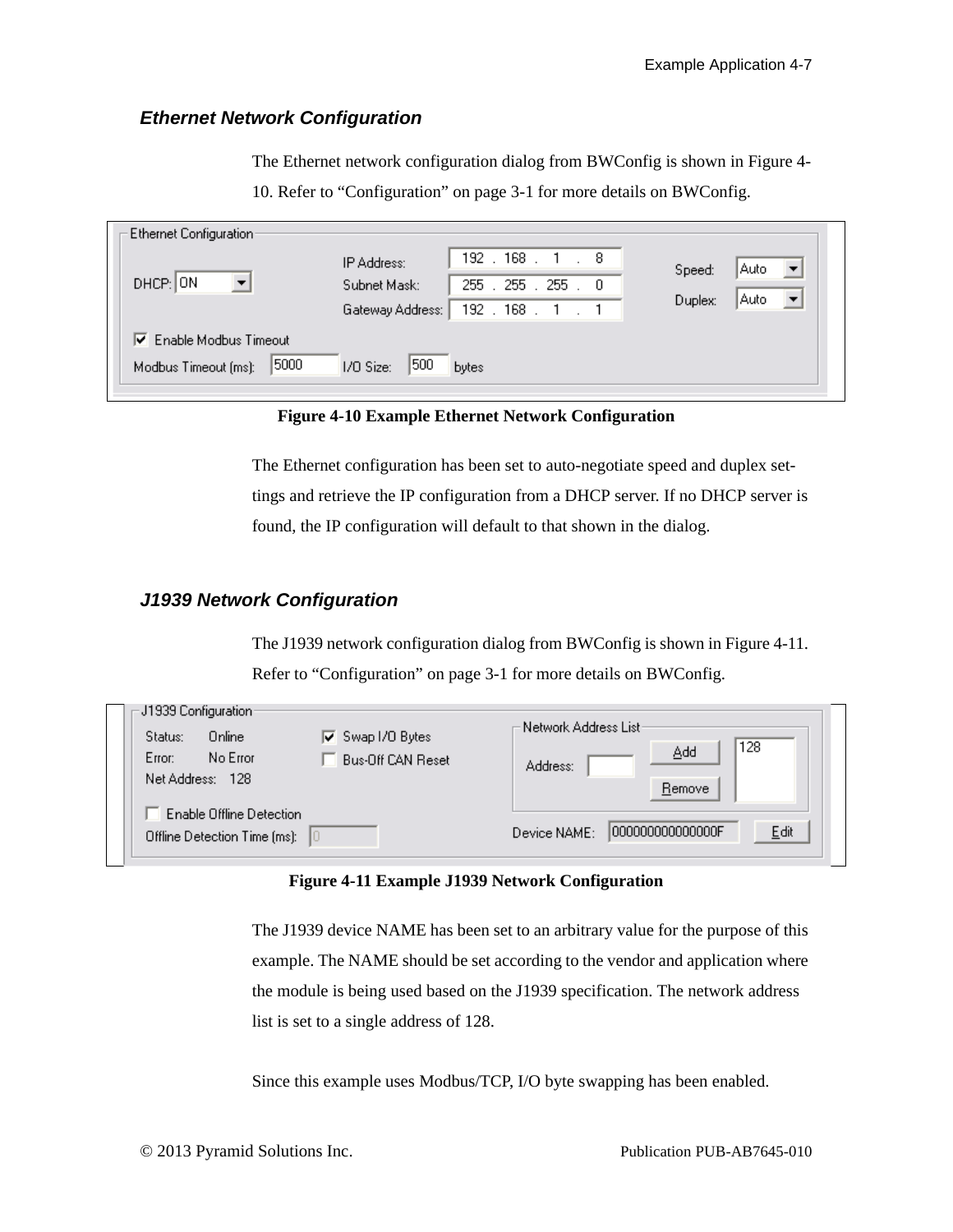# *J1939 I/O Configuration*

#### **Input Data Points**

The input data points are responsible for determining where in the J1939 device input data the J1939 data is to be placed. It is desirable to be able to address the 2 values in our example as individual registers in Modbus/TCP. Since the values are packed into 3 bytes in the J1939 message, they need to be parsed out into 2 register locations in the input data.

It has been determined that the diagnostic table should be located at an offset 50 words into the J1939 device input data, and contain up to 20 diagnostic entries.

Since Modbus registers are addressed as 16-bit words, each Modbus register occupies 2 bytes in the Input table. Placing values into Modbus registers requires that values be placed on even byte boundaries in the Input table (0, 2, 4,...).

|  | The resulting J1939 input configuration from BWConfig is shown below. |  |  |
|--|-----------------------------------------------------------------------|--|--|
|  |                                                                       |  |  |

| Table<br>Offset | Data<br>Length | <b>PGN</b> | Target<br><b>Address</b> | Update<br>Rate | Message<br>Offset |
|-----------------|----------------|------------|--------------------------|----------------|-------------------|
| 0(0,0)          | 12(1,4)        | 4608       | 255                      | 0              | 0(0,0)            |
| 16(2,0)         | 12(1,4)        | 4608       | 255                      | 0              | 12(1,4)           |
| 800(100,0)      | 656 (82,0)     | DM1.       | 10                       | 0              | 0(0,0)            |

#### **Figure 4-12 Example J1939 Input Configuration**

2 data points have been defined, 1 for each value in the message. The first data point copies the first value (12 bits starting at the beginning of the message) into the first word of the J1939 device input data. The second data point copies the second value (12 bits starting 12 bits into the message) into the second word of the Input data.

Both data points monitor the network for messages with PGN 4608 and any source address (Target Address 255 specifies "don't care" source address).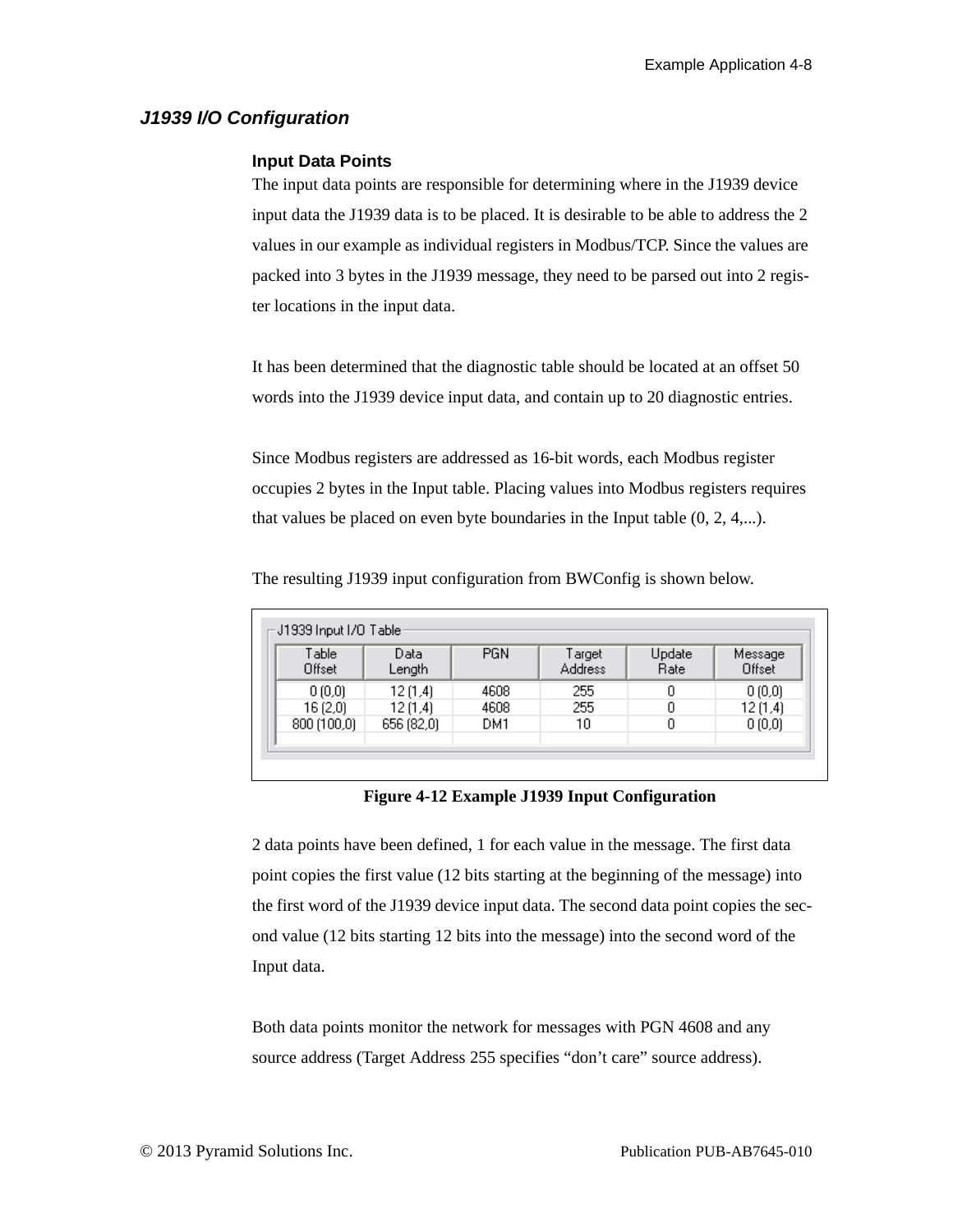The resulting J1939 device input data provides the following Modbus/TCP Input Register addresses. Remember that there is a 2 register status header at Modbus Input Registers 1 and 2. (Modbus register numbers are defined as 1's offset)

| 0003 | Value #1 |
|------|----------|
| 0004 | Value #2 |

The data point for the DM1 message was configured as shown in [Figure 4-13](#page-50-0).

|                      | Active DTC Table<br>Type |                | $\mathcal{V}$ |
|----------------------|--------------------------|----------------|---------------|
| PGN                  | DM1                      |                |               |
| Data Table<br>Offset | 800 (100,0)              | Table.<br>Size | 20            |
| Target<br>Address    | 10                       | Update<br>Rate | 0             |
| Message<br>Offset    | 0(0,0)                   |                |               |

<span id="page-50-0"></span>**Figure 4-13 Example J1939 Diagnostic Data Point Configuration**

Notice that the table length has been set to 20 entries. The target address specifies that the diagnostics of the ECM at address 10 are to be monitored by this data point. The diagnostic table will start at byte 100 of the J1939 device input data, this will set it at word 50 as desired.

This configuration will result in a diagnostic table for ECM 10 at Modbus Input Registers 0051-0092.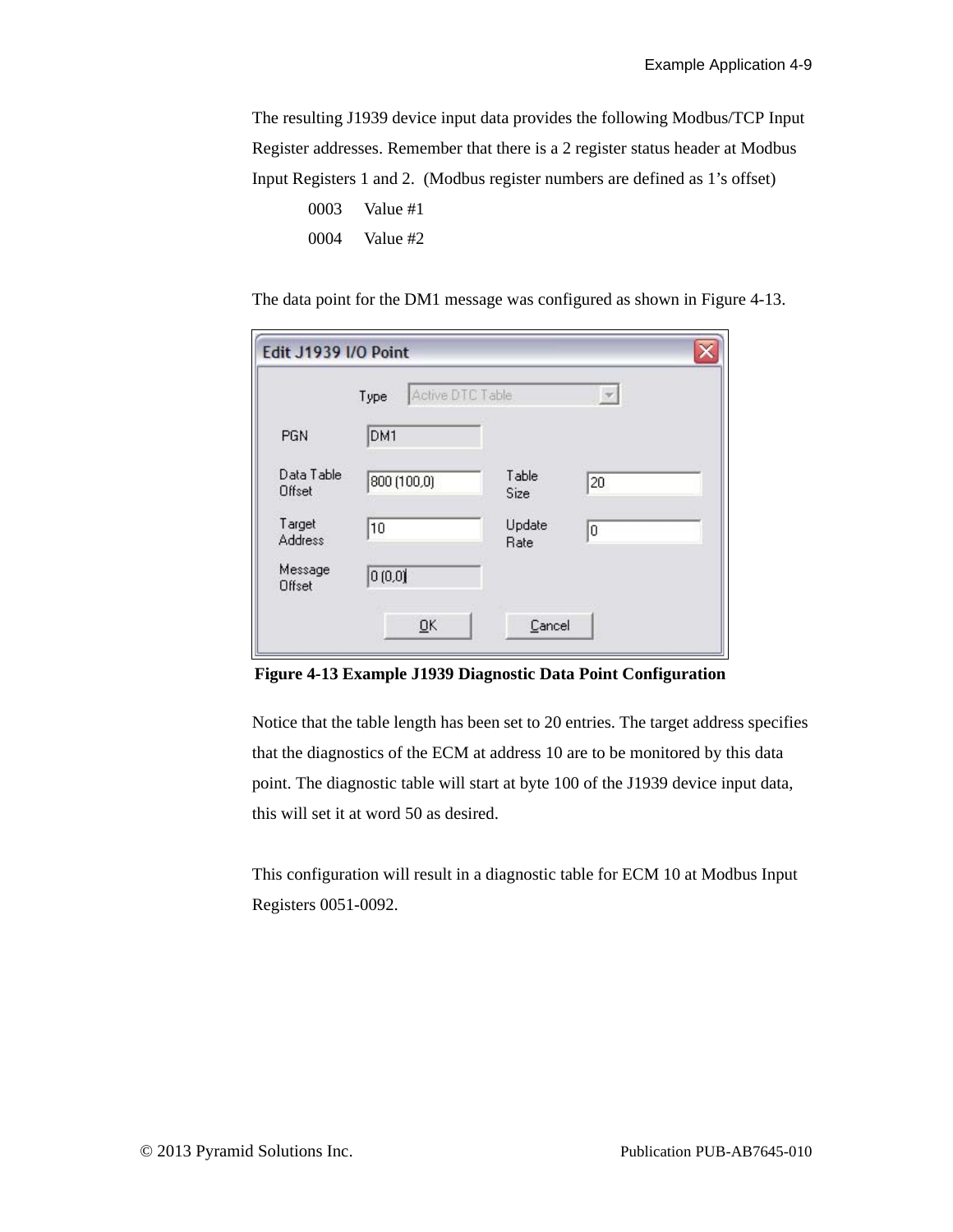#### **Output Data Points**

The output data points determine what PGNs are going to be produced by the BridgeWay on J1939, and what the content of those PGN messages is going to be.

Since the example application only needs to produce 16 bits of data in a single PGN message, the resulting configuration is quite simple. It is shown in [Figure 4-](#page-51-0) [14.](#page-51-0)

|                 | J1939 Output I/O Table: |            |          |                          |                |                   |
|-----------------|-------------------------|------------|----------|--------------------------|----------------|-------------------|
| Table<br>Offset | Data<br>Length          | <b>PGN</b> | Priority | Target<br><b>Address</b> | Update<br>Rate | Message<br>Offset |
| 0(0,0)          | 16 (2,0)                | 256        | 6        | 255                      | 100            | 0(0,0)            |
|                 |                         |            |          |                          |                |                   |

**Figure 4-14 Example J1939 Output Configuration**

<span id="page-51-0"></span>The single data point specifies that 2 bytes of data from the beginning of the J1939 device output data is going to be copied into the first 2 bytes of the message. The message will be transmitted with a PGN of 256 and a priority of 6 every 100ms. The message will be broadcast (Target Address 255) so that it can be seen by everyone on the network.

The Modbus Holding Register address 1029 will be used by the system controller to set the data for the message. Remember that there are 4 registers worth of Run/ Idle and command headers starting at Holding Register address 1025.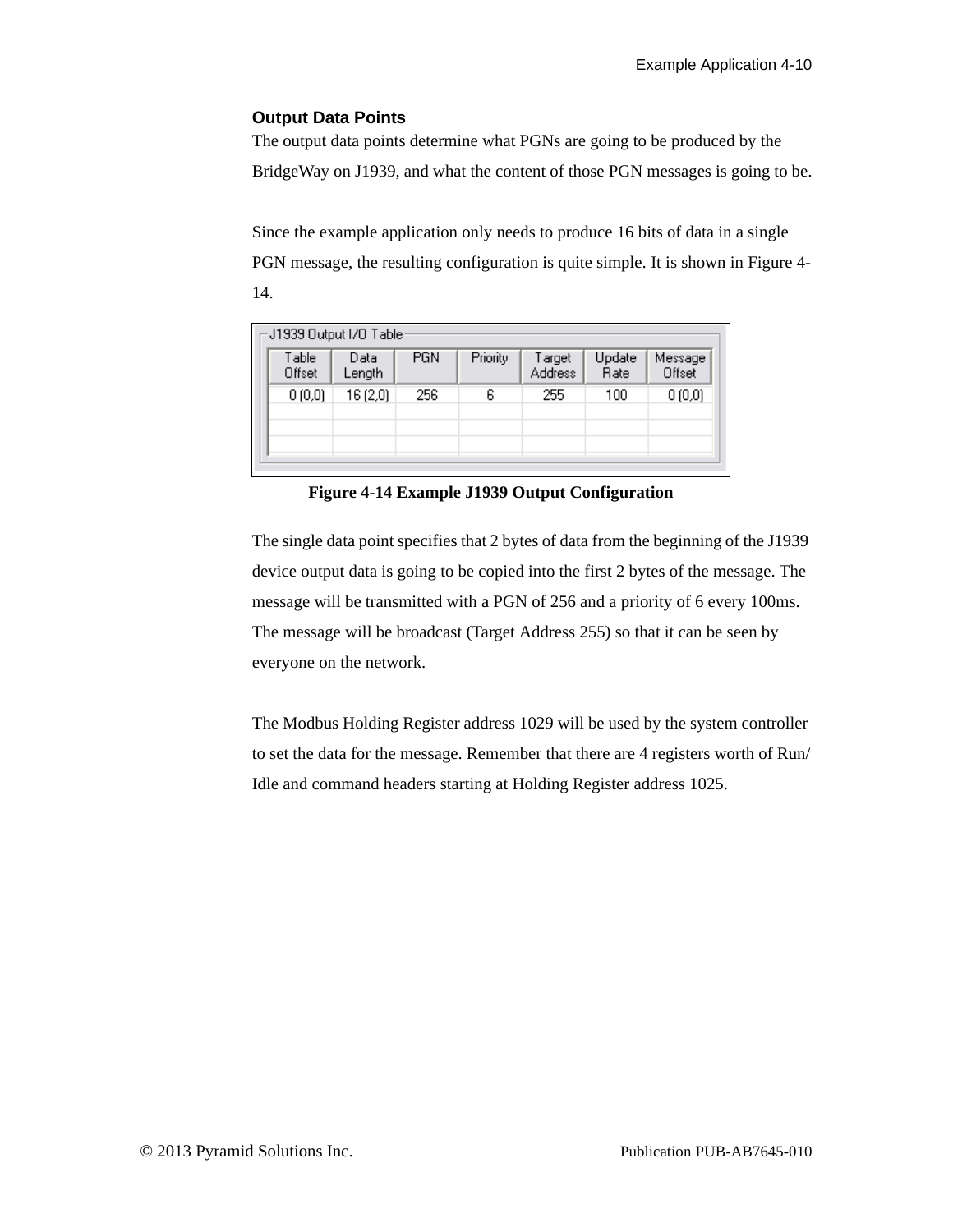# **EtherNet/IP Interface**

EtherNet/IP is based on the Common Industrial Protocol (CIP), which is also the application layer for DeviceNet and ControlNet, to exchange data between nodes.

# *Product Features*

The BridgeWay contains EtherNet/IP Adapter Class functionality. Being an I/O Server it can respond to requests for I/O messages but it does not generate such requests. The BridgeWay supports Message Server functionality. This means it can act as a target for messaging.

# *CIP Objects*

CIP makes use of abstract object modeling to describe the communications of a product. Objects are well defined subsets of a device's functionality. They have functions that they perform called Services and data variables called Attributes. If more than one copy of an object is needed each copy is called an Instance. The BridgeWay contains the same objects as other modules that are based on the CIP protocol.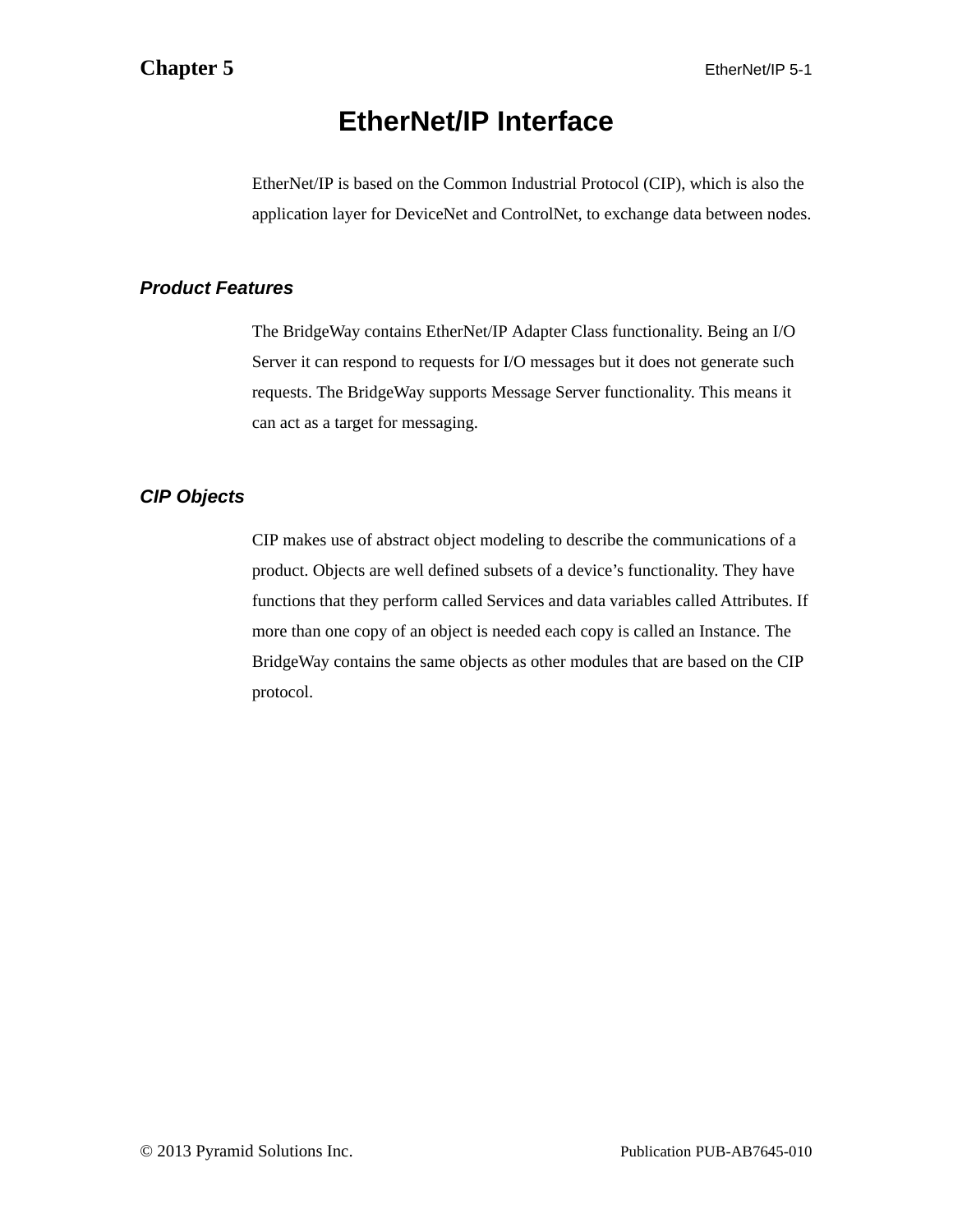EtherNet/IP 5-2

#### *CIP Messaging*

Two types of messaging are used. The regular or repeated transport of a specific set of data items is known as Implicit Messaging. Both parties agree in advance and allocate resources for the data being transported. The connection ID within the Implicit message defines the meaning of the data and establishes the transport rate and transport class. The term Implicit Messaging can be interchanged with the term I/O Messaging.

A one time transport of a data item where both parties do not know in advance what's being transferred is known as Explicit Messaging. Explicit messaging is used for point to point type messaging. The protocol of the message data describes (addresses) the data to be transferred. In object modeling the address is in terms of class number, instance number, and attribute number.

Messages can be sent as Connected or Unconnected. With Connected Messaging device resources are reserved in advance of data transfer and are dedicated and always available. Unconnected messaging provides a means for a device to send a request without establishing a connection prior to data transfer. This is accomplished through the UCMM or UnConnected Message Manager of the EtherNet/ IP protocol. With UCMM all objects are accessible.

The BridgeWay will handle up to 64 concurrent unconnected transactions. Up to 16 class 3 (messaging) connections are supported.

All Explicit Messages have message data defined in a format called the Message Router Protocol Data Unit (MR\_PDU). There are Requests and Responses.

The MR\_PDU Request format includes a Service code, Path Size, Path, and data, if any, for the Service. The Path is an encoded series of bytes or Segments describing the location of the data item involved in the transfer. The Logical Segment is most often used. It describes the Class, Instance, and Attribute of the data.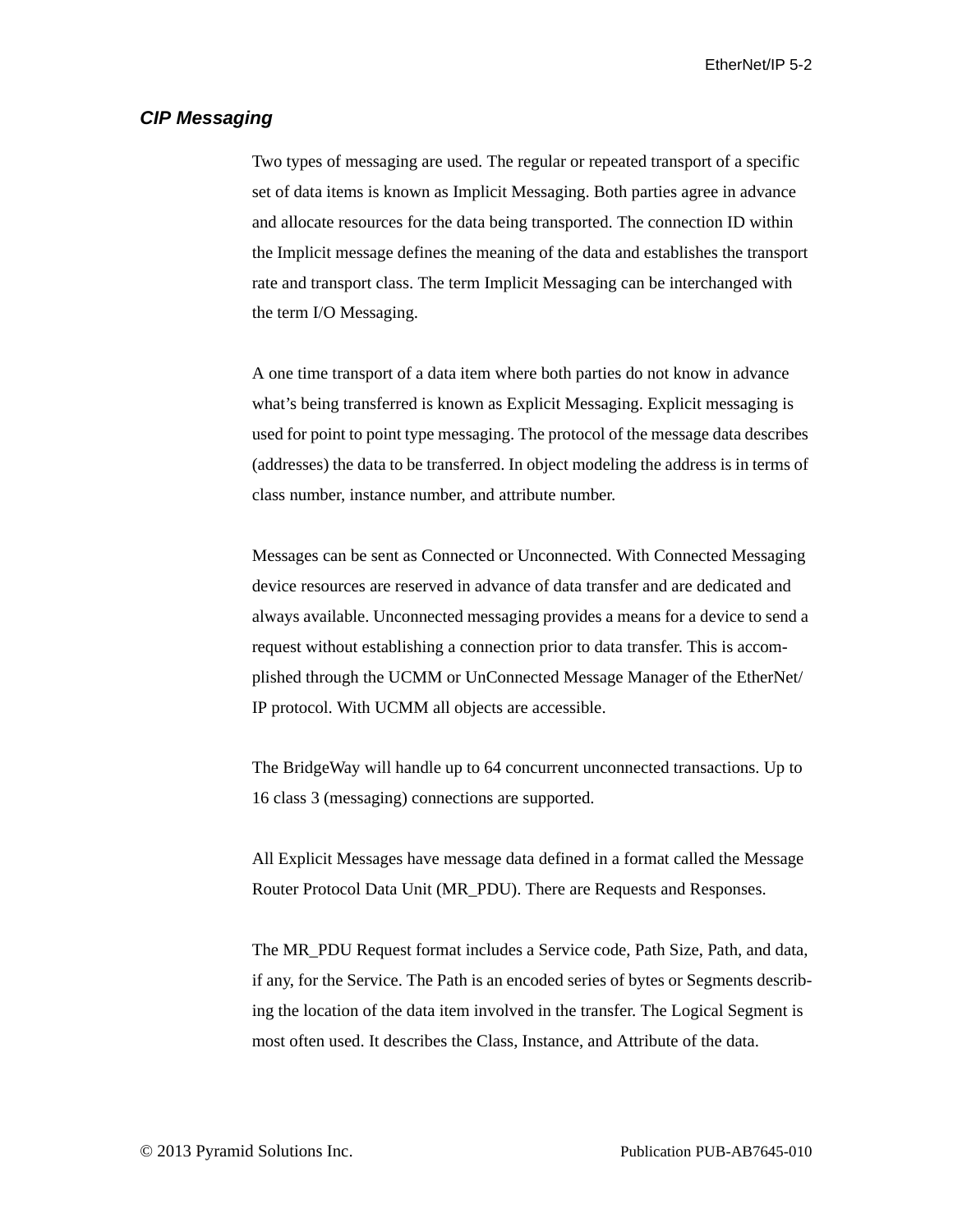# *I/O Messaging*

The BridgeWay allows an EtherNet/IP Scanner access to the I/O data tables. The data received from the J1939 network is collected in the Input Table (IN) of the BridgeWay and becomes the EtherNet/IP Input data to the EtherNet/IP scanner. EtherNet/IP Output data from the scanner is stored in the BridgeWay's Output Table (OUT) and transmitted on the J1939 network.



**Figure 5-1 BridgeWay I/O Transfer**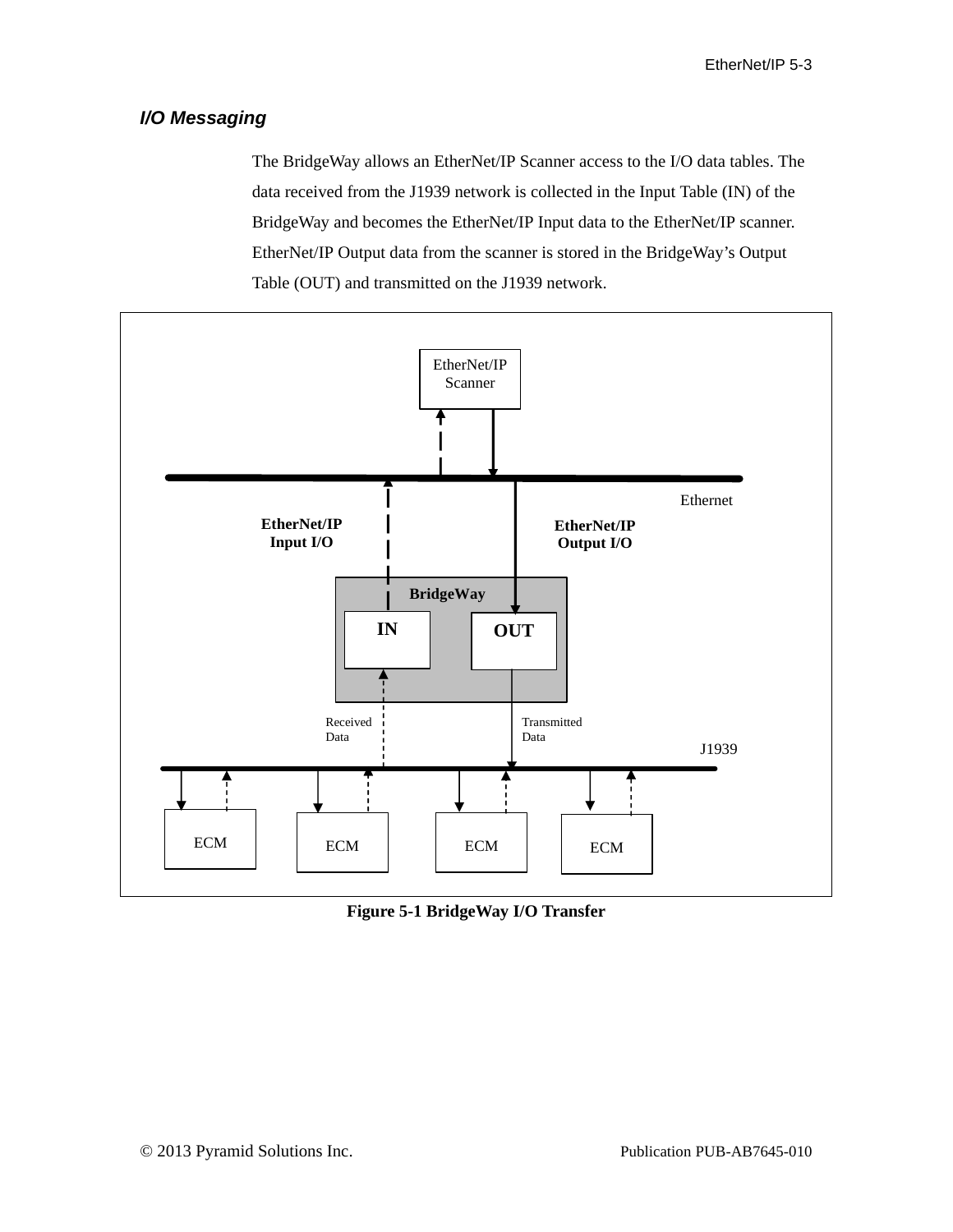# *Assembly Objects and Connections*

There are 3 Assembly Object instances accessible from EtherNet/IP: input, output and status. The input and output assemblies are linked to the input and output data tables. The status assembly provides current status information about the Bridge-Way.

The assembly instances associated with these 3 assemblies are listed below.

| <b>Assembly</b><br><b>Instance</b> | <b>Description</b> | <b>Size in Bytes</b> |
|------------------------------------|--------------------|----------------------|
| 100                                | Input              | $500 \,\mathrm{max}$ |
| 101                                | <b>Status</b>      | 12                   |
| 150                                | Output             | 496 max              |

**Table 5-1 EtherNet/IP Assembly Instances**

#### **Connection Points**

Class 1 connections can be established to these assemblies using the connection points listed in [Table 5-2](#page-55-0).

| Conn<br><b>Point</b> | <b>Description</b>       | <b>Size</b><br>in Bytes | <b>Use</b>                                              |
|----------------------|--------------------------|-------------------------|---------------------------------------------------------|
| 198                  | Input-Only<br>Heartheat  | $\theta$                | Output connection point<br>for input-only connections.  |
| 199                  | Listen-Only<br>Heartheat | $\Omega$                | Output connection point<br>for listen-only connections. |
| 100                  | Input                    | 4-500                   | Input connection point.                                 |
| 101                  | Status                   | $10-12$                 | Input connection point.                                 |
| 150                  | Output                   | $8 - 500$               | Output connection point.                                |

**Table 5-2 EtherNet/IP Connection Points**

<span id="page-55-0"></span>Connection sizes, when connecting to the input and output assemblies can be set according to the size of the configured I/O data tables configured plus the status and command words in the I/O assemblies. (see the assembly formats below) If a connection is created with a size larger than the configured I/O data table size, the extra data will be filled with 0.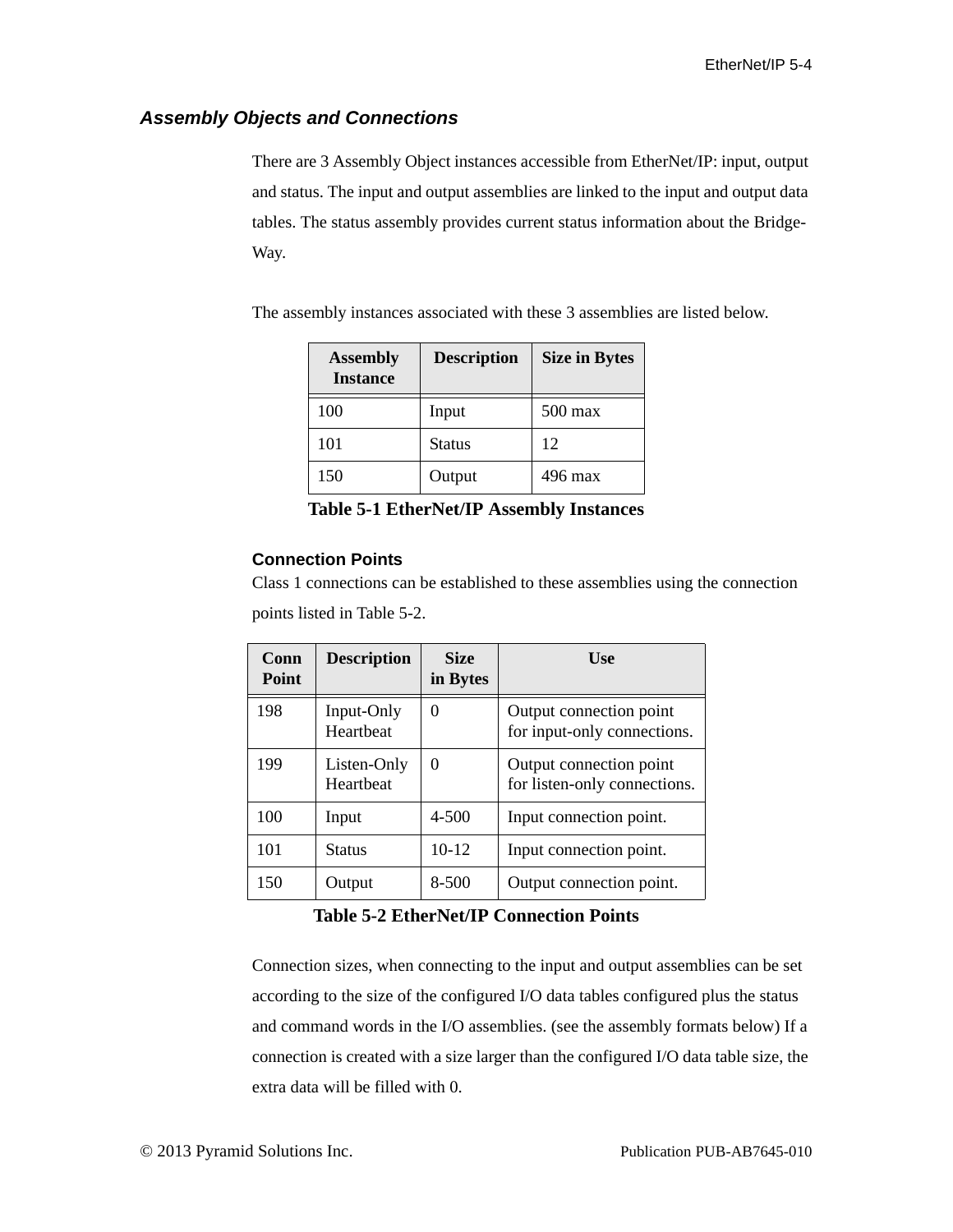#### **Input Assembly**

The input assembly contains a 32-bit status register followed by the J1939 device input data.

| <b>Byte</b><br>Offset | <b>Size</b><br>in Bytes | <b>Description</b>       |
|-----------------------|-------------------------|--------------------------|
|                       |                         | Status register.         |
|                       | Up to<br>496            | J1939 device input data. |

#### **Table 5-3 Input Assembly Format**

The J1939 device input data format and content is determined by the input data point configuration created with BWConfig. The data appears in the table as it is mapped from the J1939 messages. The J1939 device input data in the assembly is 496 bytes long; however, only the size of the configured input data table will be used, the remaining space will be filled with 0.

The status register is a bit string with the following bit definitions.

| <b>Bit</b> | <b>Description</b>                                   |
|------------|------------------------------------------------------|
|            | BridgeWay is in Run mode. (Cleared if in Idle mode.) |
|            | BridgeWay is online on the J1939 network.            |
| ာ          | J1939 network interface fault.                       |
| $3 - 31$   | Not used.                                            |

**Table 5-4 Input Status Register Bit Definitions**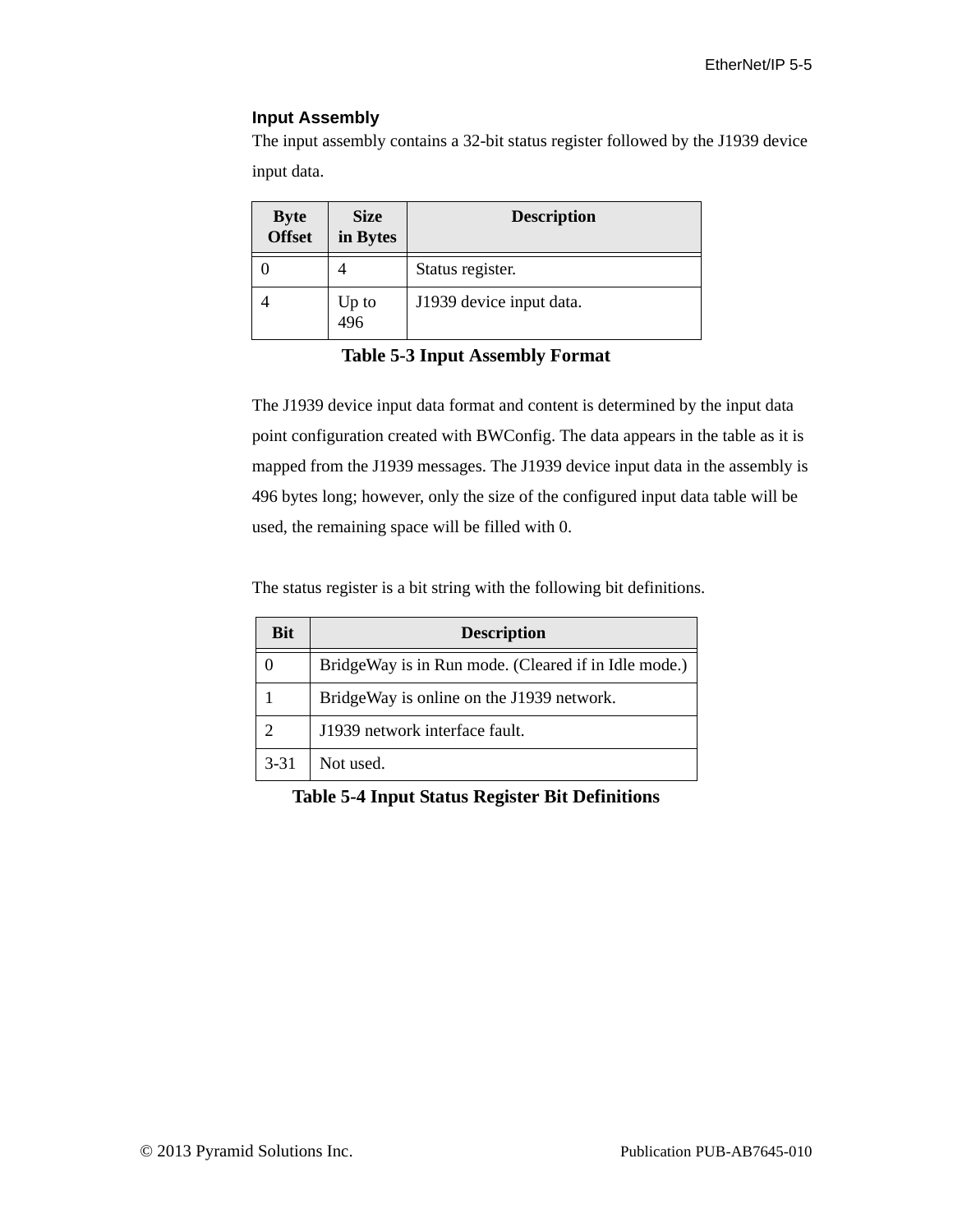### **Output Assembly**

The output assembly contains a 32-bit command register followed by the J1939 device output data.

| <b>Byte</b><br><b>Offset</b> | <b>Size</b><br>in Bytes | <b>Description</b>        |
|------------------------------|-------------------------|---------------------------|
|                              |                         | Command register.         |
|                              | Up to<br>492            | J1939 device output data. |

**Table 5-5 Output Assembly Format**

The J1939 device output data format and content is determined by the output data point configuration created with BWConfig. The data appears in the table as it is mapped to the J1939 messages. The J1939 device output data in the assembly is 492 bytes long; however, only the size configured for the output data table will be used, the remaining space will be ignored.

**Note:** EtherNet/IP I/O connections append a 32-bit Run/Idle register at the front of the output data. The actual output data transferred in the I/O connection includes this extra 4 bytes at the front of the output assembly described above.

The Command register is a bit string with the following bit definitions.

| Bit                   | <b>Description</b>                                                                                                                                                                                                                                            |
|-----------------------|---------------------------------------------------------------------------------------------------------------------------------------------------------------------------------------------------------------------------------------------------------------|
| 0                     | Local Run Mode. Used in conjunction with the Sys-<br>tem Run Mode bit in the Run/Idle register to deter-<br>mine the run mode of the BridgeWay. Both bits must<br>be set for the BridgeWay to be in Run mode; other-<br>wise the module will be in Idle mode. |
|                       | Reset Faults. Resets the J1939 network interface<br>faults.                                                                                                                                                                                                   |
| $\mathcal{D}_{\cdot}$ | Not used.                                                                                                                                                                                                                                                     |
| 3                     | Not used.                                                                                                                                                                                                                                                     |
| 4                     | Reset the BridgeWay module.                                                                                                                                                                                                                                   |
| 5-31                  | Not used.                                                                                                                                                                                                                                                     |

**Table 5-6 Output Command Register Bit Definitions**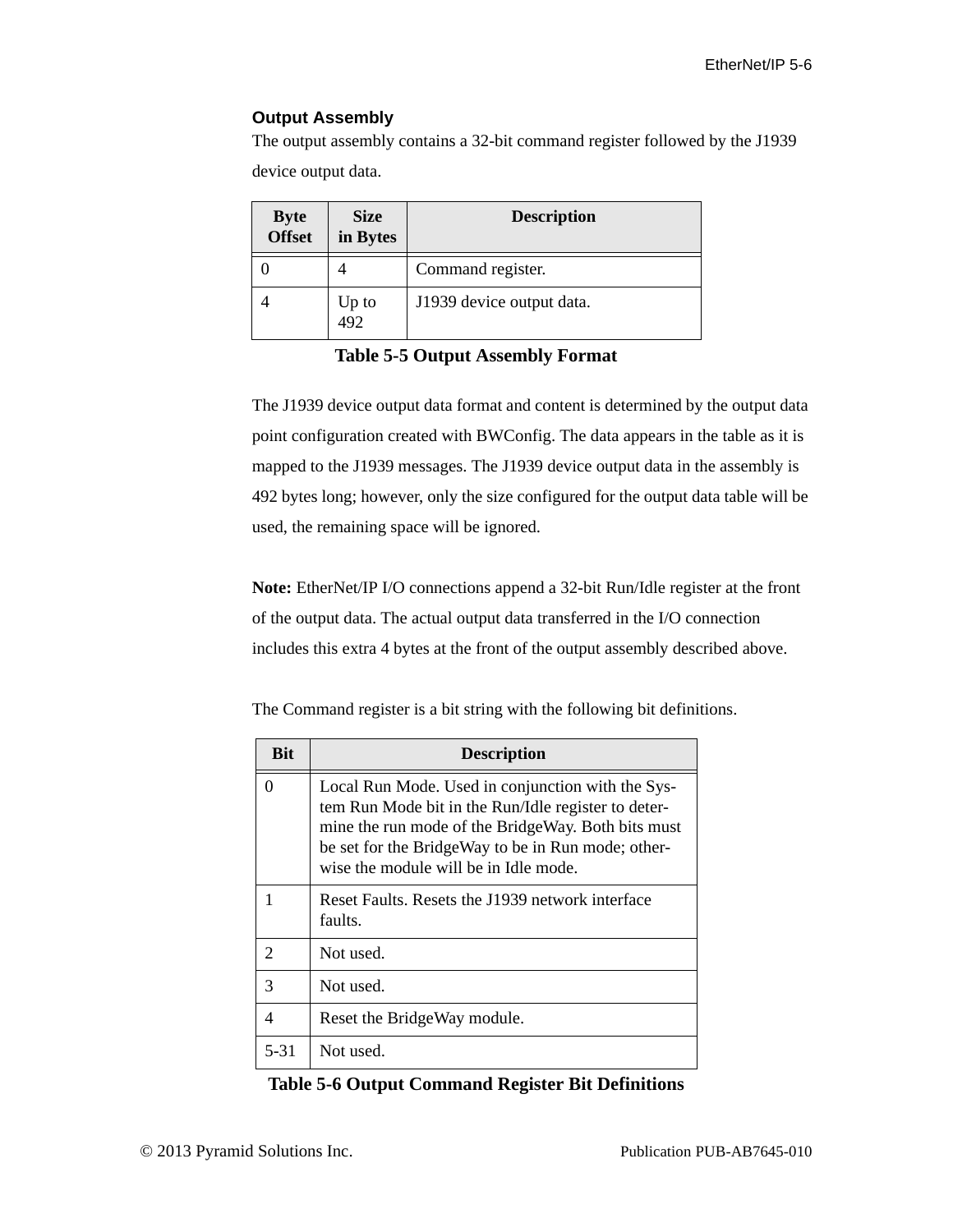#### **Status Assembly**

The status assembly is a collection of status and diagnostic information for the BridgeWay J1939 interface. The information in the assembly is updated once a second.

**Note:** All information in the status assembly is stored in little endian format. The least significant byte of multi-byte values is stored first.

| <b>Byte</b><br><b>Offset</b> | <b>Size</b><br>in Bytes | Data Type            | <b>Name</b>                      | <b>Description</b>                                                                                                                                      |  |  |  |
|------------------------------|-------------------------|----------------------|----------------------------------|---------------------------------------------------------------------------------------------------------------------------------------------------------|--|--|--|
| $\boldsymbol{0}$             | $\overline{2}$          | <b>UINT</b>          | J1939 Interface<br><b>Status</b> | The current status of the J1939 inter-<br>face. The following values are<br>defined:<br>Offline<br>0x8000<br>0x8001<br>Online<br>0x8002<br>Initializing |  |  |  |
| 2                            | $\overline{2}$          | 16-bit bit<br>string | J1939 Interface<br>Faults        | The current fault status of the J1939<br>interface. See the bit definitions<br>below.                                                                   |  |  |  |
| $\overline{4}$               | $\overline{2}$          | <b>UINT</b>          | <b>CAN</b> Error<br>Counter      | The number of CAN errors that have<br>been accumulated. This counter is<br>reset by the fault reset command bit.                                        |  |  |  |
| 6                            | $\overline{2}$          | <b>UINT</b>          | <b>CAN Bus-Off</b><br>Counter    | The number of CAN bus-off errors<br>that have occurred. This counter is<br>reset by the fault reset command bit.                                        |  |  |  |
| 8                            | $\overline{2}$          | <b>UINT</b>          | <b>CAN</b> Overrun<br>Counter    | The number of CAN receive overrun<br>errors that have occurred. This counter<br>is reset by the fault reset command bit.                                |  |  |  |
| 10                           | $\overline{2}$          | N/A                  | Reserved                         | Reserved                                                                                                                                                |  |  |  |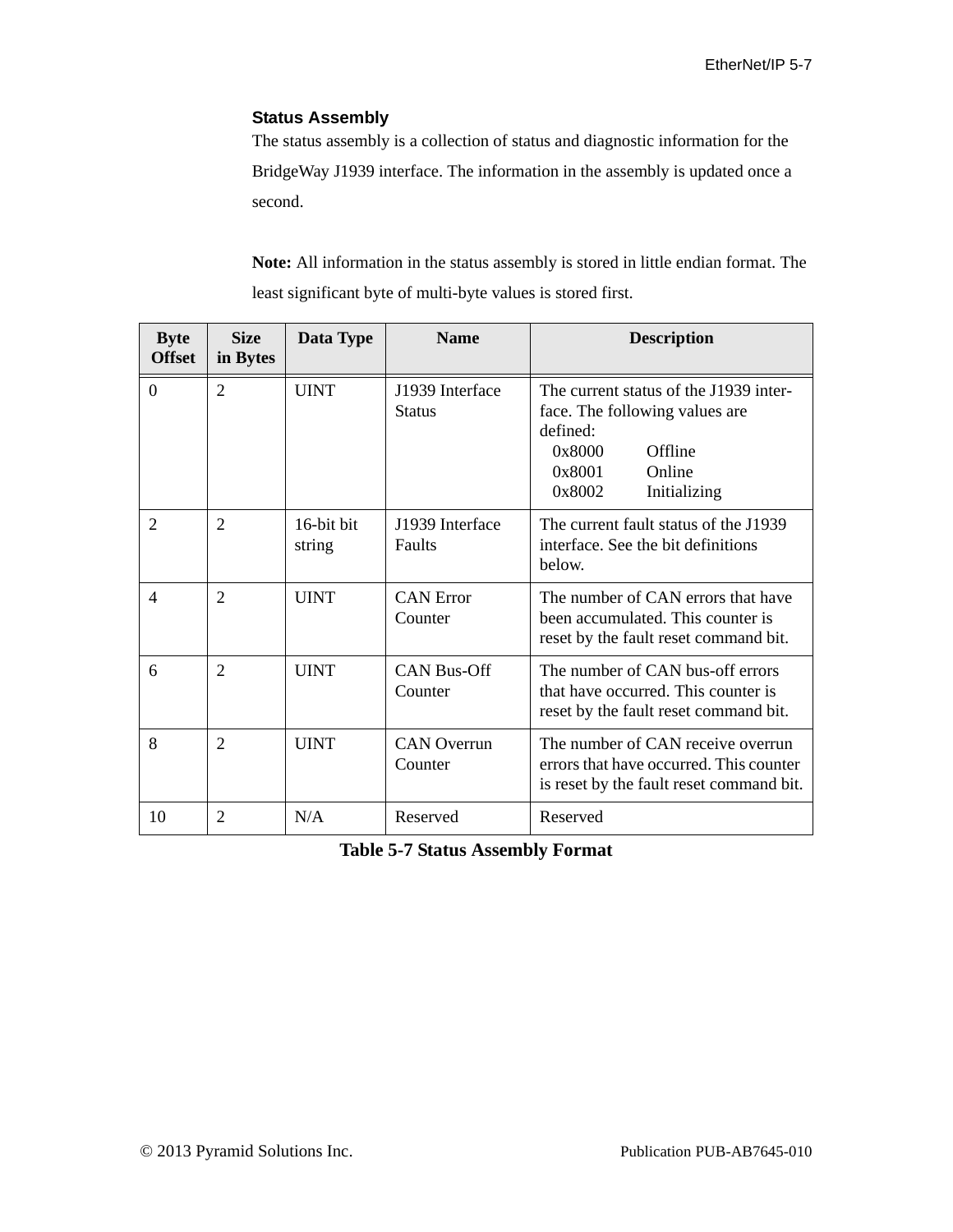The J1939 Interface Faults word in the Status Assembly is a bit string with the following bit definitions.

| <b>Bit</b>               | <b>Description</b>                                                                                                                                                                                                                   |
|--------------------------|--------------------------------------------------------------------------------------------------------------------------------------------------------------------------------------------------------------------------------------|
| $\theta$                 | Address Claim Failed. The module was unable to<br>claim the configured address and go online.                                                                                                                                        |
| $\mathbf{1}$             | CAN Network Warning. The CAN controller has<br>detected a large number of CAN errors. This is a<br>sticky bit; it will not be cleared until a Clear Fault<br>command has been issued.                                                |
| $\overline{2}$           | CAN Bus-Off. The CAN interface is currently bus-<br>off. This is a sticky bit; it will not be cleared until a<br>Clear Fault command has been issued.                                                                                |
| 3                        | CAN Data Overrun. The CAN controller has detected<br>a receive packet overrun. This is a sticky bit; it will<br>not be cleared until a Clear Fault command has been<br>issued.                                                       |
| $\overline{\mathcal{A}}$ | J1939 Transport Protocol Error. The protocol stack<br>has detected an error with a transport protocol (large<br>fragmented) message. This is a sticky bit; it will not<br>be cleared until a Clear Fault command has been<br>issued. |
| 5                        | J1939 Receive Queue Overflow. The J1939 receive<br>queue has overflowed. This is a sticky bit; it will not<br>be cleared until a Clear Fault command has been<br>issued.                                                             |
| 6                        | J1939 Transmit Queue Overflow. The J1939 transmit<br>queue has overflowed. This is a sticky bit; it will not<br>be cleared until a Clear Fault command has been<br>issued.                                                           |
| $7 - 15$                 | Not used.                                                                                                                                                                                                                            |

**Table 5-8 J1939 Interface Fault Register Bit Definitions**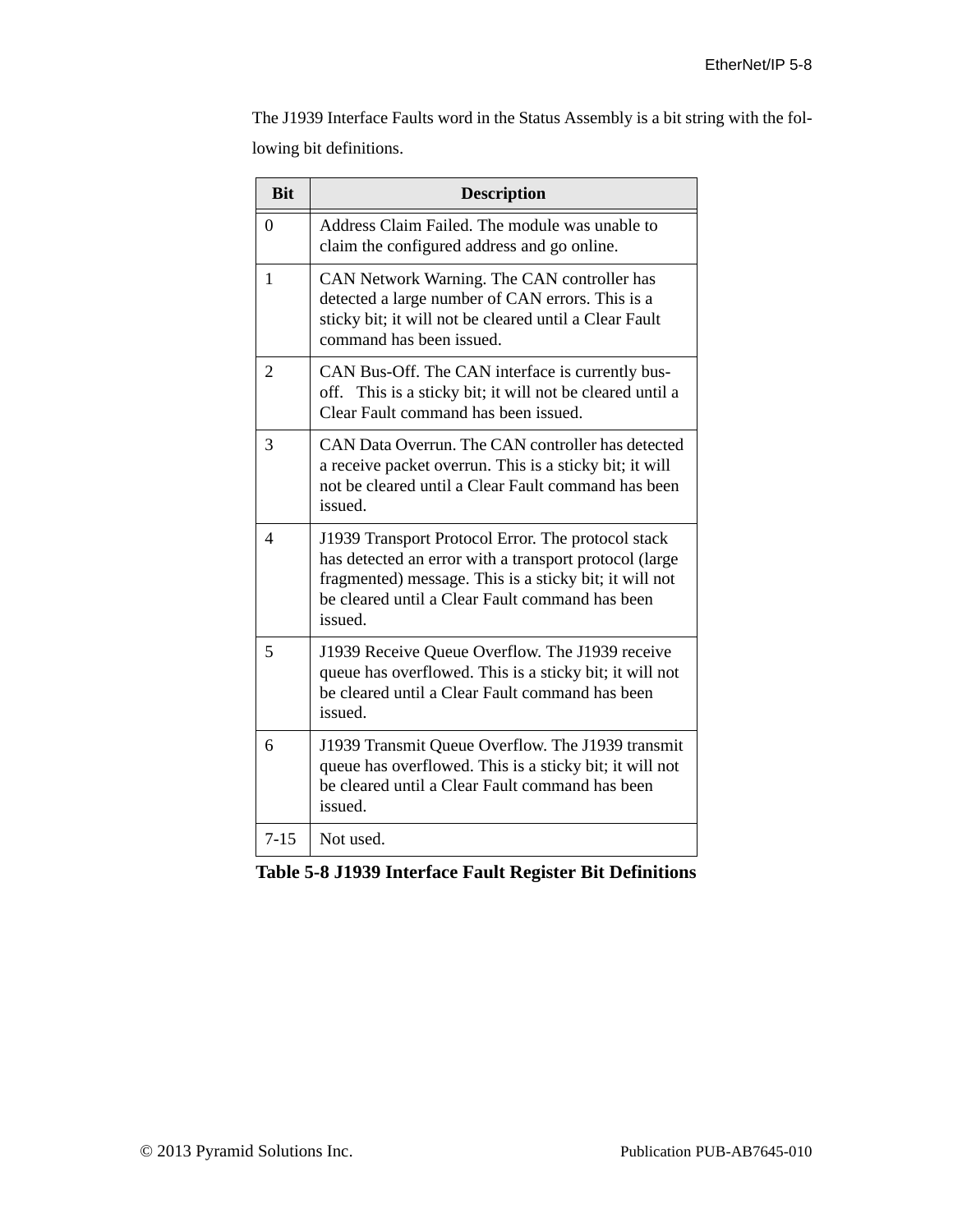# *I/O Data Summary*

The following diagram illustrates how the various components of the input data are used to create the input assembly and connection data accessible from Ether-Net/IP.



**Figure 5-2 Input Data Association**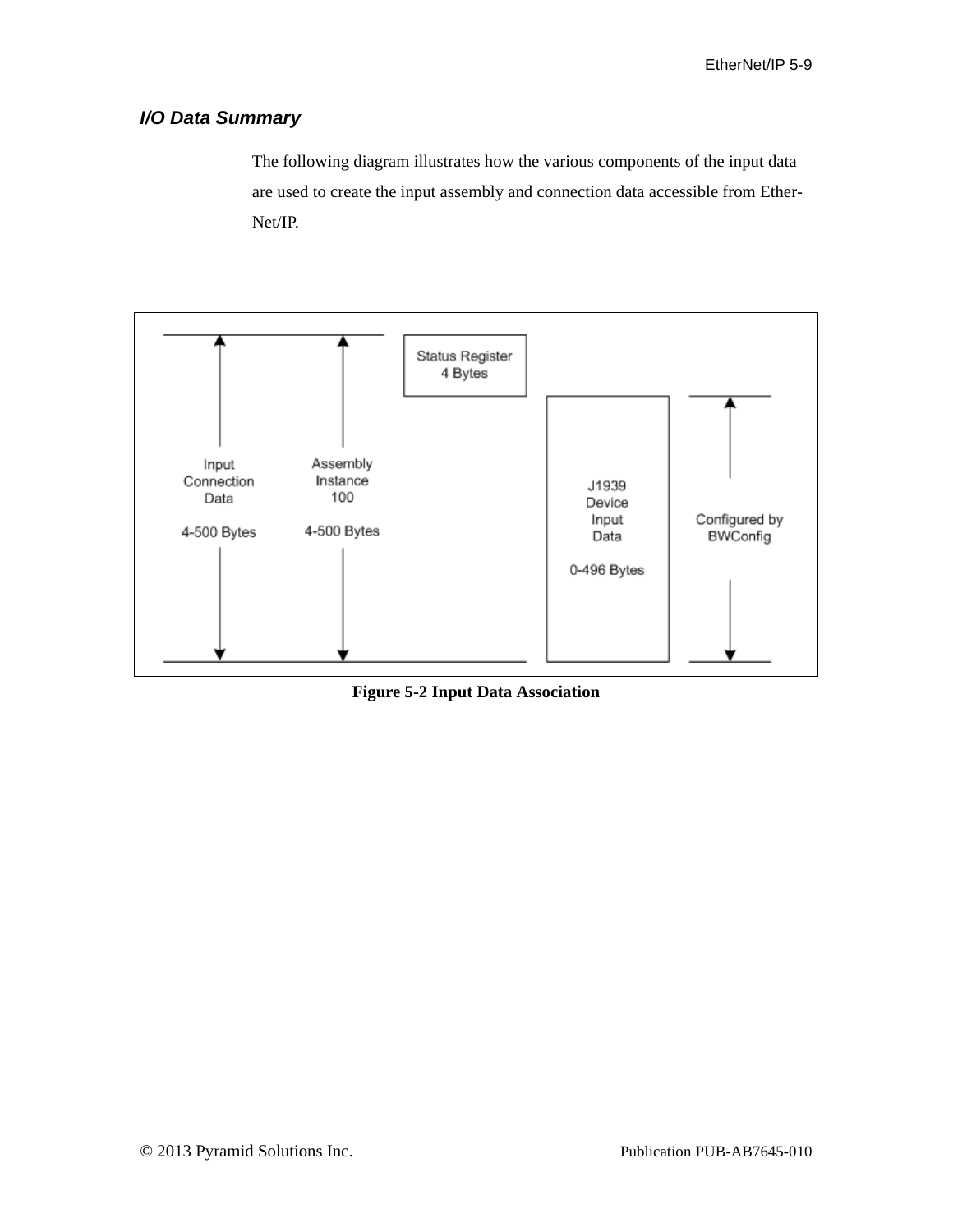The following diagram illustrates how the various components of the output data are used to create the output assembly and connection data accessible from Ether-Net/IP.



**Figure 5-3 Output Data Association**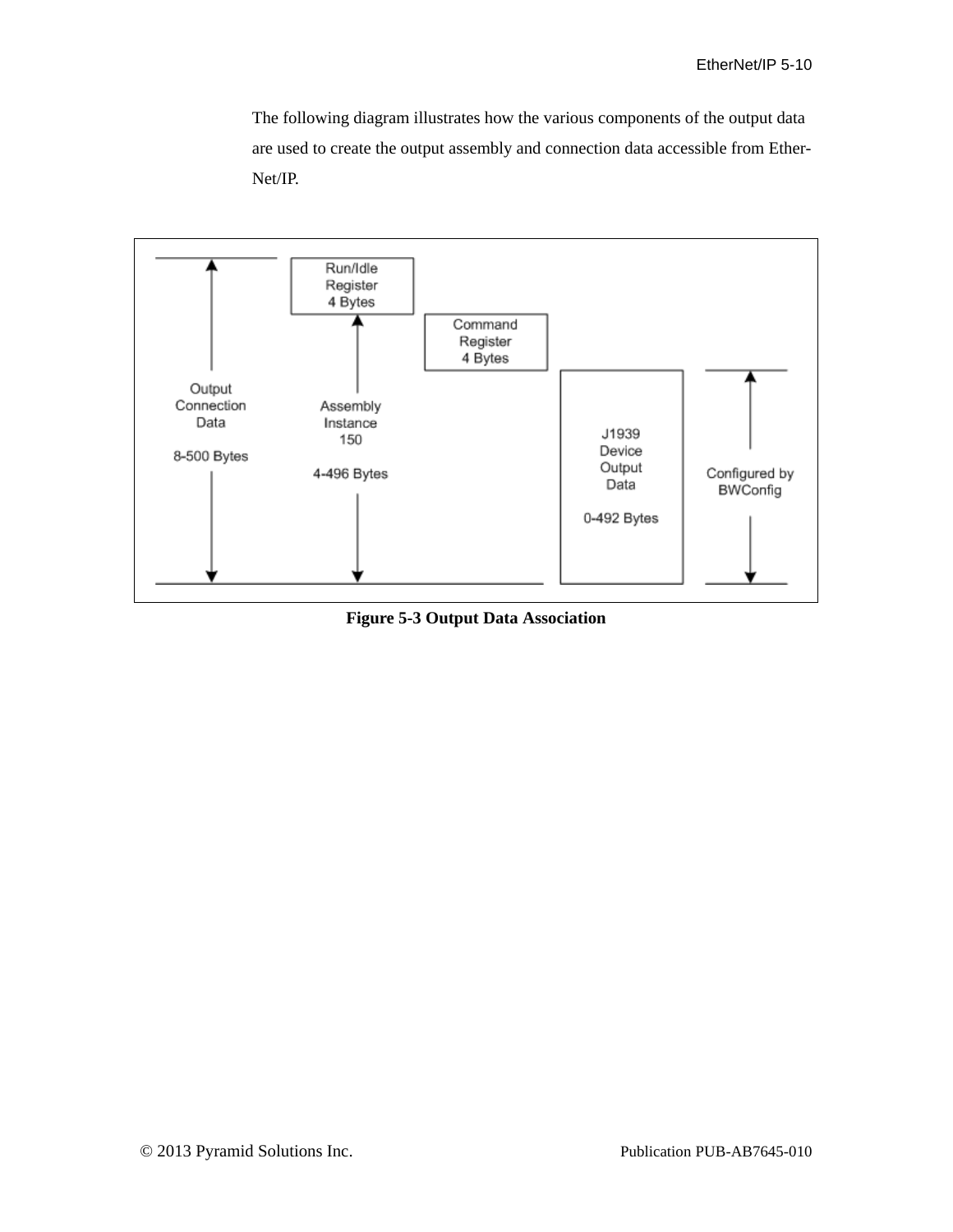#### *Using ControlLogix with the Gateway*

When configuring I/O connections between a Rockwell Automation Control-Logix EtherNet/IP scanner and the BridgeWay, the Generic EtherNet/IP device type should be used.

The Run/Idle register is automatically inserted at the front of the output data and the application has no control over its use. The System Run Mode bit is set according to the Run/Program mode of the controller.

The output size must be set to the configured J1939 output table size plus 4 bytes for the command register (up to a maximum of 496 bytes inclusive). The Run/ Idle header is automatically added by the controller and does not come into play in the size. The input size must be set to the configured J1939 input table size plus 4 bytes for the input status register (up to a maximum of 500 bytes inclusive).

The status assembly may also be monitored by configuring the generic device using a "with status" comm format. Note that although the status assembly size is 12 bytes, only the first 10 bytes contain information; status connections may be configured with less than 12 bytes. The status connection size for the various connection types are:

| <b>SINT</b> with Status | 10-12 bytes            |
|-------------------------|------------------------|
| <b>INT</b> with Status  | $5-6$ words $(16-bit)$ |
| <b>DINT</b> with Status | $3$ dwords $(32-bit)$  |

The BridgeWay does not support a configuration assembly. The configuration instance in the device configuration may be set to any number since it will be ignored. Set the configuration assembly size to 0.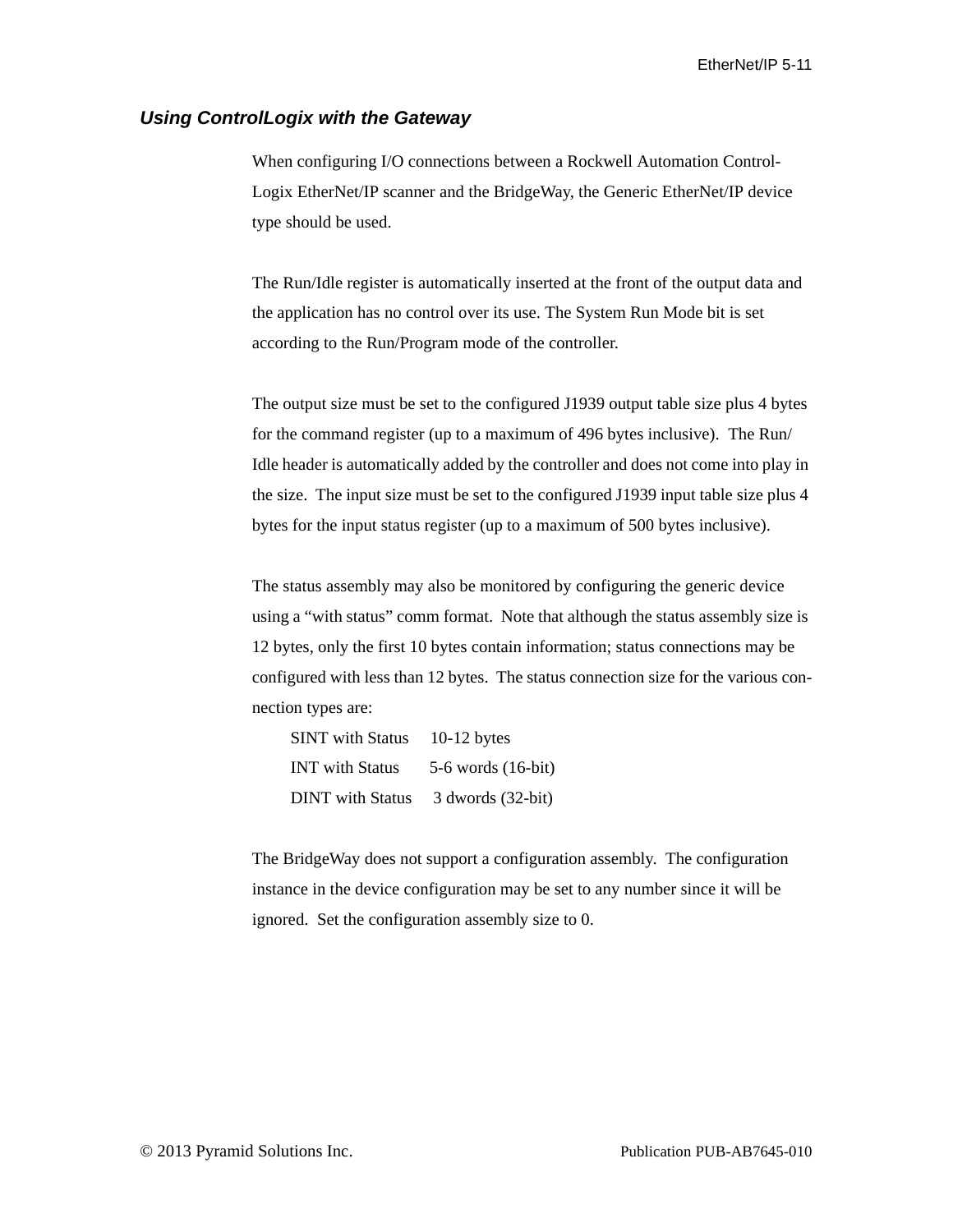| Module Properties: enbt (ETHERNET-MODULE 1.1)                                |                                                                                                     |  |  |  |  |  |  |  |
|------------------------------------------------------------------------------|-----------------------------------------------------------------------------------------------------|--|--|--|--|--|--|--|
| General  <br>Connection   Module Info                                        |                                                                                                     |  |  |  |  |  |  |  |
| ETHERNET-MODULE Generic Ethernet Module<br>Type:<br>Vendor:<br>Allen-Bradley |                                                                                                     |  |  |  |  |  |  |  |
| Parent:<br>enbt<br>Name:<br>BridgeWay<br>Description:                        | <b>Connection Parameters</b><br>Assembly<br>Size:<br>Instance:<br>100<br>500<br>$(8-bit)$<br>Input: |  |  |  |  |  |  |  |
| $\sim$<br>Comm Format: Data - SINT - With Status<br>Address / Host Name      | 150<br>496<br>÷<br>$(8-bit)$<br>Output:<br>13<br>÷<br>10<br>$(8-bit)$<br>Configuration:             |  |  |  |  |  |  |  |
| 192.168.1.8<br>C IP Address:<br>C Host Name:                                 | 101<br>10<br>싁<br>$(8-bit)$<br>Status Input:<br> 198<br>Status Output:                              |  |  |  |  |  |  |  |
| 0K<br>Status: Offline                                                        | Cancel<br><b>Help</b><br><b>Apply</b>                                                               |  |  |  |  |  |  |  |

The figure below shows a typical ControlLogix device configuration.

**Figure 5-4 ControlLogix Configuration**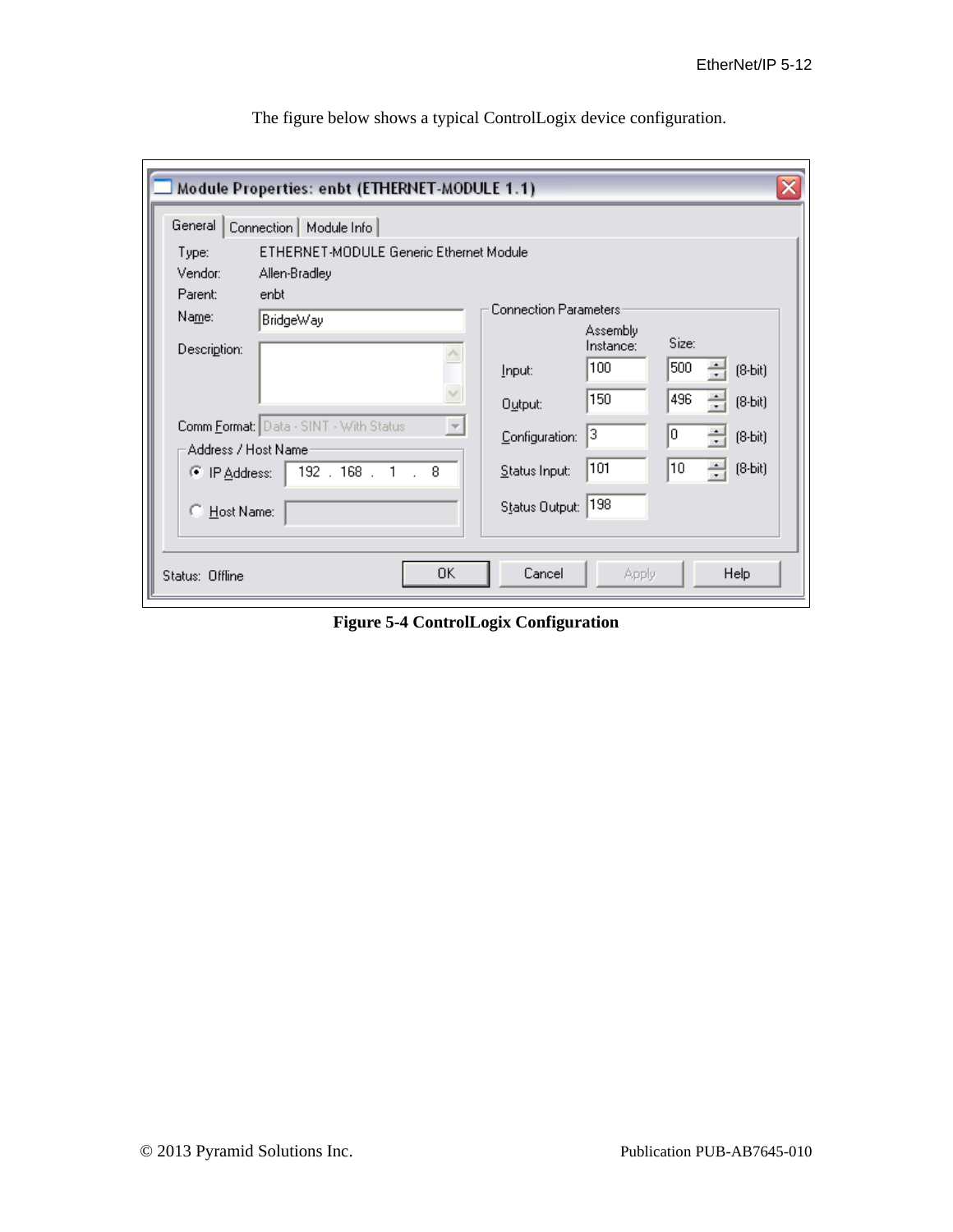# **Modbus/TCP Interface**

The BridgeWay supports Modbus/TCP commands. The implementation of the Modbus/TCP server is done according to the Modbus/TCP specification 1.0. All commands according to class 0 and class 1 are implemented and a subset of the class 2 commands.

The module can handle 8 simultaneous connections.

# *Supported Commands*

| <b>Function Code</b> | <b>Function Name</b>            | <b>Class</b>   | <b>Affects</b> | <b>Address Method</b> |
|----------------------|---------------------------------|----------------|----------------|-----------------------|
|                      | Read Coils                      | 1              | IN/OUT         | Bit                   |
| 2                    | Read Input Discrete             | 1              | <b>IN/OUT</b>  | Bit                   |
| 3                    | <b>Read Multiple Registers</b>  | $\Omega$       | <b>IN/OUT</b>  | Word                  |
| $\overline{4}$       | <b>Read Input Registers</b>     | $\mathbf{1}$   | IN/OUT         | Word                  |
| 5                    | Write Coil                      | 1              | <b>OUT</b>     | Bit                   |
| 6                    | Write Single Register           | 1              | <b>OUT</b>     | Word                  |
| 15                   | Force Multiple Coils            | 2              | <b>OUT</b>     | Bit                   |
| 16                   | <b>Force Multiple Registers</b> | $\Omega$       | OUT            | Word                  |
| 22                   | <b>Mask Write Registers</b>     | $\overline{2}$ | <b>OUT</b>     |                       |
| 23                   | Read/Write Registers            | $\overline{2}$ | <b>IN/OUT</b>  |                       |

The following Modbus/TCP commands are supported by the BridgeWay.

**Table 6-1 Modbus Commands**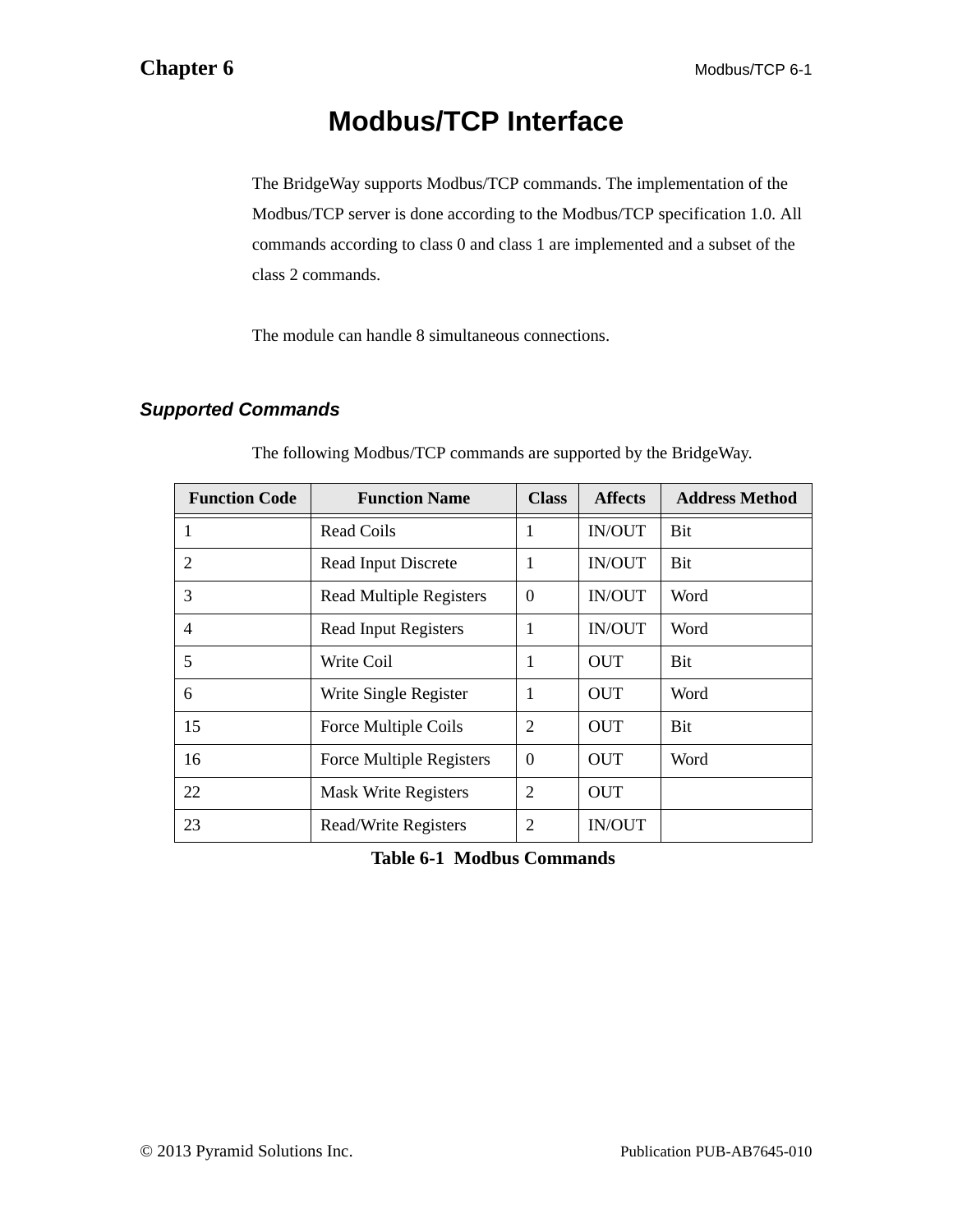# *Supported Exception Codes*

An exception code is returned in the response when the BridgeWay is unable to service the Modbus request that was received. The following exception codes will be used by the BridgeWay.

| <b>Exception</b><br>Code | <b>Name</b>                    | <b>Description</b>                                                                 |
|--------------------------|--------------------------------|------------------------------------------------------------------------------------|
| 01                       | Illegal Func-<br>tion          | The module does not support the function<br>code in the query                      |
| 02                       | <b>Illegal Data</b><br>address | The data address received in the query is out-<br>side the initialized memory area |
| 03                       | <b>Illegal Data</b><br>Value   | The data in the request is illegal                                                 |

**Table 6-2 Exception Codes**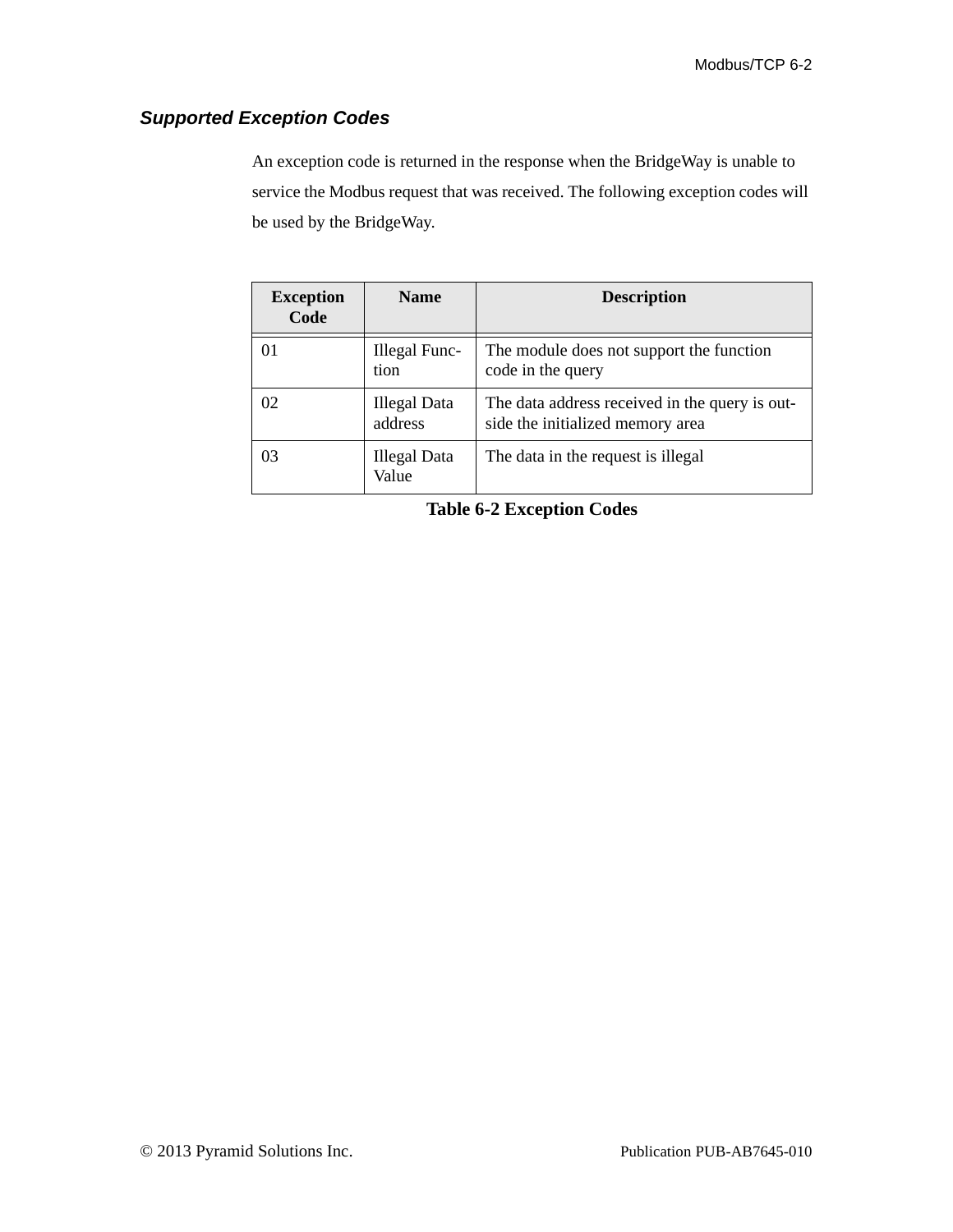# *Modbus/TCP Addressing*

The BridgeWay's Input (IN) and Output (OUT) areas are set to a maximum size of 500 bytes each (or less depending on the I/O size parameter setting). The Status assembly area is 10 bytes. When accessing these areas, with Modbus commands, the addressing is done according to the following tables.

**Note:** Input Status and Coil bits are mapped MSB first. i.e. Coil 1 corresponds bit 15 of the associated register.

| Input           | <b>Input Status Bit Address</b> |      |      |                |      |         |      |          |      |      |
|-----------------|---------------------------------|------|------|----------------|------|---------|------|----------|------|------|
| <b>Register</b> | 15                              | 14   | 13   | 12             | 11   | 10      | Q    |          |      |      |
|                 |                                 |      | Ć    | $\overline{4}$ |      | $\circ$ |      | $\cdots$ | 15   | 16   |
| ∠               | 17                              | 18   | 19   | 20             | 21   | 22      | 23   | $\cdots$ | 31   | 32   |
|                 |                                 |      |      |                |      |         |      |          |      |      |
| 250             | 3985                            | 3986 | 3987 | 3988           | 3989 | 3990    | 3991 | $\cdots$ | 3999 | 4000 |

#### **Table 6-3 Input Addressing**

| <b>Holding</b>  | <b>Coil Bit Address</b> |       |       |       |       |       |       |           |       |          |
|-----------------|-------------------------|-------|-------|-------|-------|-------|-------|-----------|-------|----------|
| <b>Register</b> | 15                      | 14    | 13    | 12    | 11    | 10    | 9     |           |       | $\bf{0}$ |
| 1025            | 16385                   | 16386 | 16387 | 16388 | 16389 | 16390 | 16391 | $\ddotsc$ | 16399 | 16400    |
| 1026            | 16401                   | 16402 | 16403 | 16404 | 16405 | 16406 | 16407 | $\ddotsc$ | 16415 | 16416    |
| $\cdots$        |                         |       |       |       |       |       |       |           |       |          |
| 1274            | 20369                   | 20370 | 20371 | 20372 | 20373 | 20374 | 20375 | $\ddotsc$ | 20383 | 20384    |

#### **Table 6-4 Output Addressing**

| Input           | <b>Input Status Bit Address</b> |      |      |      |      |      |      |          |      |      |
|-----------------|---------------------------------|------|------|------|------|------|------|----------|------|------|
| <b>Register</b> | 15                              | 14   | 13   | 12   | 11   | 10   | 9    |          |      | 0    |
| 257             | 4097                            | 4098 | 4099 | 4100 | 4101 | 4102 | 4103 | $\cdots$ | 4111 | 4112 |
| 258             | 4113                            | 4114 | 4115 | 4116 | 4117 | 4118 | 4119 | $\cdots$ | 4127 | 4128 |
| .               |                                 |      |      |      |      |      |      |          |      |      |
| 261             | 4161                            | 4162 | 4163 | 4164 | 4165 | 4166 | 4167 | $\cdots$ | 4175 | 4176 |

**Table 6-5 Status Addressing**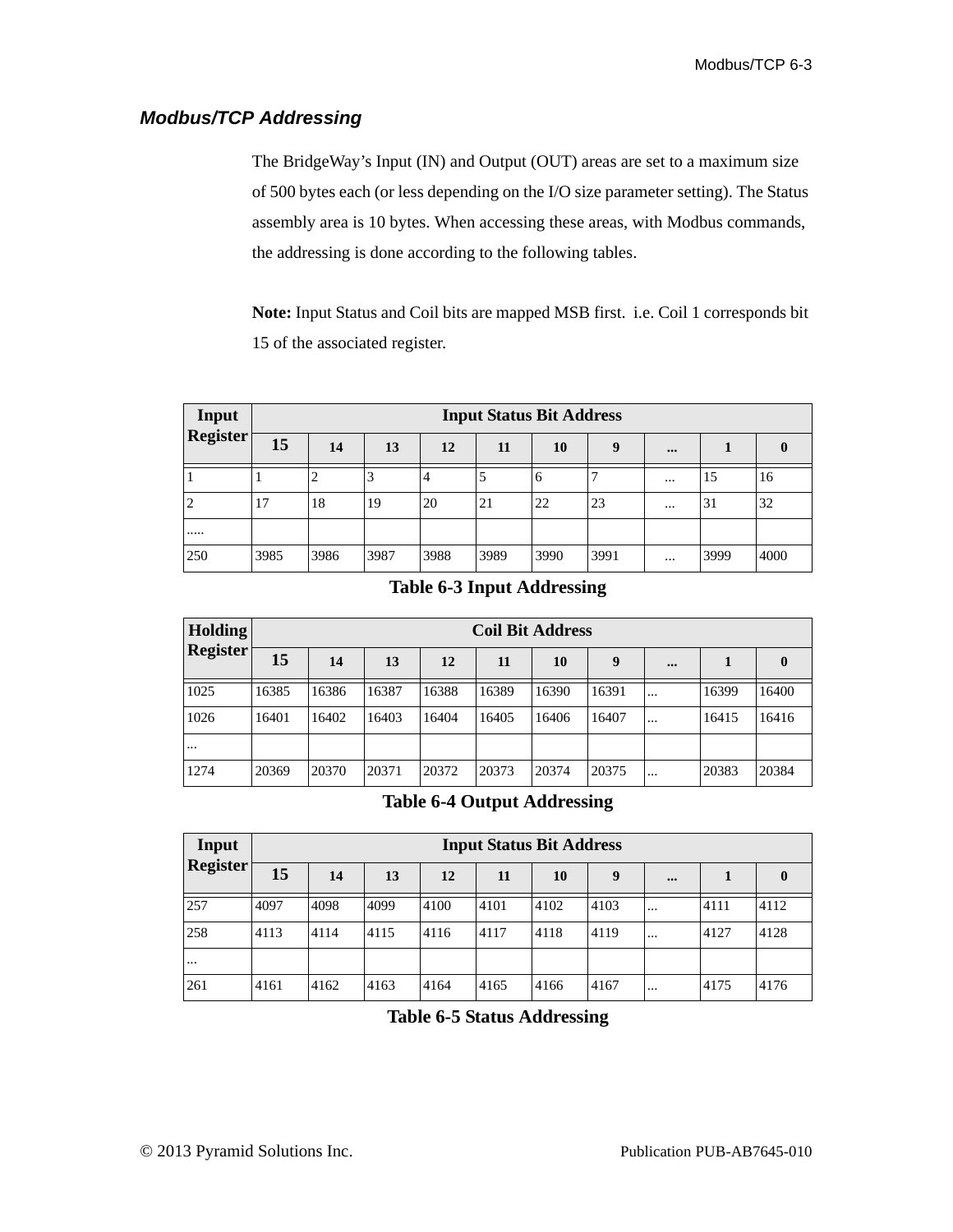### Bit Addressing Examples

- To reference the first bit of the Input Table use Input Status bit address 16.
- To reference the  $15<sup>th</sup>$  bit of the Input Table use Input Status bit address 2
- To reference the first bit of the Output Table use Coil bit address 16400.
- To reference the  $15<sup>th</sup>$  bit of the Output Table use Coil bit address 16386.

#### Word Addressing Examples

- To reference the first word of the Input Table use Input Register address 1.
- To reference the  $10^{th}$  word of the Input Table use Input Register address 10
- To reference the first word of the Output Table use Holding Register address 1025.
- To reference the 100<sup>th</sup> word of the Output Table use Holding Register address 1124.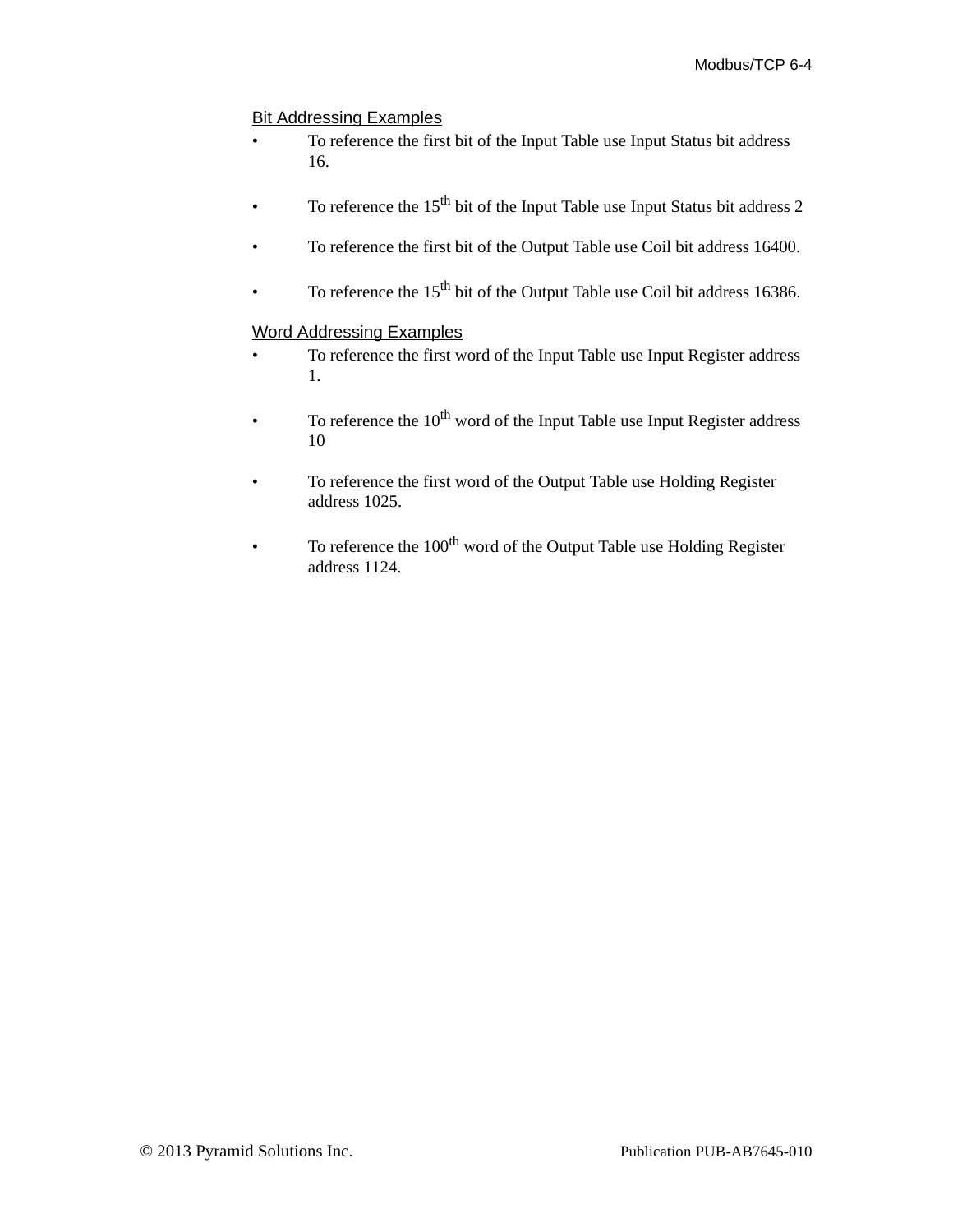# *I/O Data Content*

# **Input Table**

The input table contains a 32-bit status register followed by the J1939 device input data.

| <b>Modbus</b><br>Input<br><b>Register</b> | <b>Size</b><br>in<br>Words | <b>Description</b>       |
|-------------------------------------------|----------------------------|--------------------------|
|                                           |                            | Status register.         |
|                                           | Up to<br>248               | J1939 device input data. |

**Table 6-6 Input Table Format**

The J1939 device input data format and content is determined by the input data point configuration created with BWConfig. The data appears in the table as it is mapped from the J1939 messages. The J1939 device input data in the assembly is 248 bytes long; however, only the size of the configured input data table will be used, the remaining space will be filled with 0.

The status register is a bit string with the following bit definitions.

| <b>Bit</b> | <b>Description</b>                                   |  |  |  |
|------------|------------------------------------------------------|--|--|--|
|            | BridgeWay is in Run mode. (Cleared if in Idle mode.) |  |  |  |
|            | BridgeWay is online on the J1939 network.            |  |  |  |
|            | J1939 network interface fault.                       |  |  |  |
| $3 - 31$   | Not used.                                            |  |  |  |

# **Table 6-7 Input Status Register Bit Definitions**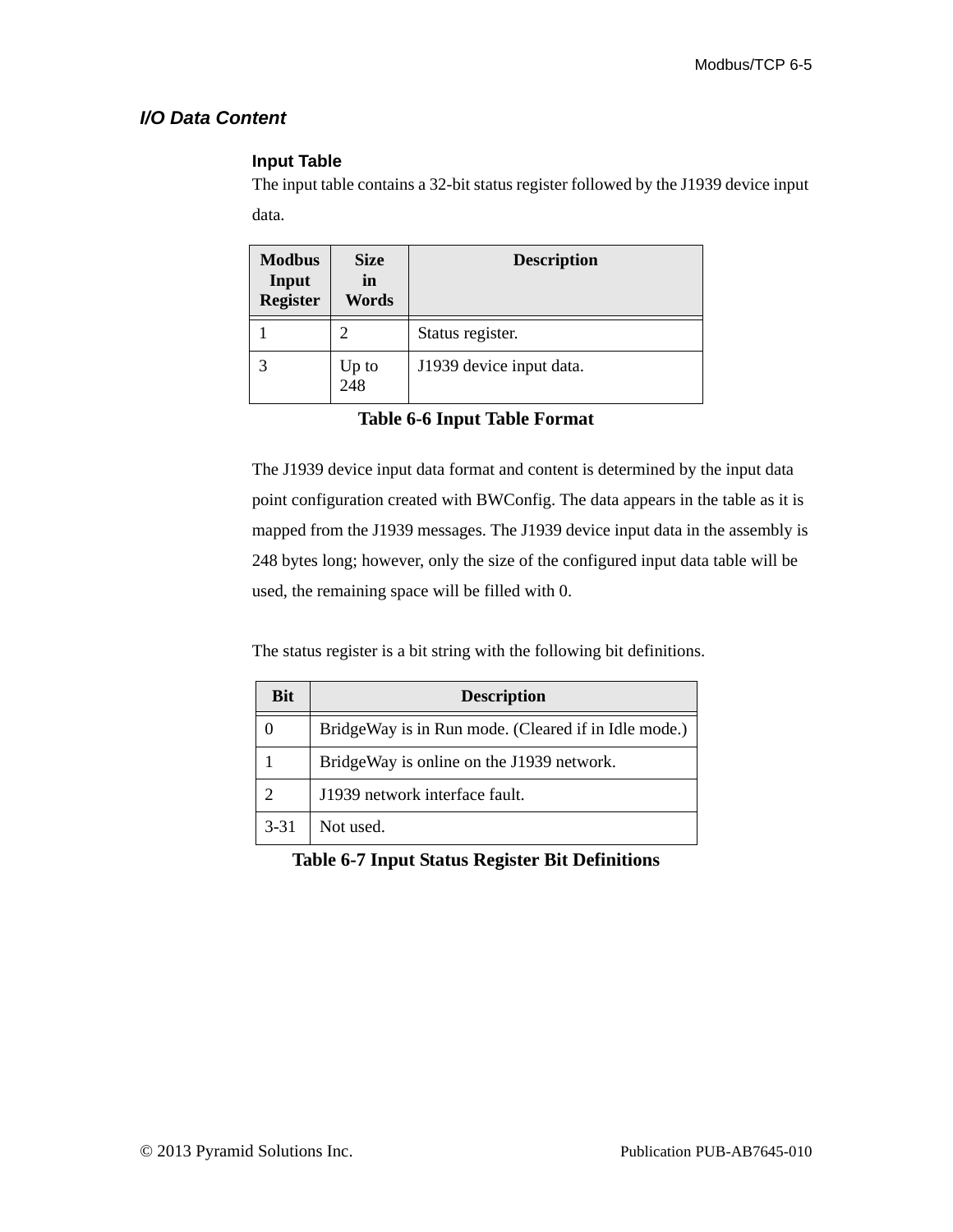#### **Output Table**

The output table contains a 32-bit command register followed by the J1939 device

output data.

| <b>Modbus</b><br><b>Holding</b><br><b>Register</b> | <b>Size</b><br>in<br>Words | <b>Description</b>        |
|----------------------------------------------------|----------------------------|---------------------------|
| 1025                                               | 2                          | System Run/Idle register  |
| 1027                                               | 2                          | Command register.         |
| 1029                                               | Up to<br>246               | J1939 device output data. |

**Table 6-8 Output Table Format**

The J1939 device output data format and content is determined by the output data point configuration created with BWConfig. The data appears in the table as it is mapped to the J1939 messages. The J1939 device output data in the assembly is 492 bytes long; however, only the size configured for the output data table will be used, the remaining space will be ignored.

The System Run/Idle register is a bit string with the following bit definitions.

| <b>Bit</b> | <b>Description</b>                                                                                                                                                                                                                                     |
|------------|--------------------------------------------------------------------------------------------------------------------------------------------------------------------------------------------------------------------------------------------------------|
|            | System Run Mode. Used in conjunction with the<br>Local Run Mode bit in the Command register to<br>determine the run mode of the BridgeWay. Both bits<br>must be set for the BridgeWay to be in Run mode;<br>otherwise the module will be in Idle mode. |
| 1-31       | Not used.                                                                                                                                                                                                                                              |

## **Table 6-9 System Run/Idle Register Bit Definitions**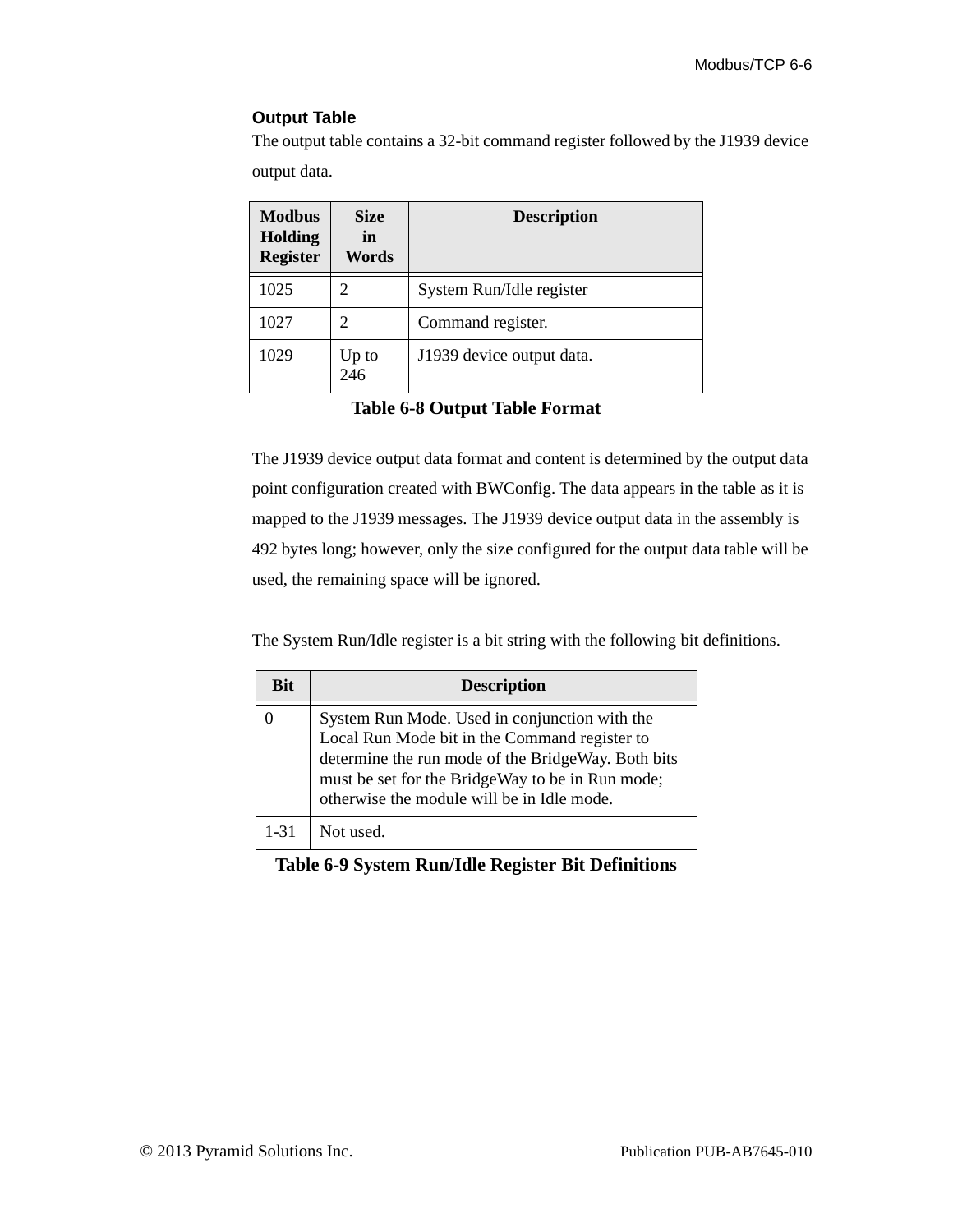| <b>Bit</b>    | <b>Description</b>                                                                                                                                                                                                                                            |  |  |  |
|---------------|---------------------------------------------------------------------------------------------------------------------------------------------------------------------------------------------------------------------------------------------------------------|--|--|--|
| 0             | Local Run Mode. Used in conjunction with the Sys-<br>tem Run Mode bit in the Run/Idle register to deter-<br>mine the run mode of the BridgeWay. Both bits must<br>be set for the BridgeWay to be in Run mode; other-<br>wise the module will be in Idle mode. |  |  |  |
|               | Reset Faults. Resets the J1939 network interface<br>faults.                                                                                                                                                                                                   |  |  |  |
| $\mathcal{D}$ | Not used.                                                                                                                                                                                                                                                     |  |  |  |
| 3             | Not used.                                                                                                                                                                                                                                                     |  |  |  |
| 4             | Reset the BridgeWay module.                                                                                                                                                                                                                                   |  |  |  |
| $5 - 31$      | Not used.                                                                                                                                                                                                                                                     |  |  |  |

The Command register is a bit string with the following bit definitions.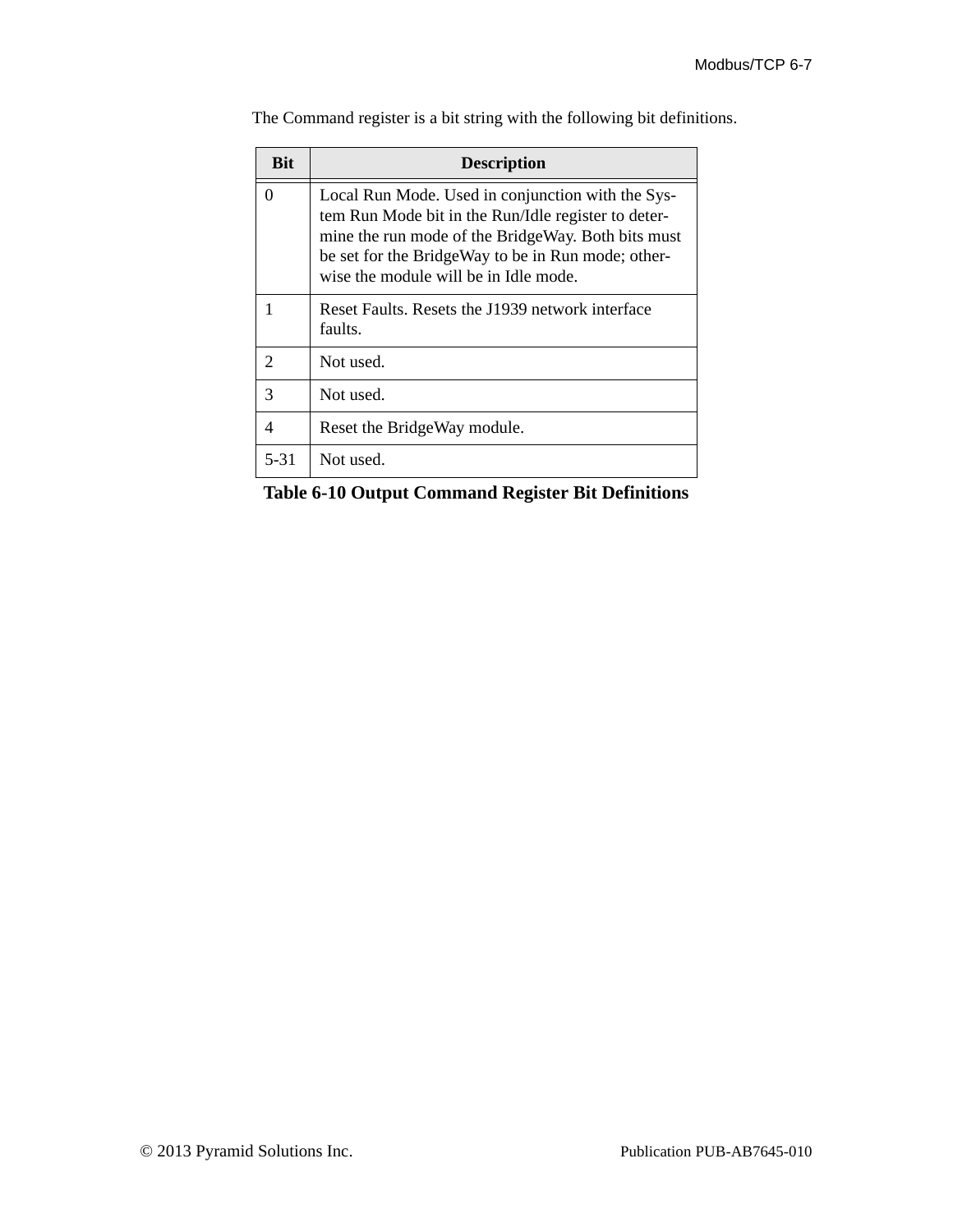#### **Status Data Table**

The status data table is a collection of status and diagnostic information for the BridgeWay J1939 interface. The information in the assembly is updated approximately once a second.

| <b>Modbus</b><br>Input<br><b>Register</b> | <b>Size</b><br>in<br>Words | Data Type            | <b>Name</b>                      | <b>Description</b>                                                                                                                                      |
|-------------------------------------------|----------------------------|----------------------|----------------------------------|---------------------------------------------------------------------------------------------------------------------------------------------------------|
| 257                                       | 1                          | <b>UINT</b>          | J1939 Interface<br><b>Status</b> | The current status of the J1939 inter-<br>face. The following values are<br>defined:<br>Offline<br>0x8000<br>0x8001<br>Online<br>0x8002<br>Initializing |
| 258                                       | 1                          | 16-bit bit<br>string | J1939 Interface<br>Faults        | The current fault status of the J1939<br>interface. See the bit definitions<br>below.                                                                   |
| 259                                       | 1                          | <b>UINT</b>          | <b>CAN</b> Error<br>Counter      | The number of CAN errors that have<br>been accumulated. This counter is<br>reset by the fault reset command bit.                                        |
| 260                                       | 1                          | <b>UINT</b>          | <b>CAN Bus-Off</b><br>Counter    | The number of CAN bus-off errors<br>that have occurred. This counter is<br>reset by the fault reset command bit.                                        |
| 261                                       | 1                          | <b>UINT</b>          | <b>CAN</b> Overrun<br>Counter    | The number of CAN receive overrun<br>errors that have occurred. This counter<br>is reset by the fault reset command bit.                                |
| 262                                       | 1                          | N/A<br>Reserved      |                                  | Reserved                                                                                                                                                |

**Table 6-11 Status Data Format**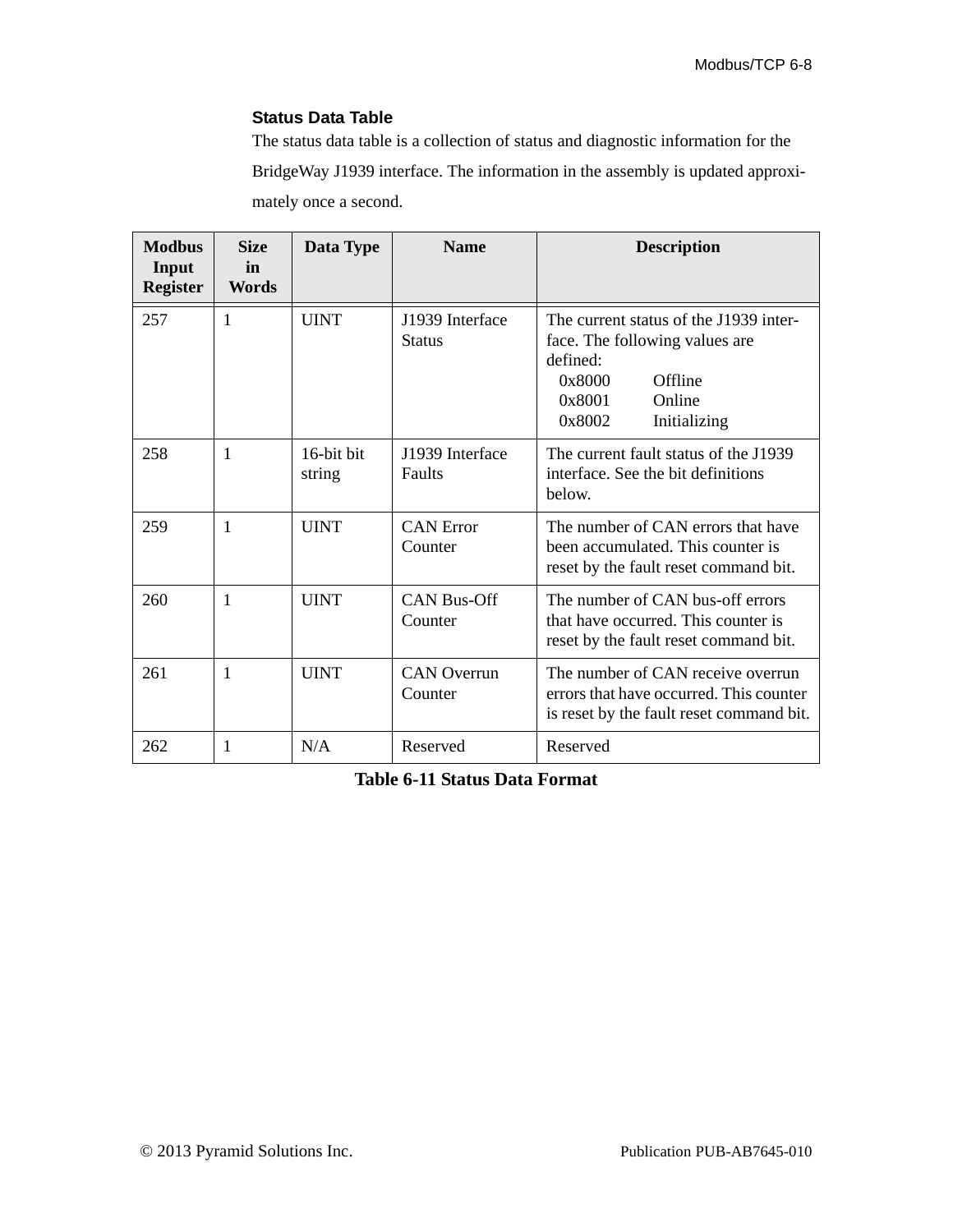The J1939 Interface Faults word in the Status Assembly is a bit string with the following bit definitions.

| <b>Bit</b>            | <b>Description</b>                                                                                                                                                                                                                   |
|-----------------------|--------------------------------------------------------------------------------------------------------------------------------------------------------------------------------------------------------------------------------------|
| $\theta$              | Address Claim Failed. The module was unable to<br>claim the configured address and go online.                                                                                                                                        |
| $\mathbf{1}$          | CAN Network Warning. The CAN controller has<br>detected a large number of CAN errors. This is a<br>sticky bit; it will not be cleared until a Clear Fault<br>command has been issued.                                                |
| $\overline{2}$        | CAN Bus-Off. The CAN interface is currently bus-<br>off. This is a sticky bit; it will not be cleared until a<br>Clear Fault command has been issued.                                                                                |
| 3                     | CAN Data Overrun. The CAN controller has detected<br>a receive packet overrun. This is a sticky bit; it will<br>not be cleared until a Clear Fault command has been<br>issued.                                                       |
| $\boldsymbol{\Delta}$ | J1939 Transport Protocol Error. The protocol stack<br>has detected an error with a transport protocol (large<br>fragmented) message. This is a sticky bit; it will not<br>be cleared until a Clear Fault command has been<br>issued. |
| 5                     | J1939 Receive Queue Overflow. The J1939 receive<br>queue has overflowed. This is a sticky bit; it will not<br>be cleared until a Clear Fault command has been<br>issued.                                                             |
| 6                     | J1939 Transmit Queue Overflow. The J1939 transmit<br>queue has overflowed. This is a sticky bit; it will not<br>be cleared until a Clear Fault command has been<br>issued.                                                           |
| $7 - 15$              | Not used.                                                                                                                                                                                                                            |

**Table 6-12 J1939 Interface Fault Register Bit Definitions**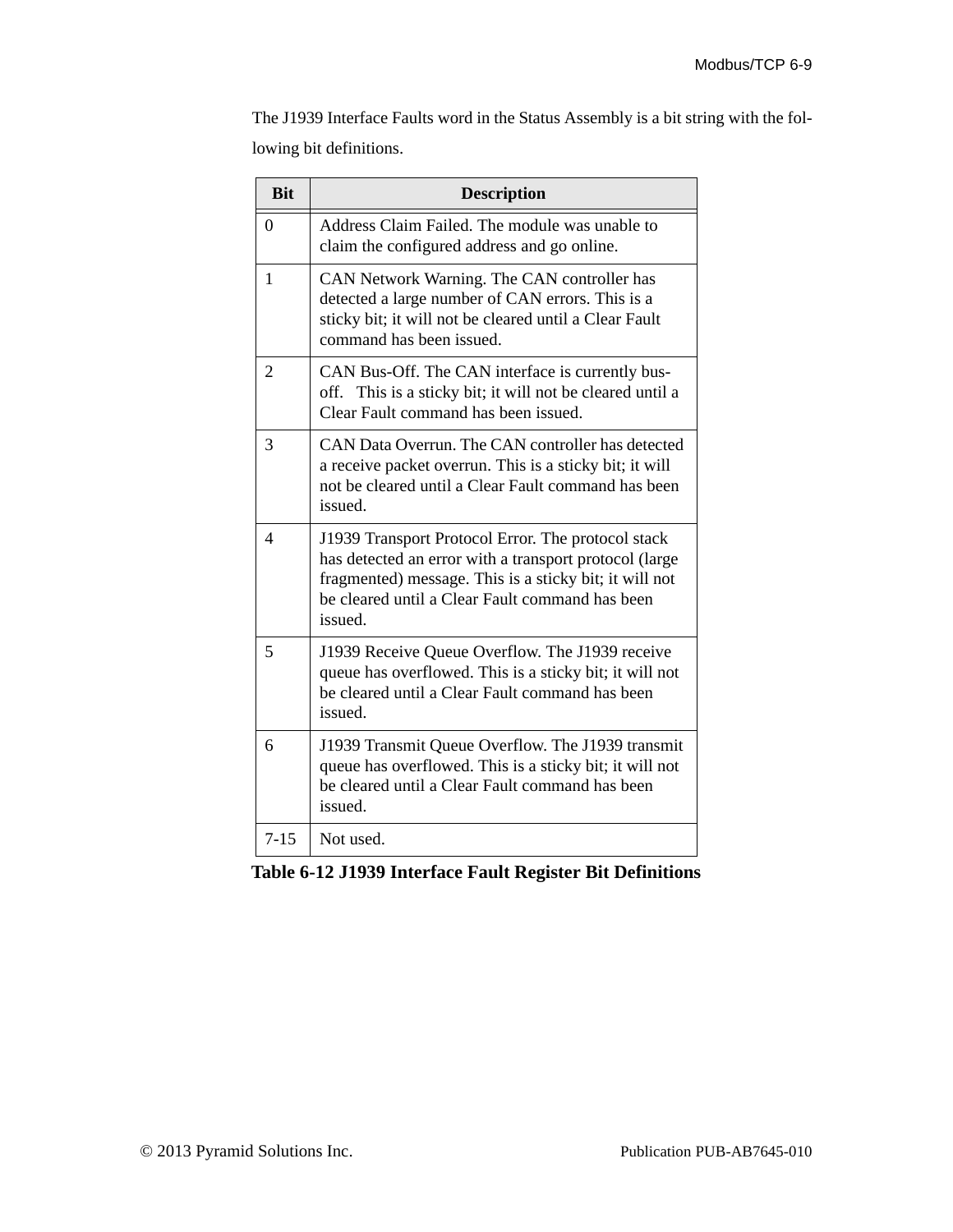### *I/O Data Summary*

The following diagram illustrates how the various components of the input data are used to create the input assembly and connection data accessible from Modbus/TCP.



**Figure 6-1 Input Data Association**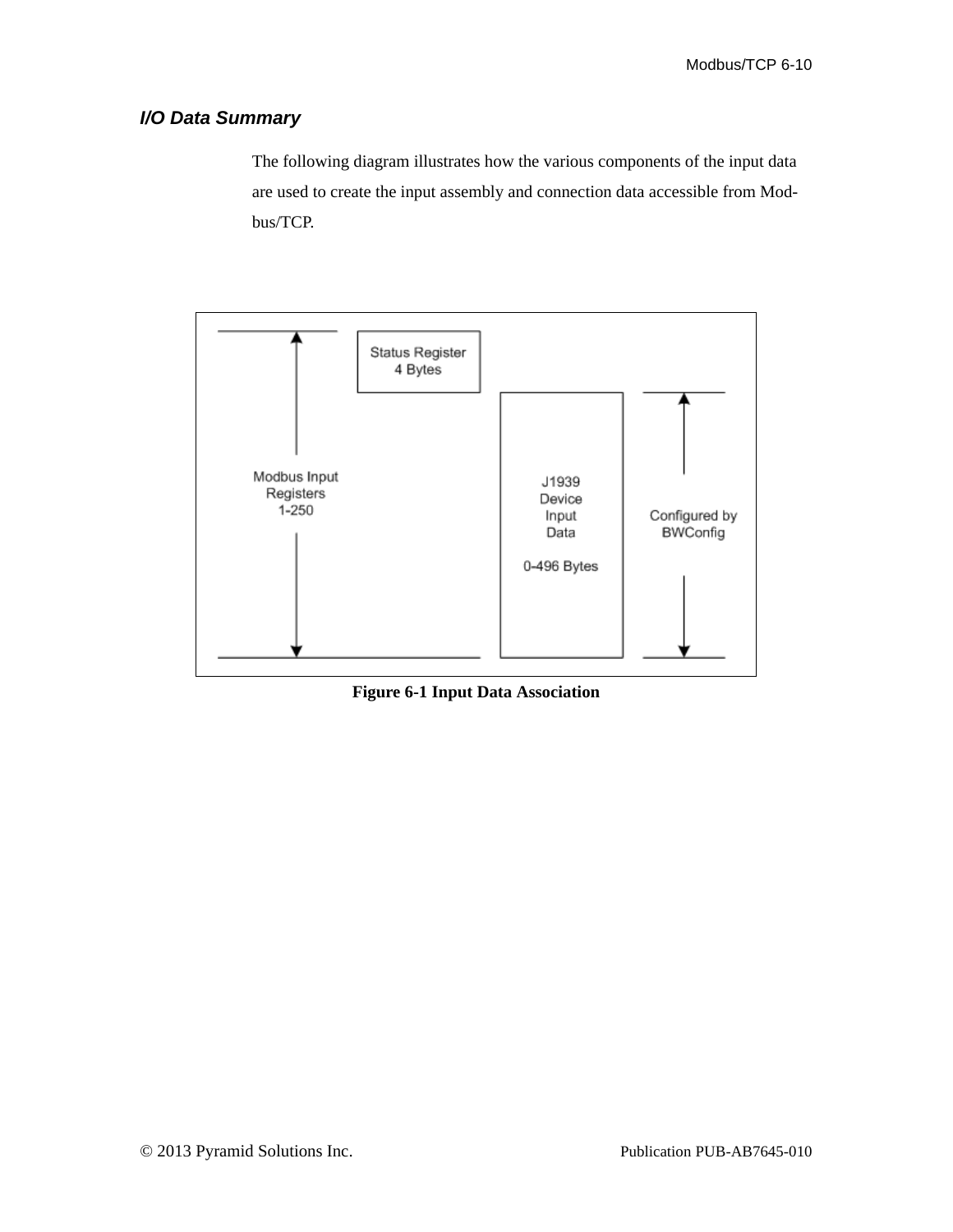The following diagram illustrates how the various components of the output data are used to create the output assembly and connection data accessible from Modbus/TCP.



**Figure 6-2 Output Data Association**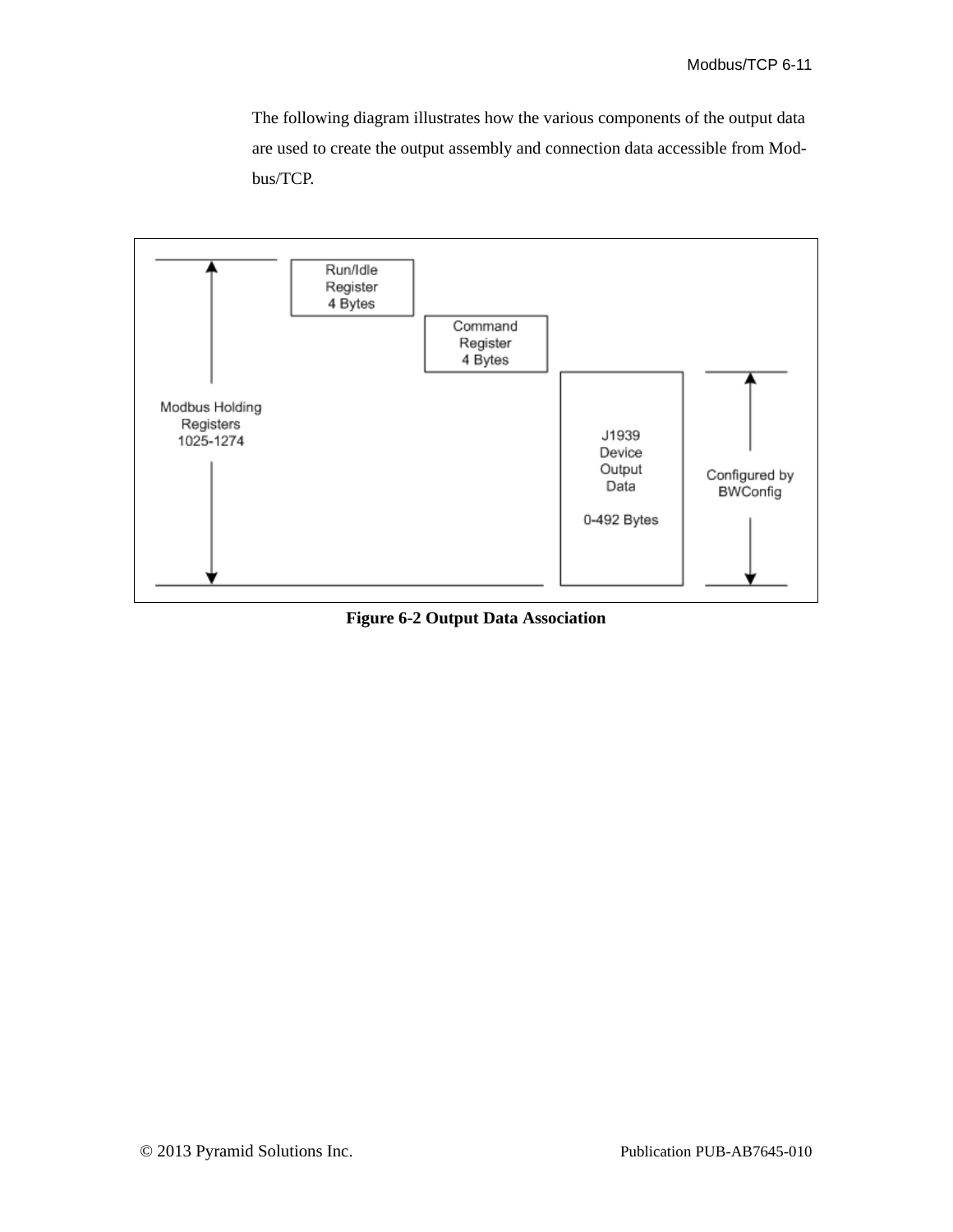### *I/O Data Format*

The BridgeWay transfers I/O data between Modbus/TCP and J1939 without regard to data content or format. Due to this, the user is responsible for making sure that the devices on either network understand the format of the data.

J1939 is a little endian protocol; values are transmitted least significant byte first. Hence, all data in the I/O tables is assumed, by the J1939 nodes, to be stored as little endian.

Modbus/TCP is a big endian protocol; values are transmitted most significant byte first.

The Swap I/O Bytes option in the J1939 Network Configuration pane of BWConfig will swap the bytes of each 16-bit word in the I/O data tables. This will aid in the transformation between the big and little endian networks. However, care must be taken to assure that data is mapped to 16-bit work boundaries in order for this feature to be fully effective.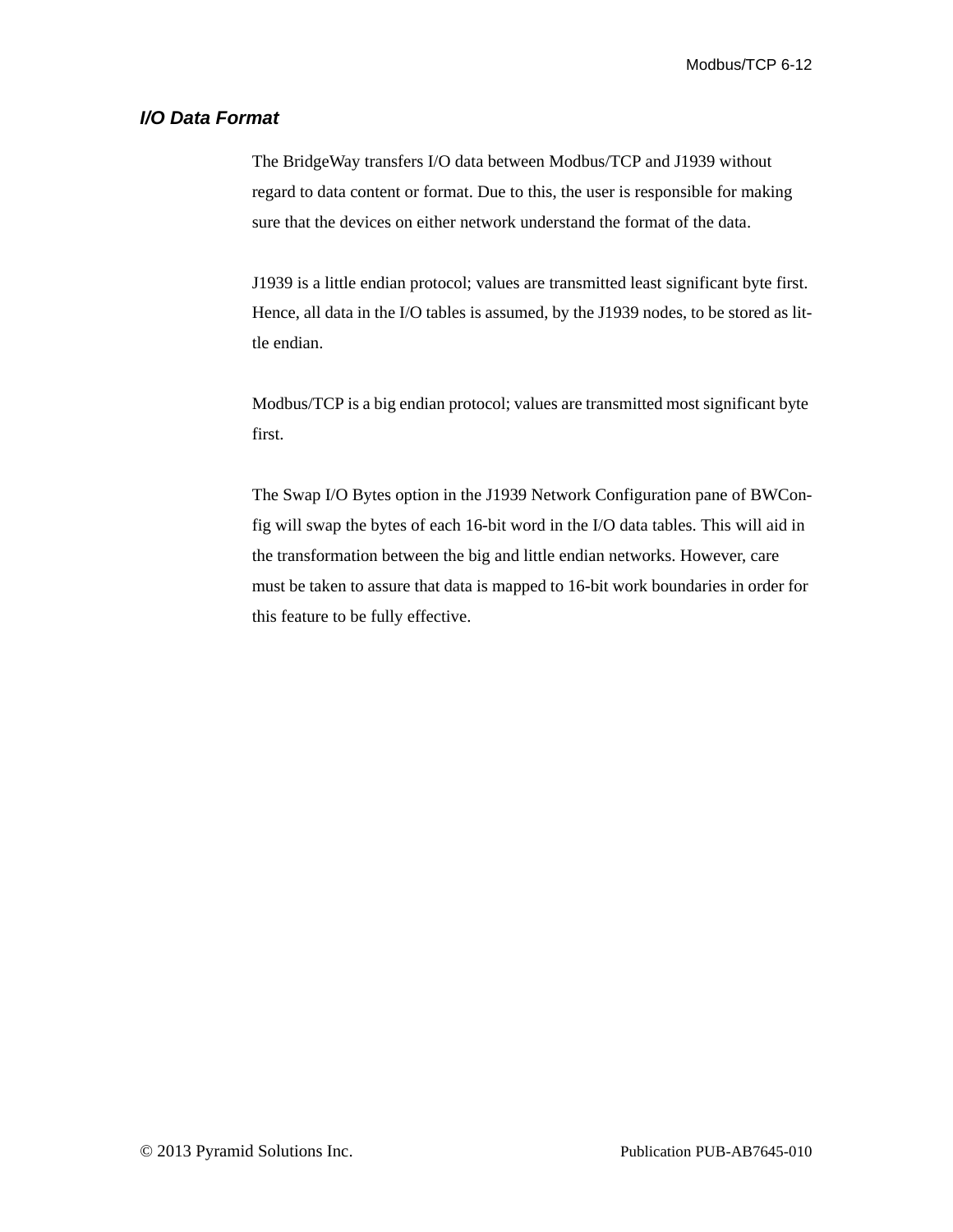# **J1939 Interface**

### <span id="page-76-0"></span>*Address Management*

The BridgeWay address management is responsible for bringing the module online on the J1939 network with a unique network address in accordance to the J1939-81 specification. The address management will claim a configured address, if possible, and protect it against lower priority contending address claims. If a configured address is unable to be uniquely claimed, or is lost due to a higher priority contending claim, the module will be taken offline.

This manual will not discuss the address management protocol in detail; readers should reference the J1939-81 specification for complete details. The scope of this section is to explain how the configuration of the address list affects address management.

### **Single Configured Address**

If a single address is configured in the address list, the module will attempt to claim that address. If the configured address is successfully claimed, the module will join the J1939 network using that address. If the address cannot be claimed, the module remains offline.

### **Multiple Configured Addresses**

If more than one address is configured in the address list, the module will attempt to claim addresses in the order they appear in the list until it is either successful, or it runs out of addresses. Once an address is successfully claimed, the module will join the J1939 network using that address. If an address cannot be claimed, the module moves to the next address in the list and attempts to claim that address. If no addresses in the list can be claimed, the module remains offline.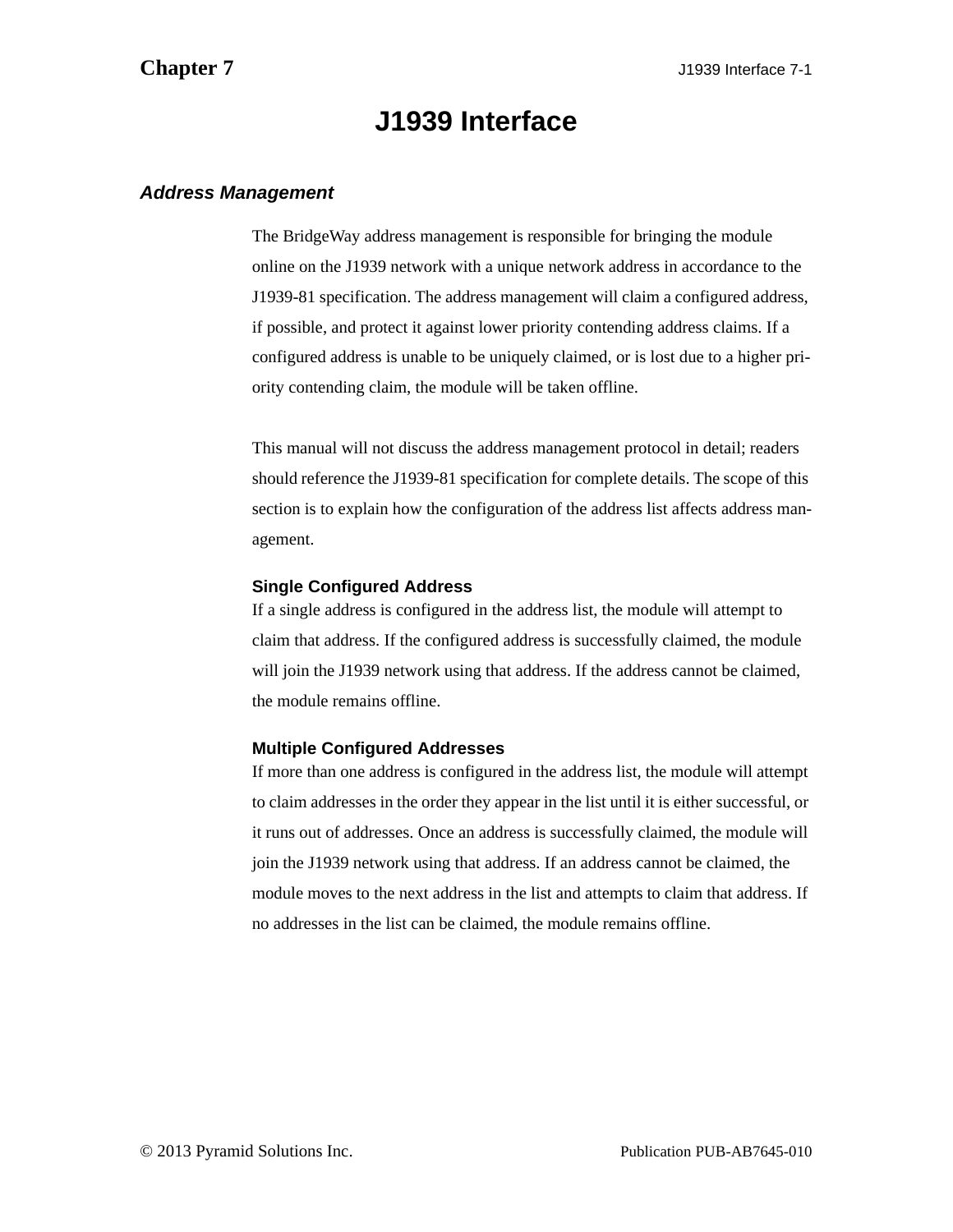### **Address Loss**

If the module loses its current network address to a higher priority contending address claim, it will cease all network activity using that address. If the address list is configured with a single address, the module will remain offline after an address loss. If the address list has multiple addresses, the module will attempt to claim the next address on the list. If no addresses in the list can be successfully claimed, the module will remain offline.

### **Invalid Addresses**

If the address configured is invalid (outside of the range 0-253), the module will remain offline and not attempt an address claim.

### **Request for Address Claimed**

The BridgeWay will respond to a Request for the Address Claimed PGN (0x00EE00) sent both destination specific and broadcast. The response is dependent on the current address management state, and is discussed below.

- If the module has successfully claimed an address and is online, the response will be an Address Claimed message with the current address.
- If the module is offline because it has lost its address to a higher priority claim and cannot successfully claim another address, the response will be a Cannot Claim Address message.
- If the module is in the process of attempting to claim an address, it will not respond to the request.
- If the module is offline because it has not yet attempted to claim an address, or the configured address is invalid, it will not respond to the request.

### *Communications Methods*

The J1939 network interface supports reception and transmission of the following J1939 message types in accordance to the J1939-21 specification.

> •PDU1 destination specific •PDU1 broadcast •PDU2 (broadcast)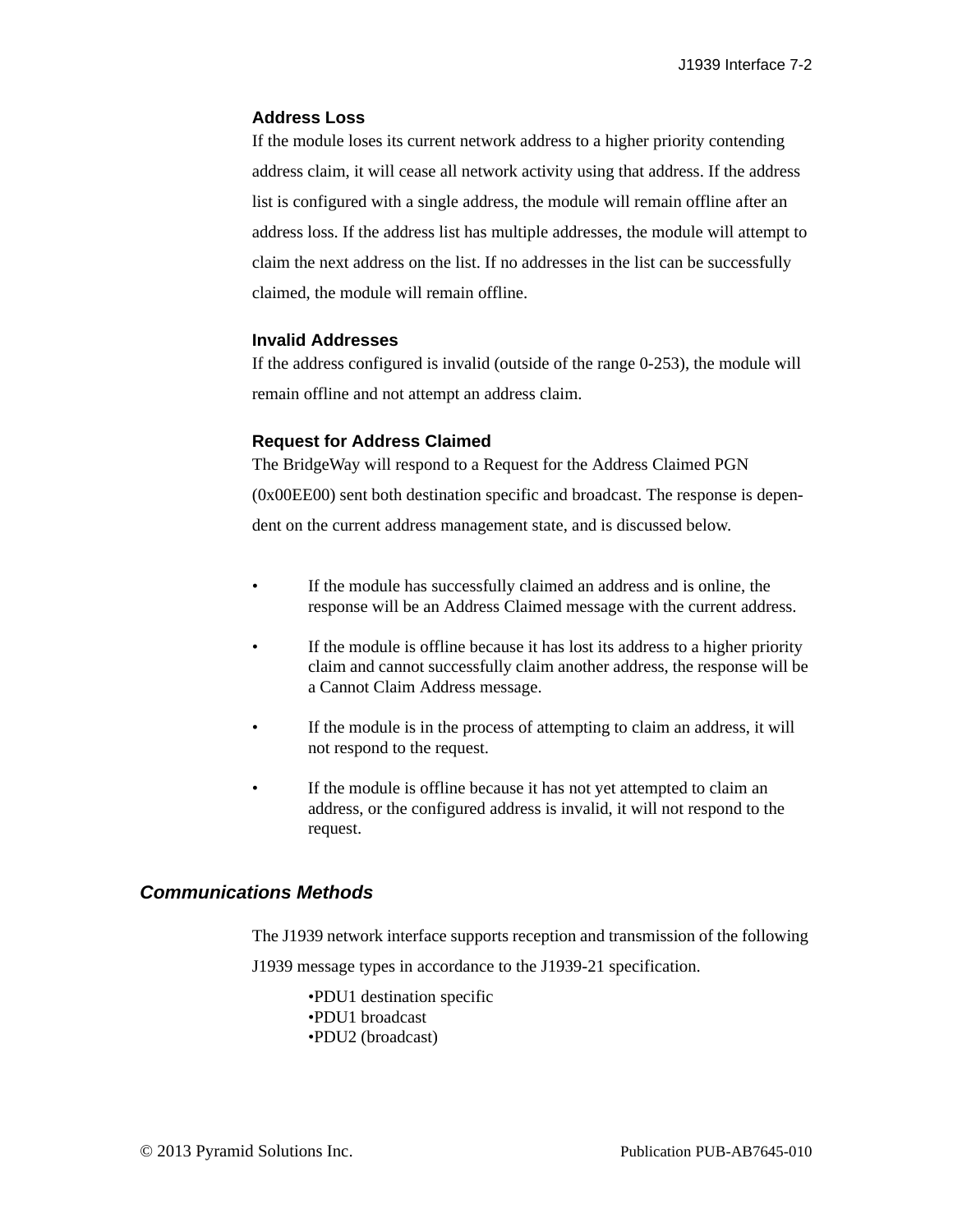### <span id="page-78-0"></span>*Message Transmission*

Messages are transmitted on the J1939 network according to the J1939 output configuration. Messages are assembled from data in the Output table and transmitted on a cyclic time basis, or in response to a request for the associated PGN.

### **Data Point to Message Relationship**

Output data points with the same PGN and Target Address collectively define a single message to be transmitted on the network.

### **Message Assembly**

Messages are assembled according to the output data points configured for the associated PGN and Target Address. Data is copied from the Output table to the message buffer based on the sizes and offsets of all output data points configured with the PGN and Target Address.

All bits in the message buffer that are not set from the Output table (ranges in the buffer that are not referenced by output data points) are set to 1.

The message length is set according to the size of the data point with the largest message offset. The length is rounded out to the nearest byte.

**Note**: Message length is strictly determined by the output data point configuration for a given message. The BridgeWay does not know the required data length for all possible PGN's. The output data point configuration must provide a data point that will specify the end of the message to ensure that the correct size message is assembled.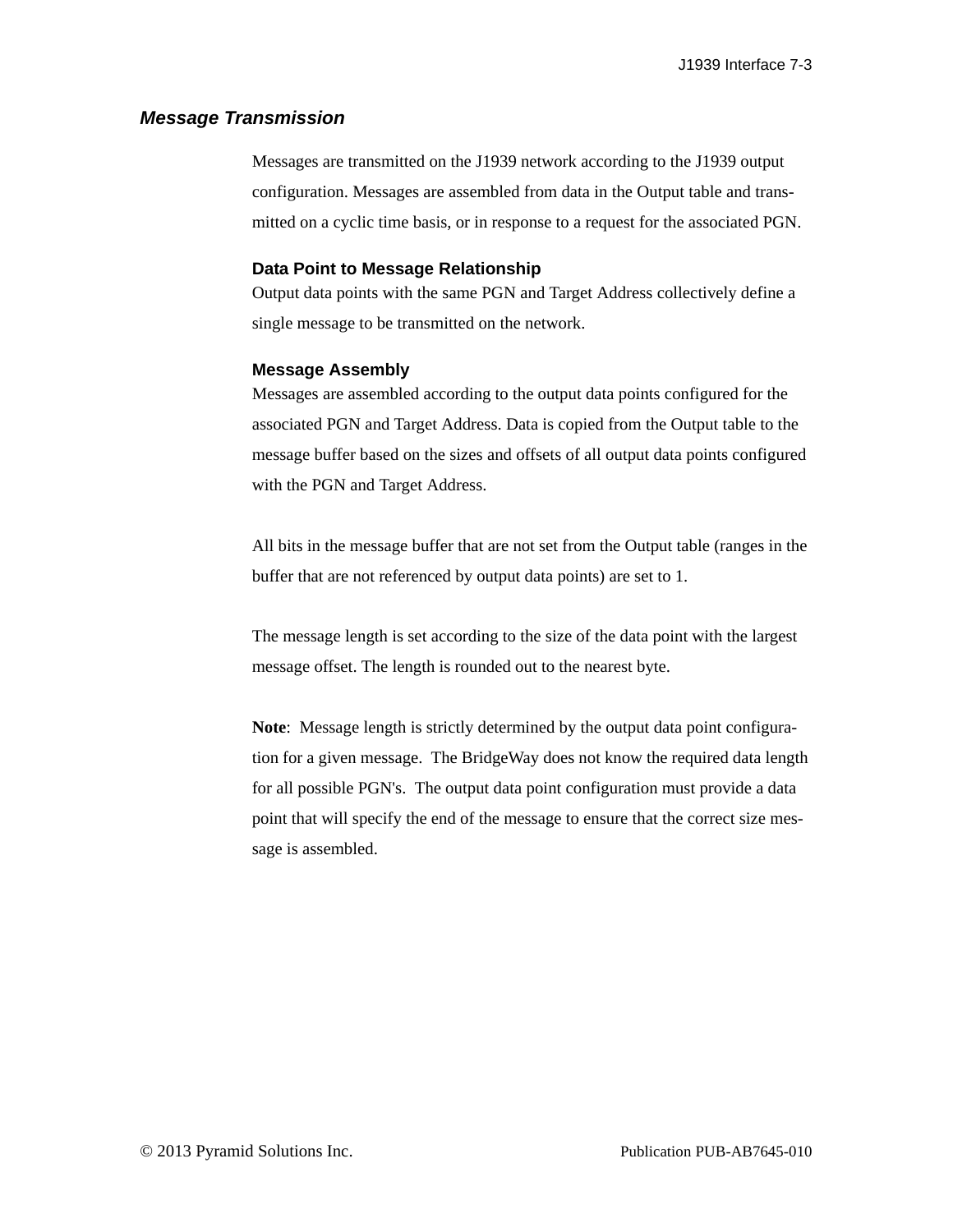### **Automatic Transmission**

Messages are transmitted automatically based on the Update Time parameter in the output data points associated with the message. The smallest, non-zero Update Time of all data points associated with the message will be used.

If the Update Time is configured as 0, no automatic transmission will occur for the message. The only way that a message configured in this way will be transmitted is if a request is received for the associated PGN.

Automatic transmission for a message will occur Update Time milliseconds after the last transmission of the message, regardless of whether the last transmission was automatic or a response to a request PGN.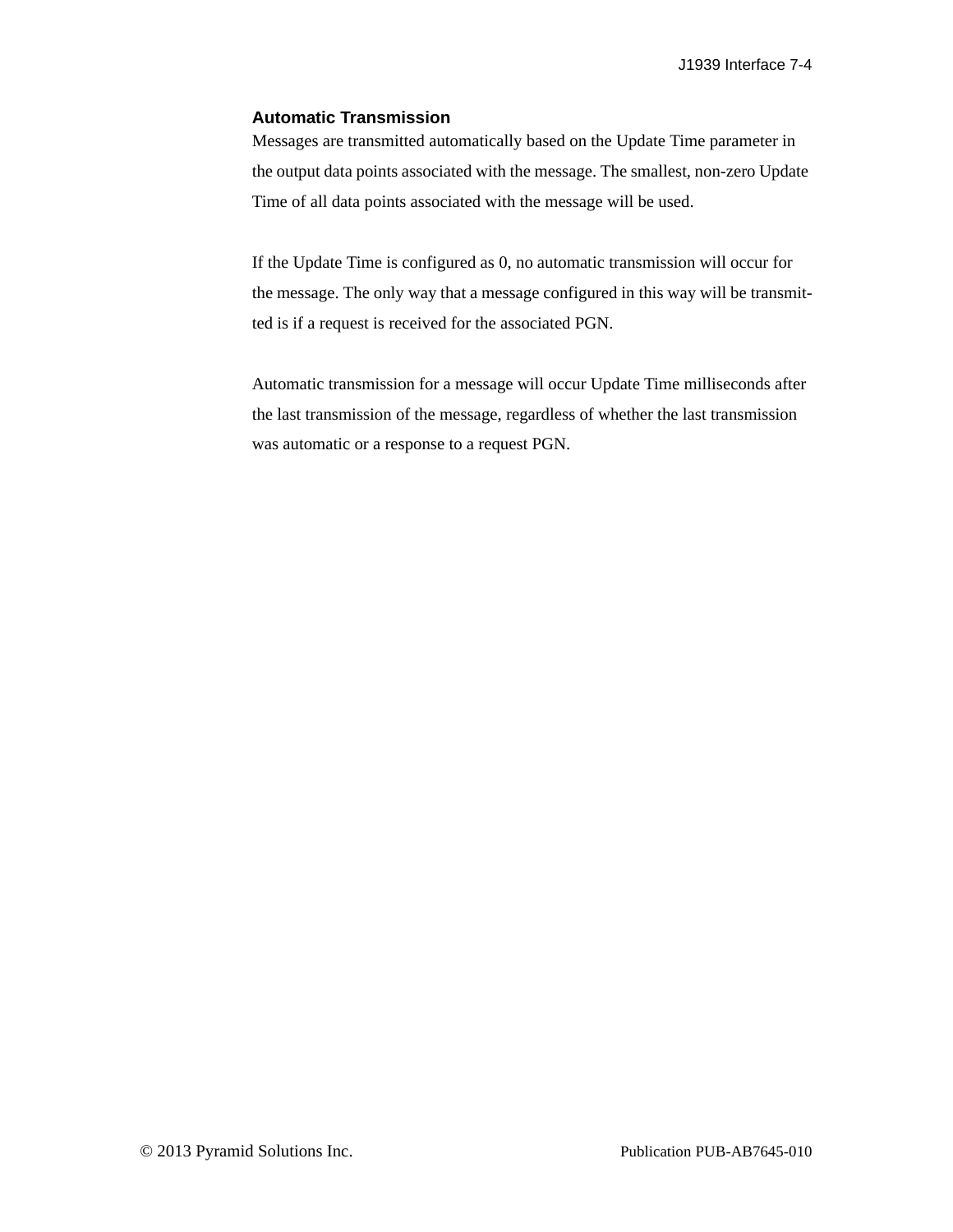### **Handling Request PGNs**

Requests received that reference a PGN in an output data point will cause a message transmission of that message. The message will be assembled and transmitted immediately in response to the request, regardless of the timing of the automatic transmission.

Requests received that reference a PGN not configured in an output data point will cause a NAK response if the request was destination specific. Broadcast requests for non-configured PGNs will be ignored.

### **Destination Addresses**

The destination address used for message transmission is dependant on the associated output data point configuration or the request message, whichever caused the transmission. The rules for destination addressing follow.

- If the message PGN is a PDU2 type, all PDU2 messages are broadcast by definition.
- If the transmission is automatic and the Target Address set to 255, the message will be broadcast.
- If the transmission is automatic and the Target Address is not 255, the message will be destination specific to the Target Address.
- If the transmission is due to a request and the request was destination specific, the message will be destination specific to the source address of the request.
- If the transmission is due to a request and the request was broadcast, the message will be broadcast.

### **Message Priority**

The priority of the message being transmitted is set to the priority configured in the Output Data Point. By specification, the default priority of J1939 messages is 6.



**Important:** Care should be taken when changing the priority of messages to a value other than 6 as it may affect the performance of other traffic on the J1939 network.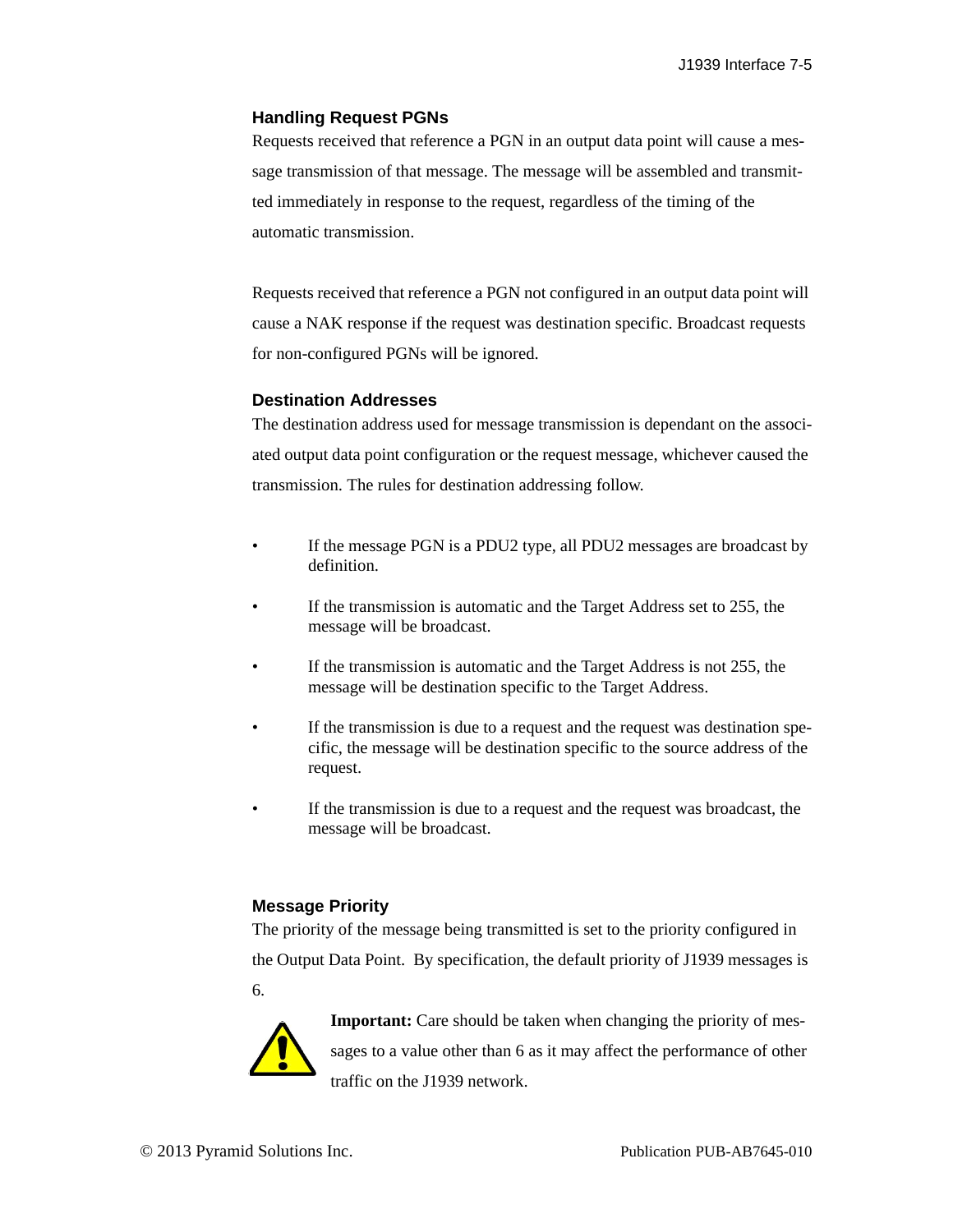### *Receiving Messages*

### **Handled Messages**

The following J1939 messages are handled by the BridgeWay when they are

received from the network.

- Address Claimed messages are handled by address management. See ["Address Management" on page 7-1](#page-76-0).
- Request for Address Claimed messages are handled by address management. See ["Address Management" on page 7-1.](#page-76-0)
- Request messages referencing PGNs configured in output data points trigger message transmission for the associated message. See ["Message](#page-78-0)  [Transmission" on page 7-3](#page-78-0).
- Messages with PGNs and source addresses matching configured input data points trigger an Input table update. See "Input Table Update" below.

### **Input Table Update**

Messages received with a PGN and source address matching that configured for an input data point will be parsed according to the configured data points.

Input data points are combined according to PGN and Target Address. All input data points with matching PGN and Target Address are combined to define the handling for a given message.

If the Target Address is configured as 255, all incoming messages with a matching PGN will be parsed using the data point, regardless of source address. If the Target Address is not 255, received messages must match both the PGN and source address in order to be handled by the input data point. Received messages are handled by all input data points that meet these rules; a given message may be processed by more than one input data point.

If a received message passes an input data point's matching test, the data from its message buffer is copied to the Input table according to the data point configuration. Data of the configured length is copied from the configured message buffer offset to the configured Input table offset.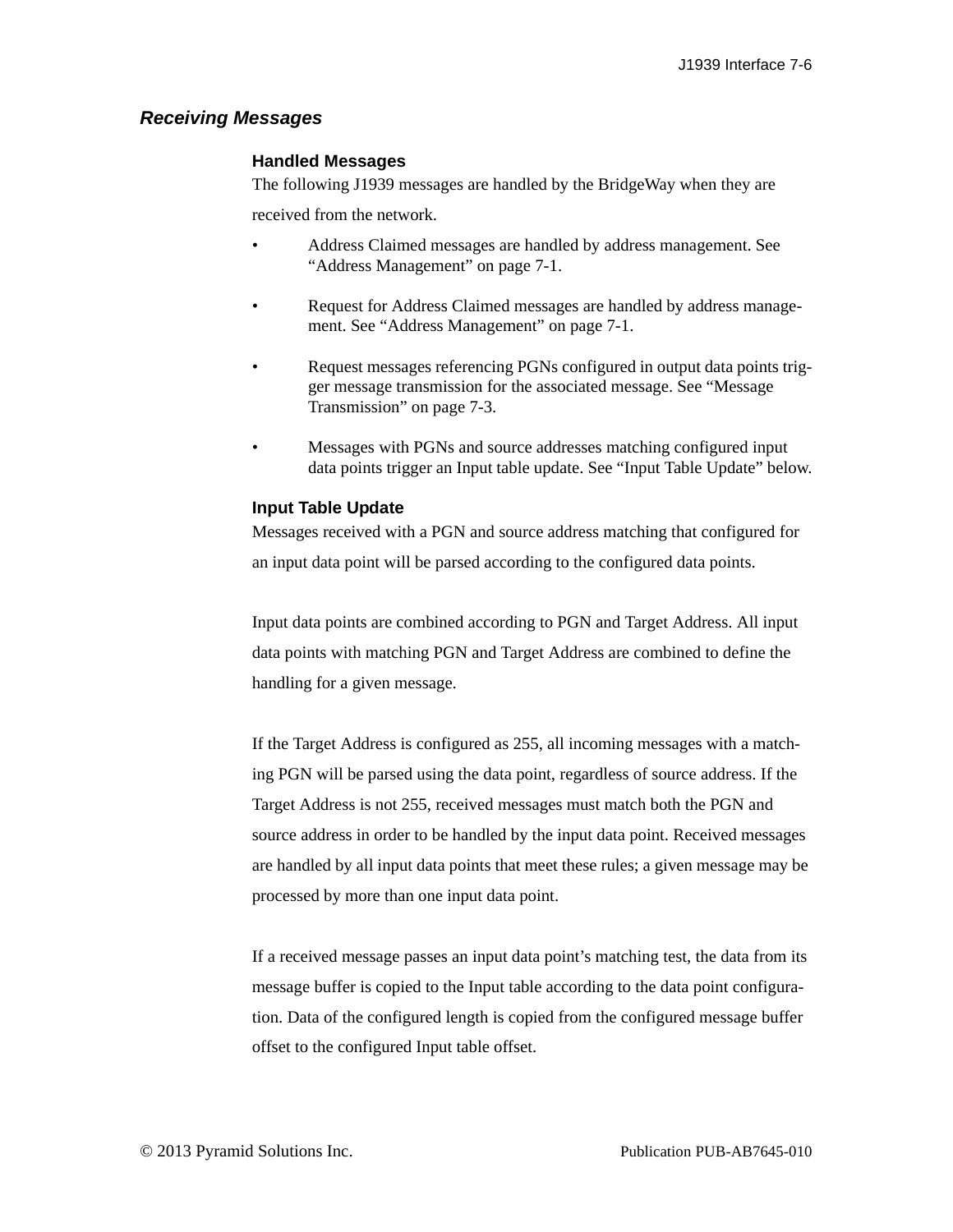### **Parameter Timeout Indication**

Parameter timeout indication has been provided to allow the Modbus controller to determine if a device on the J1939 network has gone inactive.

Input data points configured with a non-zero update rate will indicate a timeout when the associated message is not received within the configured update rate.

The timeout indication is all bits in input table data for the input data point set to 1. This will effect all input data points associated with the PGN/Target Address. The result appears as if a message was received which contained 0xFF for all data bytes in the message.

**Note:** The timeout indication (all bits set to 1) will also be used for input data points with non-zero update rates whenever an offline status is detected.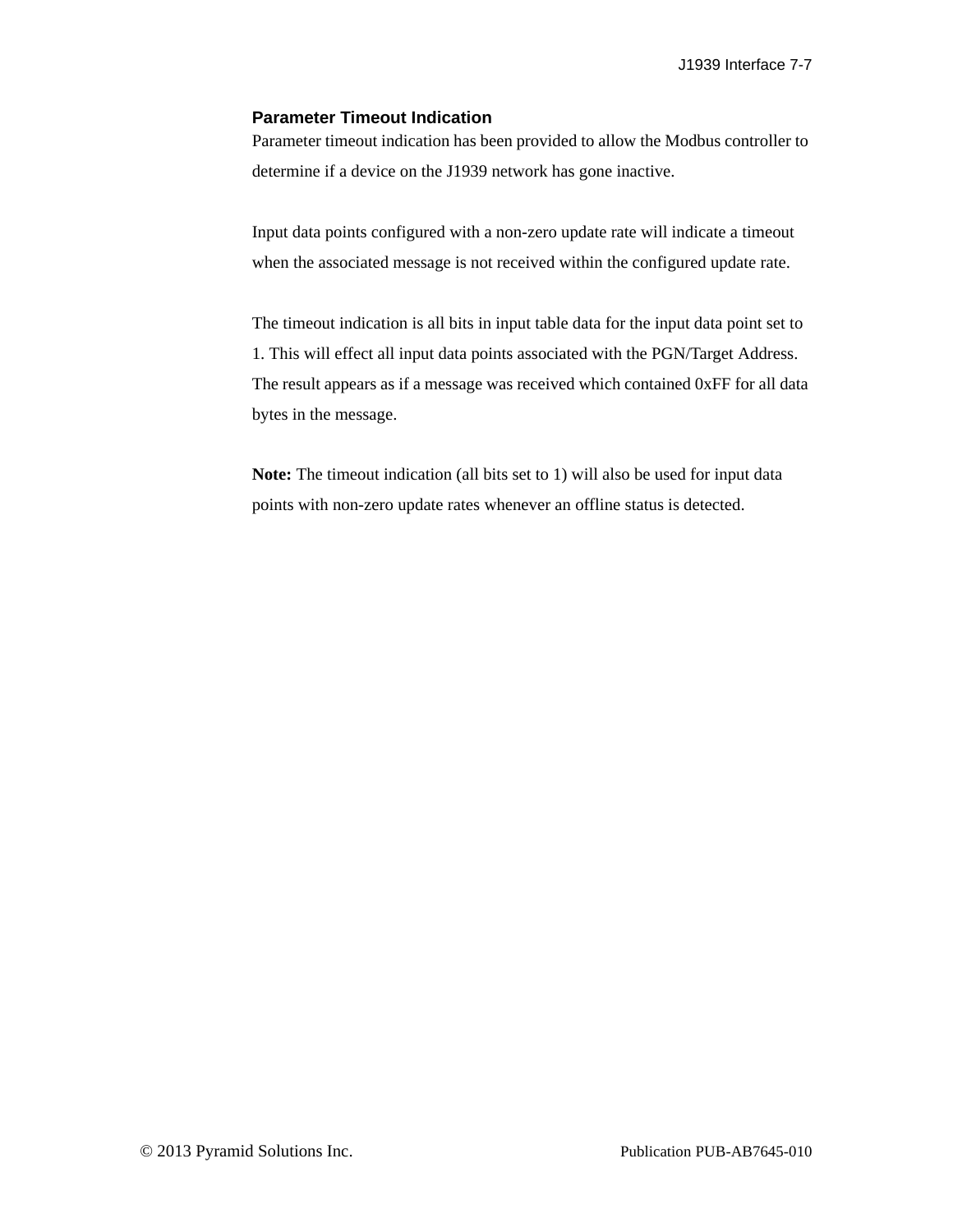### *Transport Protocol for Large Messages*

The previous sections discussed message handling generically, ignoring message sizes. Messages with buffer sizes of 8 bytes or less can be directly sent and received on J1939. However, messages with buffer sizes greater than 8 bytes must be fragmented, transmitted, and reassembled using the J1939 transport protocol. This section will not discuss the details of the transport protocol, readers should reference the J1939-21 specification; this document will provide a description of when and how the transport protocol is used by the BridgeWay.

#### **Transmission of Large Messages**

Messages larger than 8 bytes in length will be sent using transport protocol. If the destination address is 255, the message will be broadcast using BAM (Broadcast Announce Message) mechanisms. If the message is destination specific, a connection will be opened with the destination node and the message sent using RTS/ CTS (Request To Send/Clear To Send) mechanisms. For a complete discussion of BAM and RTS/CTS refer to the J1939-21 specification.

#### **Reception of Large Messages**

The BridgeWay will receive large messages that are broadcast using BAM or sent to the module using RTS/CTS. Once a complete message is received and reassembled, it is processed generically as described in the previous sections.

#### **Limitations**

The current implementation of the transport protocol in the BridgeWay is limited as described below.

- Only a single outgoing transport protocol session is active at a time, regardless of whether the message is transmitted using BAM or RTS/ CTS. Large messages are queued for transmission and transmitted in the order in which they are queued.
- The module supports up to 35 concurrent incoming transport protocol sessions. The concurrent sessions may be any mixture of BAM and RTS/ CTS sessions. Additional BAM sessions will be ignored and RTS connection requests will be denied once the limit is reached.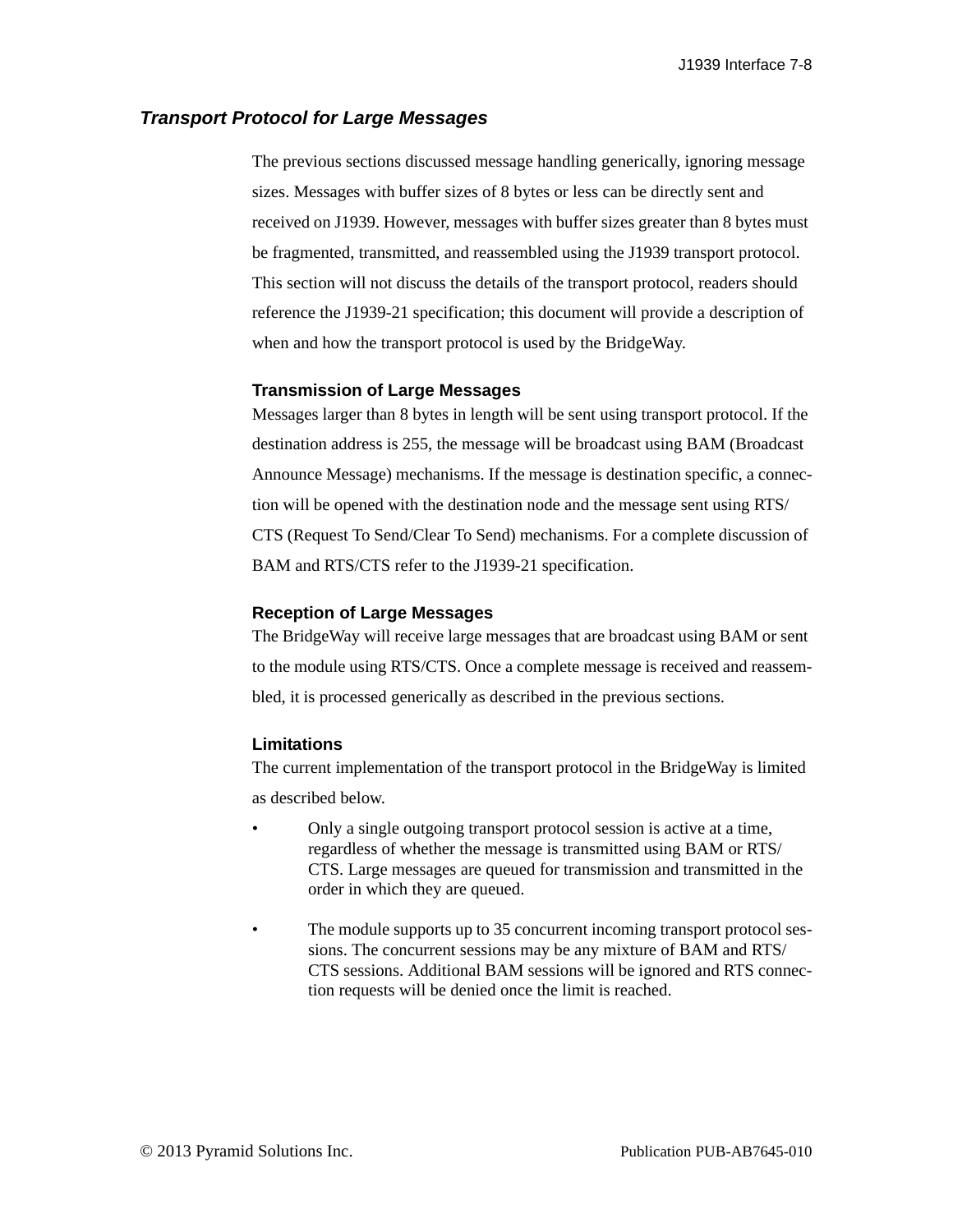### *J1939 Diagnostic Messages*

The DM1 (active diagnostics) and DM2 (previously active diagnostics) are the 2 most commonly used J1939 diagnostic messages. The BridgeWay includes support for these 2 message types.

Using BWConfig, the user is able to configure an active or previously active diagnostic table (or both) for a given J1939 device. The BridgeWay will update the tables based on the contents of DM1 or DM2 messages produced on J1939 by the device, and provide read access to the tables on Ethernet.

This section will describe how the diagnostic tables are handled. See ["J1939](#page-40-0)  [Diagnostic Tables" on page 3-23](#page-40-0) for configuration details.

### **Diagnostic Table Format**

The active and previously active diagnostic tables have the same format. The format consists of a table header followed by a list of table entries.

### Table Header

The table header is a 16-bit word and provides an indication of the number of diagnostic entries that are currently in the table. It also contains the current J1939 lamp status information. The table header content is described below.

| <b>Bit</b> | <b>Description</b>                                          |
|------------|-------------------------------------------------------------|
| $0 - 1$    | J1939 Protect lamp status.                                  |
| $2 - 3$    | J1939 Amber Warning lamp status.                            |
| $4 - 5$    | J1939 Red Stop lamp status.                                 |
| $6 - 7$    | J1939 Malfunction lamp status.                              |
| $8 - 14$   | Entry count. The current number of entries in the<br>table. |
| 15         | Table overflow indication.                                  |

### **Table 7-1 J1939 Diagnostic Table Header Content**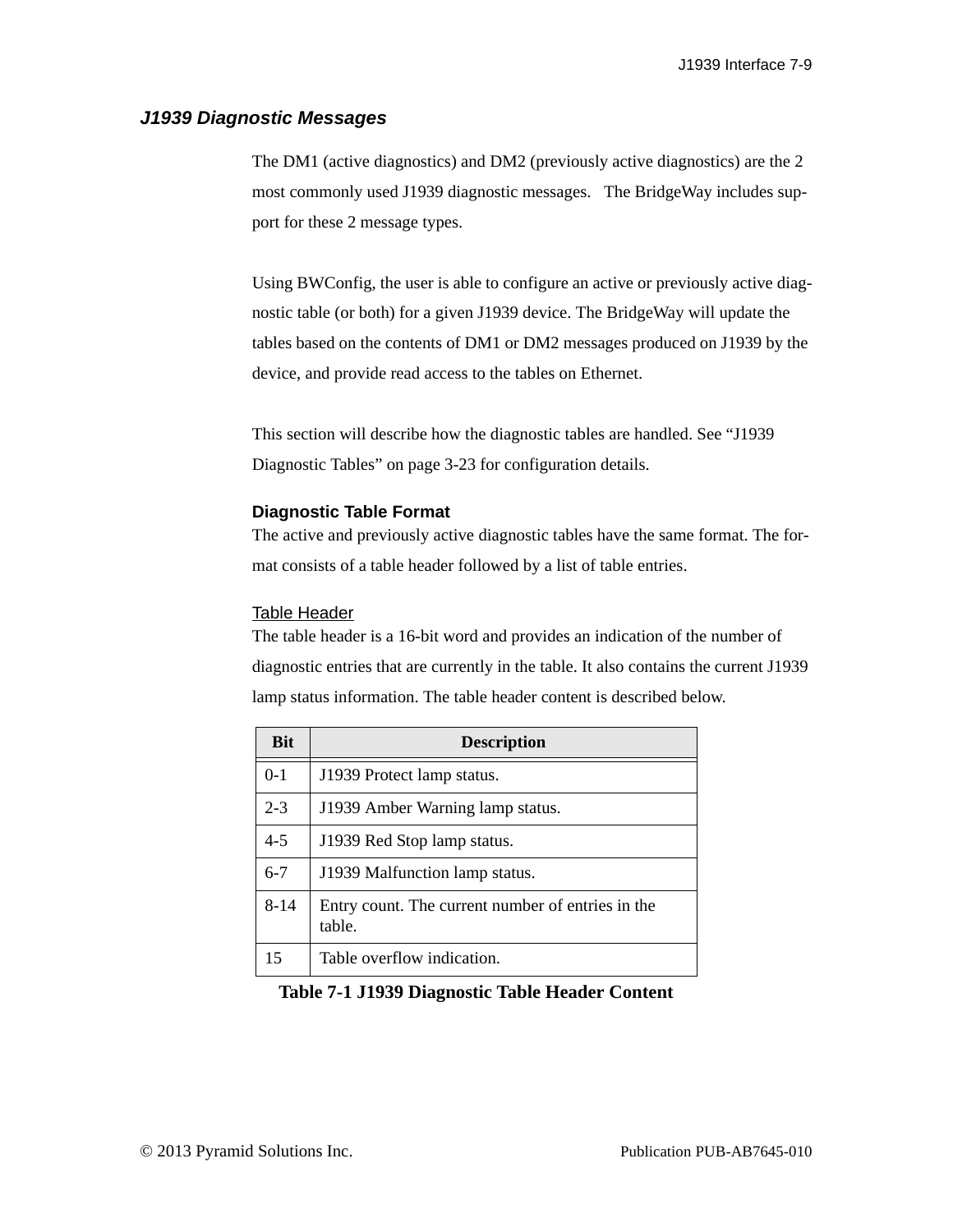### Table Entry

Each entry in the table contains information for a single diagnostic (J1939 SPN/ FMI). Each table entry is 4 bytes with bit fields as described in the tables below.

The J1939 SPN value may be encoded differently in the diagnostic message received from the ECU. Due to an early vagueness in the J1939-73 specification, there is not a definite means to tell how the SPN is encoded. ECU's that follow the current specification will set the SPN Conversion Method flag to 0 and will encode the SPN value in a specific way. ECU's that follow the early specification will set the Conversion Method flag to 1; however, there are 3 ways that the SPN may be encoded in this case.

The BridgeWay module, as of v2.03.01 provides the value of the Conversion Method in the diagnostic table entries. If the Conversion Method is set to 1, the user should refer to the ECU vendor to determine how the SPN is encoded.

The tables below illustrate how the SPN is stored in the diagnostic table entry for each type of SPN encoding described in the J1939-73 specification.

| Word | <b>Byte</b>    | <b>Bits</b> | <b>Description</b>               |  |
|------|----------------|-------------|----------------------------------|--|
| 0    | 0              | $0 - 2$     | J1939 SPN bits 16-18.            |  |
|      |                | $3 - 7$     | J1939 FMI.                       |  |
|      | 1              | $0-6$       | Occurrence count.                |  |
|      |                | 7           | SPN Conversion Method (set to 0) |  |
|      | $\overline{2}$ | $0 - 7$     | J1939 SPN bits 0-7               |  |
|      | 3              | $0 - 7$     | J1939 SPN bits 8-15              |  |

SPN Conversion Method 0:

**Table 7-2 Diagnostic Table Entry Content for SPN Conversion Method 0**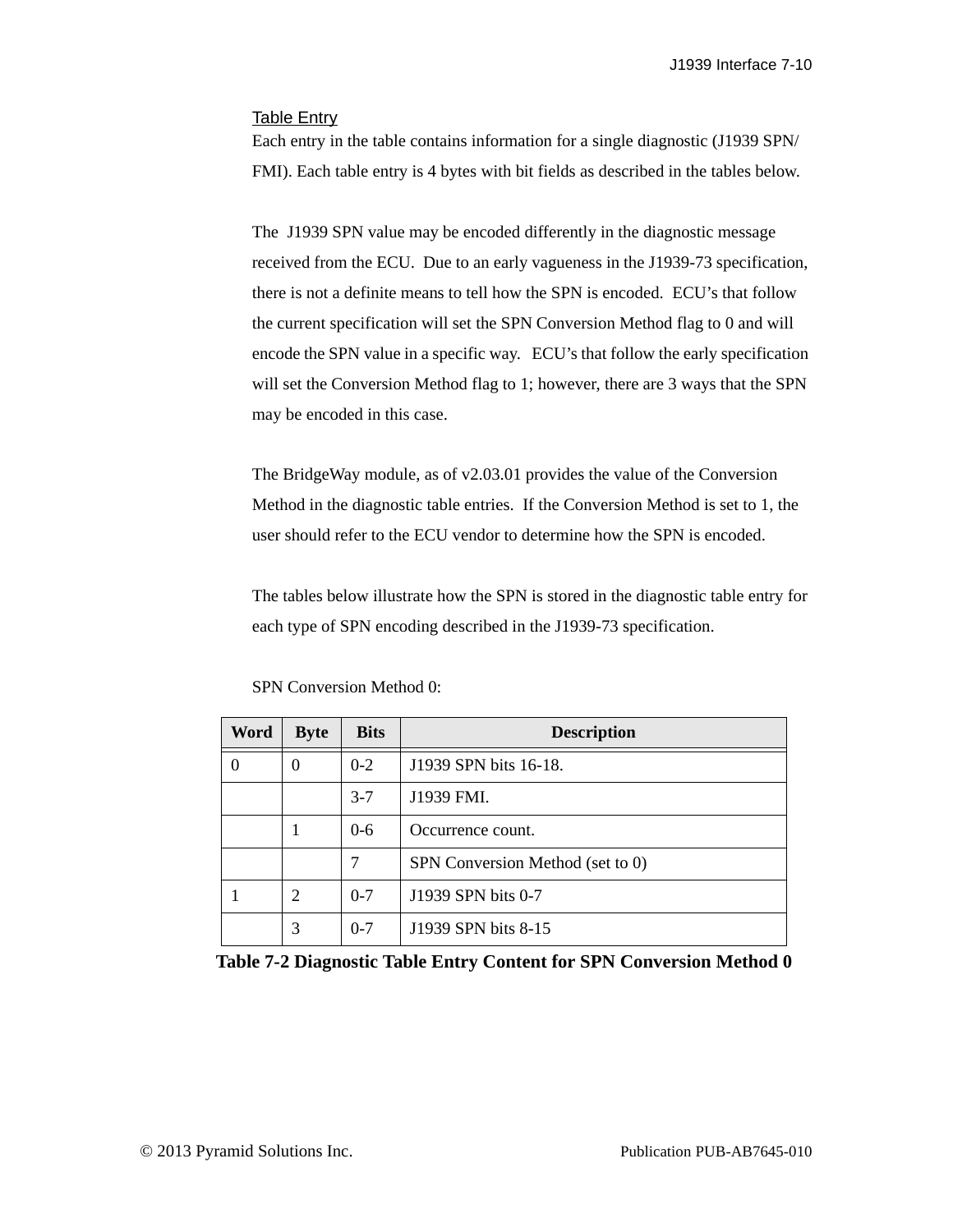SPN Conversion Method 1 - Encoding version 1 - The least significant bits with the FMI and the upper 16 bits in Big Endian order.

| Word | <b>Byte</b> | <b>Bits</b> | <b>Description</b>               |  |
|------|-------------|-------------|----------------------------------|--|
| 0    | $\theta$    | $0 - 2$     | J1939 SPN bits 0-2               |  |
|      |             | $3 - 7$     | J1939 FMI.                       |  |
|      | 1           | $0 - 6$     | Occurrence count.                |  |
|      |             | 7           | SPN Conversion Method (set to 1) |  |
|      | 2           | $0 - 7$     | J1939 SPN bits 11-18             |  |
|      | 3           | $0 - 7$     | J1939 SPN bits 3-10              |  |

**Table 7-3 Diagnostic Table Entry Content for SPN Conversion Method 1, Version 1**

SPN Conversion Method 1 - Encoding version 2 - The least significant bits with the FMI and the upper 16 bits in Little Endian order.

| Word | <b>Byte</b> | <b>Bits</b> | <b>Description</b>               |  |
|------|-------------|-------------|----------------------------------|--|
| 0    | 0           | $0 - 2$     | J1939 SPN bits 0-2               |  |
|      |             | $3 - 7$     | J1939 FMI.                       |  |
|      |             | $0 - 6$     | Occurrence count.                |  |
|      |             |             | SPN Conversion Method (set to 0) |  |
|      | 2           | $0 - 7$     | J1939 SPN bits 3-10              |  |
|      | 3           | $0 - 7$     | J1939 SPN bits 11-18             |  |

**Table 7-4 Diagnostic Table Entry Content for SPN Conversion Method 1, Version 2**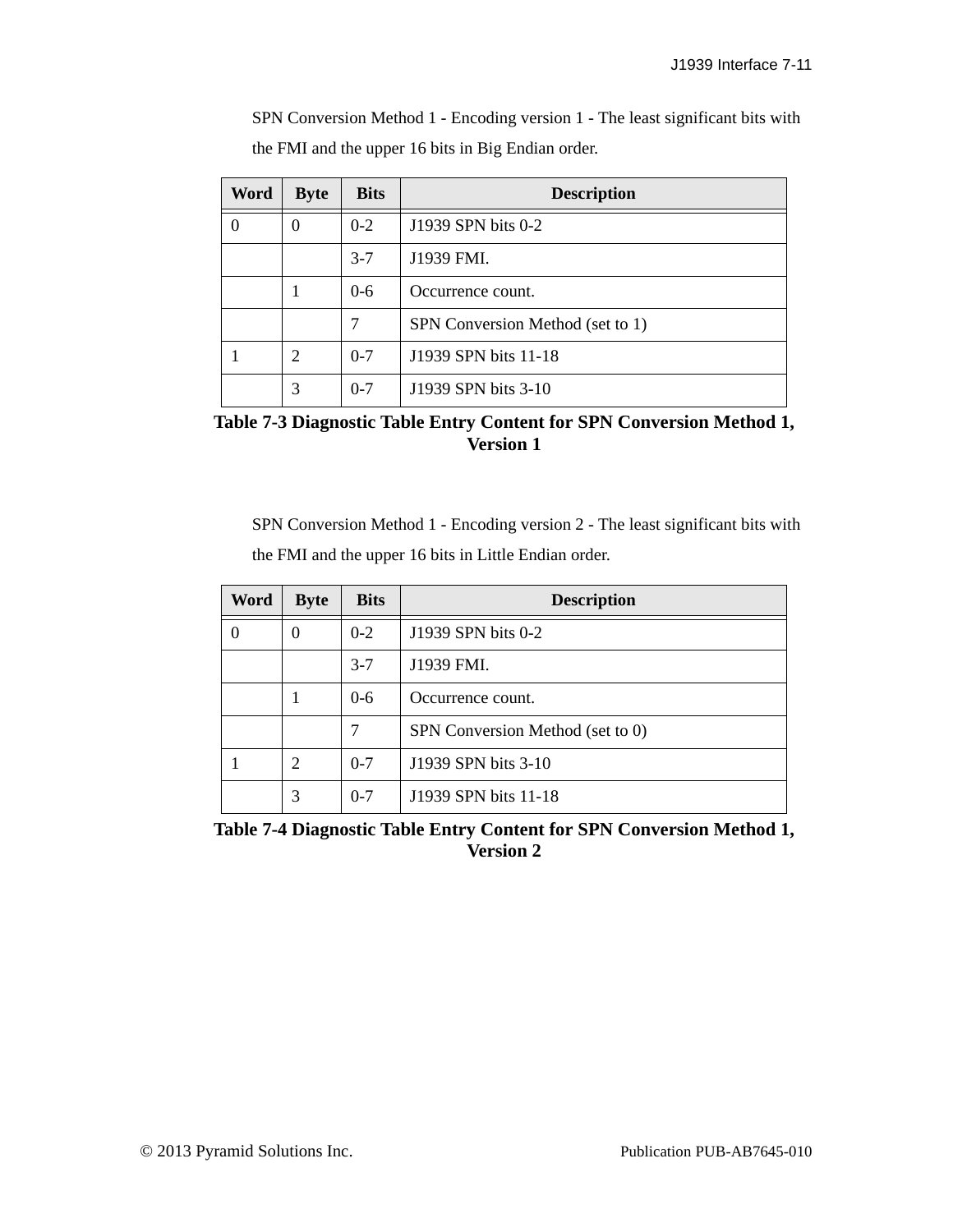SPN Conversion Method 1 - Encoding version 3 - The most significant bits with the FMI and the lower 16 bits in Little Endian order.

| Word | <b>Byte</b>    | <b>Bits</b> | <b>Description</b>               |  |
|------|----------------|-------------|----------------------------------|--|
| 0    | 0              | $0 - 2$     | J1939 SPN bits 16-18.            |  |
|      |                | $3 - 7$     | J1939 FMI.                       |  |
|      |                | $0-6$       | Occurrence count.                |  |
|      |                | 7           | SPN Conversion Method (set to 0) |  |
|      | $\overline{2}$ | $0 - 7$     | J1939 SPN bits 0-7               |  |
|      | 3              | $0 - 7$     | J1939 SPN bits 8-15              |  |

**Table 7-5 Diagnostic Table Entry Content for SPN Conversion Method 1, Version 3**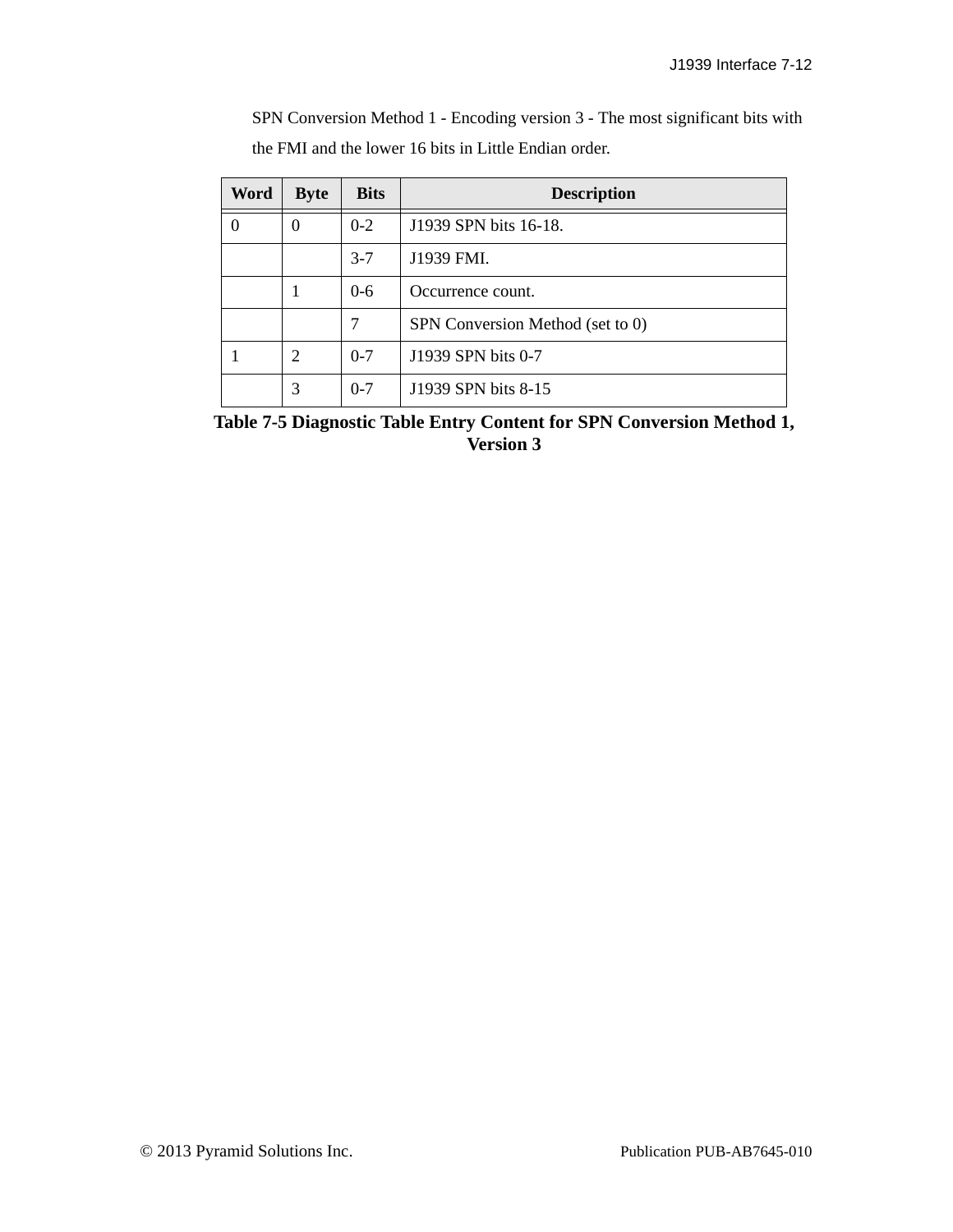### *Bus-Off Reset Option*

The bus-off reset option allows the BridgeWay to be configured to attempt to come back online after it has been knocked offline due to excessive CAN errors.

### **Option Disabled**

If the bus-off reset option is disabled, the BridgeWay will remain offline after a bus-off condition is detected; it will not participate in any J1939 network activity. The only way to bring the module back online is to power cycle the module.

### **Option Enabled**

If the bus-off reset option is enabled, the BridgeWay will re-initialize the CAN controller after a bus-off condition is detected. Once the controller is reinitialized, the module will attempt to go online and resume network activity on the J1939 network.

### **WARNING**

It is suggested that the bus-off reset option be disabled for most applications. Severe network problems can arise if the option is enabled and the BridgeWay module is the node that is causing the CAN errors.



**Important:** THIS OPTION SHOULD NEVER BE ENABLED WHEN THE MODULE IS USED ON A CONTROL NETWORK OF ANY KIND! IT SHOULD BE RESERVED FOR MONITORING NETWORKS.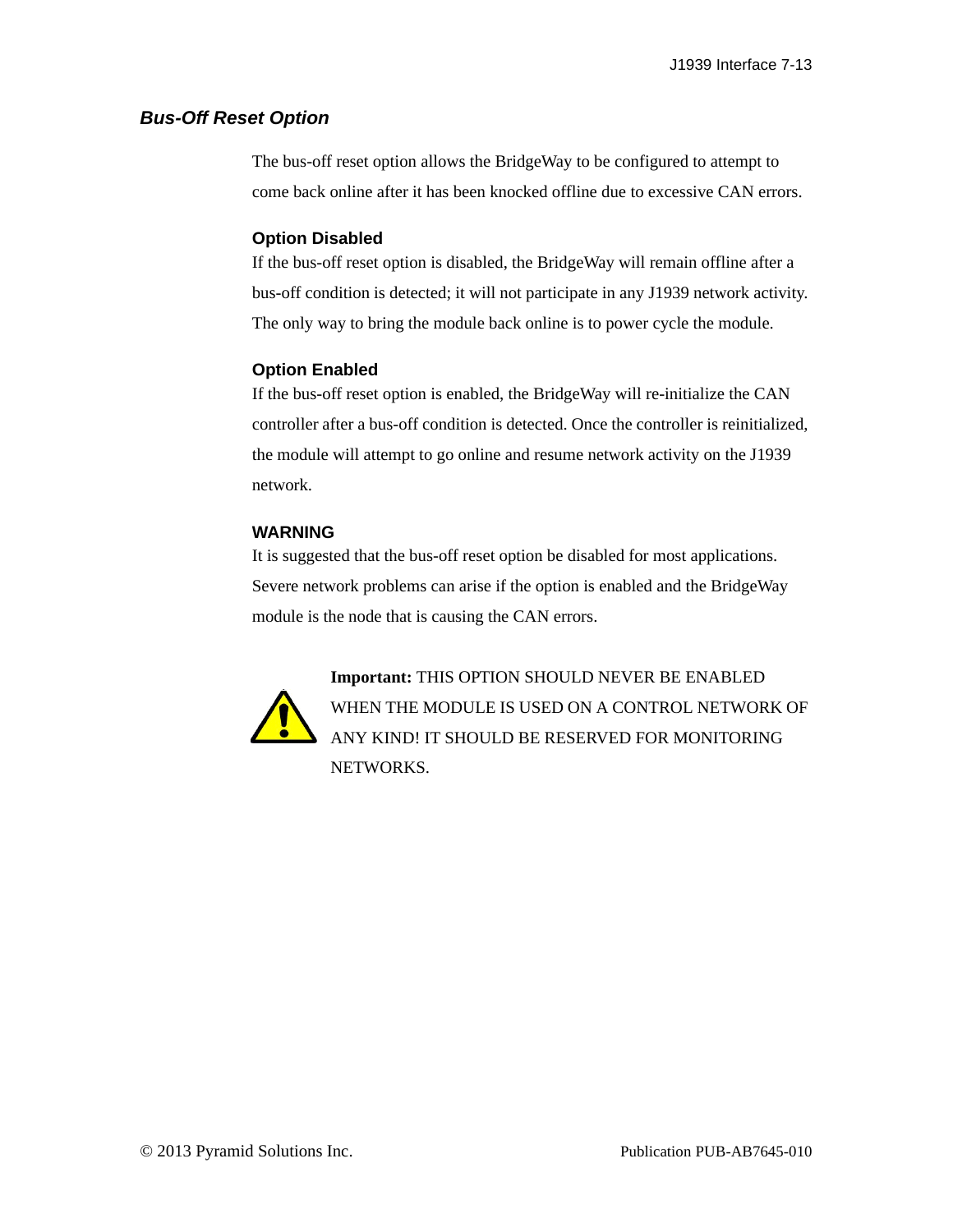### *Offline Detection*

The BridgeWay is able to detect whenever it is not connected to the J1939 network or when it is the only device on the network (lonely). In either case the module is not able to transmit or receive J1939 messages.

### **Online/Offline Status Indication**

There is a variety of means to determine whether the BridgeWay is online on the J1939 network.

| J1939 Status LED                  | See "J1939 Status LED" on page 10-2.                                                                                                                                                                                                                                                                                                 |
|-----------------------------------|--------------------------------------------------------------------------------------------------------------------------------------------------------------------------------------------------------------------------------------------------------------------------------------------------------------------------------------|
| <b>Input Status</b><br>Register   | Bit 1 of the Input Status Register in the Input Assembly<br>indicates online status. If the bit is set the module is<br>online. If the bit is cleared the module is offline. See<br>"Input Status Register Bit Definitions" on page 5-5 for<br>EtherNet/IP or "Input Status Register Bit Definitions" on<br>page 6-5 for Modbus/TCP. |
| <b>Status Assembly</b>            | Bit 0 of the J1939 Interface Status register in the Status<br>Assembly indicates whether the module is online. If the<br>bit is set the module is online. If the bit is cleared the<br>module is offline. See "Status Assembly" on page 5-7 for<br>EtherNet/IP or "Status Data Table" on page 6-8 for Mod-<br>bus/TCP.               |
| BridgeWay Con-<br>figruation Tool | The BridgeWay Configuration Tool indicates the online<br>and offline status in the J1939 Configuration pane.                                                                                                                                                                                                                         |

**Table 7-6 Online/Offline Status Indications**

### **How Offline Detection Works**

The BridgeWay is considered "offline" when it is not able to successfully transmit messages on the J1939 network. In order to successfully transmit a message the module must receive an acknowlegement on the CAN network; if no acknowlegement is received for a transmitted message the module is then considered offline. This condition may occur when the module is not connected to the network, or if it is the only node on the network (lonely).



**Important:** At least one other node besides the BridgeWay module must be present on the J1939 network in order for the BridgeWay to go online.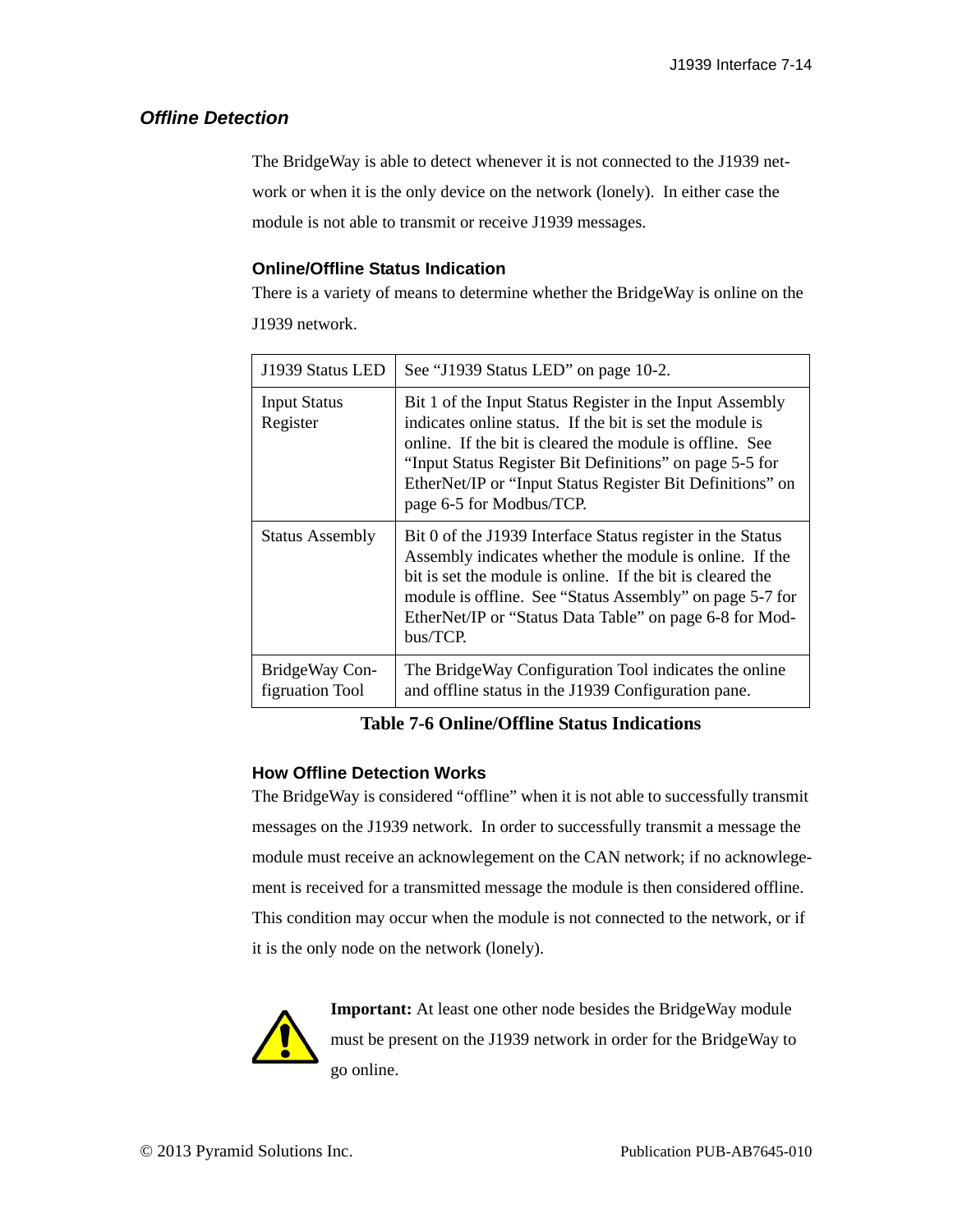J1939 Interface 7-15

#### **Offline Detection Message and Timer**

Since the BridgeWay uses message transmission to determine whether it is online, if there are no data points configured in the Output Table, the module must transmit a special message, the Offline Detection Message, to test for online status. The Offline Detection Message uses PGN 61184 (EF00h) with the source and destination address both set to the address of the BridgeWay.

The Offline Detection Message may be enabled or disabled in the configuration. When the message is enabled, the Offline Detection Time determines how often the Offline Detection Message will be sent. This effectively determines the time within which an offline condition will be detected. If the application requies that the offline status be detected quickly the time should be set to a smaller value; if the application does not require quick detection the time may be set to a larger value.

**Note:** The offline detection mechanism is always active regardless of whether the BridgeWay is in Run or Idle mode. The module will transmit Offline Detection Messages when it is in Idle mode. This ensures that the online status being reported is always correct.



**Important:** If periodic transmission of PGN 61184 could cause adverse affects in the network application, make sure to disable the Offline Detection in the configuration.



**Important:** The Offline Detection Time should be set as large as the application will allow. Although setting the time to a small value will provide quicker detection of an offline condition, there is a trade-off in that the Offline Detection Message is being transmitted more often. This trade-off could affect the performance of the BridgeWay and of the J1939 network overall.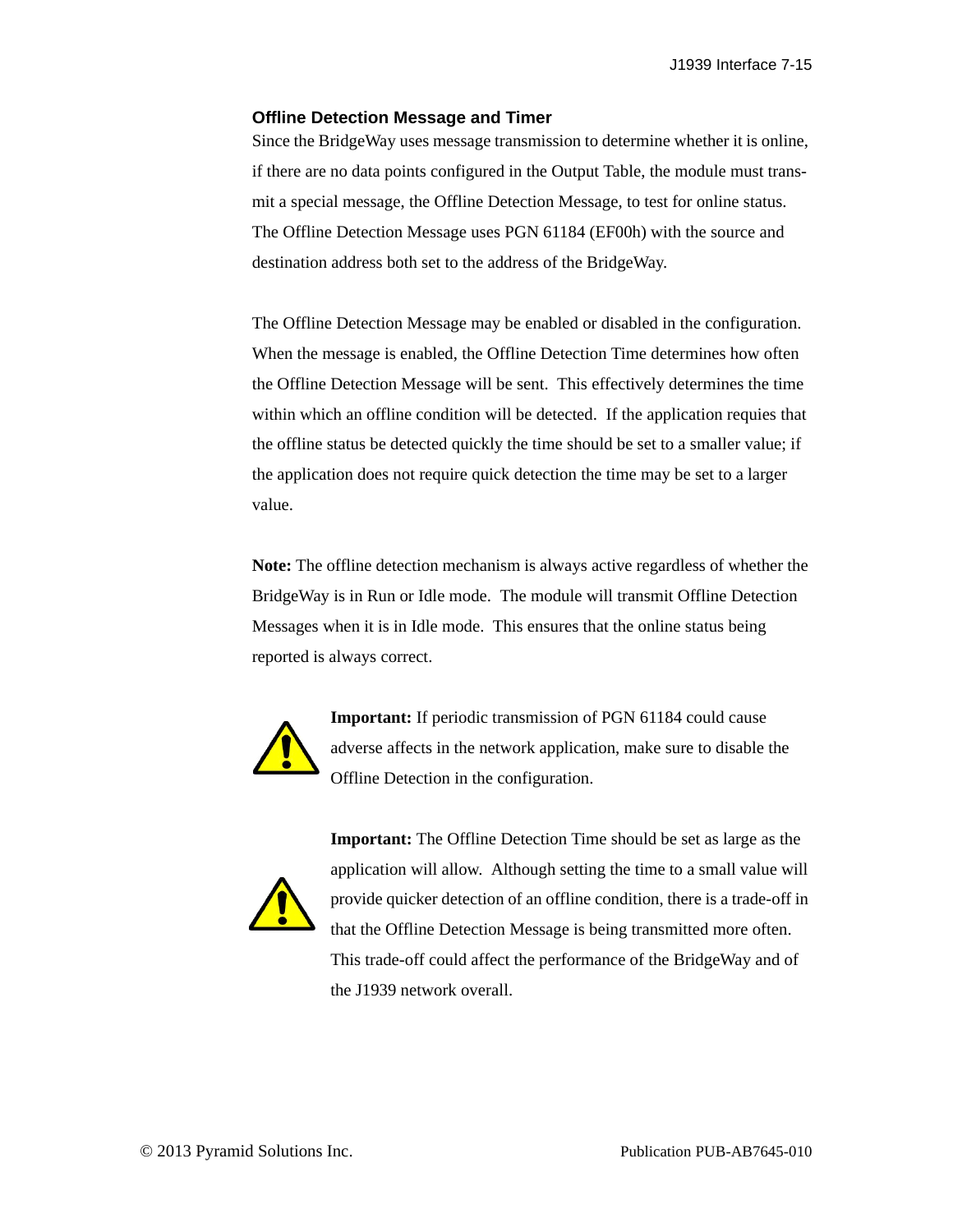#### **Offline Detection with Offline Detection Message Disabled**

When the Offline Detection Message feature in the configuration is disabled offline detection will be performed on the messages transmitted by the output data points. An offline condition will be detected whenever an output message is transmitted. If the output data point transmission rate is large, an offline condition that occurs between transmissions will be detected at the next transmission. If no output data points are configured an offline condition will not be detected.

#### **Offline Detection with Offline Detection Message Enabled**

When the Offline Detection Message feature in the configuration is enabled offline detection will be performed on the messages transmitted by the output data points as well as the Offline Detection Message. As described above, an offline condition will be detected whenever an output message is transmitted. If the Offline Detection Time is less than the output message transmission rate, the Output Detection Message will be transmitted between output data point messages to increase the rate at which an offline condition will be detected. If output data point messages are transmitted at a faster rate than the Offline Detection Time, the Offline Detection Message will not be transmitted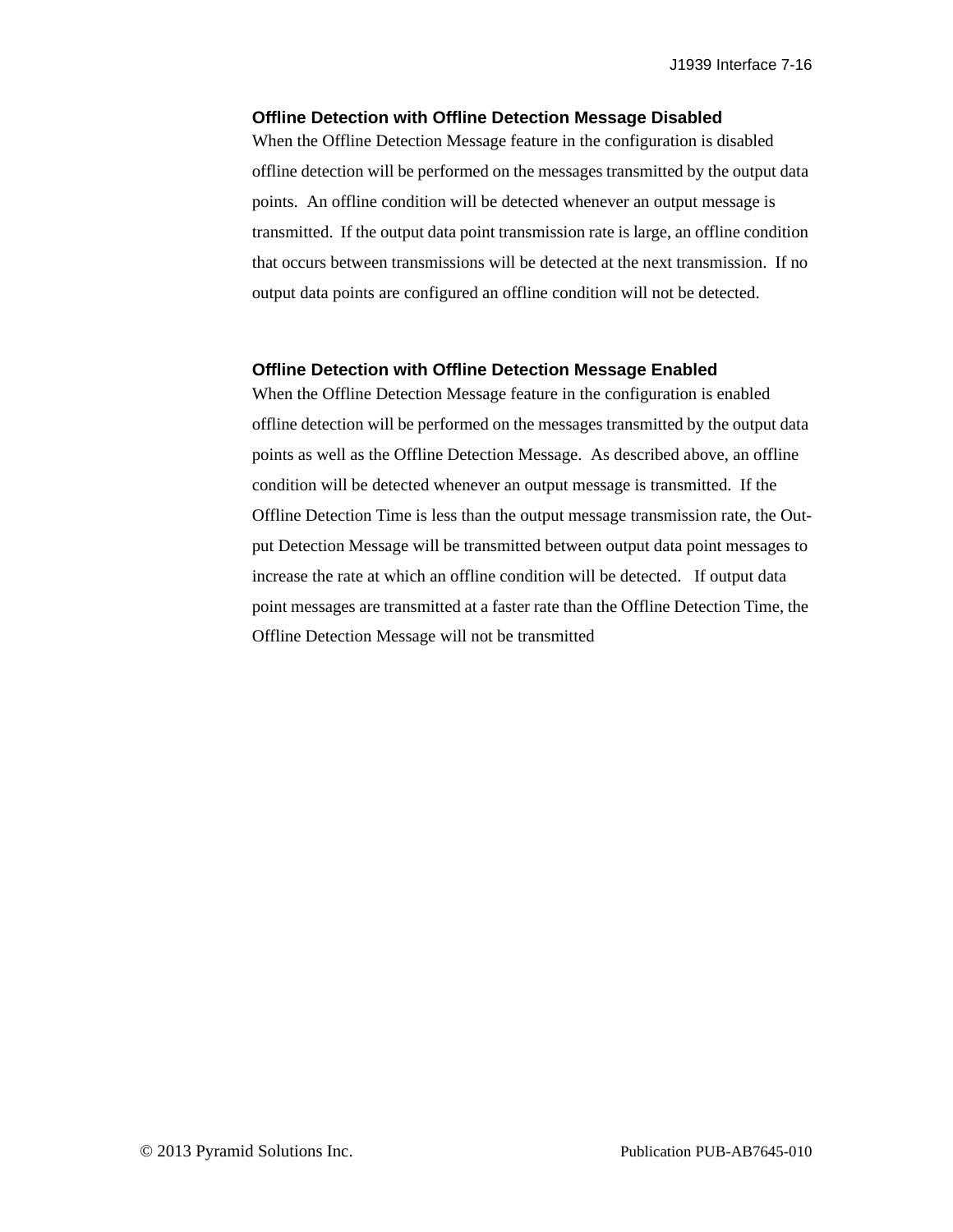### *J1939 Baud Rate*

The BridgeWay is capable of supporting communication baud rates on the J1939 network of 250K and 500K baud. The correct baud rate must be configured through the BWConfig Baud Rate option in the J1939 Configuration pane.



**Important:** The standard baud rate for J1939 is 250K baud. Do not set the baud rate to 500K baud unless you are certain that all devices on the network are communicating at 500K baud.



**Important:** Configuring the module with the incorrect baud rate may cause other devices on the network to experience bus-off faults.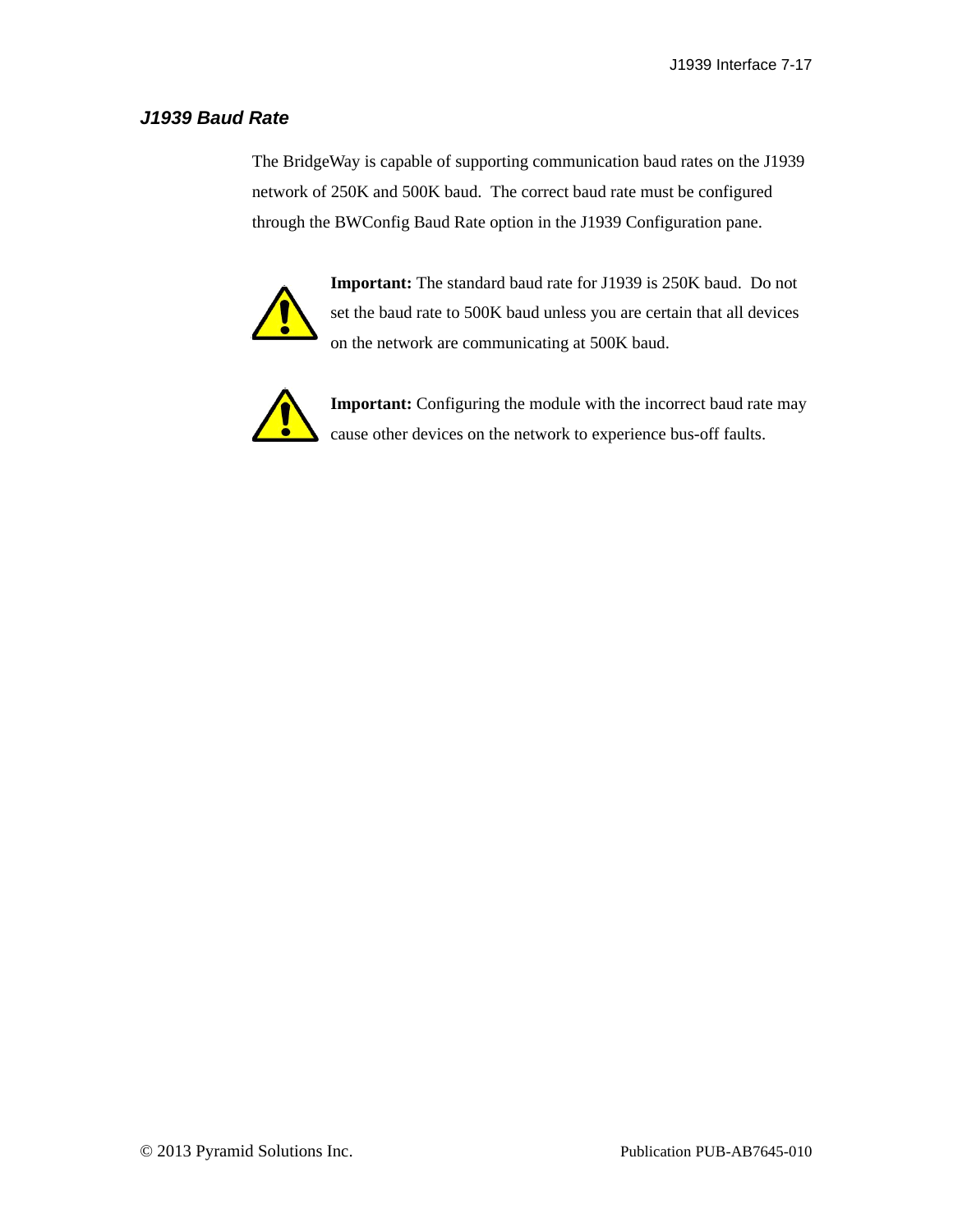# **File System**

The files system is a fixed-size storage area with a hierarchical directory structure. Any data, user or application can be stored in files within the file system. Files can be grouped in directories for readability.

The file system features two security levels. Depending on security level, different users can have access to different files and directories. The file system is accessible via FTP, Telnet, and HTTP.

## *File System Conventions*

### **Case Sensitivity**

The file system is case sensitive. This means that the file 'pyramid.txt' is not identical to the file 'Pyramid.TXT'.

### **Filename / Pathname length**

Filenames can be a maximum of 48 characters long. Pathnames can be 256 characters in total, filename included.

### **File Size**

The file size is not restricted. Naturally, a file cannot be larger than the available space, see below.

### **Free space**

There is approximately 1 MB available for user files.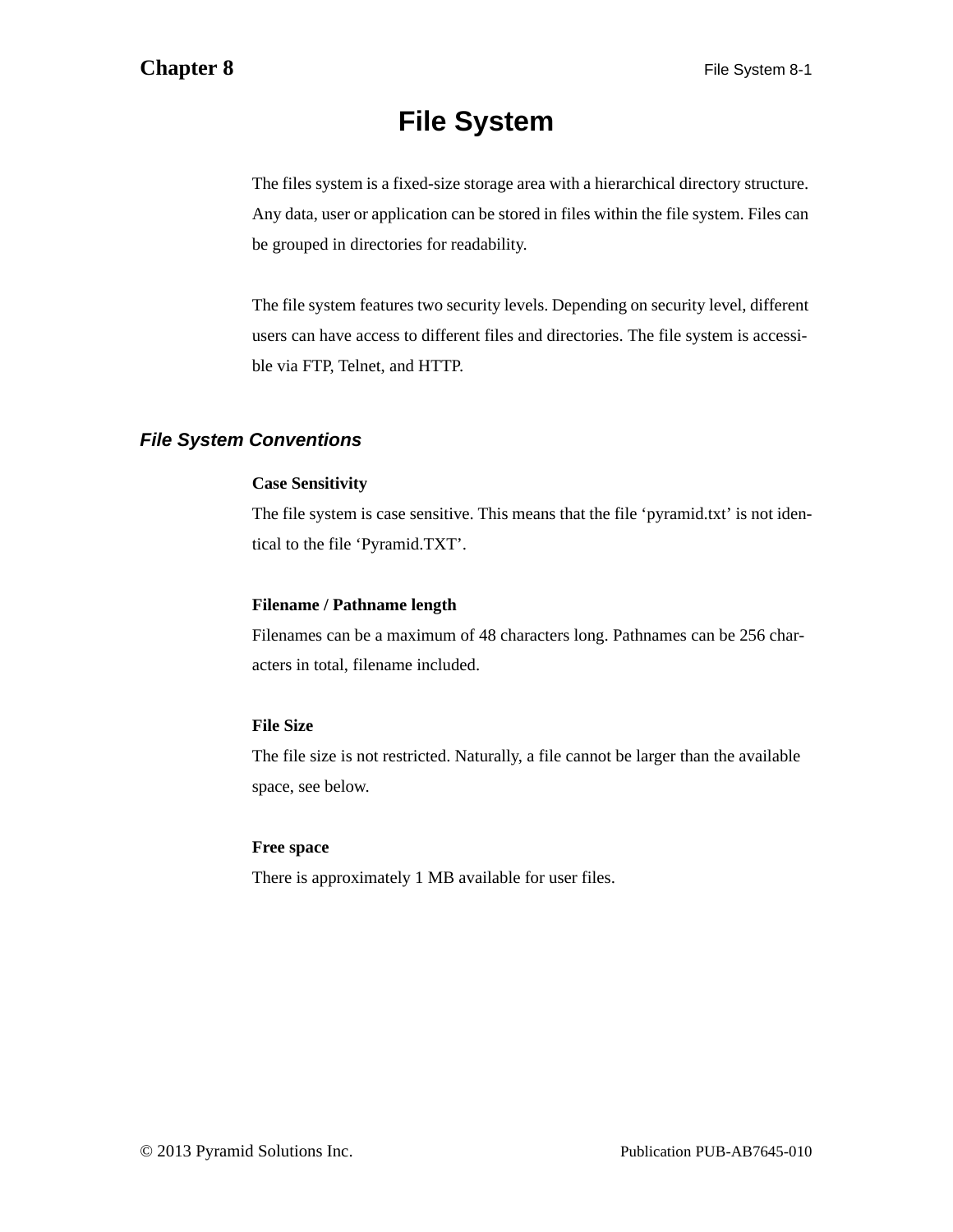### *Security*

The file system features two security levels: Administration and Normal. In Administration mode, the user has full access to the file system through FTP and Telnet. This enables the user to access areas of the file system that are restricted or inaccessible in Normal mode.

Normal mode is recommended for normal operation, so that web pages and other settings are protected. Administration mode is intended for product development.

The security level can be set individually for each login.

Files within the file system can be protected from web access through username/ password authorization, see ["Password Files" on page 8-11](#page-103-0) and ["'web\\_accs.cfg'"](#page-104-0)  [on page 8-12](#page-104-0). It is also possible to configure which IP addresses and what protocols that are allowed to connect to the module, see ["'ip\\_accs.cfg'" on page 8-9.](#page-101-0)

### **Normal mode**

The BridgeWay contains a default admin password ("ad\_pswd.cfg") file so when the module is first powered it operates in normal mode (See ["Default User](#page-110-0)  [Accounts" on page 9-1](#page-110-0)). If a valid admin password file (see ["Password Files" on](#page-103-0)  [page 8-11](#page-103-0)) is not found, the module will default operations to Administration mode.

In normal mode the FTP and Telnet services are only enabled if there is a subdirectory called "\user". When a normal user connects via FTP or Telnet, this directory will be their root directory. The user will not be able to access files outside this directory and its subdirectories (administrator files).

In normal mode the BridgeWay provides user/password protection for FTP and Telnet with a file called "sys\_pswd.cfg" in the directory "\user\pswd". Files in this directory cannot be accessed by a web browser. A default "sys\_pswd.cfg" file is provided. The default file provides a guest user access to FTP and Telnet. This user has username "guest" and password "guest".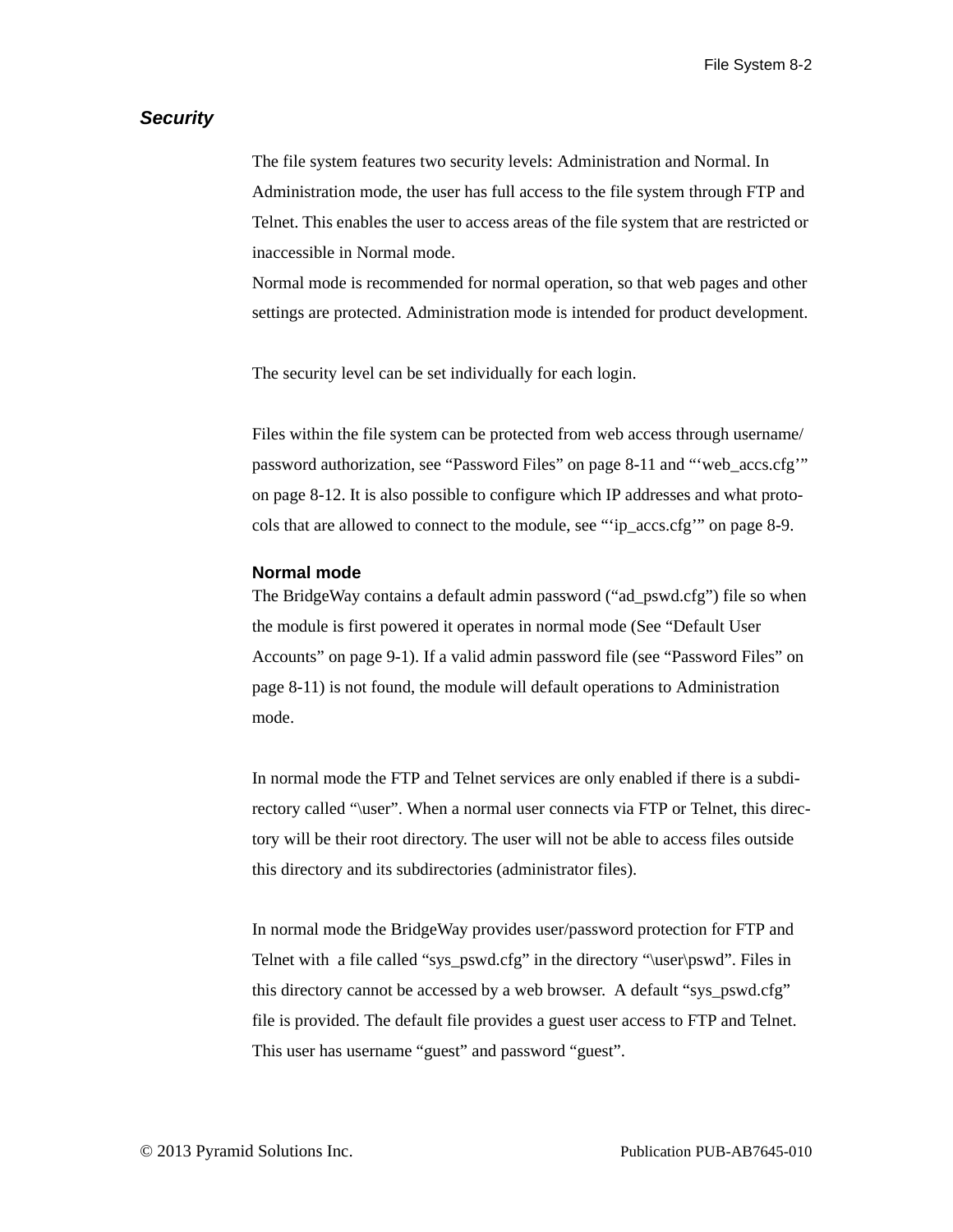*To prevent unauthorized access this should be changed as soon as possible. This can be done by changing the username or password. The Administrator can access this file to add or remove users or change passwords.*

If a user logs into Telnet or FTP using a username/password combination found in the admin password file (see ["Password Files" on page 8-11](#page-103-0)) he will gain access to the entire system.

#### **Administration Mode**

At power up the BridgeWay contains a default admin password file (See ["Default](#page-110-0)  [User Accounts" on page 9-1](#page-110-0).) A user can login as an administrator by using the username "admin" and password "admin".

# *To prevent unauthorized access this should be changed as soon as possible. This can be done by changing the username or password.*

If no admin password file (see ["Password Files" on page 8-11\)](#page-103-0) is found the module operates in Administration mode. The user has full access to the file system via FTP or Telnet. *No login is needed for Telnet, and the FTP server accepts any username/password combination.*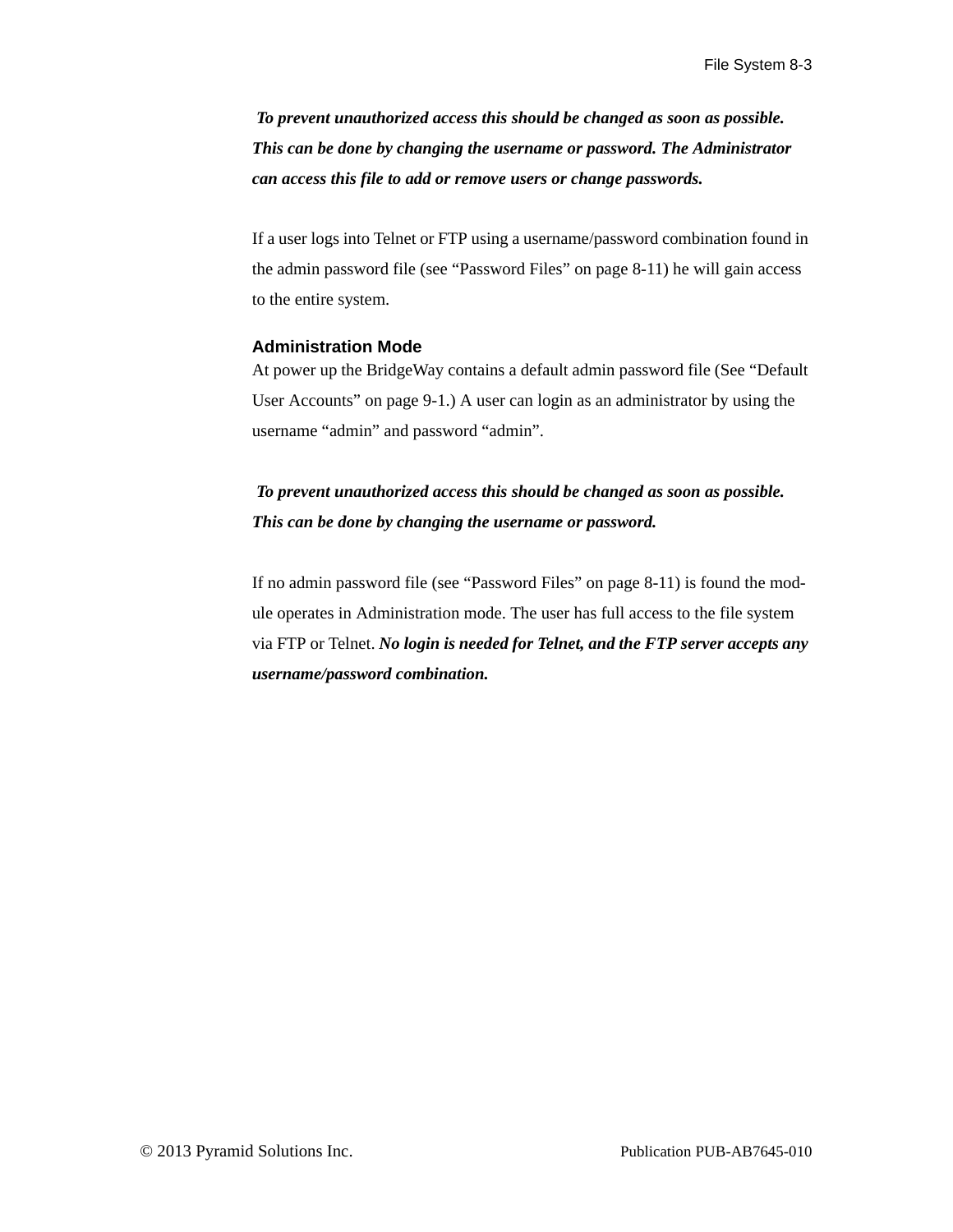### *Structure*



The figure below illustrates the structure of the file system, where the system files are located, and which areas that can be accessed by normal/admin users.

**Figure 8-1 File System Directory Structure**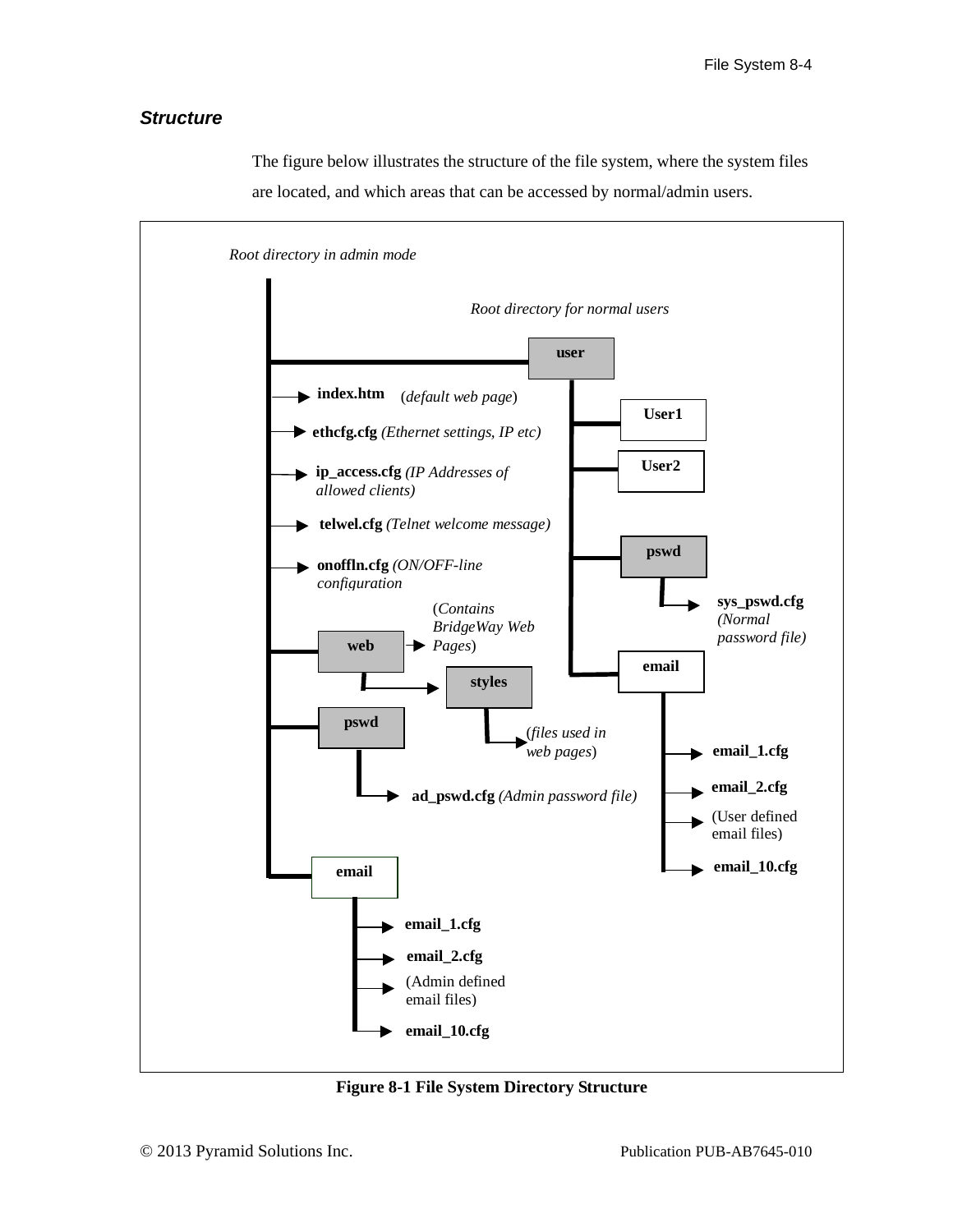### *Default Files*

The following directories are already created on the BridgeWay when first powered;

\pswd, \user, \web, \web\styles, \user\pswd.

The following files are also on the BridgeWay;

\pswd\ad\_pswd.cfg, \telwel.cfg, \ethcfg.cfg, \index.htm \user\pswd\sys\_pswd.cfg.

These files can be edited as needed. Each file is discussed below. The BridgeWay power must be recycled for any changes to take effect.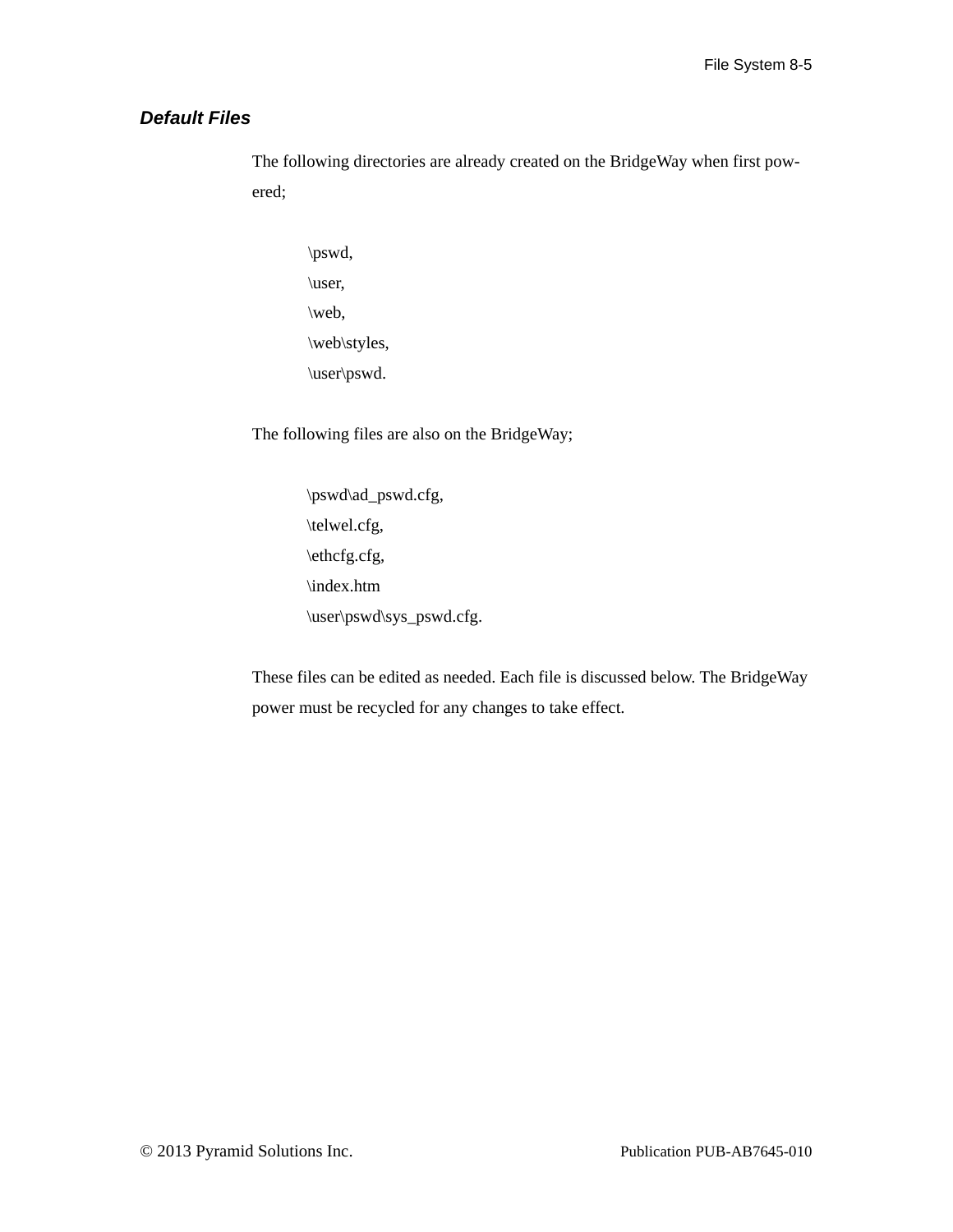### *Virtual File System*

The module contains a virtual file system, a set of files used to build the default configuration web page. These are hidden files. The files can be replaced or disabled, but not erased. A file with the same name in the file system replaces the file in the virtual file system until it is removed.

The virtual file system contains the following files:

index.htm config.htm configform.htm store.htm logo.gif configuration.gif boarder.bg.gif boarder\_m\_bg.gif

The BridgeWay contains an "index.htm" file replacing its virtual file counterpart to provide a link to the BridgeWay's Home page.

### *System Files*

The module uses these files for configuration purposes. The system files are ASCII files and can be edited with any text editor. Depending on security settings, the files may be inaccessible for normal users.

**Note:** These files shall not be used to store any user or application data.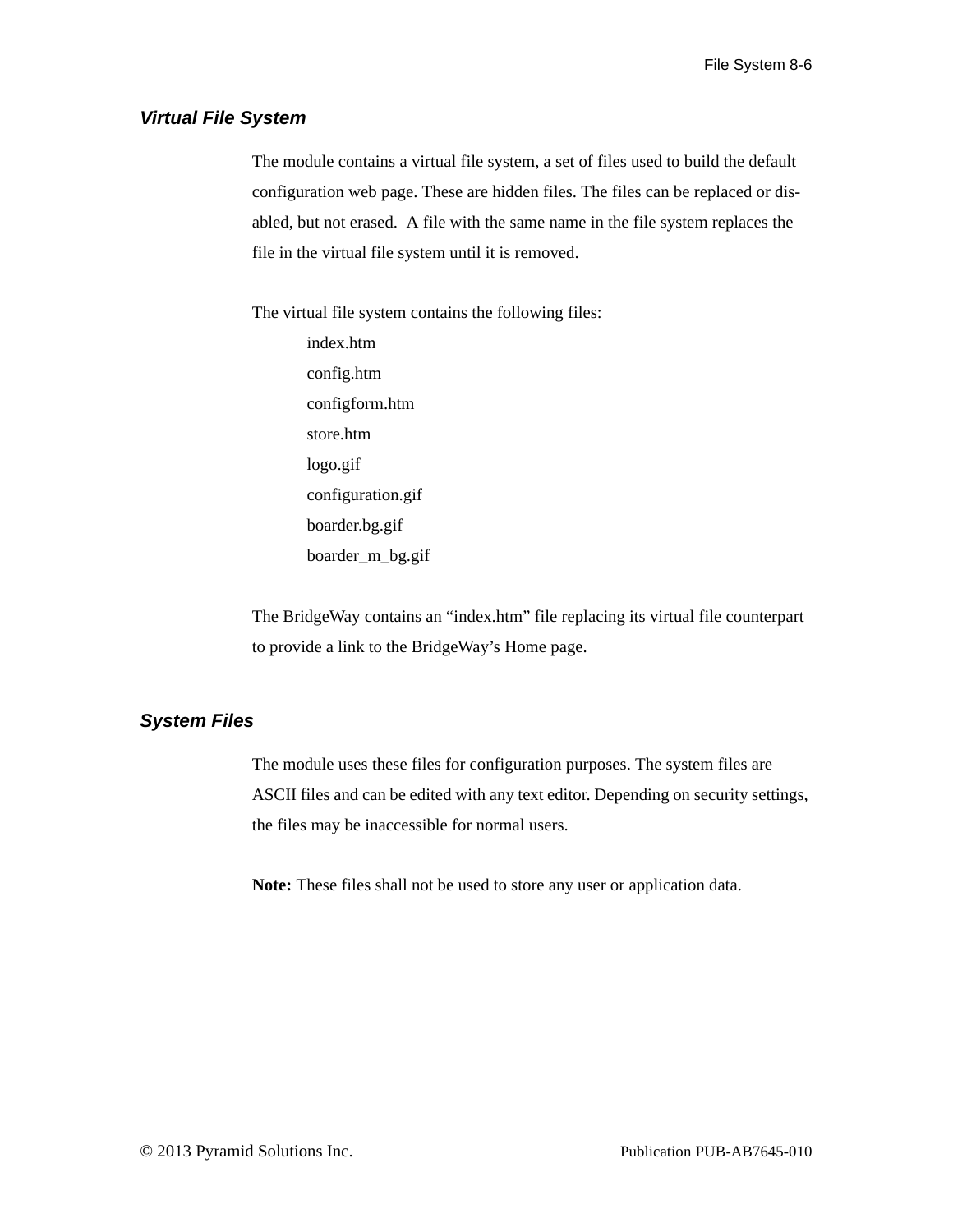## <span id="page-99-0"></span>*Configuration Files*

### **'ethcfg.cfg'**

This file contains the network configuration and is read by the module at start up. The settings in this file are affected by SSI commands.

The components and format of the file is shown below:

| [IP address]                | IP address                                                                                                                             |
|-----------------------------|----------------------------------------------------------------------------------------------------------------------------------------|
| 10.10.12.212                |                                                                                                                                        |
| [Subnet mask]               | Subnet mask                                                                                                                            |
| 255.255.255.0               |                                                                                                                                        |
| [Gateway address]           | Gateway address                                                                                                                        |
| 0.0.0.0                     |                                                                                                                                        |
| [SMTP address]              | SMTP address – This must be configured in                                                                                              |
| 0.0.0.0                     | order to send emails                                                                                                                   |
| [SMTP username]<br>username | The user name required by the SMTP server. Do not<br>include this parameter if the server does not require<br>a username and password. |
| [SMTP password]<br>password | The password required by the SMTP server. Do not<br>include this parameter if the server does not require<br>a username and password.  |
| [DNS1 address]<br>0.0.0.0   | Needed to be able to resolve host names.                                                                                               |
| [DNS2 address]<br>0.0.0.0   | Needed to be able to resolve host names.                                                                                               |
| [Domain name]<br>domain     | The default domain name for not fully qualified<br>host names.                                                                         |
| [DHCP/BOOTP]<br><b>OFF</b>  | DHCP/BootP 'ON'-Enabled, 'OFF'-Disabled                                                                                                |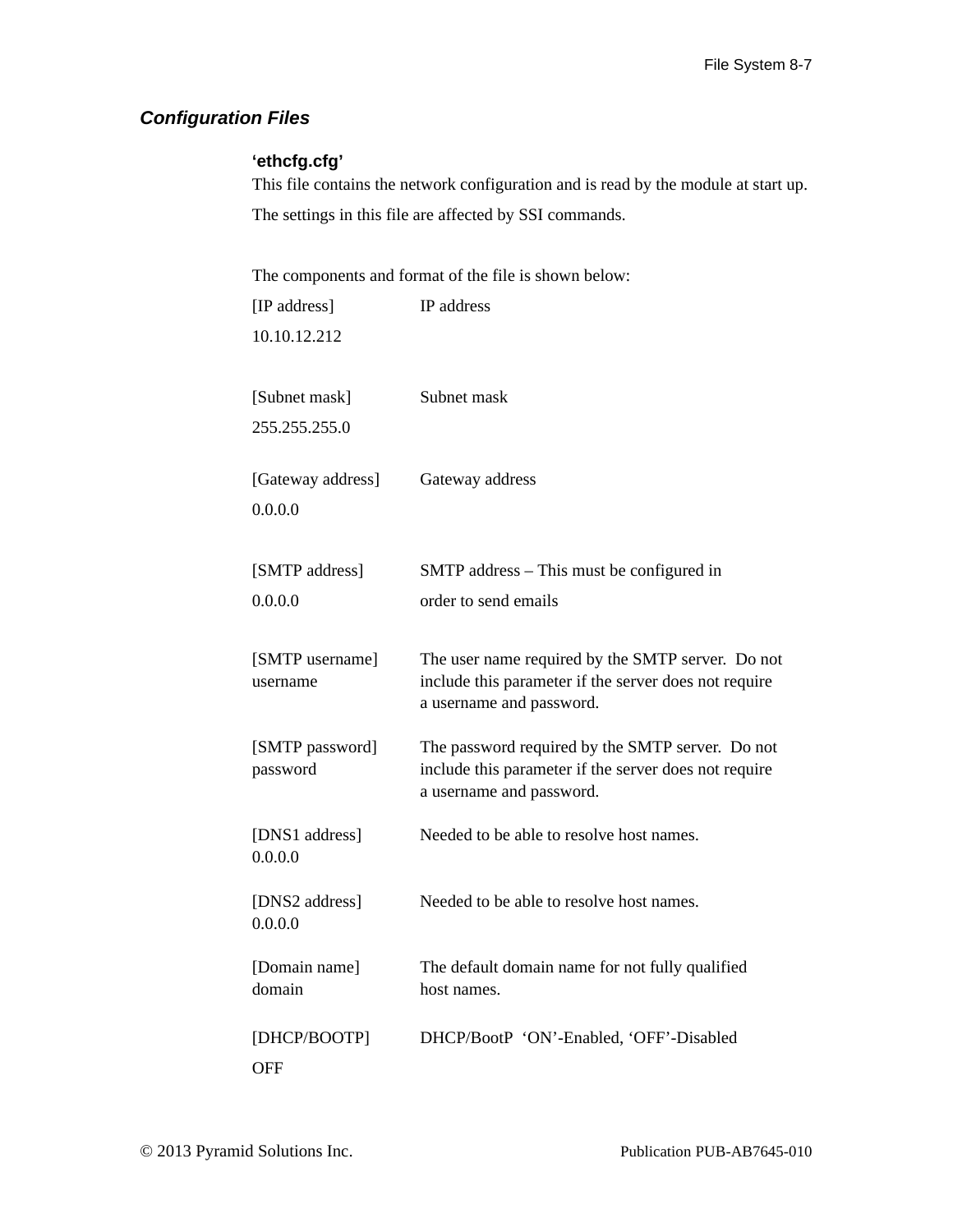| [Speed]  | Speed 'Auto' Autonegotiation will be used  |  |  |
|----------|--------------------------------------------|--|--|
| Auto     | '100' Forces the module at 100 mbits'      |  |  |
|          | '10' Forces the module at 10 mbits         |  |  |
| [Duplex] | Duplex 'Auto' Autonegotiation will be used |  |  |

Auto 'Full' Forces the module to operate only at full duplex. 'Half' Forces the module to operate only at half duplex.

The contents of this file can be redirected by placing the line '[File path]' on the first row, and a file path on the second.

*Example:*

[File path] \user\eth\_settings.cfg In this example, the settings described above will be loaded from the file 'user\eth\_settings.cfg'.

This permits normal users to access the network configuration settings.

**Note:** The module needs to be restarted for changes in this file to have affect.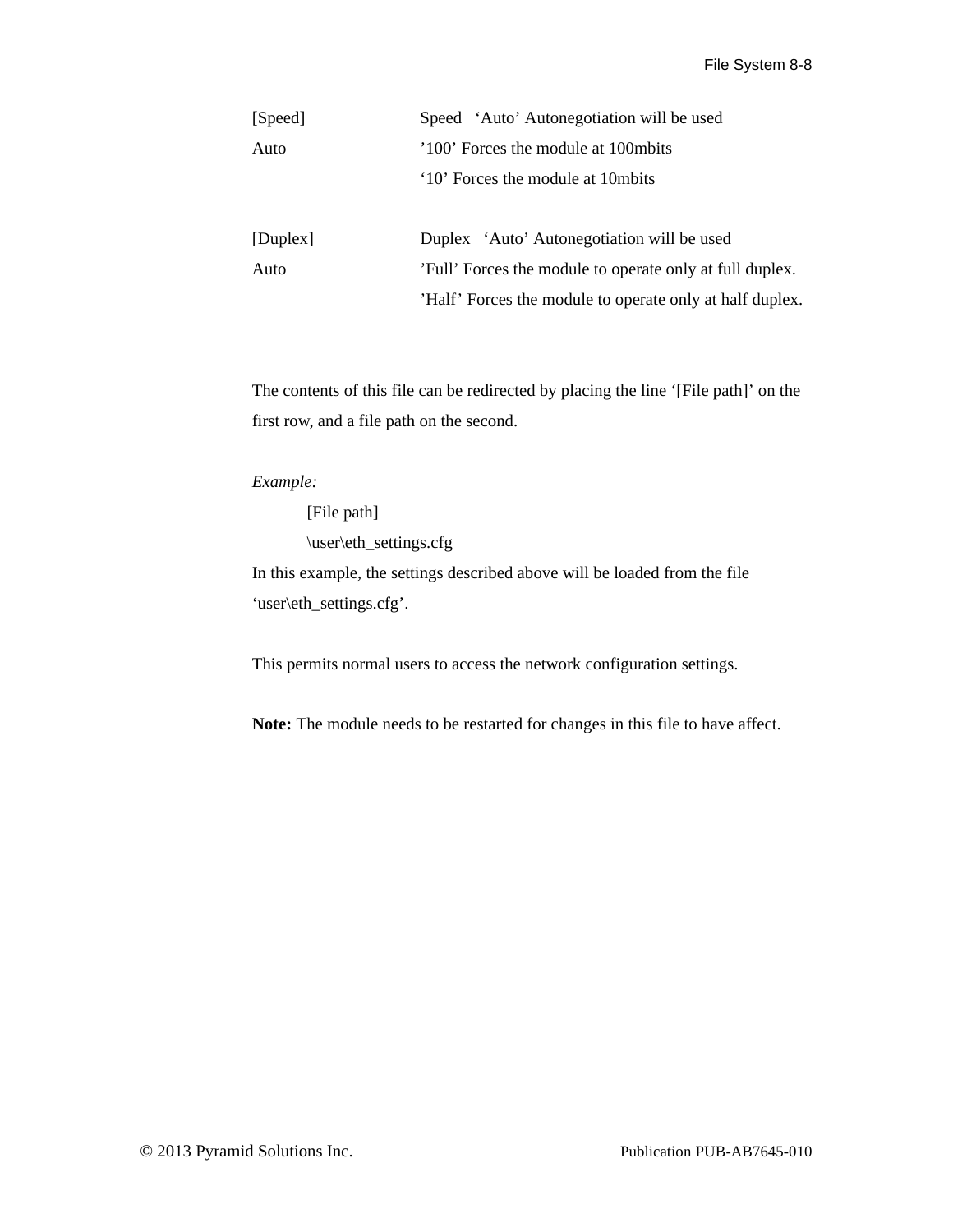### <span id="page-101-0"></span>**'ip\_accs.cfg'**

It is possible to configure which IP addresses and what protocols that are allowed to connect to the module. This information is stored in the file '\ip\_accs.cfg'. The file contains one or several of the headers below.

```
[Web]
[FTP]
[Telnet]
[Modbus/TCP]
[Ethernet/IP]
[All]
```
Under each header the allowed IP addresses are written. The wildcard '\*' can be used to allow series of IP addresses. If a protocol header is not given, the system will use the configuration set under the header 'All'. If the 'All' header is not given, the protocol will not accept any connections.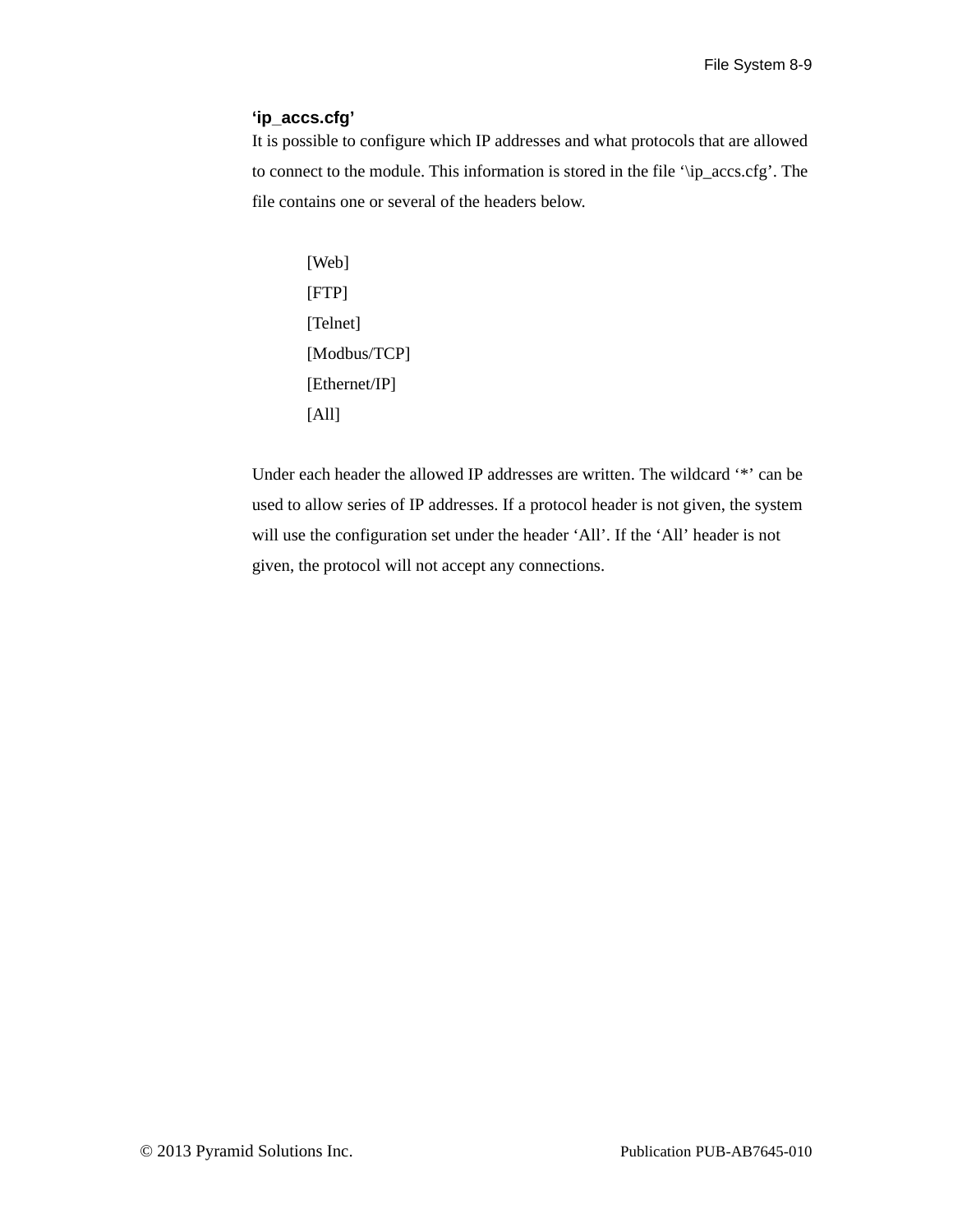#### *Example:*

```
[Web]
10.10.12.*
10.10.13.*
[FTP]
10.10.12.*
[Telnet]
10.10.12.*
[All]***.*.*
```
The above example will allow all IP addresses beginning with 10.10.12 to access all protocols in the module. IP numbers beginning with 10.10.13 will not be able to access the FTP and Telnet servers. The Modbus/TCP and EtherNet/IP servers will accept connections from any IP address. The contents of this file can be redirected by placing the line '[File path]' on the first row, and a file path on the second.

### *Example:*

[File path]

\my\_settings\ip\_access\_rights.cfg

In this example, the settings described above will be loaded from the file '\my\_settings\ip\_access\_rights.cfg'.

**Note:** The module has to be restarted in order for any changes in this file to have affect.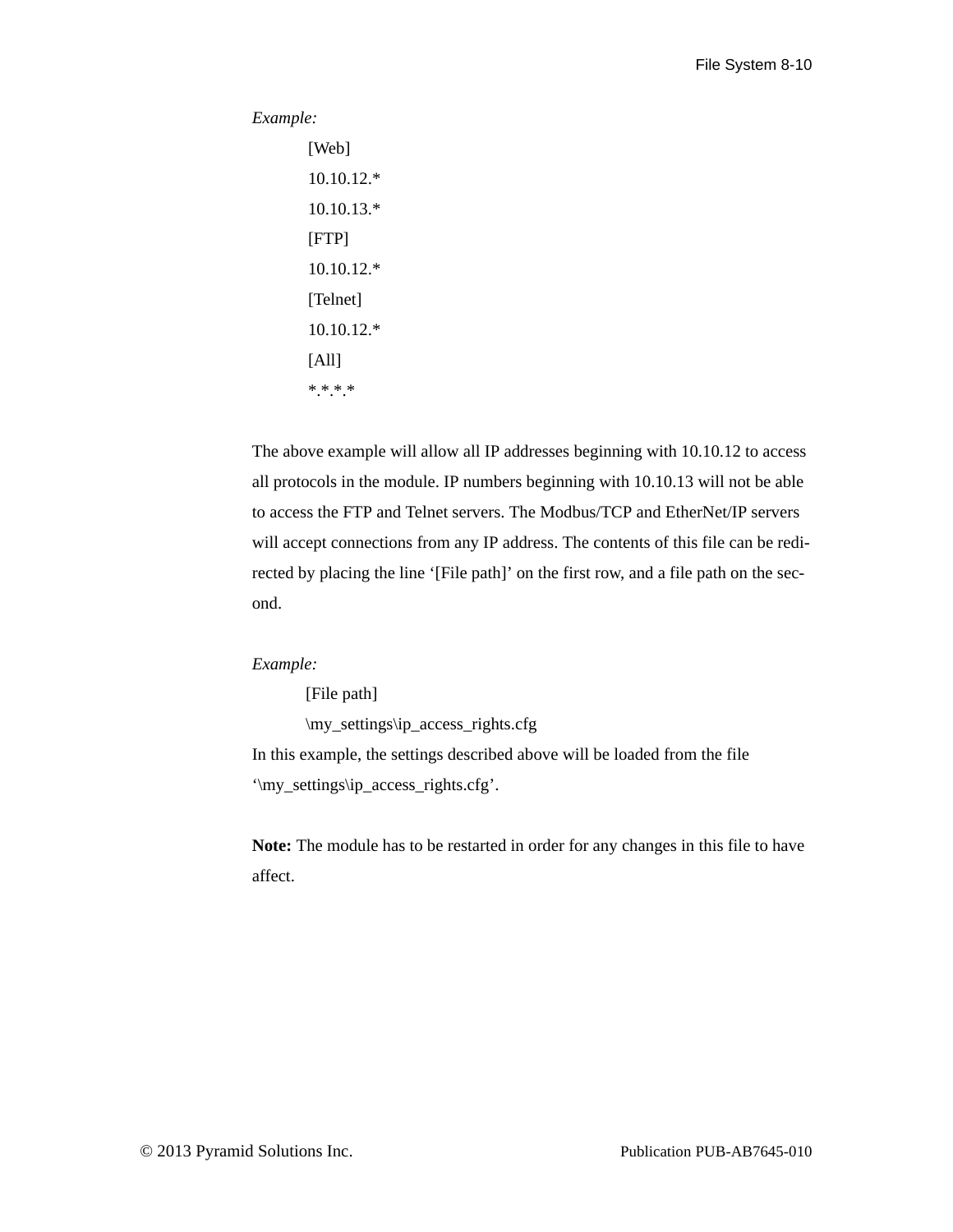### <span id="page-103-0"></span>*Password Files*

### **'sys\_pswd.cfg & ad\_pswd.cfg'**

These files contain user / password information for users in normal mode ('sys\_pswd.cfg') and administration mode ('ad\_pswd.cfg'). The files shall be located in '\user\pswd' and '\pswd' respectively.

These directories are protected from web browser access.

The file format is the following:

User1:password1 User2:password2 ...

UserN:passwordN

*Example:*

JohnQ:Password

In this example, the username is 'JohnQ', and the password is 'Password'.

If no ": is present, the password will be equal to the username.

### *Example:*

BillH

In this example, both username and password will be 'BillH'.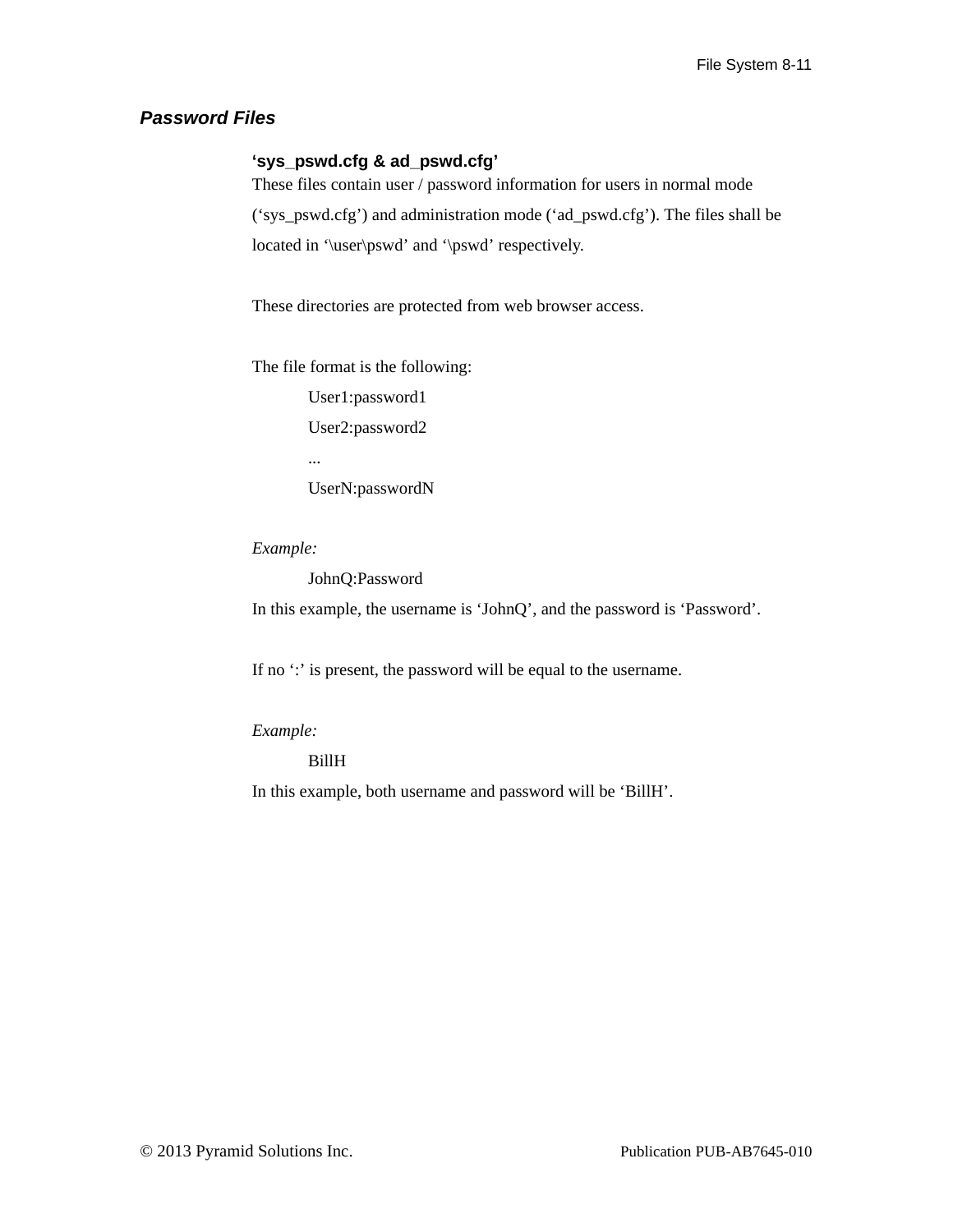#### <span id="page-104-0"></span>**'web\_accs.cfg'**

Files within the file system can be protected from web access through username/ password protection. To put username/password protection to files, a file called 'web\_accs.cfg' must be located in the same directory as the files to protect. If this file is available, all files within that directory and its subdirectories will be protected. Multiples of these password files may be present in the system, giving different users access to different files and directories.

The file format is the same as for the 'ad\_pswd.cfg' and 'sys\_pswd.cfg' files, except that the optional parameter 'Auth Name' can be added. The value of this parameter will be presented in the login window as the "Realm". If it is not given, the requested file/pathname will be presented instead.

#### *Example:*

User:Password [Auth Name] (Message goes here)

The contents of this file can be redirected by placing the line '[File path]' on the first row, followed by a list of password files.

#### *Example:*

[File path] \user\pswd\my\_passwords\web\_pswd.cfg \user\pswd\my\_passwords\more\_pswd.cfg In this example, the accepted user/passwords will be loaded from the files '\user\pswd\my\_passwords\web\_pswd.cfg' and '\user\pswd\my\_passwords\more\_pswd.cfg'

If any errors in the format of these files is detected the user/password protection will be ignored.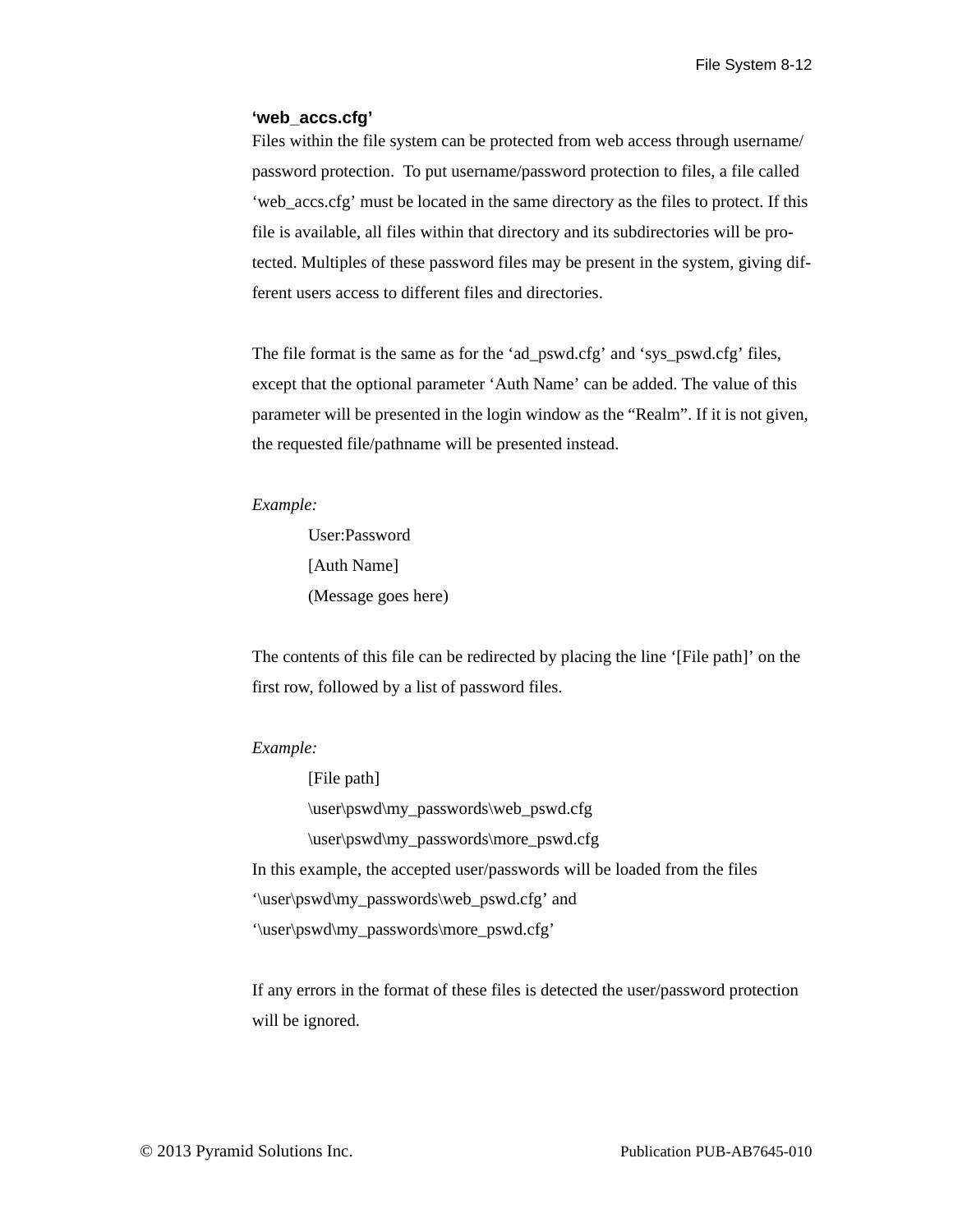### *Other Files*

### **'telwel.cfg'**

The default Telnet welcome message can be changed by creating this file. It shall contain the new welcome message in ASCII form.

The contents of this file can be redirected by placing the line '[File path]' on the first row, and a file path on the second.

### *Example:*

[File path]

\my\_settings\telnet\_welcome\_message.txt

In this example, the welcome message will be loaded from the file

'\my\_settings\telnet\_welcome\_message.txt'.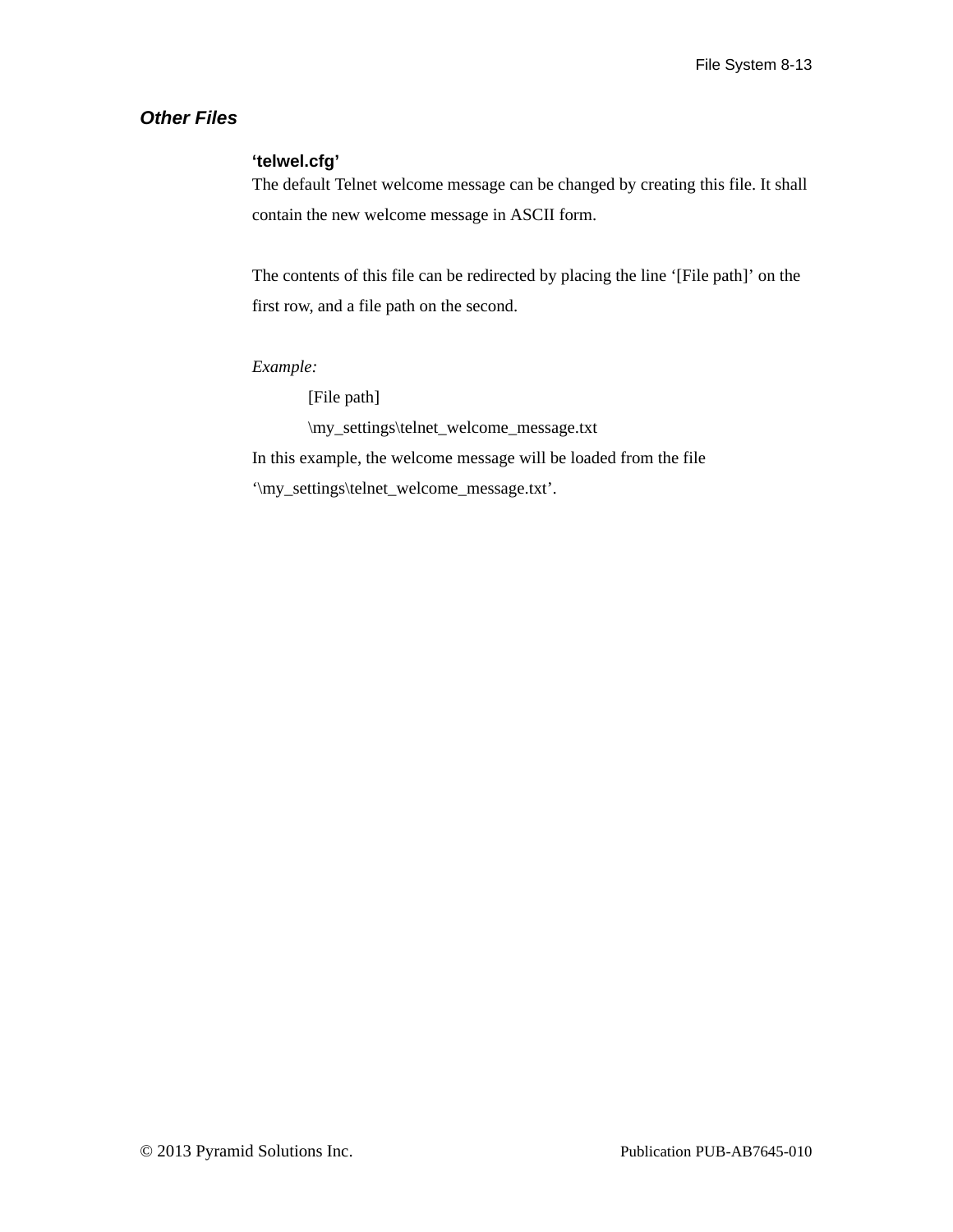### **Email files (email\_1.cfg,email\_2.cfg to email\_10.cfg)**

These files contain predefined email messages and information on how and when to send them. It is possible to have a maximum of 10 admin defined email files and 10 user defined email files. The files must be named 'email\_1.cfg'... 'email\_10.cfg', and placed in the folders '\email' and '\user\email' respectively. If the SMTP server is not configured the email will not be sent (See ["'ethcfg.cfg'"](#page-99-0)  [on page 8-7\)](#page-99-0).

The file must have the following format.

[Register] Area, Offset, Type

[Register Match] Match Value, Mask, Match Operand

[To] Recipient(s)

[From] Sender

[Subject] Subject Line

[Headers] Extra Headers

[Message] Message Body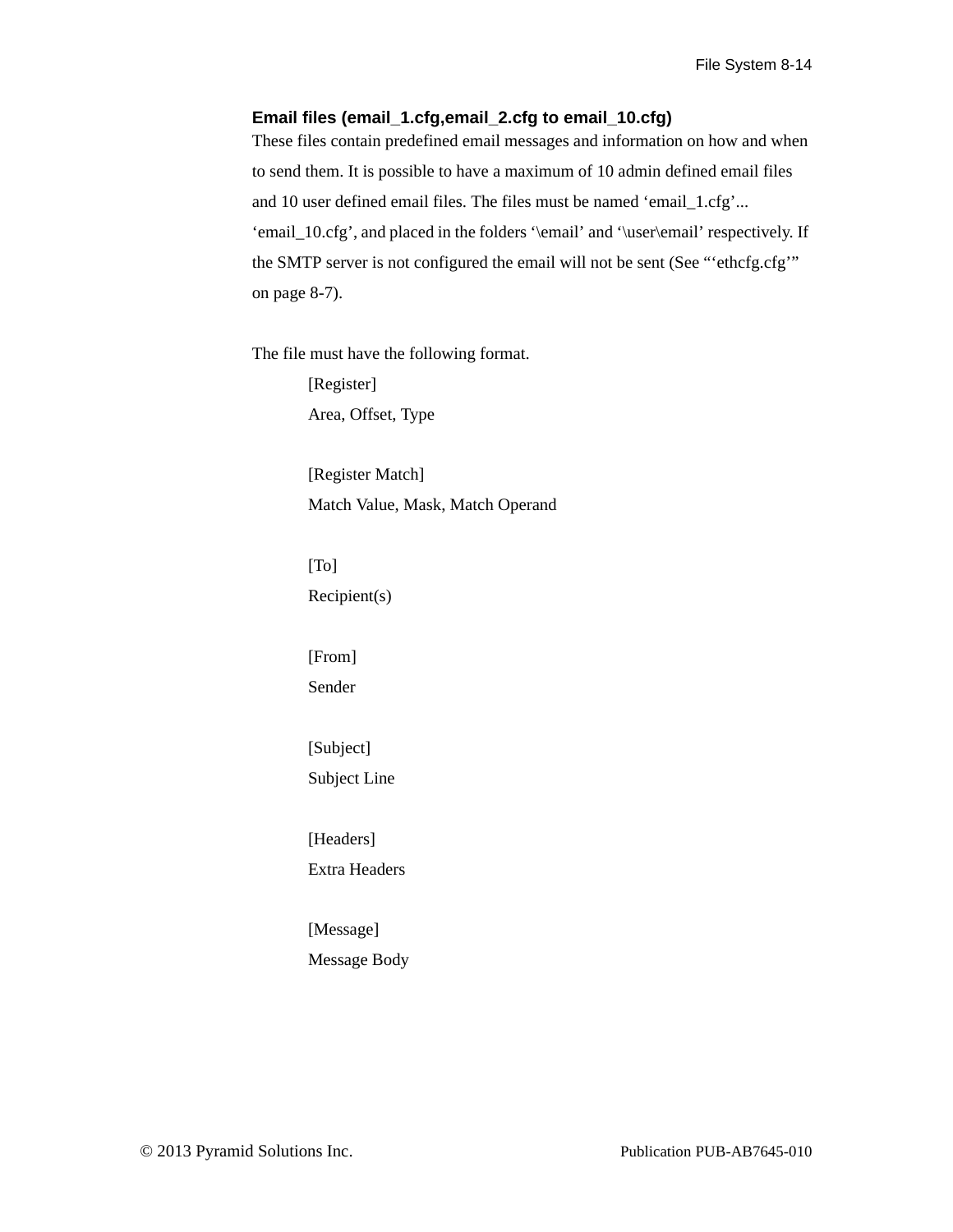| Parameter              | Values                                             | Description                                                                                                   |
|------------------------|----------------------------------------------------|---------------------------------------------------------------------------------------------------------------|
| Area                   | IN<br><b>OUT</b>                                   | Source area in Input/Output                                                                                   |
| Offset                 | a hexadeci-<br>mal $(0xN)$<br>or decimal<br>value  | Source Offset in Input/Output                                                                                 |
| <b>Type</b>            | byte<br>word<br>long                               | Source data type                                                                                              |
| Match<br>Value         | a hexadeci-<br>mal<br>(0xN)<br>or decimal<br>value | Value to compare with source value.                                                                           |
| Mask                   | a hexadeci-<br>mal<br>(0xN)<br>or decimal<br>value | A logical "AND" is performed on the<br>source data using this Mask before com-<br>paring with the Match Value |
| Match<br>Operand       | $\,<\,$<br>$=$<br>$\geq$                           | How the data is compared with the Match<br>Value                                                              |
| Recipient(s)           | text (colon<br>separated)                          | Destination email address(es)                                                                                 |
| Sender                 | text                                               | Sender email address                                                                                          |
| Subject                | text (only 1<br>line)                              | email subject                                                                                                 |
| Extra Head-<br>ers     | text                                               | Optional. It may be useful to send HTML<br>email                                                              |
| Message<br><b>Body</b> | text                                               | Message                                                                                                       |

# **Table 8-1 Email Parameters**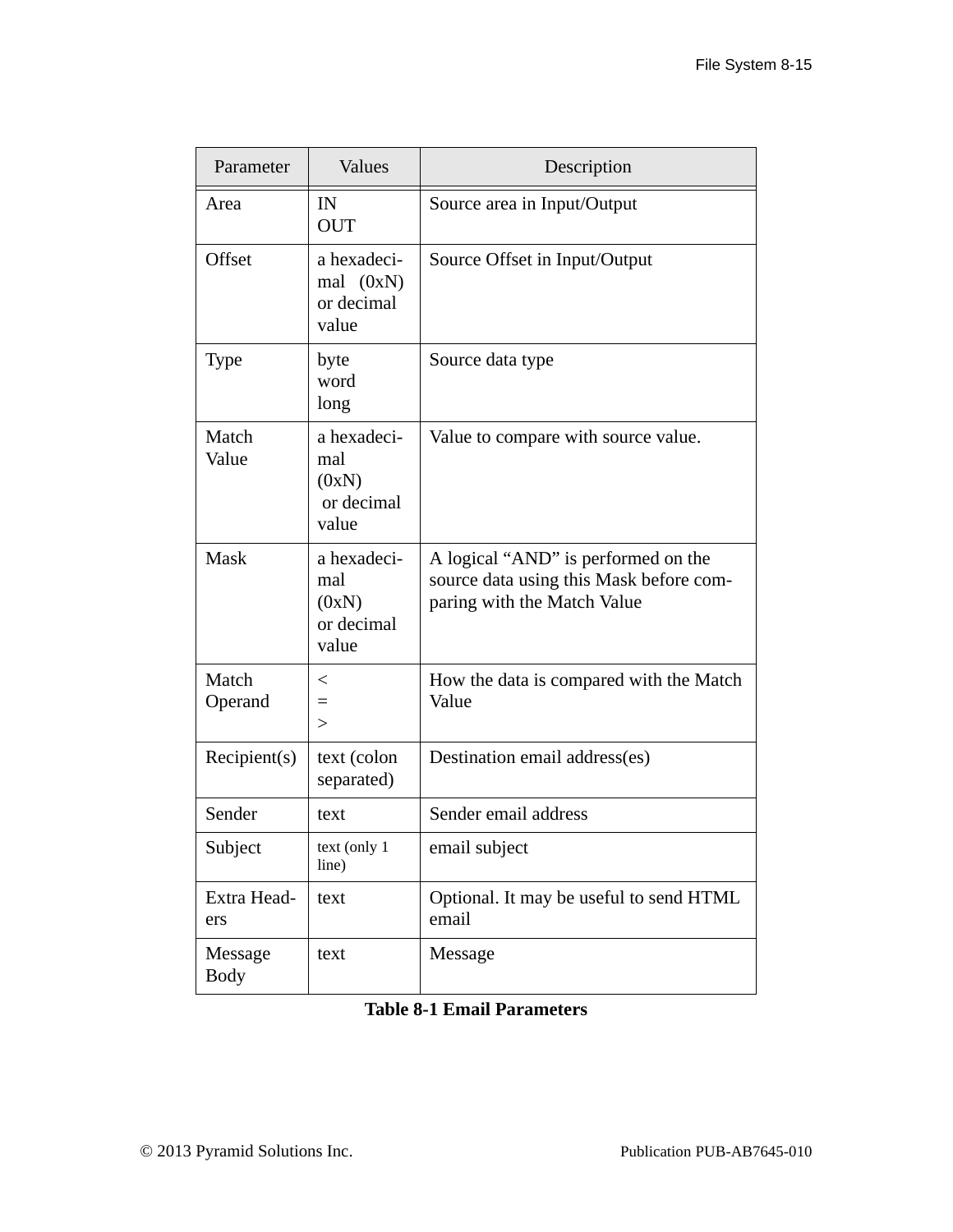# *Example*

| [Register]                  |                                                   |
|-----------------------------|---------------------------------------------------|
| IN, $0x0003$ , byte         | A byte is read from the Input area at location 3. |
|                             |                                                   |
| [Register match]            |                                                   |
| 0x20, 0x7F, >               | Mask Input byte with 0x7F,                        |
|                             | if result greater than 0x20 send email.           |
| [T <sub>o</sub> ]           |                                                   |
| support@your_company.com    |                                                   |
| [From]                      |                                                   |
| YourDevice@your_network.com |                                                   |
|                             |                                                   |
| [Subject]                   |                                                   |
| <b>Status</b>               |                                                   |
|                             |                                                   |
| [Message]                   |                                                   |
| Data out of range           |                                                   |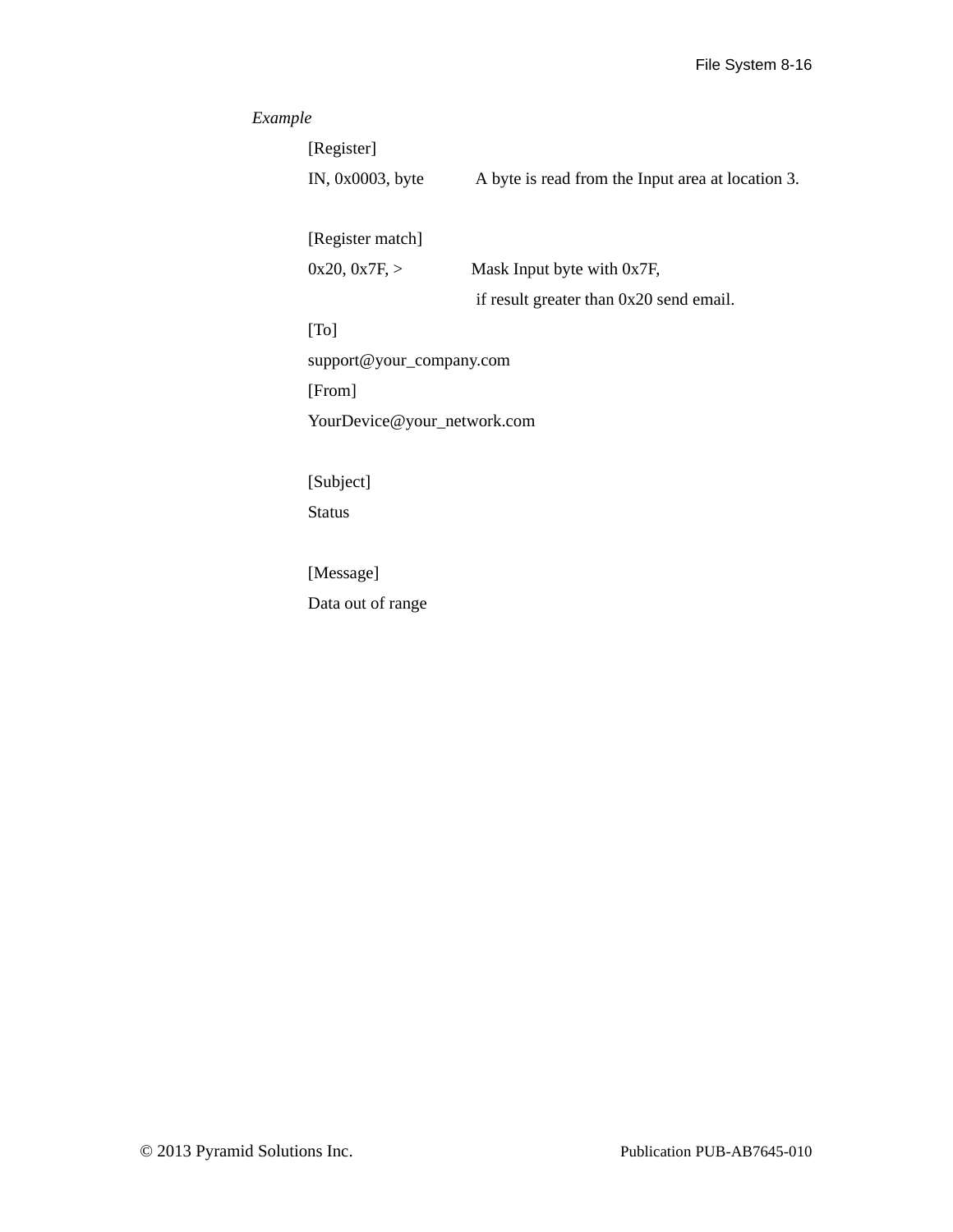## *BridgeWay Web Page Files*

The BridgeWay contains several web pages in HTML files to allow changing the default configuration settings and displaying DeviceNet status. Information displayed on these pages are updated every 2.5 seconds.

NOTE: These web pages require that your browser support Java. Recent versions of Microsoft Internet Explorer do not support Java by default. The Microsoft Virtual Machine for Internet Explorer may be downloaded from Microsoft's web site at http://v4.windowsupdate.microsoft.com/en/default.asp.

The files associated with the web pages are in the \web directory and corresponding support files are located in \web\styles.

#### **'\index.htm' (Re-Direct Page)**

The '\index.htm' file replaces the virtual file index.htm and provides an entry screen with a link to the BridgeWay's Home page in the \web subdirectory.

#### **'\web\index.htm' (Home Page)**

The '\web\index.htm' file provides an information screen with links to other web pages in the \web subdirectory. This is considered the BridgeWay's Home page.

#### **'\web\BW\_Settings.htm' (Settings)**

Click on the "Settings" link to display a web page allowing ethernet address settings to be re-configured including the subnet mask, gateway address, IP address, and DHCP enable.

#### **'\web\IOAssemblyView.htm' (IOAssemblyView)**

Click on the "IOAssemblyView" link to display a web page providing the current values in the first 20 words of the Input and Output data from an EtherNet/IP perspective. The current module status is also displayed on this page.

#### **'\web\IOTableView.htm' (IOTableView)**

Click on the "IOTableView" link to display a web page providing the current values in the first 20 registers of the Input and Output data from a Modbus/TCP perspective. The current module status is also displayed on this page.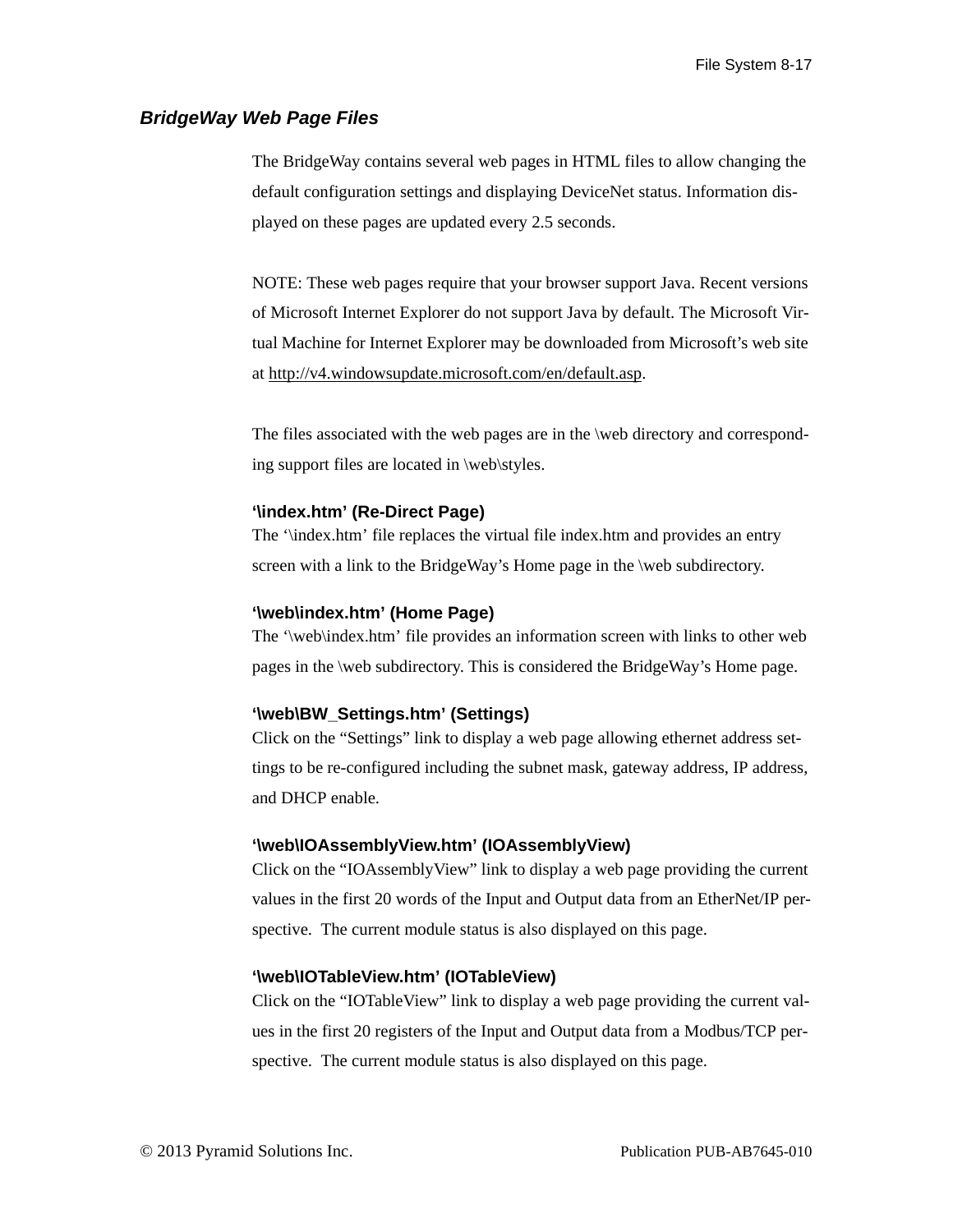# **IT Functionality**

The module features common IT functionality such as an HTTP server, FTP server, an Email client, and a Telnet server. This provides easy file management and the possibility to customize the module to provide user-friendly access to parameters.

Also, the module can be configured to report selected information via Email using the Email client.

## *Default User Accounts*

The BridgeWay contains two user accounts on initial power up. One account is for Administration mode (username=admin, password=admin). One account is for a normal user (username=guest, password=guest).

*To prevent unauthorized access this should be changed as soon as possible. This can be done by changing the username or password. The Administrator can access the Password files to add or remove users or change passwords. (See files ["'sys\\_pswd.cfg & ad\\_pswd.cfg'" on page 8-11\)](#page-103-0).*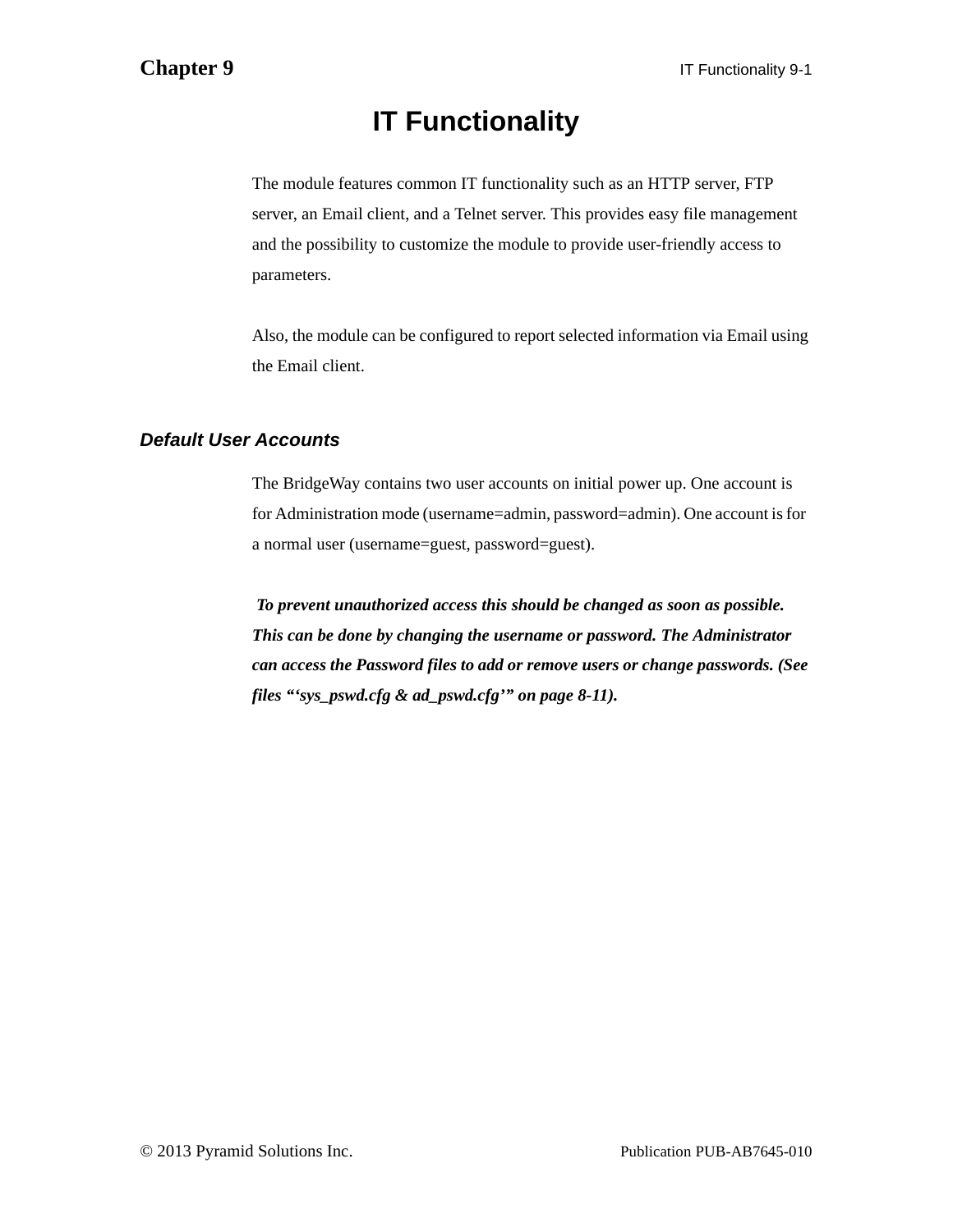## *The FTP Server*

It is possible to upload/download files to/from the file system using a standard FTP client. Depending on security settings, different parts of the file system can be accessed by the user:

## **Normal Mode / Normal User**

The user must login using a valid username/password combination. The root directory will be the '\user' directory unless the user has admin permission, see below.

#### **Administration Mode / Admin User**

The admin user has unrestricted access to the file system.

## *The Telnet Server*

Through a Telnet client, the user can access the file system using a command line interface similar to MS-DOS™.

#### **Normal Mode / Normal User**

The user must login using a valid username/password combination. The root directory will be the '\user' directory unless the user has admin permission, see below.

#### **Administration Mode / Admin User**

The user must supply a valid admin user/password combination either during login or by using the command 'admin' in order to get admin permission. The admin user has full access to the file system. The root directory will be "\" and no files or folders will be hidden.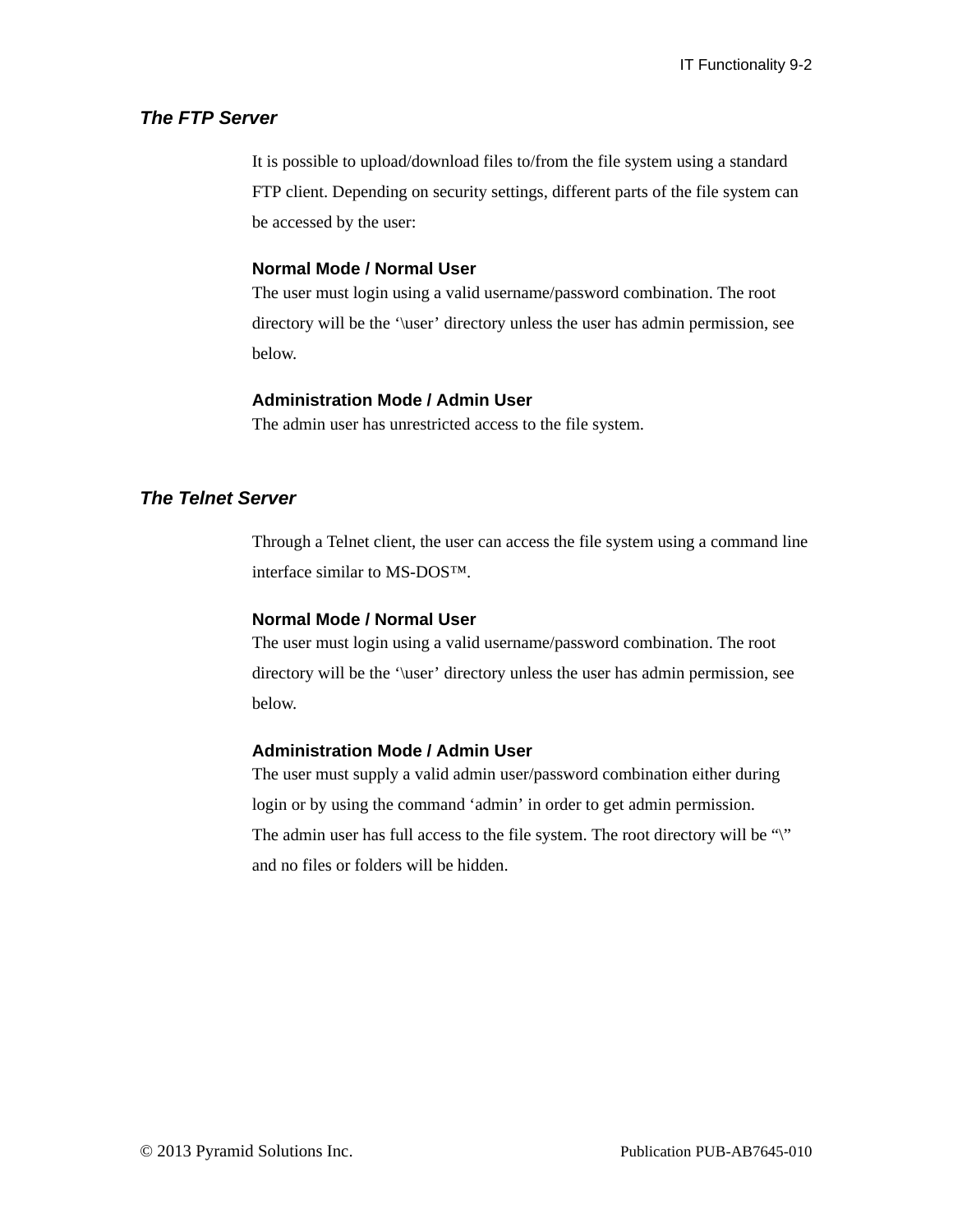## **General Commands**

## admin

Usage:

admin

Provided that the user can supply a valid admin username/password combination, this command enables admin access in normal mode. This command has no affect in administration mode.

## help

Usage:

help [general|diagnostic|filesystem]

General commands:

help - Help with menus version - Display version information exit - Exit station program

Also try 'help general|diagnostic|filesystem'

## version

Usage:

version

This command will display version information, serial number and MAC Address of the module.

#### exit

Usage:

exit

This command closes the Telnet session.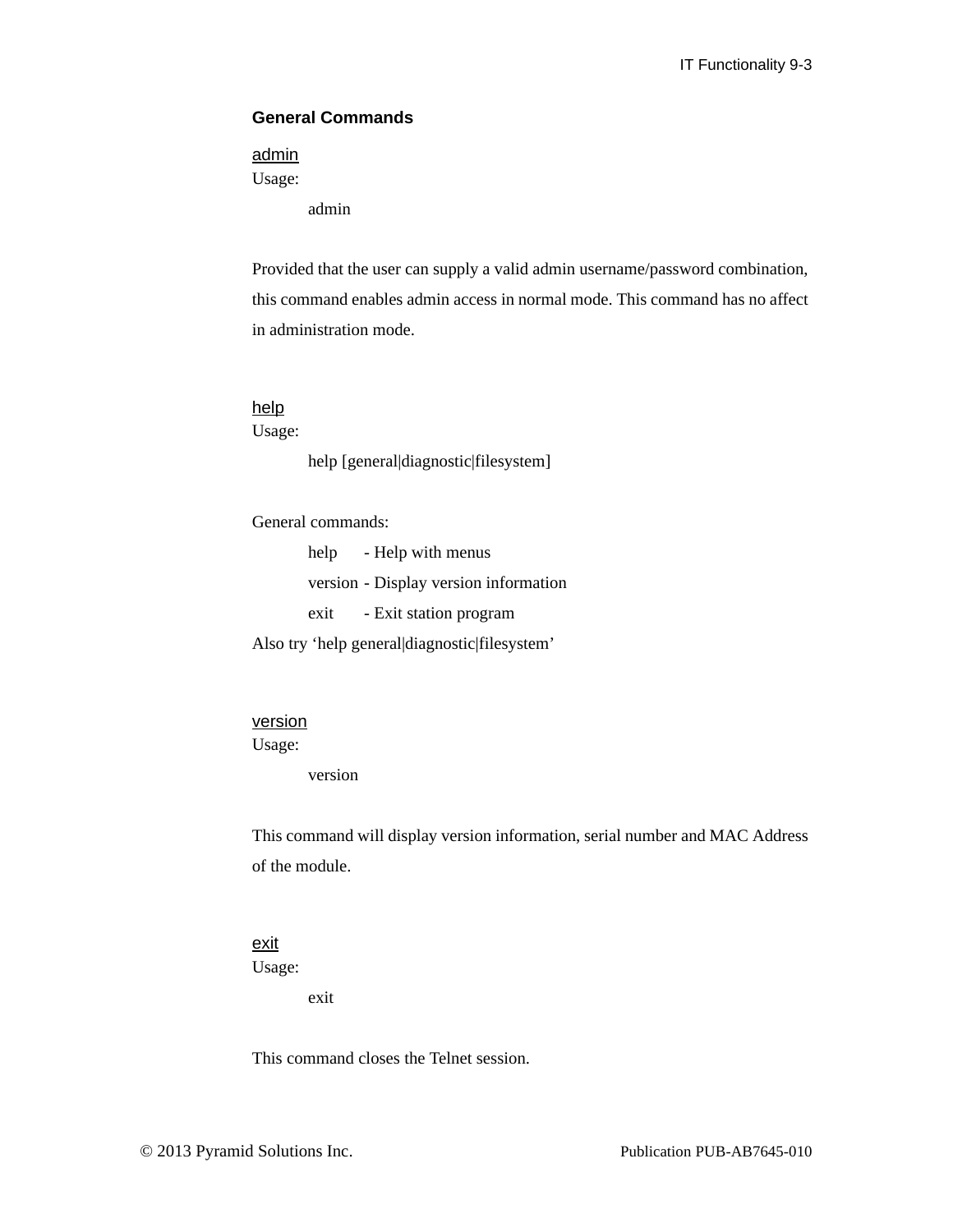## **Diagnostic Commands**

The following commands can be viewed by the command 'help diagnostic'

arps

Usage:

arps

Display ARP stats and table

iface

Usage:

iface

Display net interface stats

sockets

Usage:

sockets

Display socket list

routes Usage:

routes

Display IP route table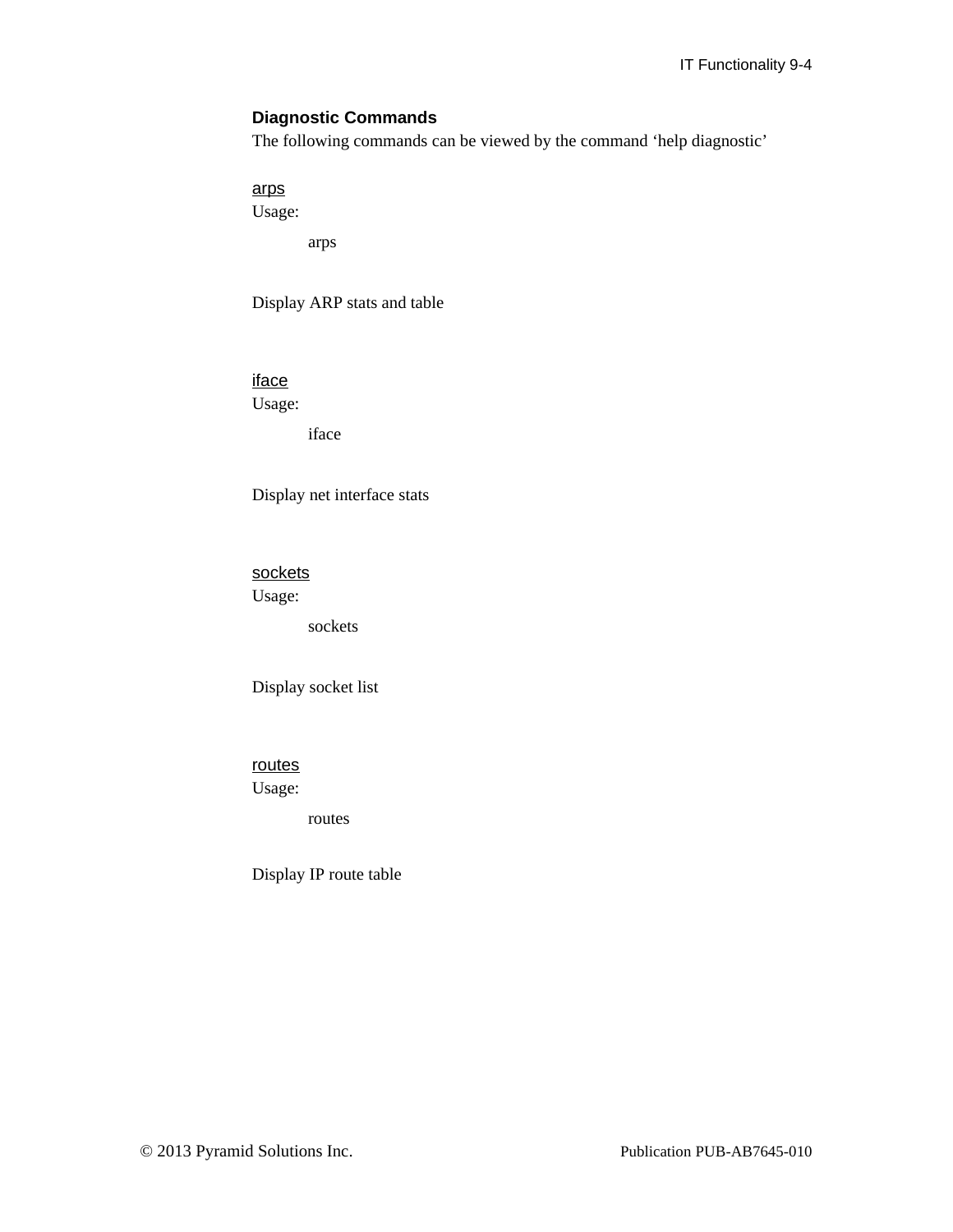#### **File System Operations**

For commands where filenames, directory names or paths shall be given as an argument the names can be written directly or within quotes. For names including spaces the filenames must be surrounded by quotes. It is also possible to use relative pathnames using  $\langle \cdot, \cdot \rangle$  and  $\langle \cdot \rangle$ .

dir Usage:

dir [path]

Lists the contents of a directory. If no path is given, the content of the current directory is listed.

#### md

Usage:

```
md [[path][directory name]]
```
Creates a directory. If no path is given, the directory is created in the current directory.

## rd

Usage:

rd [[path][directory name]]

Removes a directory. The directory can only be removed if it is empty.

### cd

Usage:

cd [path]

Changes current directory.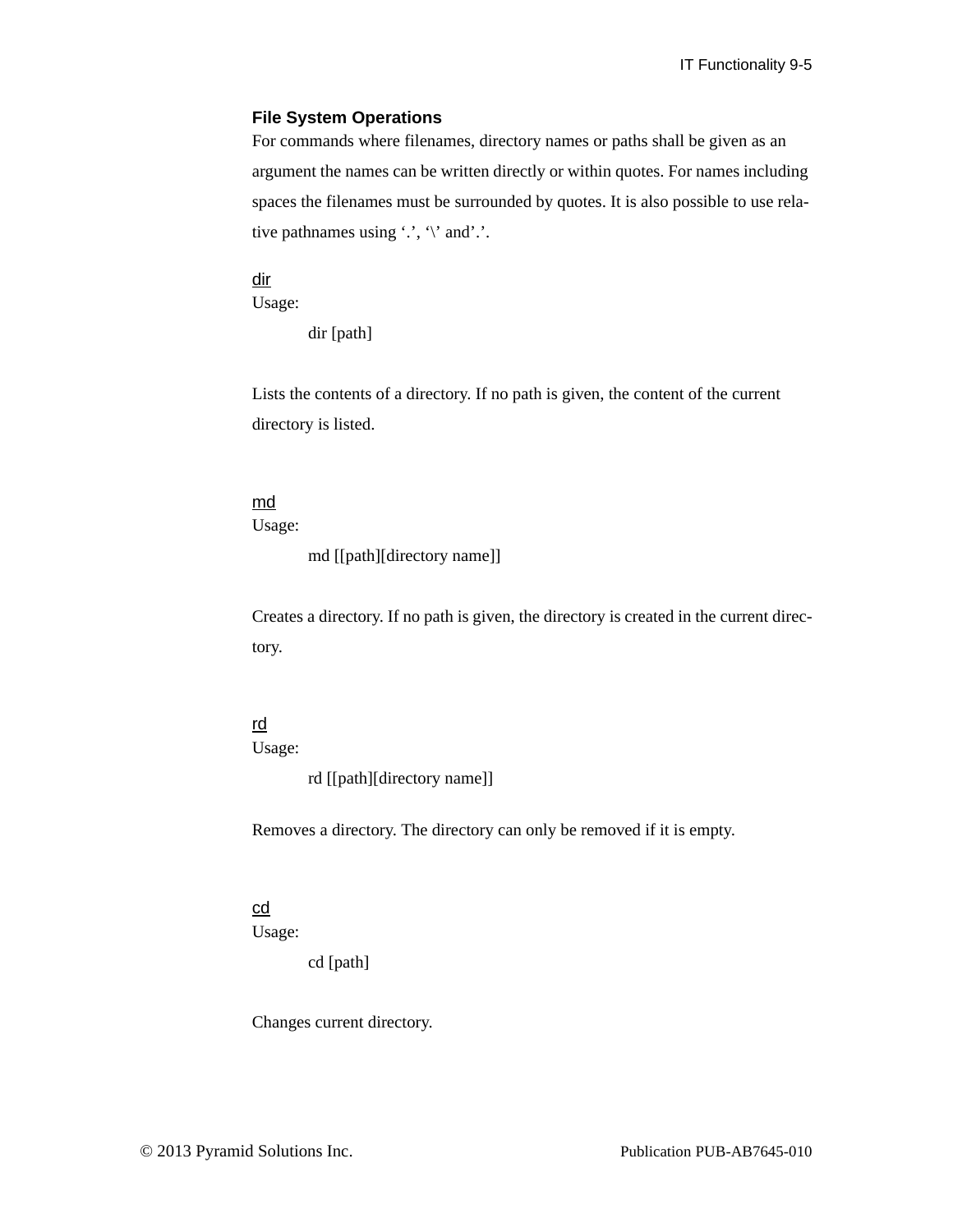#### format

Usage:

format

Formats the file system. This is a privileged command and can only be called in administration mode.

del

Usage:

del [[path][filename]]

Deletes a file.

## ren

Usage:

ren [[path][old name]] [[path][new name]]

Renames a file or directory.

#### move

Usage:

move [[source path][source file]] [[destination path]]

This command moves a file or directory from the source location to a specified destination.

#### copy

Usage:

copy [[source path][source file]] [[destination path]]

This command creates a copy of the source file at a specified location.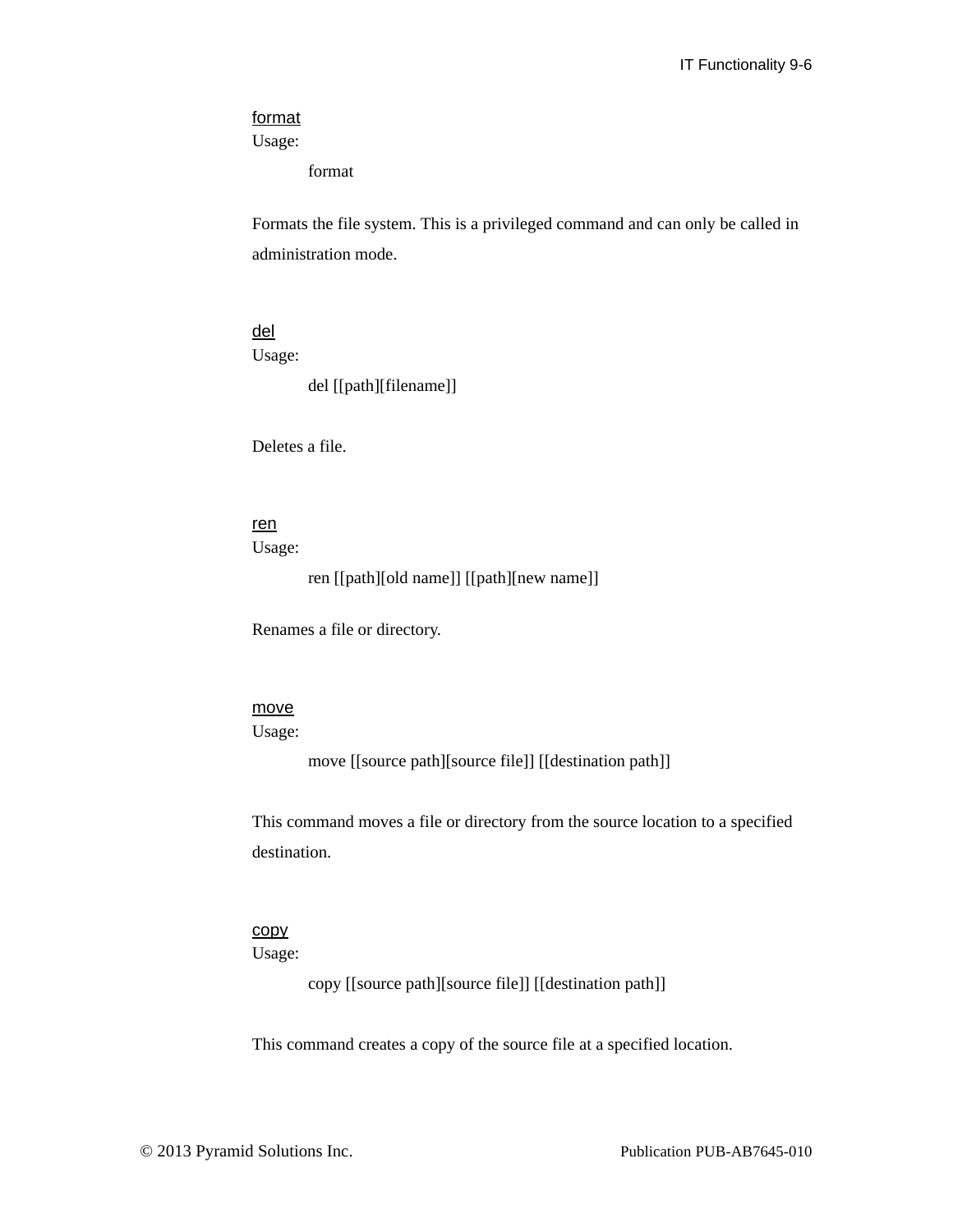# type

Usage:

type [[path][filename]]

Types the contents of a file.

# mkfile

Usage:

mkfile [[path][filename]]

Creates an empty file.

## append

Usage:

append [[path][filename]] ["The line to append"]

Appends a line to a file.

# df

Usage:

df

Displays file system information.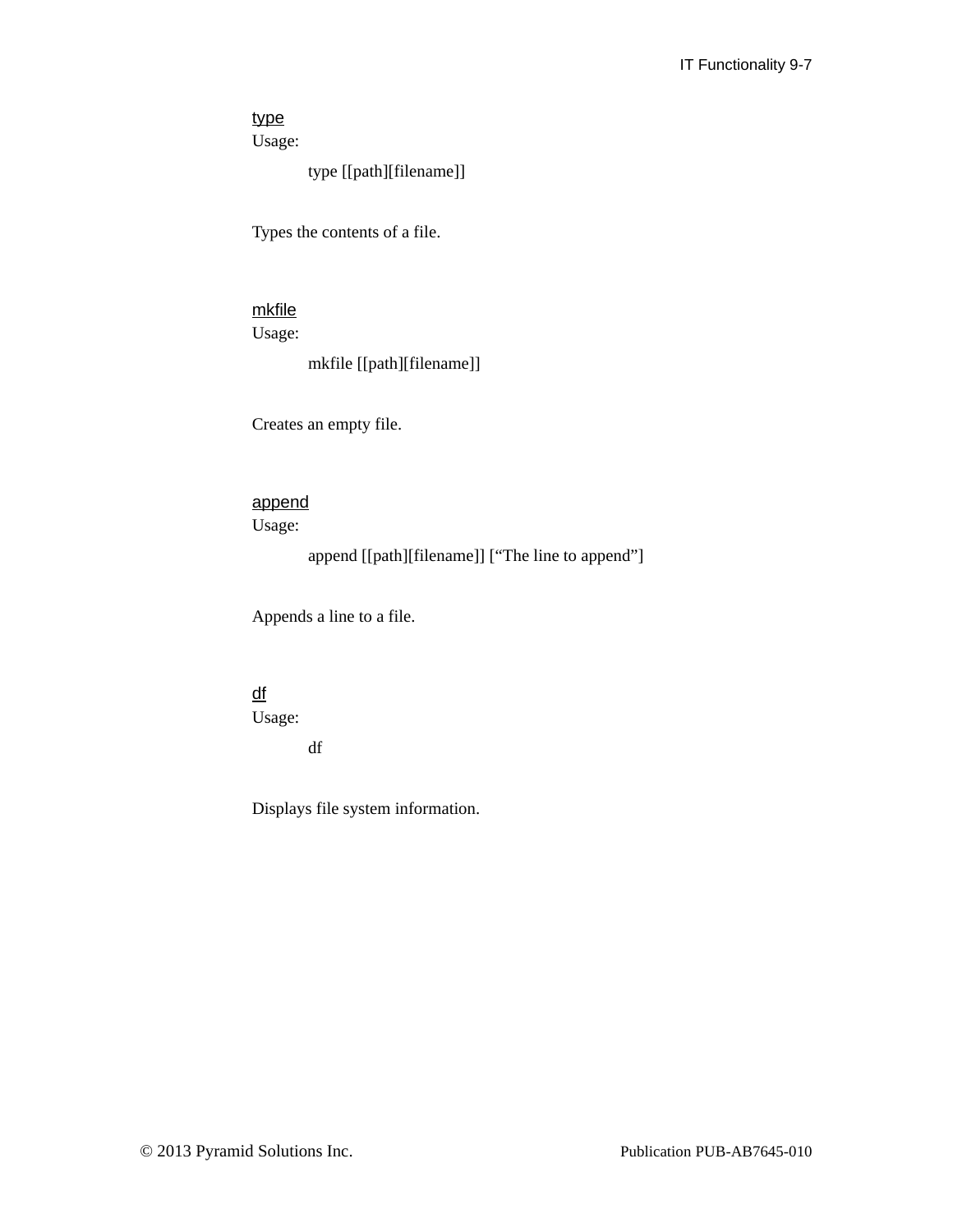## *HTTP Server*

The module features a complete HTTP (web) server with Server Side Include (SSI) functionality. Server Side Includes are commands to the web server embedded in the HTML code. When the web server encounters the commands, the command is executed and the results of the command are inserted into the web page. SSI commands allow easy access to the IN and OUT data areas of the BridgeWay module. It is possible to upload web pages to the module, giving access to data in the memory of the module using a customizable interface.

#### **Virtual Files**

The module contains a set of virtual files that can be used when building a web page for configuration of network parameters. These virtual files can be overwritten (not erased) by placing files with the same name in the root of the file system.

By using this feature it is, for example, possible replace a logo by uploading a new logo named '\logo.gif'. It is also possible to make links from a web page to the virtual configuration page. In that case the link shall point to '\config.htm'.

The available virtual files are:

| index htm         | - Shows the contents of config.htm |
|-------------------|------------------------------------|
| config.htm        | - Configuration frame page         |
| configform.htm    | - Configuration form page          |
| configform2.htm   | - Configuration form page          |
| store.htm         | - Configuration store page         |
| logo.gif          | - Logo                             |
| configuration.gif | - Configuration picture            |
| boarder_bg.gif    | - Picture                          |
| boarder_m_bg.gif  | - Picture                          |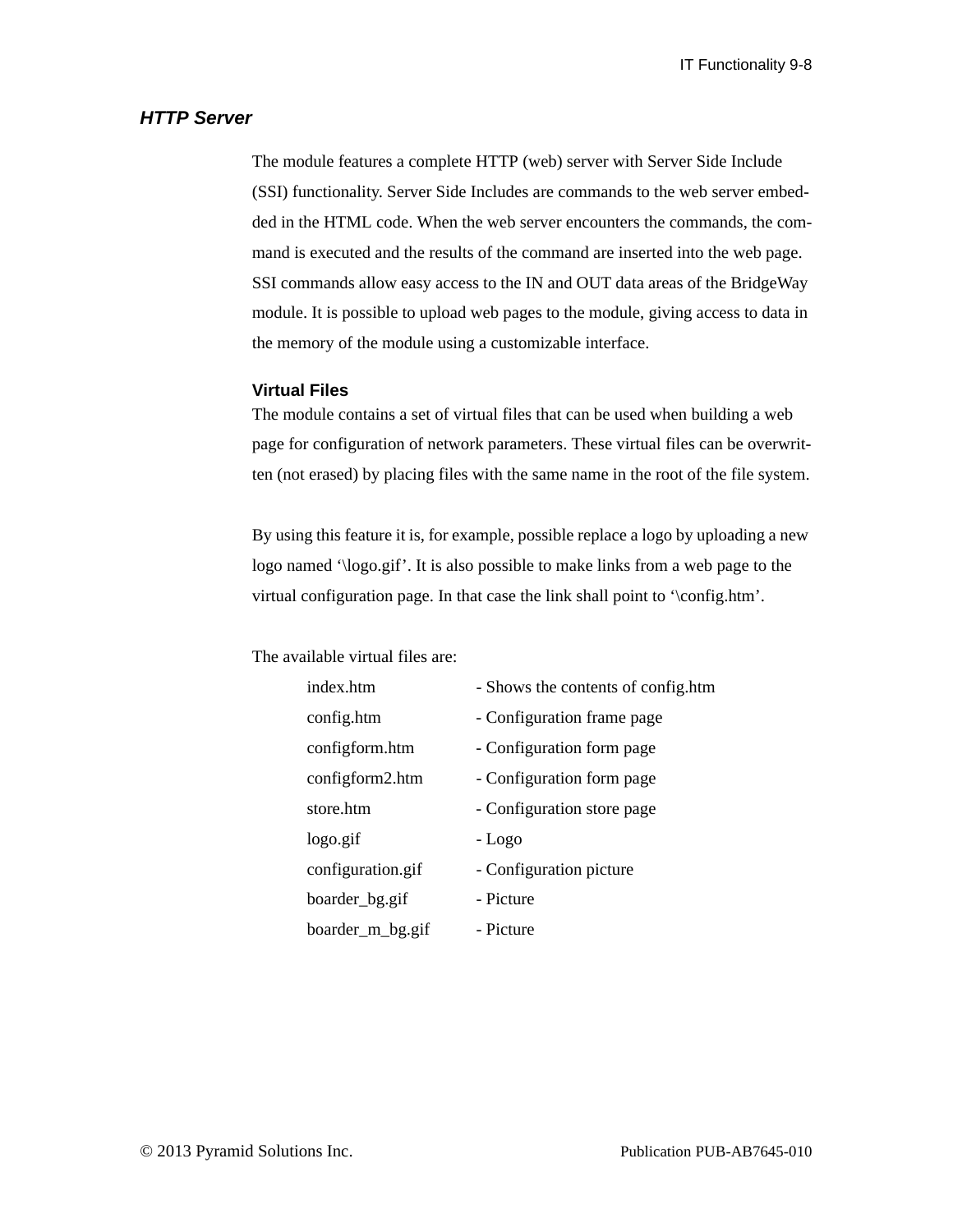#### **Security**

All files except the files in the directories "\user\pswd\", "\pswd\" and files named 'web\_accs.cfg' can be viewed by default. Other directories can be protected by placing a file called 'web\_accs.cfg'(see ["Password Files" on page 8-11](#page-103-1)) in the directory to protect. The file contains a list of users that are allowed to browse that directory.

Also, it is possible to configure which IP addresses are allowed to connect to the web sever, ["'ip\\_accs.cfg'" on page 8-9.](#page-101-0)

## *SSI Functionality*

SSI functionality makes it possible to make web pages interact with module data. e.g. Changing the data in the OUT area of the module. It is also possible to include SSI functions in emails (see ["SSI Includes in emails" on page 9-25\)](#page-134-0). The following are the available SSI functions.

#### **Ethernet Address Display Functions**

#### DisplayIP

This function returns the currently used IP address.

*Syntax:*

<?--#exec cmd\_argument='DisplayIP'-->

#### **DisplayMacId**

This function returns the MAC ID in the format xx:xx:xx:xx:xx:xx.

#### *Syntax:*

<?--#exec cmd\_argument='DisplayMacId'-->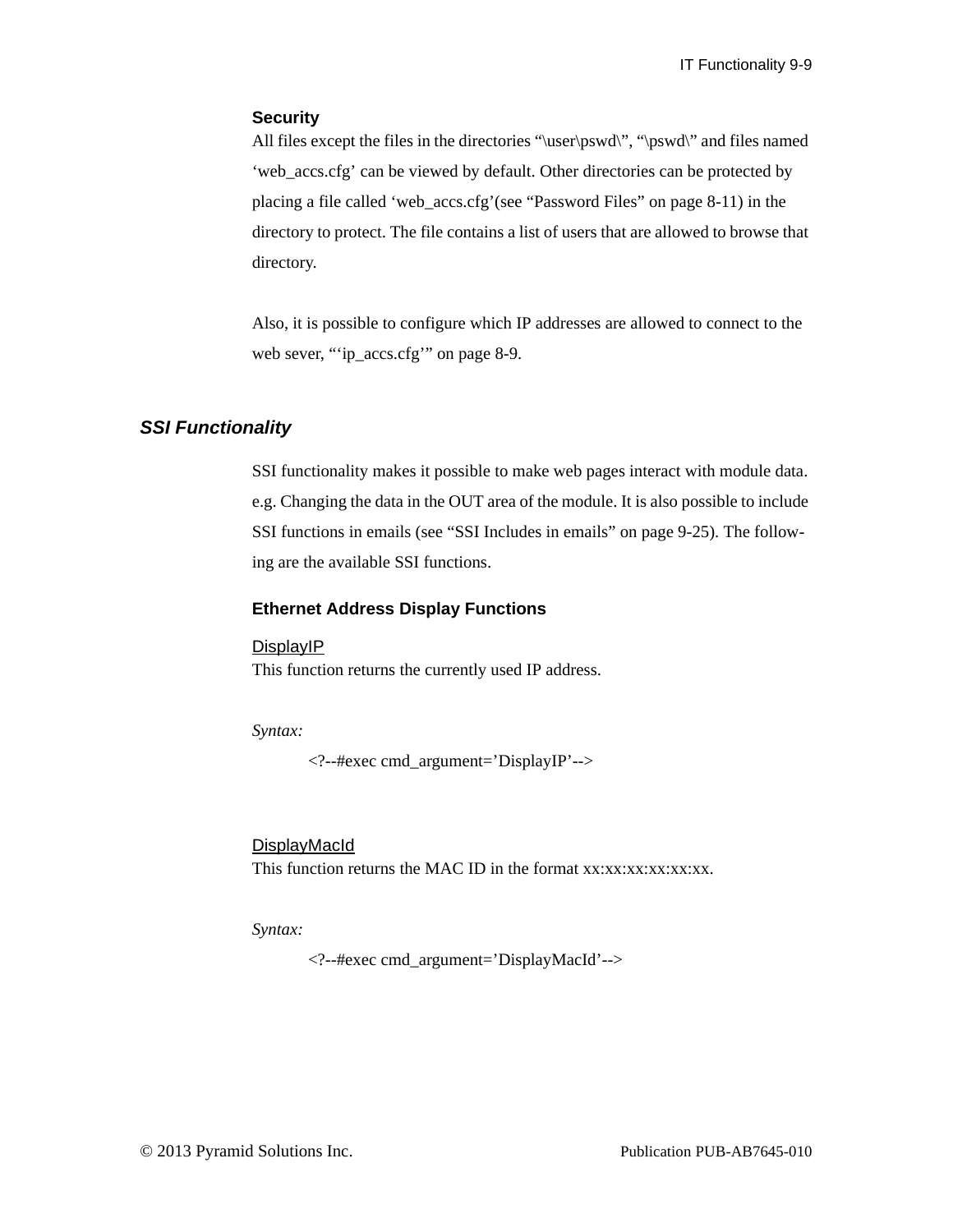## **DisplaySubnet**

This function returns the currently used Subnet mask.

*Syntax:*

<?--#exec cmd:argument='DisplaySubnet'-->

#### **DisplayGateway**

This function returns the currently used Gateway address.

*Syntax:*

<?--#exec cmd\_argument='DisplayGateway'-->

**DisplayDhcpState** This function returns whether DHCP/BootP is enabled or disabled.

*Syntax:*

<?--#exec cmd\_argument='DisplayDhcpState(

"Output when ON", "Output when OFF")'-->

**DisplayEmailServer** This function returns the current SMTP server address.

*Syntax:*

<?--#exec cmd\_argument='DisplayEmailServer'-->

#### DisplayDNS1

This function returns the address of the primary DNS server.

*Syntax:*

<?--#exec cmd\_argument='DisplayDNS1'-->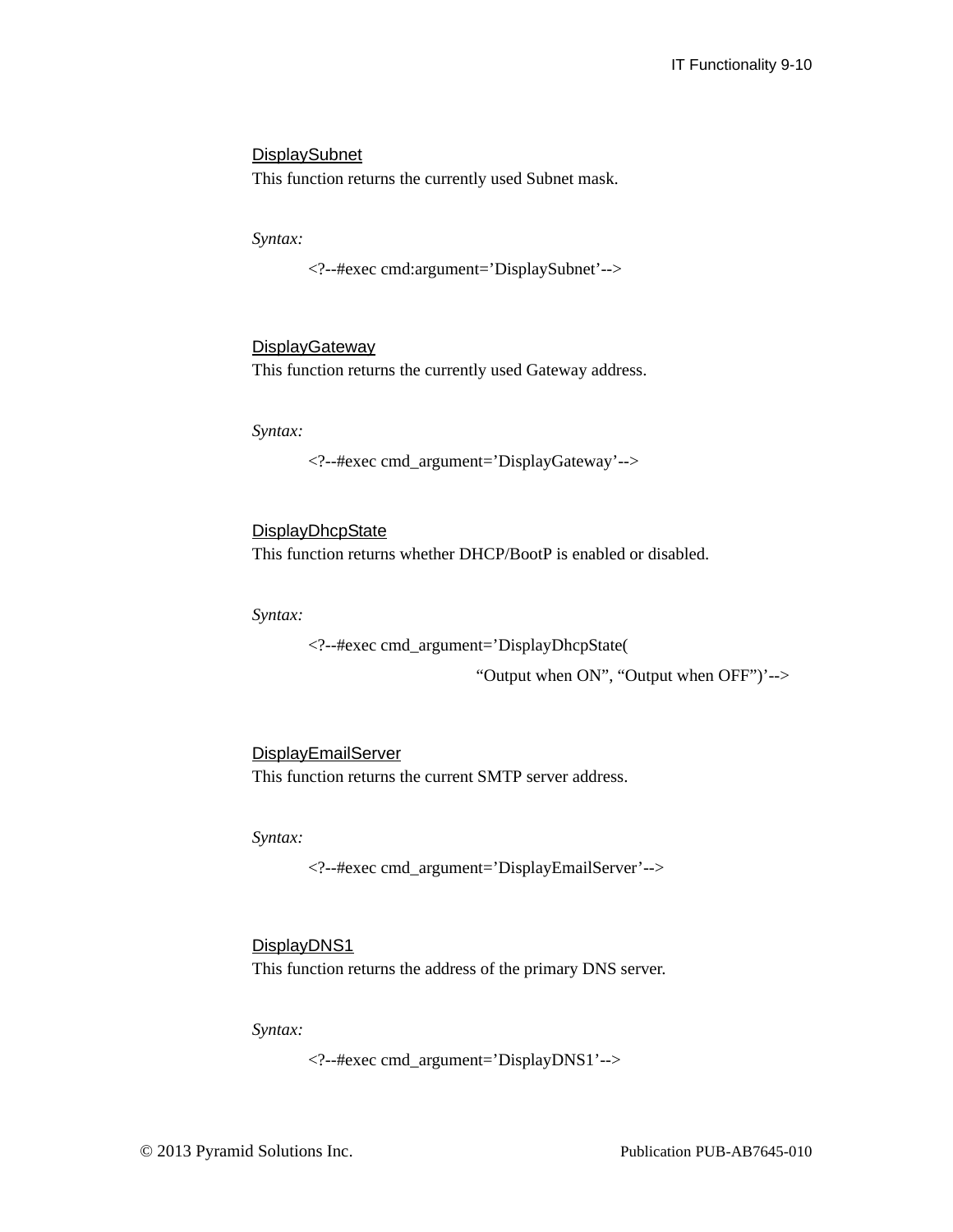#### DisplayDNS<sub>2</sub>

This function returns the address of the secondary DNS server.

*Syntax:*

<?--#exec cmd\_argument='DisplayDNS2'-->

#### DisplayHostName

This function returns the host name.

*Syntax:*

<?--#exec cmd\_argument='DisplayHostName'-->

#### DisplayDomainName

This function returns the default domain name.

*Syntax:*

<?--#exec cmd\_argument='DisplayDomainName'-->

#### **DisplaySMTPUser**

This function returns the username used for SMTP authentication.

*Syntax:*

<?--#exec cmd\_argument='DisplaySMTPUser'-->

#### DisplaySMTPPswd

This function returns the password used for SMTP authentication.

#### *Syntax:*

<?--#exec cmd\_argument='DisplaySMTPPswd'-->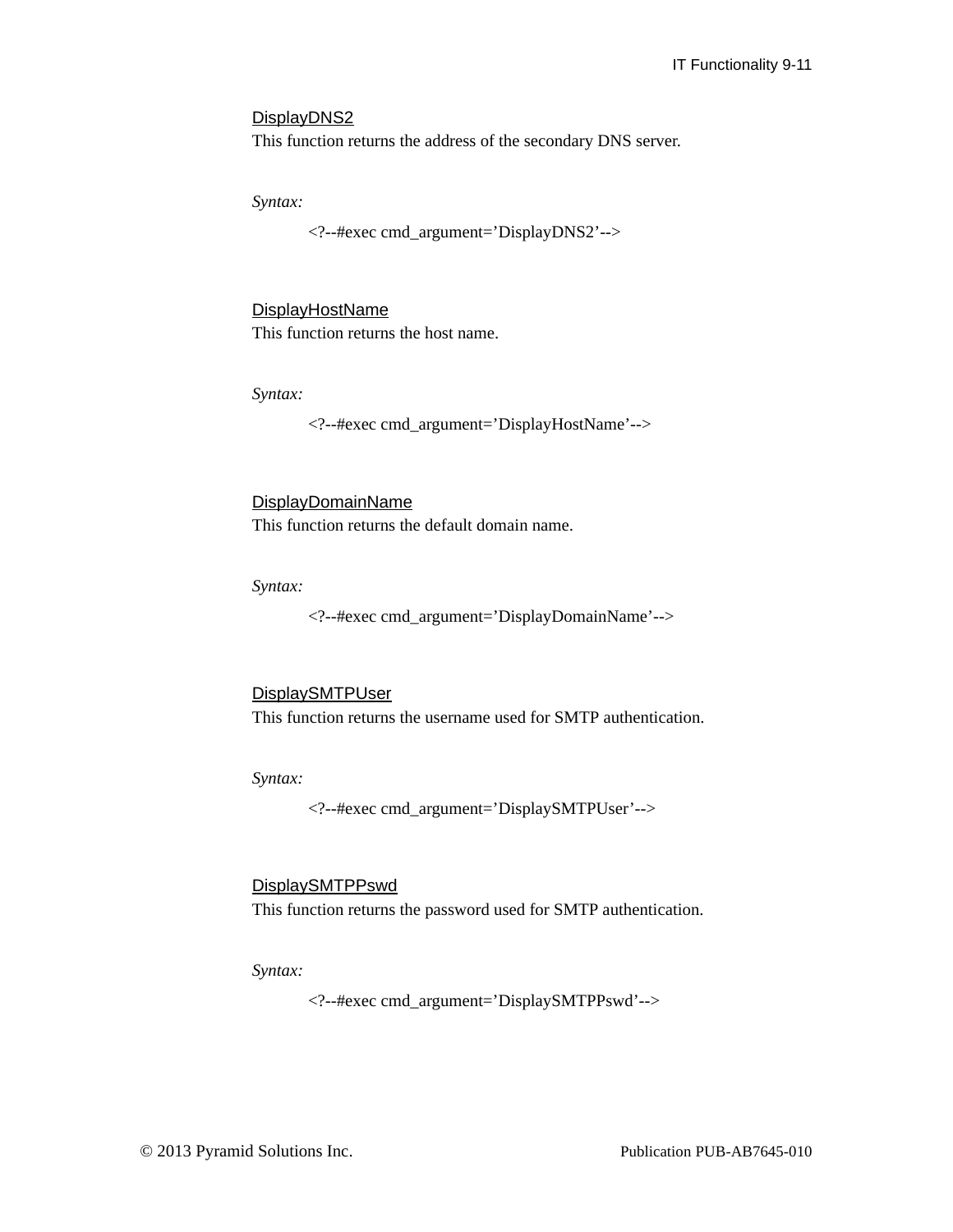## **Store Function**

### **StoreEtnConfig**

This SSI function stores a passed IP configuration to FLASH.

*Syntax:*

<?--#exec cmd\_argument='StoreEtnConfig'-->

Include this line in a HTML page and pass a form with new IP settings to it.

*Accepted fields in form:*

SetIp SetSubnet SetGateway SetEmailServer SetDhcpState - value "on" or "off"

## *Default output:*

Invalid IP address! Invalid Subnet mask! Invalid Gateway address! Invalid IP address or Subnet mask! Invalid Email Server IP address! Configuration stored correctly. Invalid DHCP state! Failed to store the configuration!

For information about how to change the SSI output, please see ["Changing SSI](#page-132-0)  [Output" on page 9-23.](#page-132-0)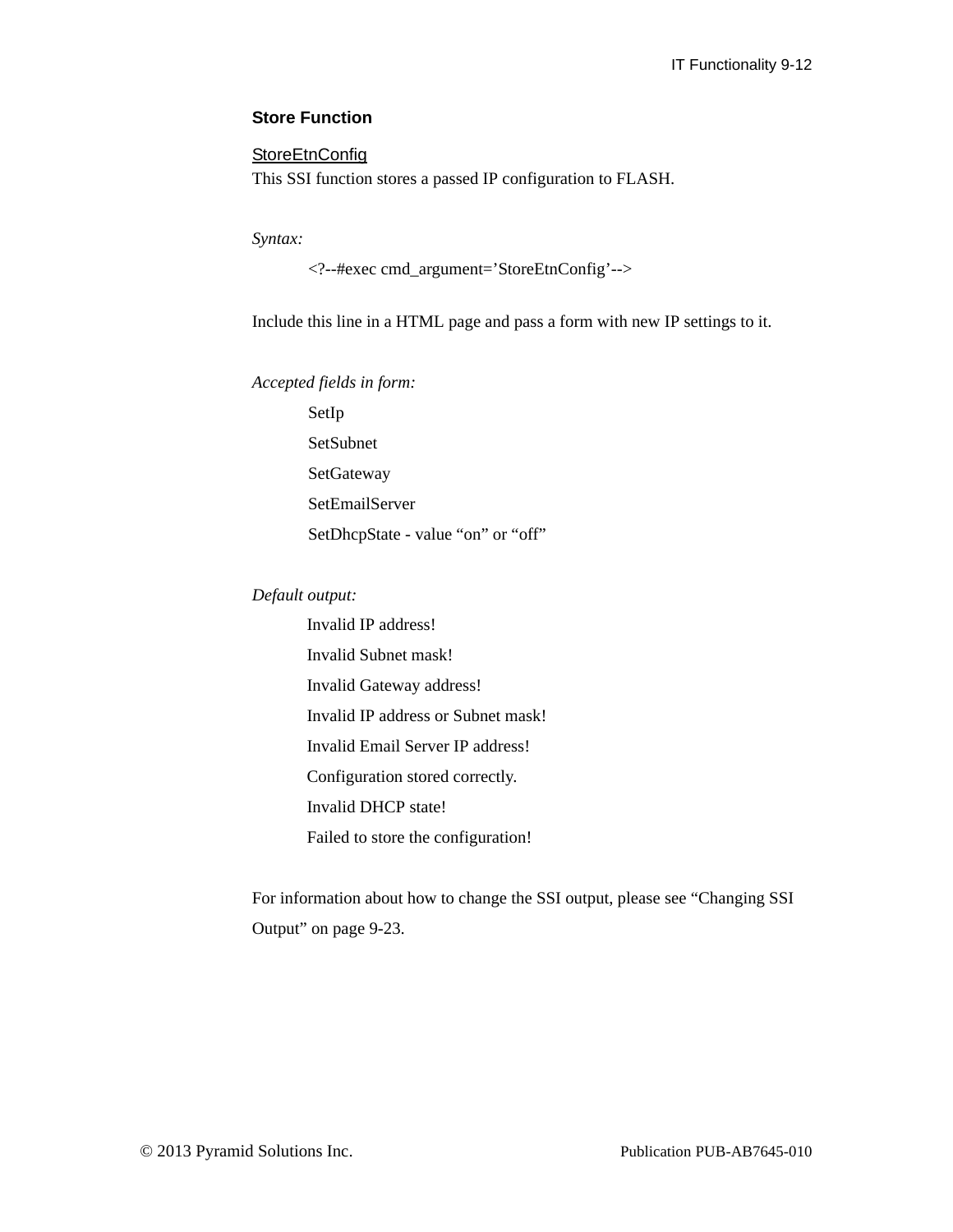## **Formatted Display**

## printf

This SSI function includes a formatted string, which may contain data from the Input (IN) Output (OUT) area, on a web page. The formatting of the string is equal to the standard C function printf().

*Syntax:*

<?--#exec cmd\_argument='printf( "String to write", Arg1, Arg2,..., ArgN)'-->

Like the standard C function printf() the "String to write" for this SSI function contains two types of objects: Ordinary characters, which are copied to the output stream, and conversion specifications, each of which causes conversion and printing of the next successive argument to printf. Each conversion specification begins with the character "%" and ends with a conversion character.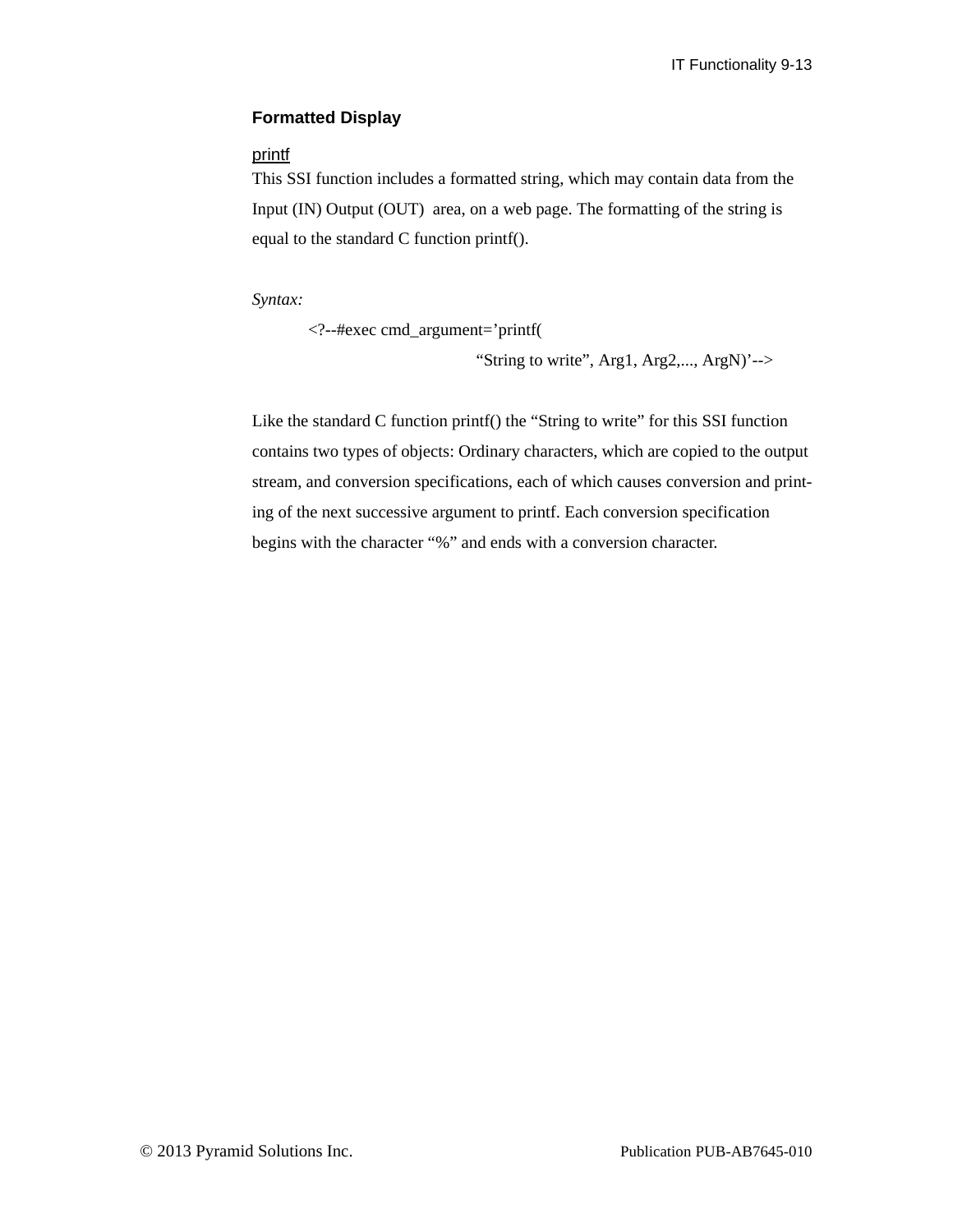Between the "%" and the conversion character there may be the following modifiers:

| <b>Modifier</b>  | <b>Description</b>                                                                                                                                                                                                                                                                                                                                                                                                                      |  |  |
|------------------|-----------------------------------------------------------------------------------------------------------------------------------------------------------------------------------------------------------------------------------------------------------------------------------------------------------------------------------------------------------------------------------------------------------------------------------------|--|--|
|                  | Specifies left adjustment of the converted argument in its field.                                                                                                                                                                                                                                                                                                                                                                       |  |  |
| $^{+}$           | Specifies that the number will always be printed with a sign.                                                                                                                                                                                                                                                                                                                                                                           |  |  |
| space            | If the first character is not a sign, a space will be prefixed.                                                                                                                                                                                                                                                                                                                                                                         |  |  |
| $\boldsymbol{0}$ | Specifies padding to the field with leading zeroes.                                                                                                                                                                                                                                                                                                                                                                                     |  |  |
| #                | Specifies an alternate output form. For o, the first digit will be<br>zero. For x or X, 0x or 0X will be prefixed to a non-zero result.<br>For e, E, f, g and G, the output will always have a decimal point;<br>for g and G, trailing zeros will not be removed.                                                                                                                                                                       |  |  |
| width            | A number specifying a minimum field width. The converted<br>argument will be printed in a field at least this wide, and wider if<br>necessary. If the converted argument has fewer characters than<br>the field width it will be padded on the left (or right, if left<br>adjustment has been requested) to make up the field width. The<br>padding character is normally space, but can be 0 if the zero pad-<br>ding flag is present. |  |  |
| precision        | A number, the precision, that specifies the maximum number of<br>characters to be printed from a string, or the number of digits to<br>be printed after the decimal point for e, E, or F conversions, or<br>the number of significant digits for g or G conversion, or the<br>minimum number of digits to be printed for an integer (leading<br>Os will be added to make up the necessary width)                                        |  |  |
|                  | A period, which separates the field width from the precision.                                                                                                                                                                                                                                                                                                                                                                           |  |  |
| h                | A length modifier. "h" Indicates that the corresponding argu-<br>ment is to be printed as a short or unsigned short.                                                                                                                                                                                                                                                                                                                    |  |  |
| 1 or L           | A length modifier. "L" or "l" indicates that the argument is<br>along or unsigned long.                                                                                                                                                                                                                                                                                                                                                 |  |  |

# **Table 9-1 printf Modifiers**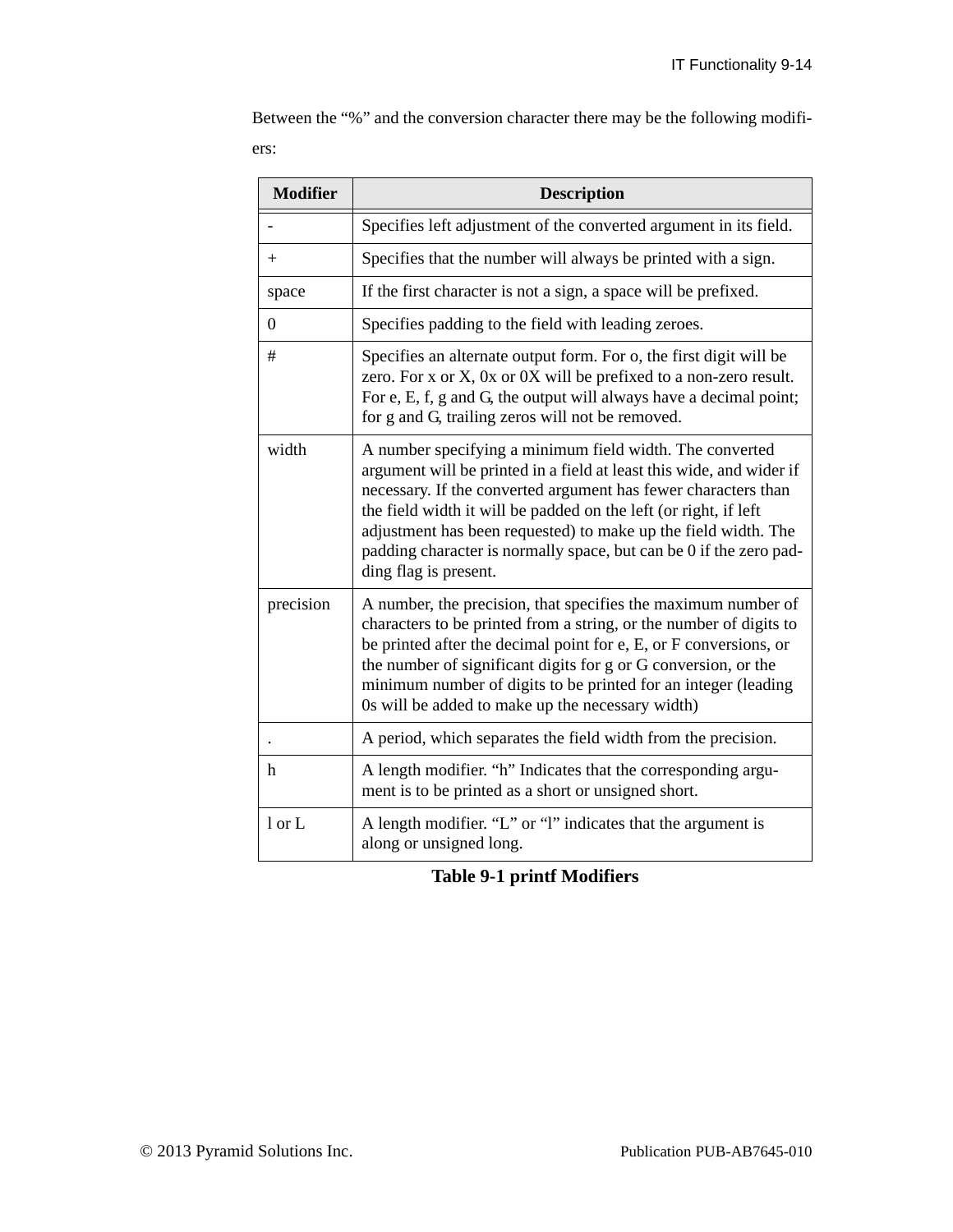The conversion characters and their meaning are shown below. If the character after the "%" is not conversion character, the behavior is undefined.

| Charac-<br>ter | <b>Argument</b><br><b>Type</b> | <b>Converted To</b>                                                                                                                                                                                                      |
|----------------|--------------------------------|--------------------------------------------------------------------------------------------------------------------------------------------------------------------------------------------------------------------------|
| d, i           | Byte,Short                     | <b>Signed Decimal Notation</b>                                                                                                                                                                                           |
| $\mathbf{O}$   | Byte, Short                    | Unsigned Octal Notation (without a leading<br>zero)                                                                                                                                                                      |
| X, X           | <b>Byte,Short</b>              | Unsigned hexadecimal notation (without a lead-<br>ing $0x$ or $0X$ )                                                                                                                                                     |
| u              | Byte,Short                     | Unsigned decimal notation                                                                                                                                                                                                |
| $\mathbf c$    | Byte, Short                    | Single character, after conversion to unsigned<br>char                                                                                                                                                                   |
| S              | char*                          | Characters from the string are printed until a " $\langle 0$ "<br>is reached or until the number of characters indi-<br>cated by the precision have been printed                                                         |
| f              | Long                           | Decimal notation of the form [-] m.dddddde+ -xx<br>or $[-]$ m.dddddd $E+$ -xx where the number of d's is<br>specified by the precision. The default precision<br>is 6; a precision of 0 suppresses the decimal<br>point. |
| e.E            | Long                           | Decimal notation of the form [-] m.dddddde+ -xx<br>or $[-]$ m.dddddd $E+$ -xx where the number of d's is<br>specified by the precision. The default precision<br>is 6; a precision of 0 suppresses the decimal<br>point. |
| g,G            | Long                           | "%e" or "%E" is used if the exponent is less than<br>-4 or greater than or equal to the precision; other-<br>wise "%f" is used. Trailing zeroes and trailing<br>decimal point are not printed.                           |
| $\%$           |                                | Print a "%"                                                                                                                                                                                                              |

|  |  | <b>Table 9-2 printf Conversion Characters</b> |  |
|--|--|-----------------------------------------------|--|
|--|--|-----------------------------------------------|--|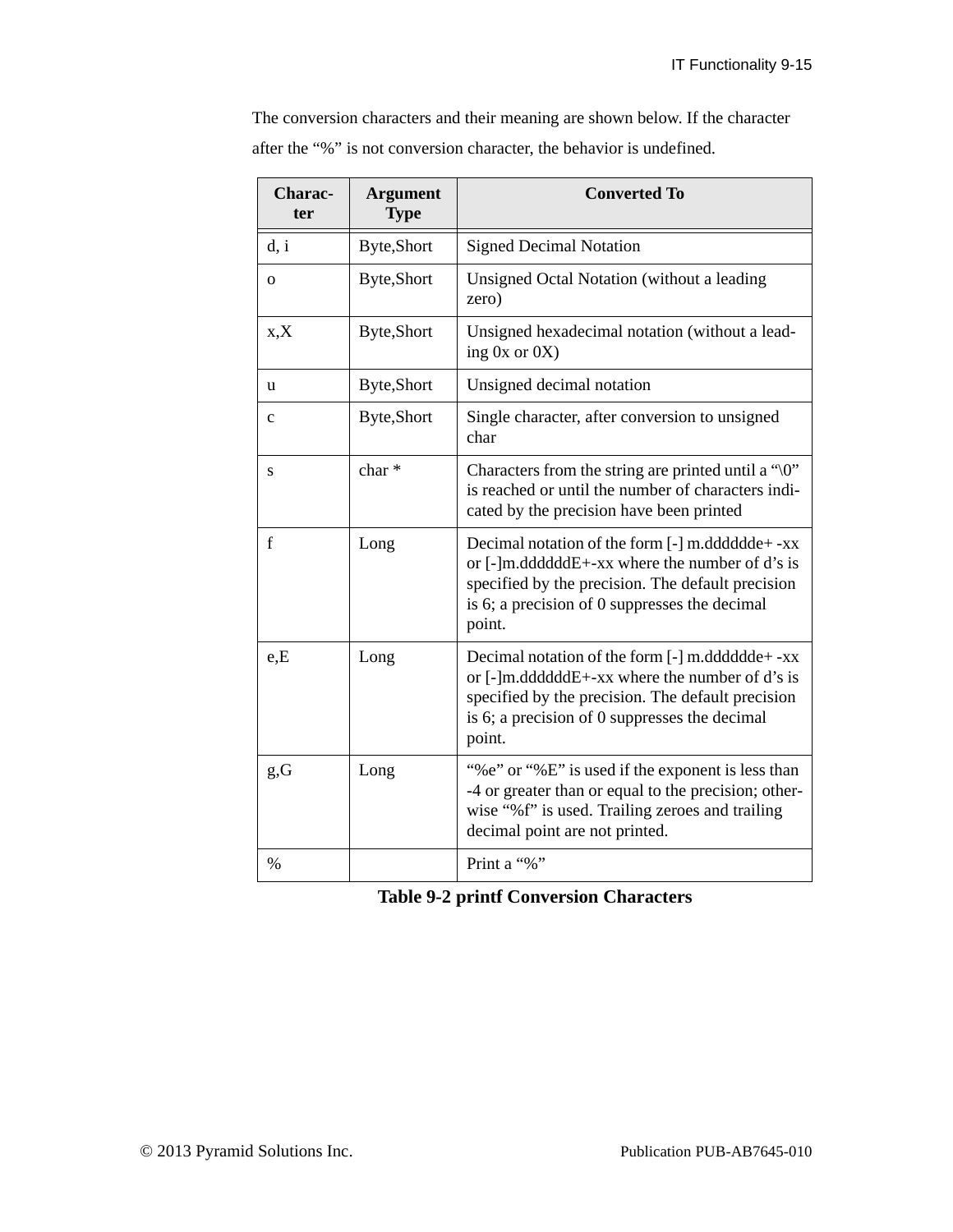| The arguments that can be passed to the SSI function <i>printf</i> are: |  |  |  |
|-------------------------------------------------------------------------|--|--|--|
|                                                                         |  |  |  |

| <b>Argument</b>       | <b>Description</b>                                                           |
|-----------------------|------------------------------------------------------------------------------|
| InReadSByte(offset)   | Reads a signed byte from position offset in the<br>Input (IN) area           |
| InReadUByte(offset)   | Reads a unsigned byte from position offset in the<br>IN area                 |
| InReadSWord(offset)   | Reads a signed word (short) from position offset<br>in the IN area           |
| InReadUWord(offset)   | Reads a unsigned word (short) from position off-<br>set in the IN area       |
| InReadSLong(offset)   | Reads a signed longword (long) from position off-<br>set in the IN area      |
| InReadULong(offset)   | Reads an unsigned longword (long) from position<br>offset in the IN area     |
| InreadString(offset)  | Reads a string (char*) byte from position offset in<br>the IN area           |
| InReadFloat(offset)   | Reads a floating point (float) value from position<br>offset in the IN area  |
| OutReadSByte(offset)  | Reads a signed byte from position offset in the<br>OUT area                  |
| OutReadUByte(offset)  | Reads a unsigned byte from position offset in the<br>OUT area                |
| OutReadSWord(offset)  | Reads a signed word (short) from position offset<br>in the OUT area          |
| OutReadUWord(offset)  | Reads a unsigned word (short) from position off-<br>set in the OUT area      |
| OutReadSLong(offset)  | Reads a signed longword (long) from position off-<br>set in the OUTarea      |
| OutReadULong(offset)  | Reads an unsigned longword (long) from position<br>offset in the OUT area    |
| OutReadString(offset) | Reads a string (char*) byte from position offset in<br>the OUT area          |
| OutReadFloat(offset)  | Reads a floating point (float) value from position<br>offset in the OUT area |

| <b>Table 9-3 SSI Functions to Read Data</b> |
|---------------------------------------------|
|---------------------------------------------|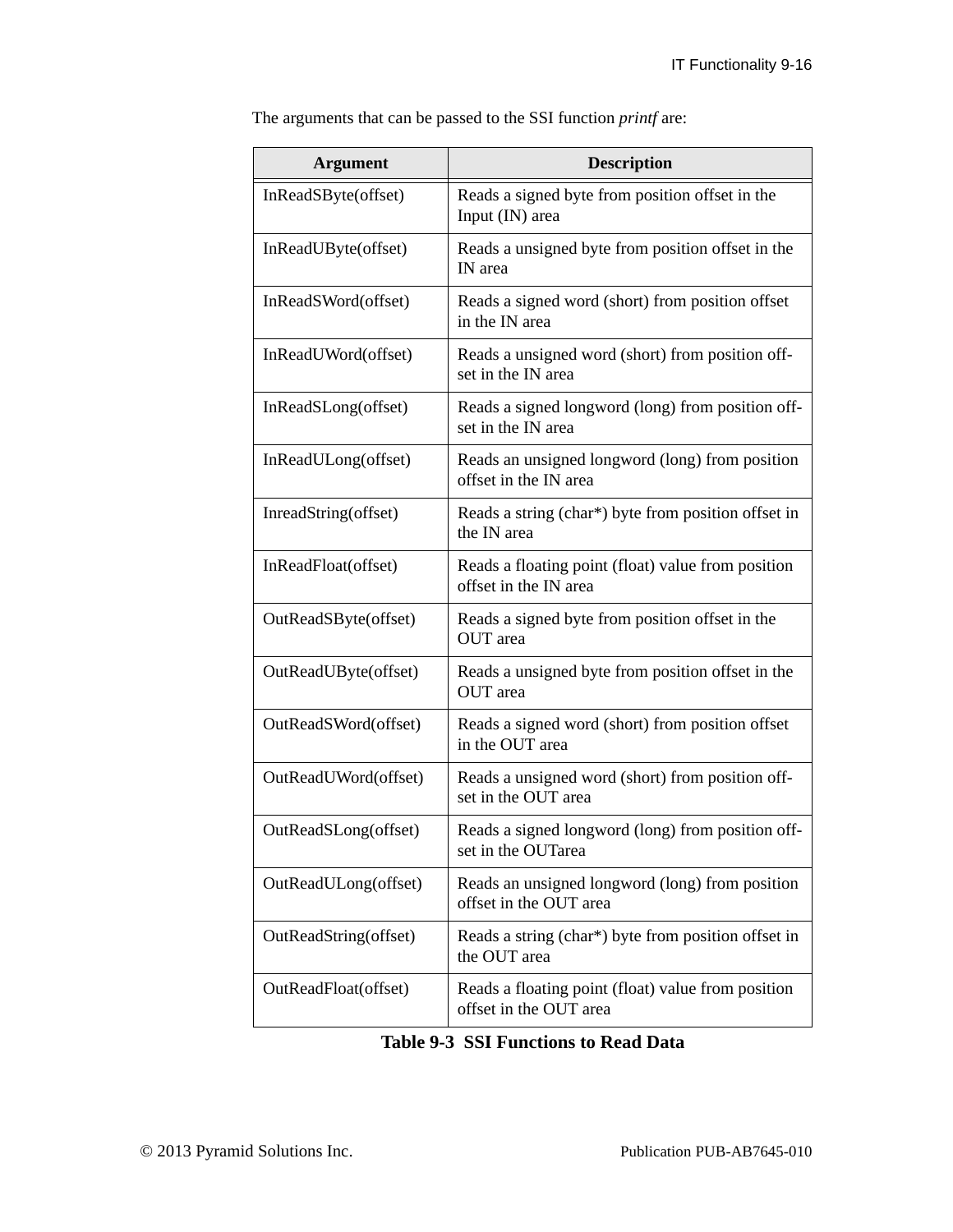**Note:** The I/O data accessed by the web page is in the same format as the data accessed via the Ethernet network via EtherNet/IP or Modbus/TCP. The web server operates in a big endian environment. Some data may have to be manipulated to account for byte ordering when displaying it on a web page depending on the configuration of the Swap I/O Bytes parameter in the Ethernet configuration.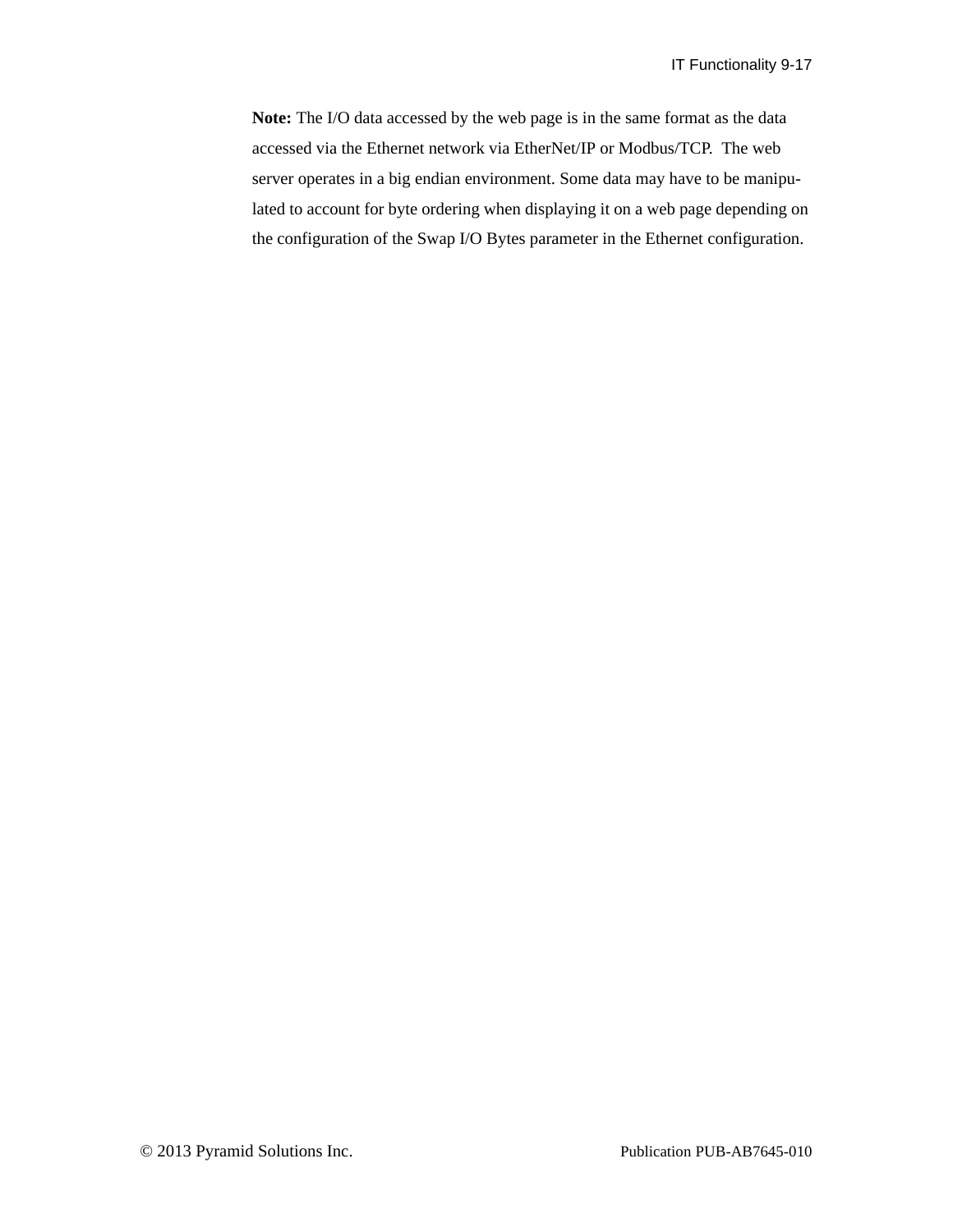## **Formatted Input**

# scanf

This SSI function reads a string passed from an object in a HTML form, interprets the string according to the specification in format, and stores the result in the Output (OUT) area according to the passed arguments. The formatting of the string is equal to the standard C function call scanf().

#### *Syntax:*

<?--#exec cmd\_argument='scanf(ObjName, format, Arg1,..., ArgN), ErrVal1,..., ErrvalN'-->

| ObjName | The name of the object with the passed data string                 |
|---------|--------------------------------------------------------------------|
| format  | Specifies how the passed string shall be formatted                 |
| Argn    | Specifies where to write the data                                  |
| ErrValn | Optional; specifies the value/string to write in case of an error. |

| <b>Character</b> | <b>Input Data and Argument Type</b>                                                                                                                                                                           |
|------------------|---------------------------------------------------------------------------------------------------------------------------------------------------------------------------------------------------------------|
| d                | Decimal number; byte, short                                                                                                                                                                                   |
| $\mathbf{i}$     | Number, byte, short. The number may be in octal (leading)<br>$0$ (zero)) or hexadecimal (leading 0x or 0X)                                                                                                    |
| $\Omega$         | Octal number (with or without leading zero); byte, short                                                                                                                                                      |
| u                | Unsigned decimal number; unsigned byte, unsigned short                                                                                                                                                        |
| $\mathbf{x}$     | Hexadecimal number (with or without leading $0x$ or $0X$ ); byte,<br>short                                                                                                                                    |
| $\mathbf{C}$     | Characters; char*. The next input characters (default 1) are<br>placed at the indicated spot. The normal skip over white space is<br>suppressed; to read the next non-white space character, use<br>"% $1s$ " |
| S                | Character string (not quoted); char*, pointing to an array of char-<br>acters large enough for the string and a terminating "\0" that will<br>be added.                                                       |
| e, f, g          | Floating-point number with optional sign, optional decimal point<br>and optional exponent; float                                                                                                              |
| $\frac{0}{0}$    | Literal "%"; no assignment is made.                                                                                                                                                                           |

|  |  |  | <b>Table 9-4 scanf Formats</b> |
|--|--|--|--------------------------------|
|--|--|--|--------------------------------|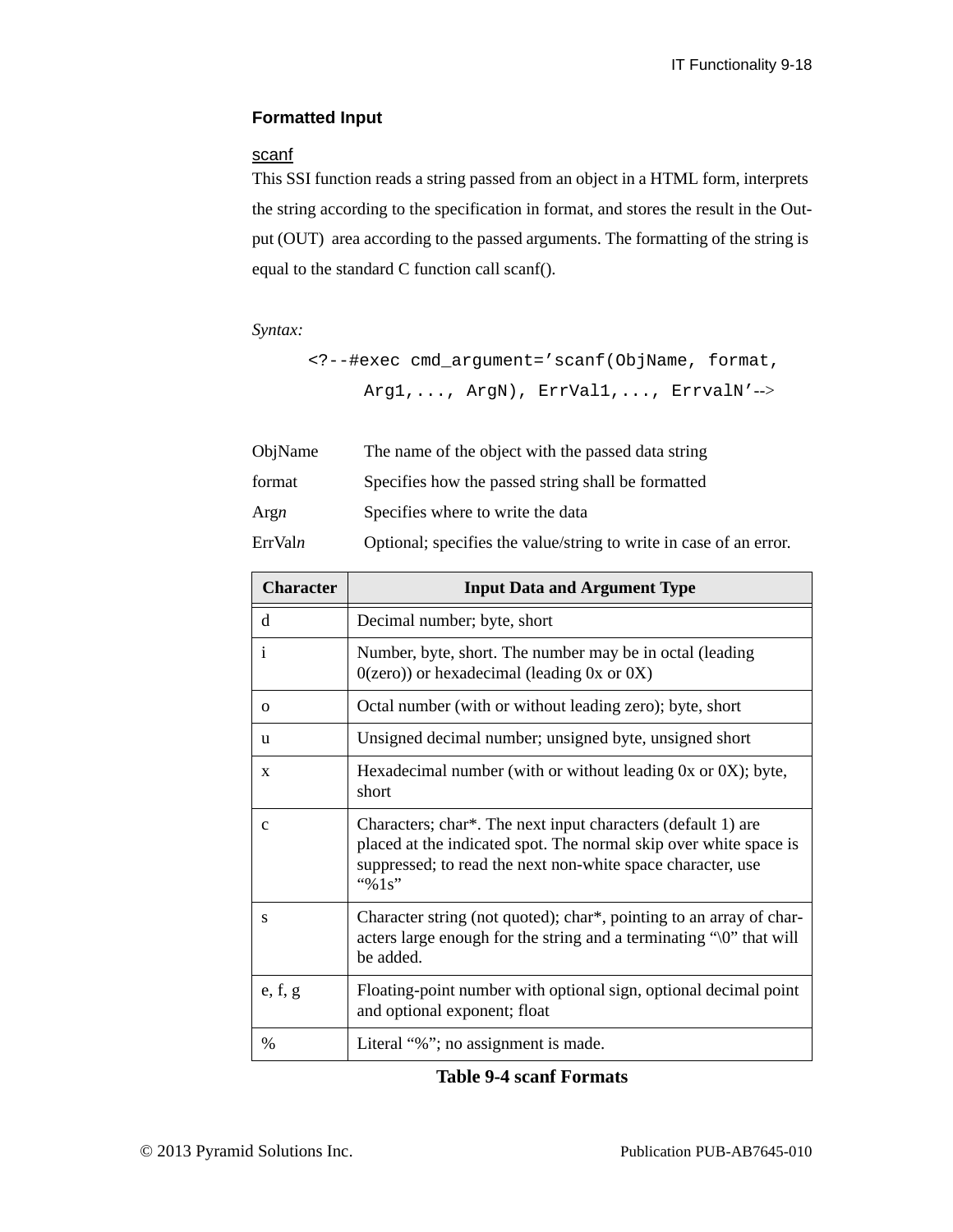The conversion characters d, i, o, u and x may be preceded by the letter "l" to indicate that a pointer to 'long' appears in the argument list rather than a 'byte' or a 'short'

| <b>Argument</b>        | <b>Description</b>                                                                 |
|------------------------|------------------------------------------------------------------------------------|
| OutWriteByte(offset)   | Writes a byte to position <i>offset</i> in the OUT area                            |
| OutWriteWord(offset)   | Writes a word (short) to position <i>offset</i> in the OUT<br>area                 |
| OutWriteLong(offset)   | Writes a long to position <i>offset</i> in the OUT area                            |
| OutWriteString(offset) | Writes a string to position <i>offset</i> in the OUT area                          |
| OutWriteFloat(offset)  | Writes a floating point (float) value to position <i>offset</i><br>in the OUT area |

The arguments that can be passed to the SSI function scanf are:

**Table 9-5 SSI Functions to Write Data**

*Default output:*

Write succeeded Write failed

For information about how to change the SSI Output, see ["Changing SSI Output"](#page-132-0)  [on page 9-23](#page-132-0)".

**Note:** The I/O data accessed by the web page is in the same format as the data accessed via the Ethernet network via EtherNet/IP or Modbus/TCP. The web server operates in a big endian environment. Some data may have to be manipulated to account for byte ordering when displaying it on a web page depending on the configuration of the Swap I/O Bytes parameter in the Ethernet configuration.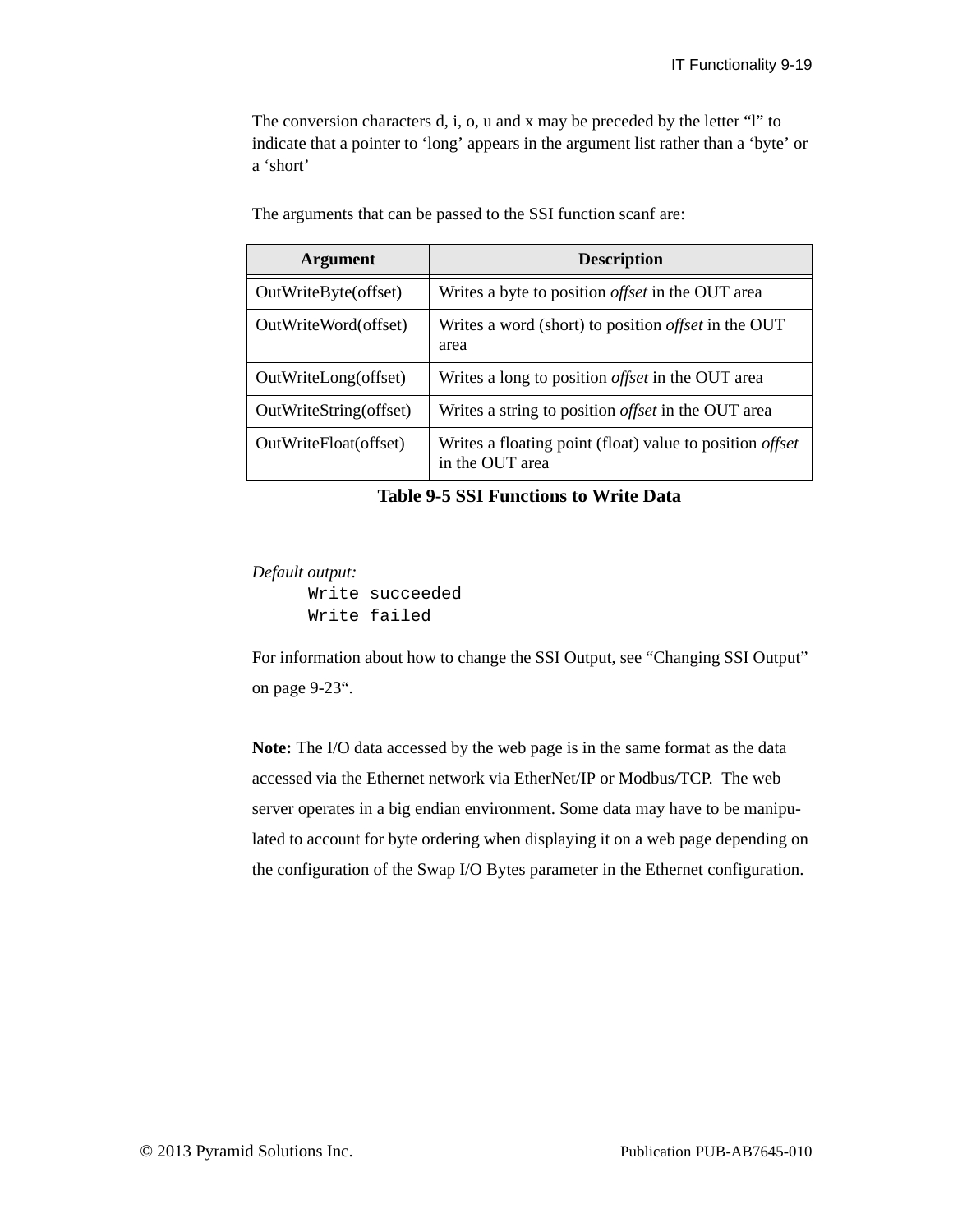## **Text Function**

# **GetText**

This SSI function gets the text from an object and stores it in the OUT area.

*Syntax:*

<?--#exec cmd arbgument='GetText(

"ObjName", OutWriteString (offset), n)'-->

offset specifies the offset from the beginning of the OUT area.

n (optional) specifies maximum number of characters to read

*Default output*:

Success - Write succeeded

Failure - Write failed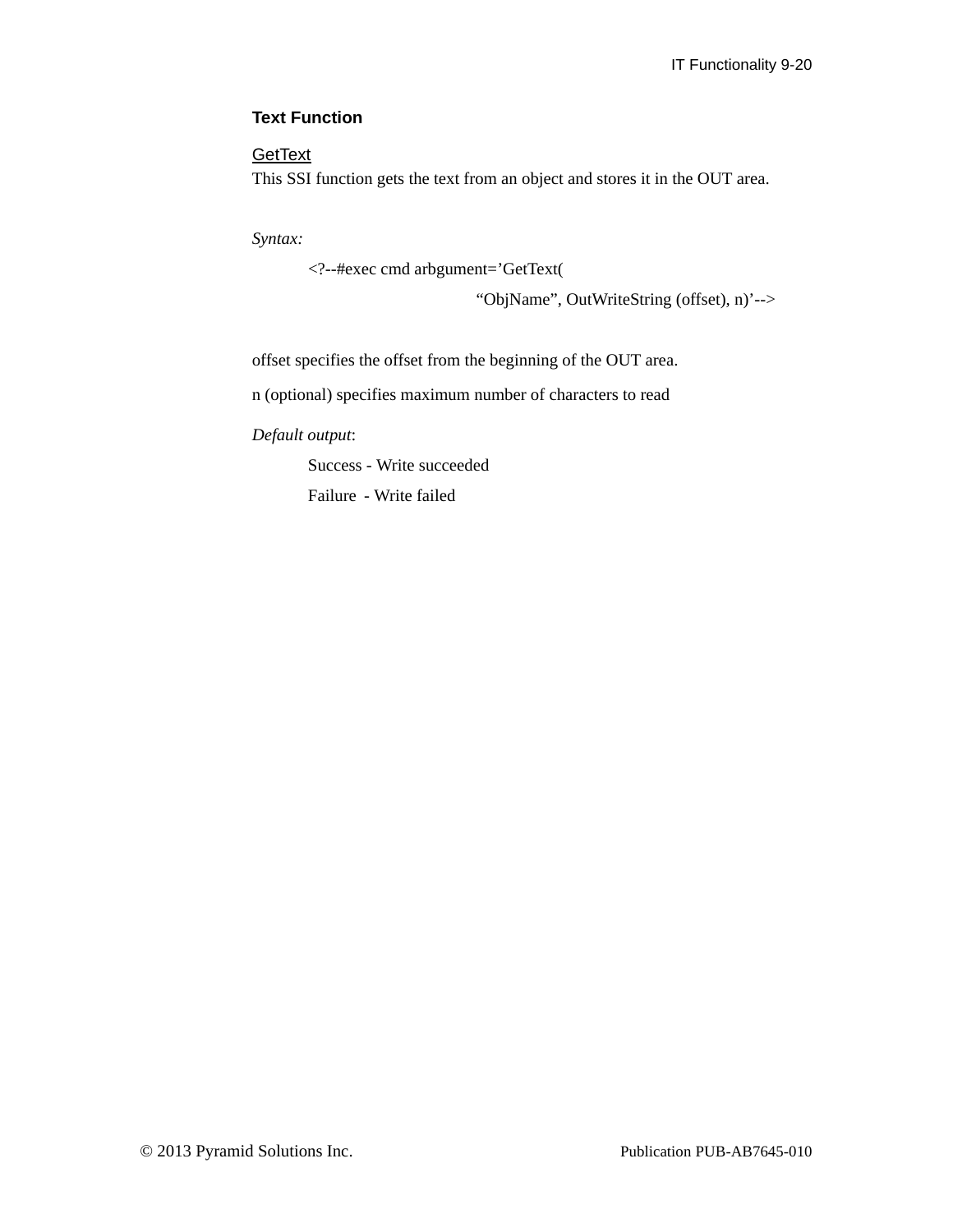## **File Functions**

## **IncludeFile**

This SSI function includes the contents of a file on a web page.

*Syntax:*

```
<?--#exec cmd_argument='IncludeFile(Filename)'-->
```
*Default output:*

| Success | $-$ <file contents=""></file>          |
|---------|----------------------------------------|
| Failure | - Failed to open <filename></filename> |

# **SaveToFile**

This SSI function saves the contents of a passed form to a file. The passed name/ value pair will be written to the file "File name" separated by the "Separator" string. The contents can either be Appended to the file or overwrite the current content of the file.

*Syntax:*

<?--#exec cmd\_argument='SaveToFile(

"File name", "Separator", [Append|Overwrite])'-->

## *Default output*:

Success - Form saved to file Failure - Failed to save form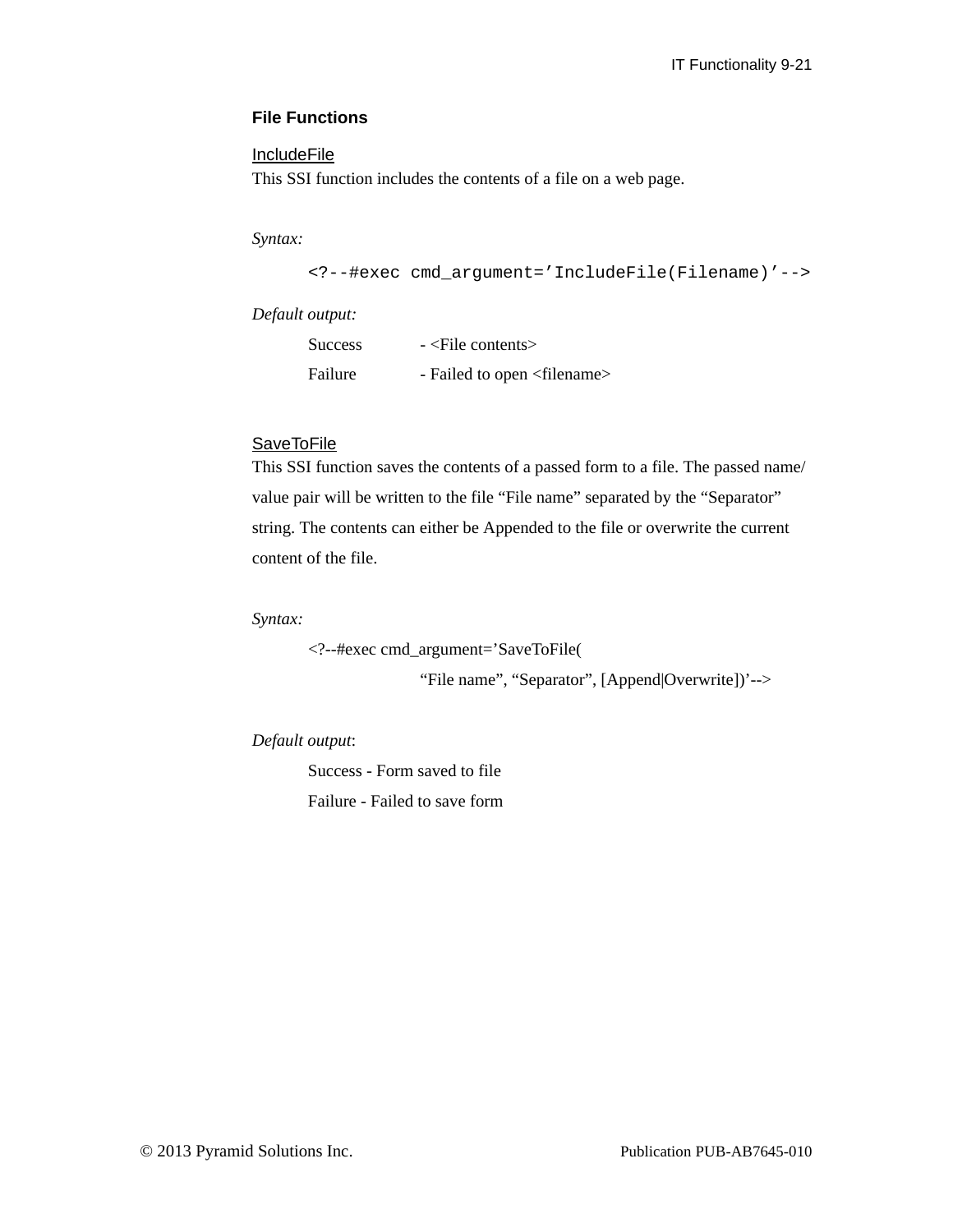#### **SaveDataToFile**

This SSI function saves the data of a passed form to a file. The Object Name parameter is optional and, if specified, only the data from that object will be stored. If no object is specified, the data from all objects in the form will be stored. The contents can either be Appended to the file or Overwrite the current contents of the file.

*Syntax:*

<?--#exec cmd\_argument='SaveDataToFile(

"File name", "Object name", [Append|Overwrite])'-->

*Default output*:

Success - Form data saved to file Failure - Failed to save form data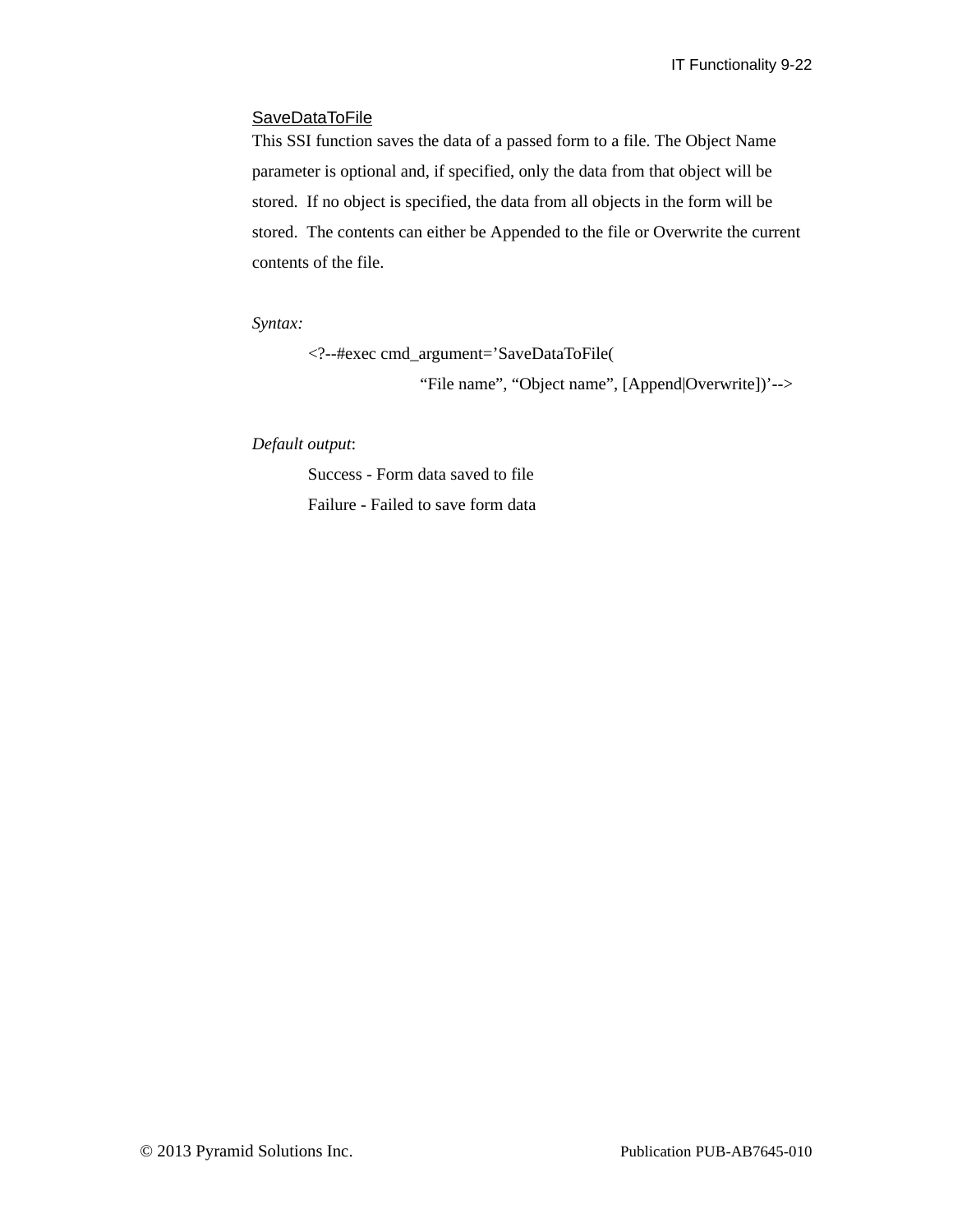## **String Functions**

## <span id="page-132-0"></span>Changing SSI Output

There are two methods of changing the output strings from SSI functions:

- Changing SSI output defaults by creating a file called "\ssi\_str.cfg" containing the output strings for all SSI functions in the system.
- Temporary changing the SSI output by calling the SSI function "SsiOut $put()$ ".

## SSI Output string file

If the file "\ssi\_str.cfg" is found in the file system and the file is correct according to the specification below, the SSI functions will use the output strings specified in this file instead of the default strings.

The file has the following format:

[StoreEtnConfig]

Success: "String to use on success"

Invalid IP: "String to use when the IP address is invalid"

Invalid Subnet: "String to use when the Subnet mask is invalid"

Invalid Gateway: "String to use when the Gateway address is invalid"

Invalid Email server: "String to use when the SMTP address is invalid"

Invalid IP or Subnet: "String to use when the IP address and Subnet mask does not match"

Save Error: "String to use when storage fails"

Invalid DHCP state: "String to use when the DHCP state is invalid"

[scanf]

Success: "String to use on success" Failure: "String to use on failure"

#### [IncludeFile]

Failure: "String to use when failure" To include filename "%s" can be included to the string once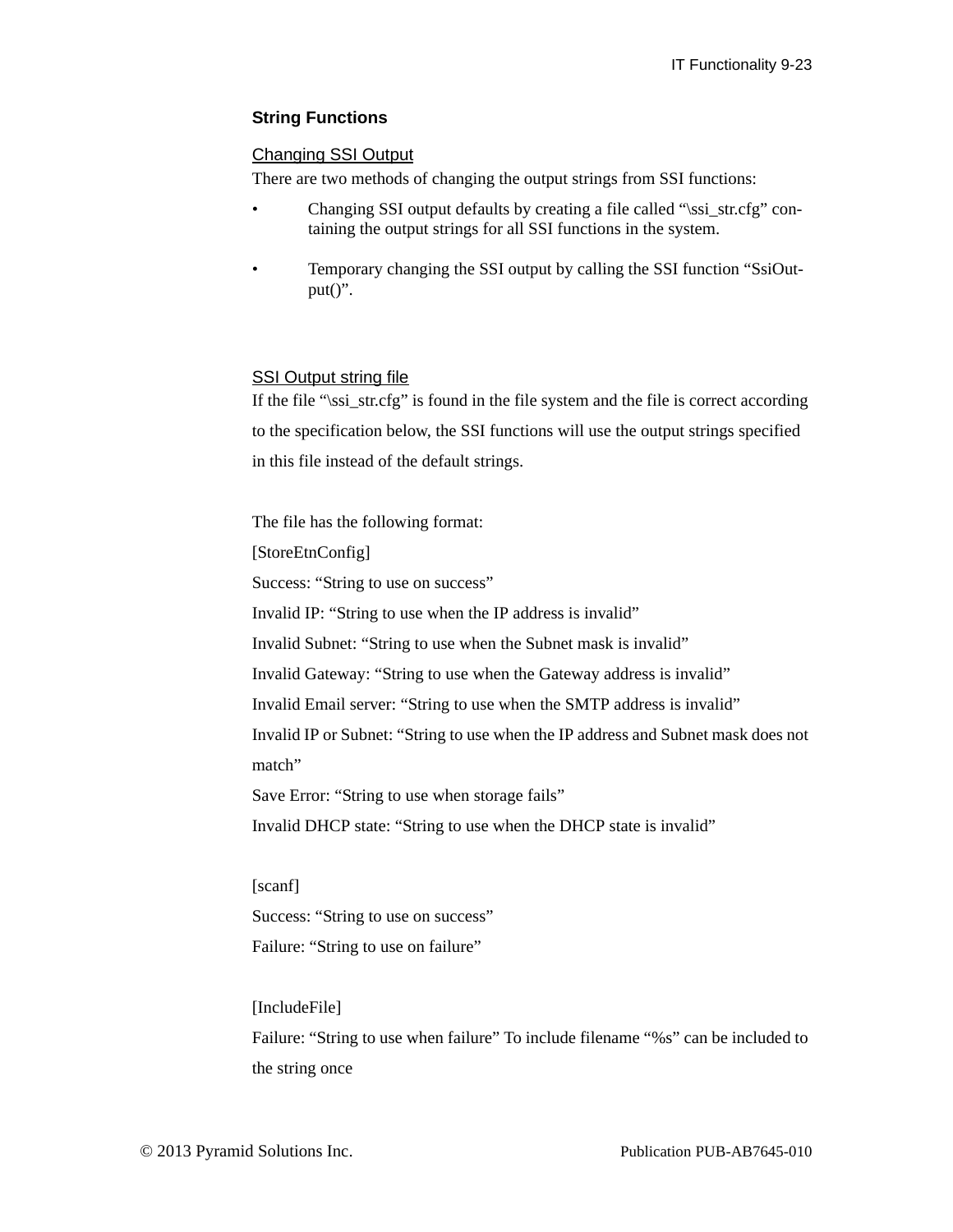#### [SaveToFile]

Success: "String to use on success"

Failure: "String to use on failure" To include filename "%s" can be included to the string once.

#### [GetText]

Success: "String to use on success" Failure: "String to use on failure"

The contents of this file can be redirected by placing the line [File path] on the first row, and the actual file path on the second row.

#### Temporary SSI Output change

The SSI output for the next called SSI function can be changed with the SSI function "SsiOutput()" The next called SSI function will use the output according to this call. Thereafter the SSI functions use the default outputs or the outputs according to the file '\ssi\_str.cfg'. The maximum size of a string is 128 bytes.

*Syntax:*

<?--#exec cmd\_argument='SsiOutput(

"Success string", "Failure string")'-->

#### *Example:*

This example shows how to change the output strings for a scanf SSI call.

<?--#exec cmd\_argument='SsiOutput ("Parameter1 updated", "Error")'-->

 $\langle$  ?--#exec cmd\_argument="scanf("Parameter1", "%d", OutWriteByte $(0)$ )'-->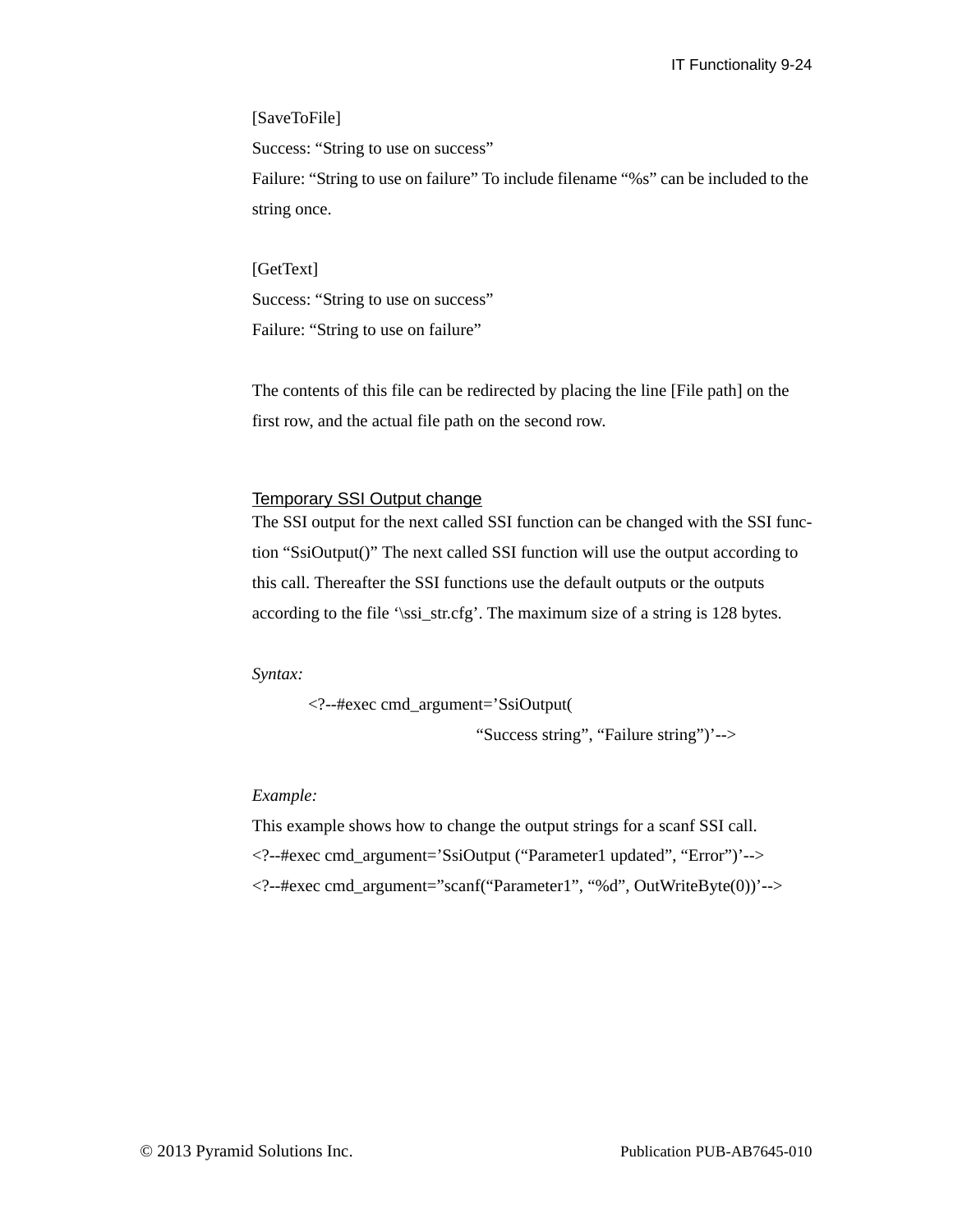## *Email Client*

It is possible to send predefined email messages to predefined receivers triggered by an event in the IN/OUT area. This area is scanned 2 times a second. The IP address to a SMTP (mail) server and any required username and password must be configured (See["'ethcfg.cfg'" on page 8-7\)](#page-99-0). It is possible to have 10 user defined, and 10 admin defined emails triggered on different events. These shall be placed in directories "\user\email" for user configurable emails and "\email" for non-user configurable emails. See ["Email files \(email\\_1.cfg,email\\_2.cfg to](#page-106-0)  [email\\_10.cfg\)" on page 8-14](#page-106-0).

## <span id="page-134-0"></span>**SSI Includes in emails**

For predefined emails it possible to include data. This is performed in the same way data is added to web pages using SSI functions. The supported SSI functions for emails include:

- DisplayIP
- DisplayMACID
- DisplaySubnet
- DisplayGateway
- DisplayDNS1
- DisplayDNS2
- DisplayHostName
- DisplayDomainName
- DisplayEmailServer
- DisplayDHCPState
- DisplaySMTPUser
- DisplaySMTPPswd
- printf
- IncludeFile
- SsiOutput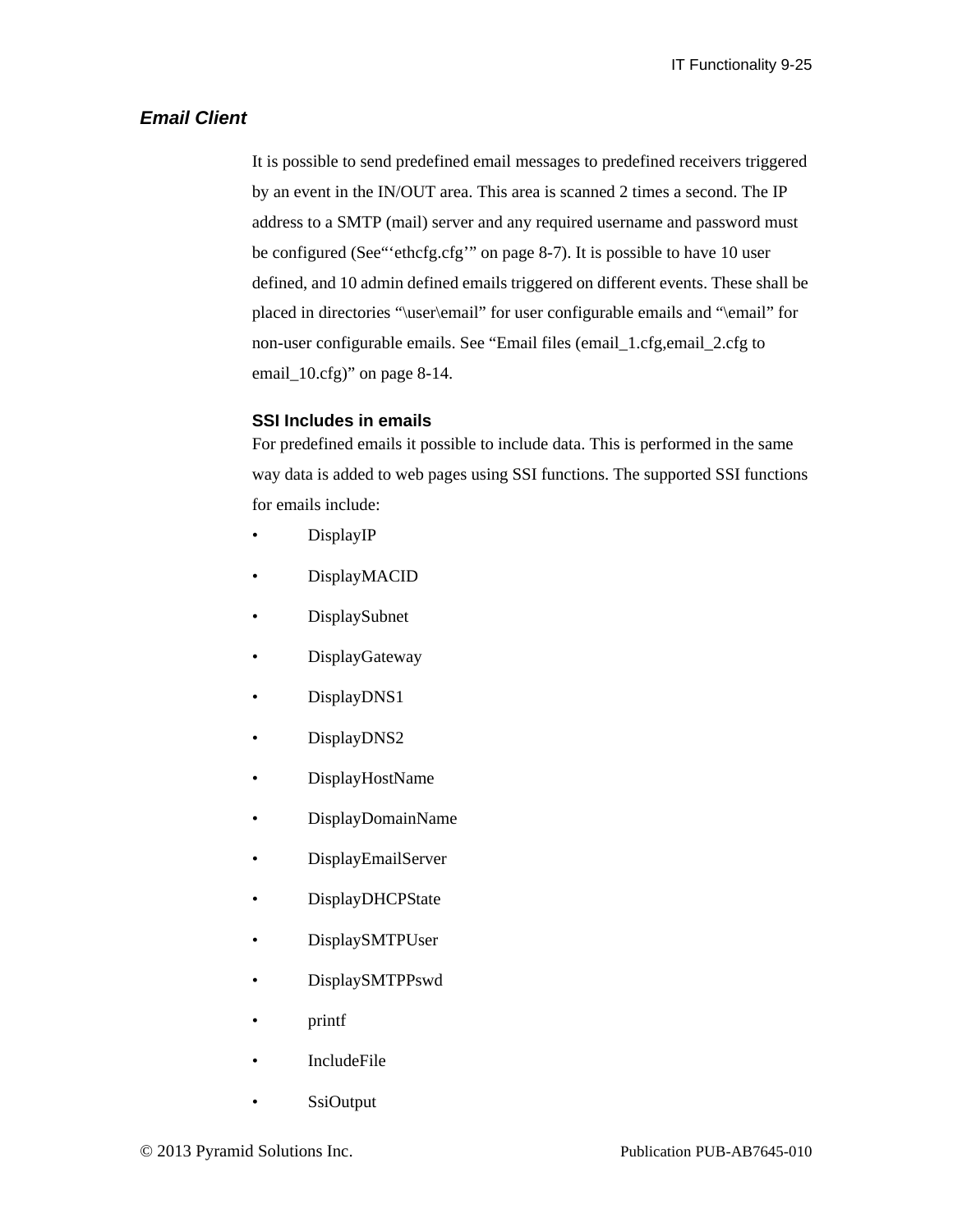# *Displaying I/O Data on a Web Page*

The following is an example of an HTML file that when uploaded to the module displays in hex the second byte of data from the IN table and the third byte of data of the OUT table using the SSI "printf" command.

 $\langle$ html $>$ <head> <title>Ethernet to DeviceNet BridgeWay</title> </head> <body> <center>  $<$ h1>  $\langle$  2-+#exec cmd\_argument='printf("IN 2 = 0x%2X",InReadUByte(2))'-->  $\langle$  2--#exec cmd\_argument='printf("OUT 3 = 0x%2X", OutReadUByte(3))'--> </body> </html>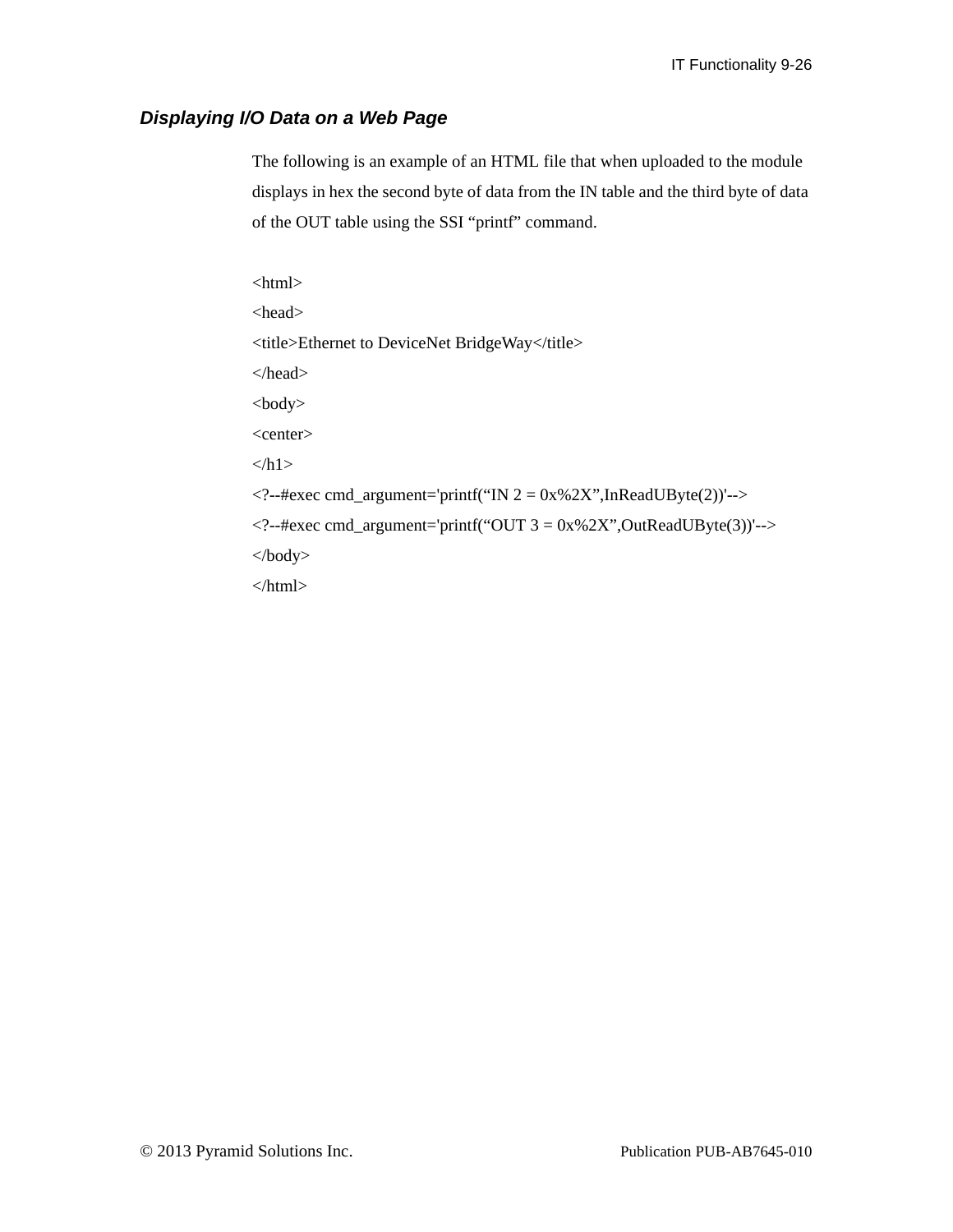# **Status and Diagnostics**

# *BridgeWay LEDs*

There is a group of LED indicators on the front of the BridgeWay that is used to annunciate the current status of the module and the network interfaces. The layout of the LEDs is shown in [Figure 10-1.](#page-136-0)



**Figure 10-1 BridgeWay LEDs**

# <span id="page-136-0"></span>**BridgeWay Status LED**

| <b>State</b>                                    | <b>Summary</b>             | <b>Description</b>                                                     |
|-------------------------------------------------|----------------------------|------------------------------------------------------------------------|
| <b>Flashing Green</b>                           | Idle                       | Module is in Idle mode.                                                |
| Solid Green                                     | Run                        | Module is in Run mode.                                                 |
| Solid Orange                                    | Hardware<br>Initialization | The LED will be in this state immedi-<br>ately after power is applied. |
| Flashing Red/Green                              | Error                      | A major, unrecoverable fault has been<br>detected.                     |
| Red, Green, Orange<br><b>Alternate Flashing</b> | <b>Self Test</b>           | A self test of the module is in progress.                              |

## **Table 10-1 BridgeWay Status LED States**

Major unrecoverable faults are indicated by a series of green and red flashes. If the BridgeWay Status LED is flashing red and green for an extended period of time, count the number of red and green flashes and call technical support.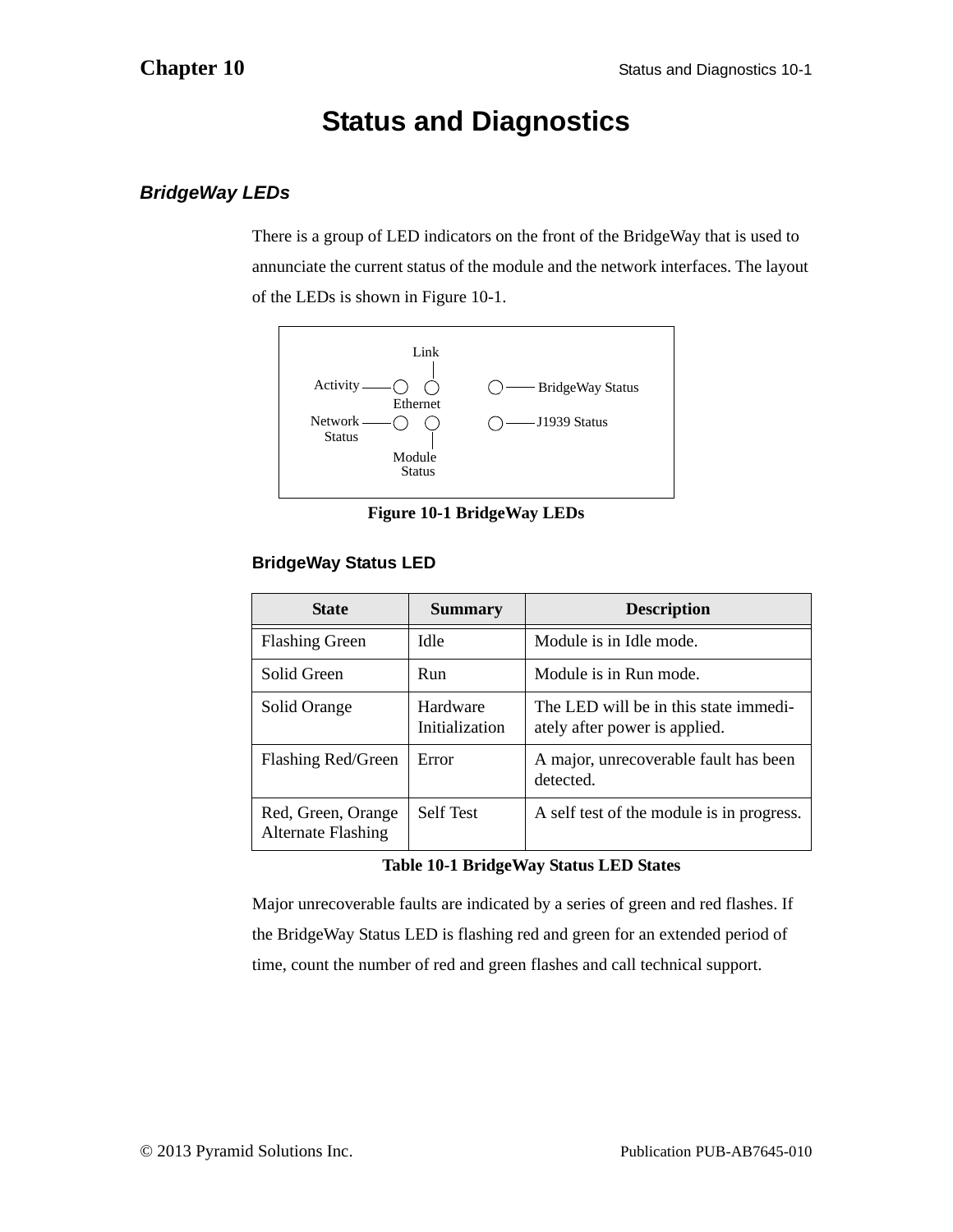## **J1939 Status LED**

| <b>State</b>          | <b>Summary</b>           | <b>Description</b>                                                                                                                                              |
|-----------------------|--------------------------|-----------------------------------------------------------------------------------------------------------------------------------------------------------------|
| <b>Flashing Green</b> | Initializing/<br>Offline | The J1939 network interface is cur-<br>rently being initialized and is waiting<br>to come online. The module is not par-<br>ticipating in J1939 traffic.        |
| Solid Green           | Online                   | A J1939 network address has been suc-<br>cessfully claimed and the module is<br>online and active.                                                              |
| Flashing Red/Green    | Online with<br>Faults    | The module is online and active on the<br>J1939 network, but faults have been<br>detected. Check the J1939 status codes<br>to determine the cause of the fault. |
| Solid Red             | Offline                  | The module is not participating in the<br>J1939 network.                                                                                                        |
| <b>Flashing Red</b>   | Offline with<br>Faults   | The module is not participating in the<br>J1939 network and faults have been<br>detected. Check the J1939 status codes<br>to determine the cause of the fault.  |

**Table 10-2 J1939 Status LED States**

## **Ethernet Activity LED**

The Ethernet Activity LED flashes green as Ethernet packets are received or transmitted.

## **Ethernet Link LED**

The Ethernet Link LED indicates that the module is connected to an Ethernet network. The LED will display solid green if there is a valid physical link.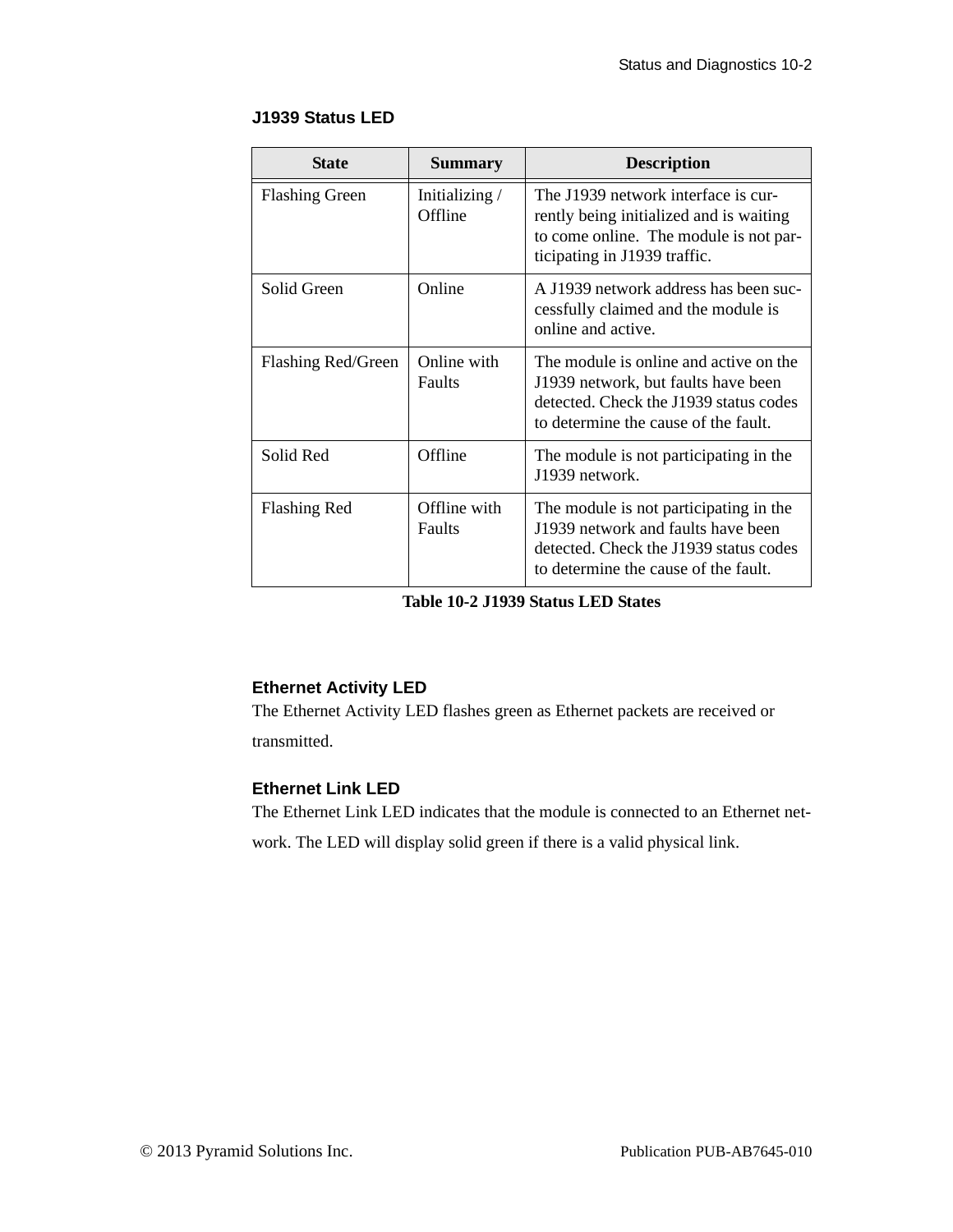# **Ethernet Module Status LED**

| <b>State</b>                                        | <b>Summary</b>           | <b>Description</b>                                                                                                                 |
|-----------------------------------------------------|--------------------------|------------------------------------------------------------------------------------------------------------------------------------|
| Off                                                 | No Power                 | Not powered                                                                                                                        |
| Solid Green                                         | Normal                   | The module is controlled by an Ether-<br>Net/IP scanner in Run mode.                                                               |
| <b>Table 10-3 Ethernet Module Status LED States</b> |                          |                                                                                                                                    |
| <b>Flashing Green</b>                               | Standby                  | The module is not controlled by a<br>scanner in Run mode. Note that this is<br>the normal state when using Modbus/<br>TCP masters. |
| Solid Red                                           | Unrecover-<br>able fault | A fault the requires user intervention<br>has been detected. Correct the problem<br>and reset the BridgeWay.                       |
| <b>Flashing Red</b>                                 | Recoverable<br>fault.    | A fault that can be corrected and does<br>not require a BridgeWay reset has been<br>detected.                                      |
| Red, Green<br><b>Alternate Flashing</b>             | <b>Self Test</b>         | A self test of the module is in progress.                                                                                          |

# **Ethernet Network Status LED**

| <b>State</b>                            | <b>Summary</b>                       | <b>Description</b>                                                                                                                                                                                |
|-----------------------------------------|--------------------------------------|---------------------------------------------------------------------------------------------------------------------------------------------------------------------------------------------------|
| Off                                     | No Power                             | The module has no power or no IP<br>address assigned.                                                                                                                                             |
| Solid Green                             | Network OK<br>and commu-<br>nicating | There is at least one EtherNet/IP con-<br>nection. (Not affected by Modbus/TCP<br>connections.)                                                                                                   |
| <b>Flashing Green</b>                   | Network OK                           | There are no active connections. ( <i>Not</i><br>affected by Modbus/TCP connections.)                                                                                                             |
| Solid Red                               | Address con-<br>flict                | The module's IP address is already in<br>use by another module.                                                                                                                                   |
| <b>Flashing Red</b>                     | Connection<br>Time-out               | One or more of the connections in<br>which this module is the target has<br>timed out. This state is only left if all<br>timed out connections are re-estab-<br>lished or if the module is reset. |
| Red, Green<br><b>Alternate Flashing</b> | <b>Self Test</b>                     | A self test of the module is in progress.                                                                                                                                                         |

#### **Table 10-4 Ethernet Network Status LED States**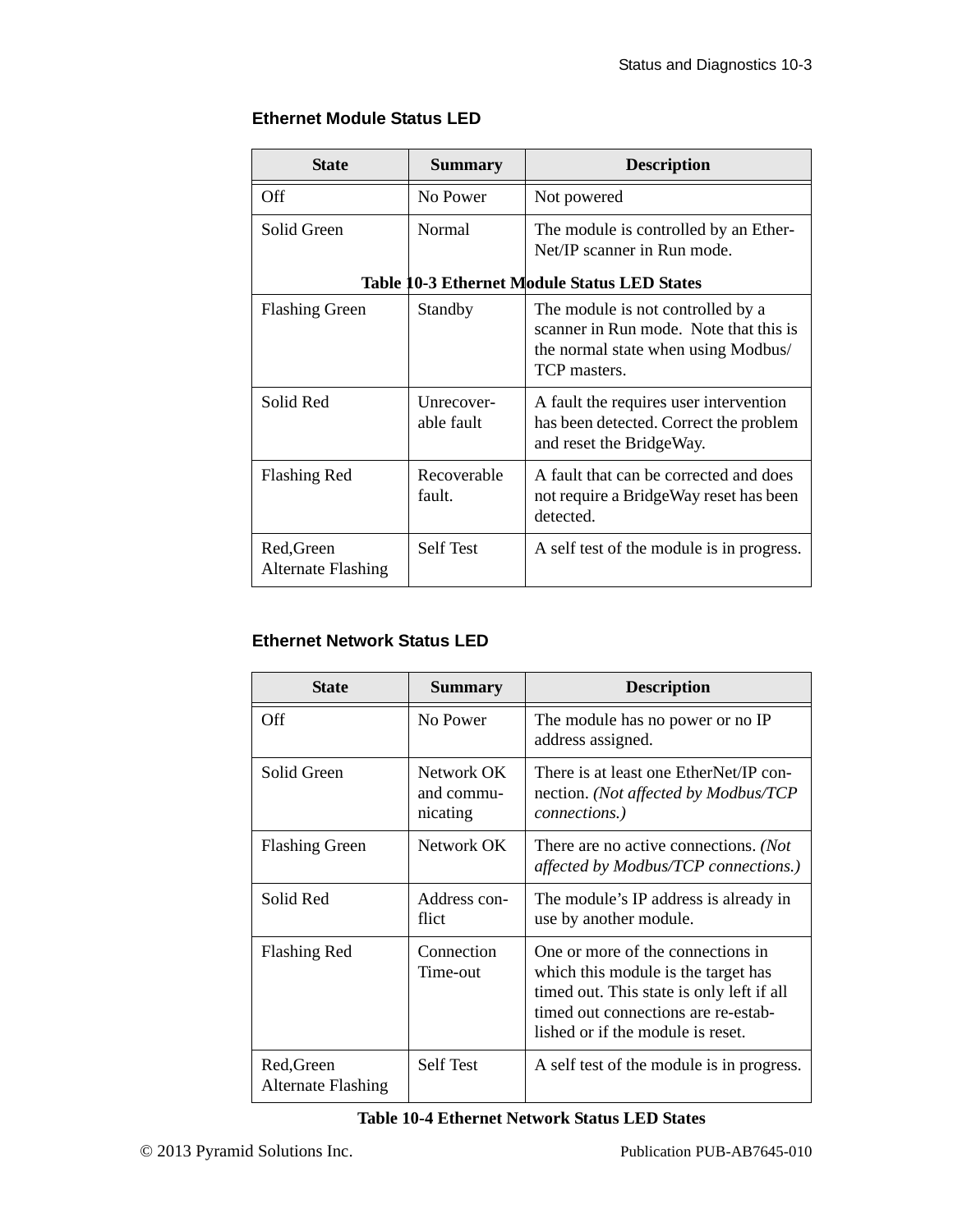# *J1939 Status Codes*

The status codes for the J1939 interface are displayed by the BridgeWay Configuration Tool in the network configuration pane associated with the J1939 network. There are 2 status codes: a general status, and an error status. The general status is displayed as a textual status. The error status codes are bit strings, so the values are displayed in hexadecimal format to make them easier to decipher.

## **J1939 General Status**

| Value   | <b>Description</b>                                                     |
|---------|------------------------------------------------------------------------|
| Offline | The module is not participating in J1939 network activity.             |
| Online  | The module is online and participating in J1939 network activ-<br>ity. |

#### **Table 10-5 J1939 General Status Values**

## **J1939 Error Status**

| <b>Bit</b>     | <b>Description</b>                                                                                                           |
|----------------|------------------------------------------------------------------------------------------------------------------------------|
| $\Omega$       | The address claim has failed. The BridgeWay was unable to claim a<br>unique J1939 network address and join network activity. |
| 1              | The CAN error counter has exceeded its warning limits at least one time<br>since bootup or the last fault reset.             |
| $\overline{2}$ | The CAN controller has reported a bus-off condition at least one time<br>since bootup or the last fault reset.               |
| 3              | A CAN receive overrun condition was detected at least one time since<br>bootup or the last fault reset.                      |
| $\overline{4}$ | A J1939 transport protocol error has occurred at least one time since<br>bootup or the last fault reset.                     |
| $\overline{5}$ | A receive message queue has overflowed at least one time since bootup<br>or the last fault reset.                            |
| 6              | A transmit message queue has overflowed at least one time since<br>bootup or the last fault reset.                           |
| $7 - 15$       | Not used.                                                                                                                    |

#### **Table 10-6 J1939 Error Status Bit Definitions**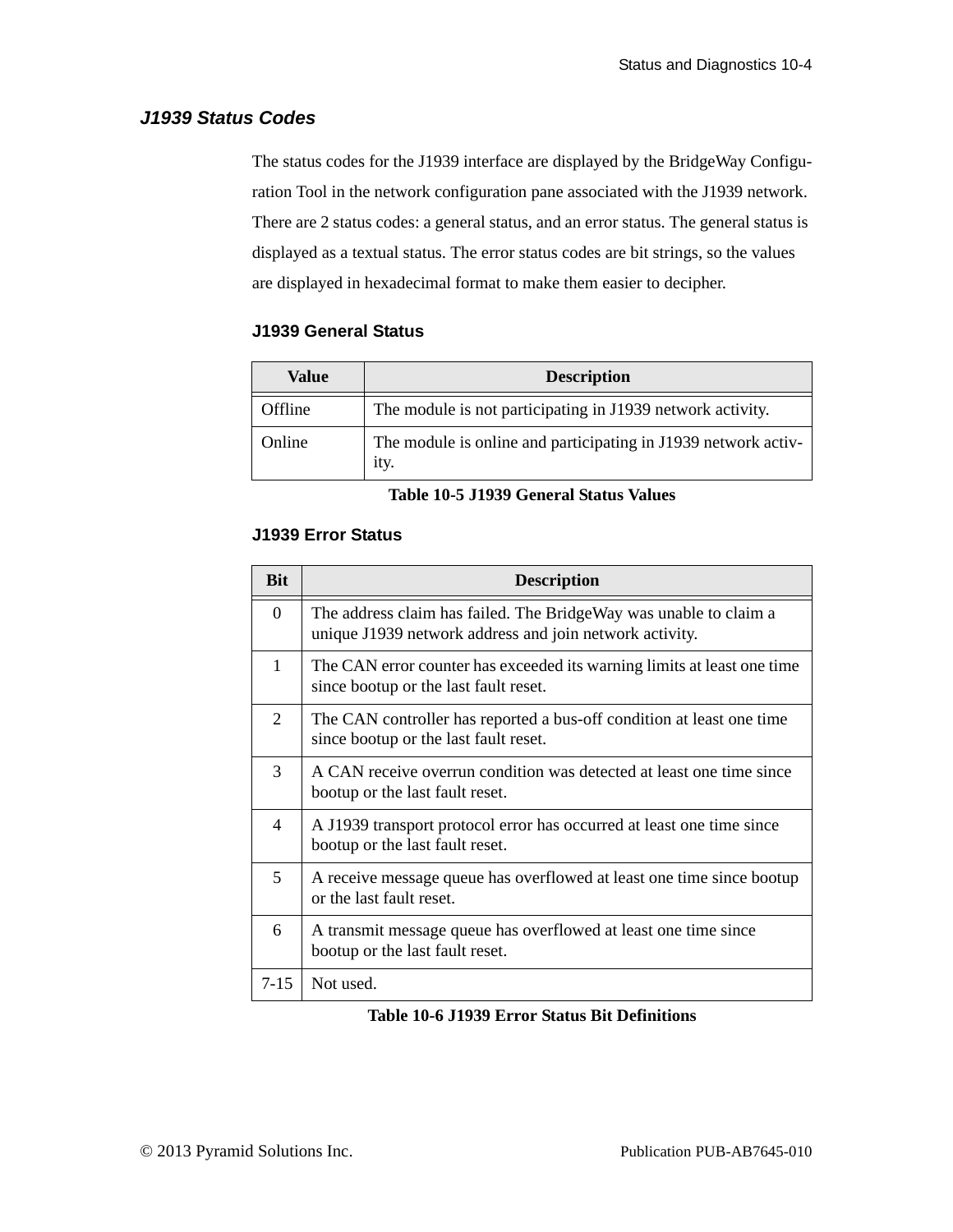## *Diagnostic Web Pages*

#### **Status and Settings Web Page**

The Status and Settings page displays the BridgeWay identification information, current status, and IP configuration. The IP configuration can be changed from this page. The module status is updated approximately every 2.5 seconds.

#### **I/O Assembly View Web Page**

The I/O Assembly page displays the current values that are in the input and output assemblies from the perspective of EtherNet/IP. The data values are updated approximately every 2.5 seconds.

## **I/O Table View Web Page**

The I/O Table page displays the current values that are in the input and output tables from the perspective of Modbus/TCP registers. The data values are updated approximately every 2.5 seconds.

## *Status Assembly*

The status assembly is an assembly object instance that is accessible from Ether-Net/IP both explicitly and using an I/O connection. The status assembly contains current status and diagnostic information pertaining to the BridgeWay's J1939 interface. See ["Status Assembly" on page](#page-58-0) 5-7 for complete details of the format and content of the assembly for EtherNet/IP. See ["Status Data Table" on page 6-](#page-71-0) [8](#page-71-0) for details of the format and content of the data for Modbus/TCP.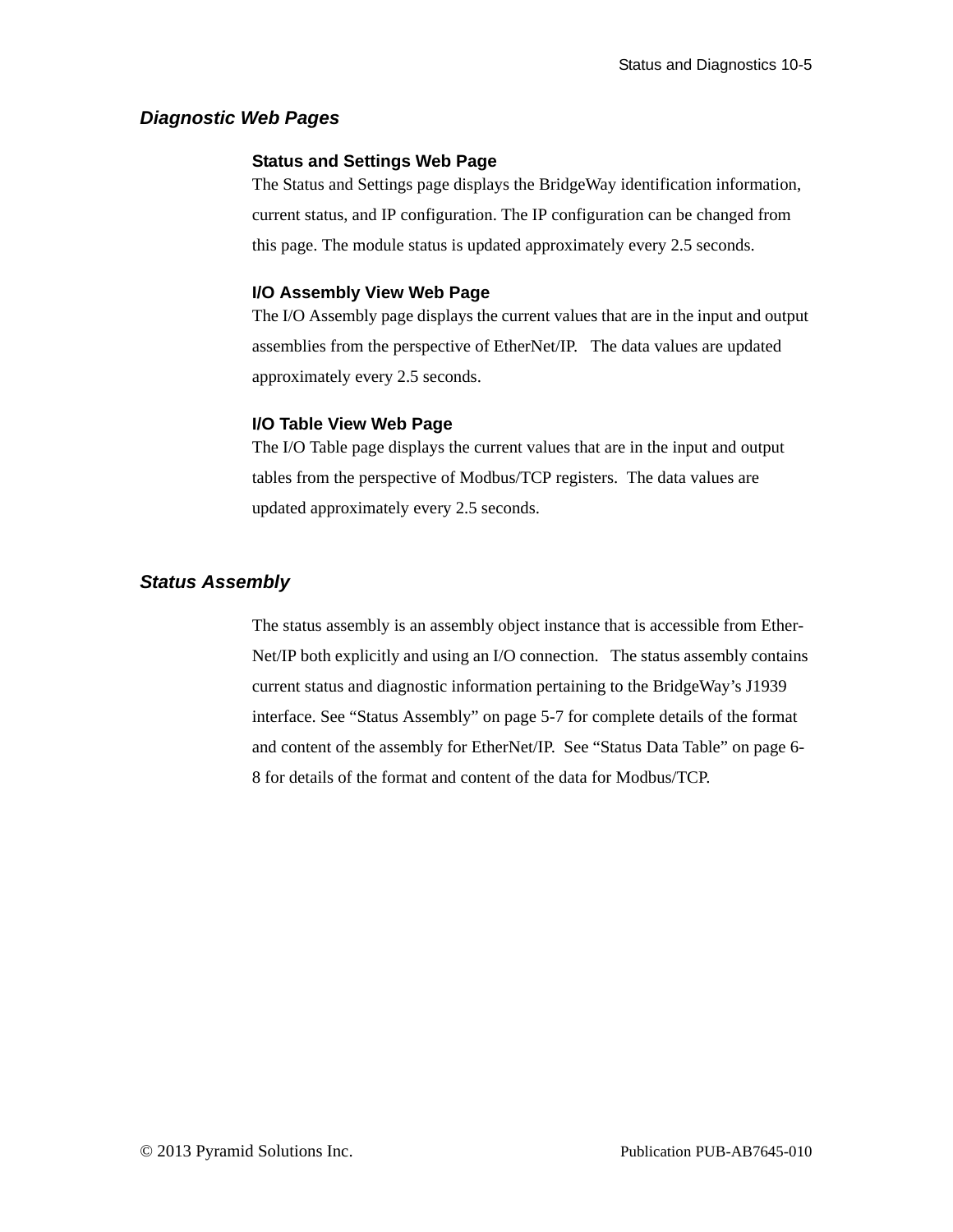# **Specifications**

# *Environmental Specifications*

## **Temperature**

Operating: 0 to 70 degrees Celsius Non-Operating: -25 to 85 degrees Celsius

## *EMC Directive Compliance*

This product is tested to meet the Council Directive 89/336/EC Electromagnetic Compatibility (EMC) by applying the following standards, in whole or in part, documented in a technical construction file:

- EN50081-2-EMC Generic Emission Standard, Part 2 Industrial Environment
- EN50082-2-EMC Generic Immunity Standard, Part 2 Industrial Environment

This product is intended for use in an industrial environment.

# *Electrical Specifications*

## **DC Power**

Operating voltage: 12-30v DC. Current Requirements: 130-140 mA at 24 VDC.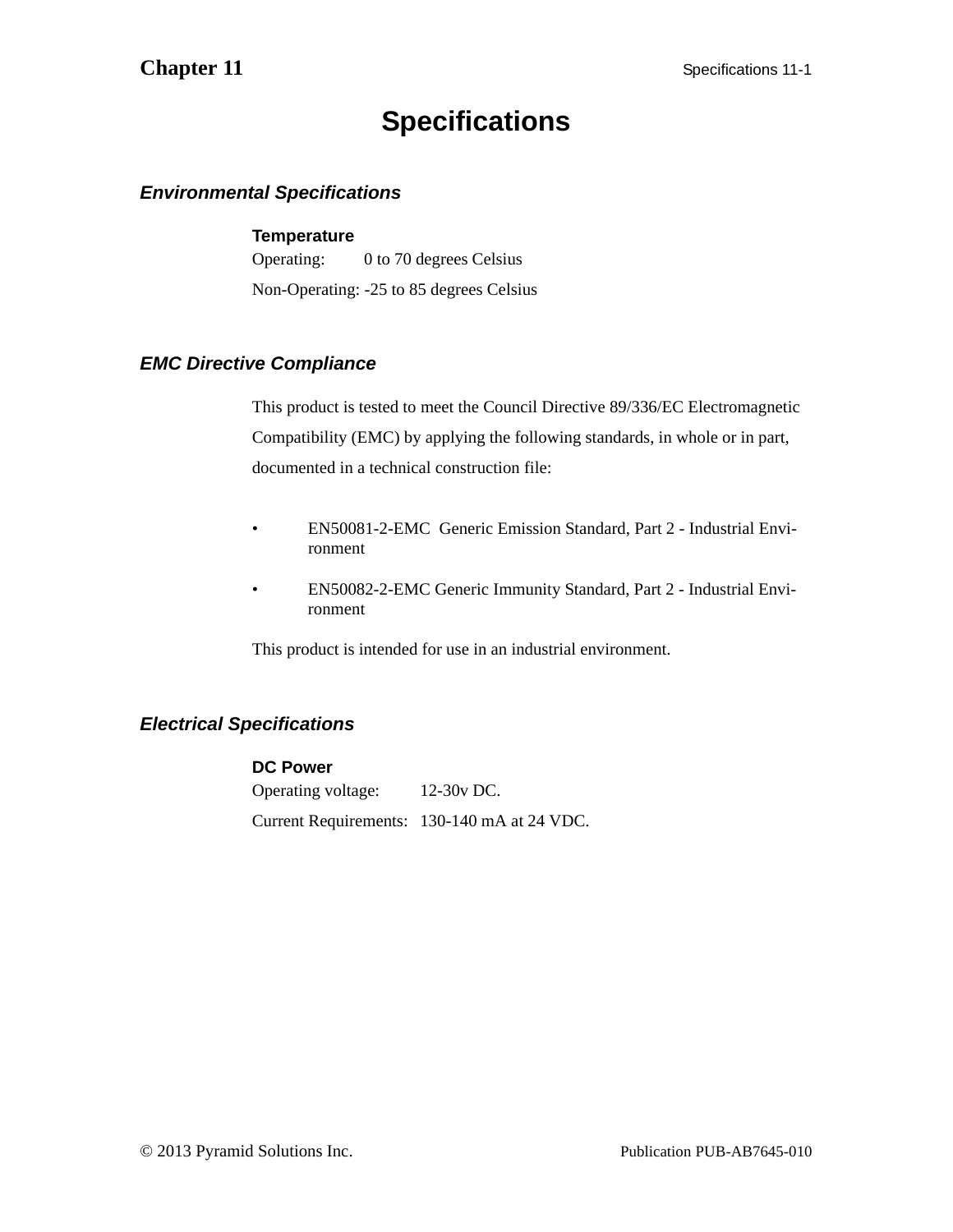# *Mechanical Specifications*

# **Mechanical Rating**

IP20/NEMA 1

# **DIN Rail Mount**

The BridgeWay connects to a DIN 3 rail.

## **Dimensions**



**Figure 11-1 BridgeWay Mechanical Dimensions**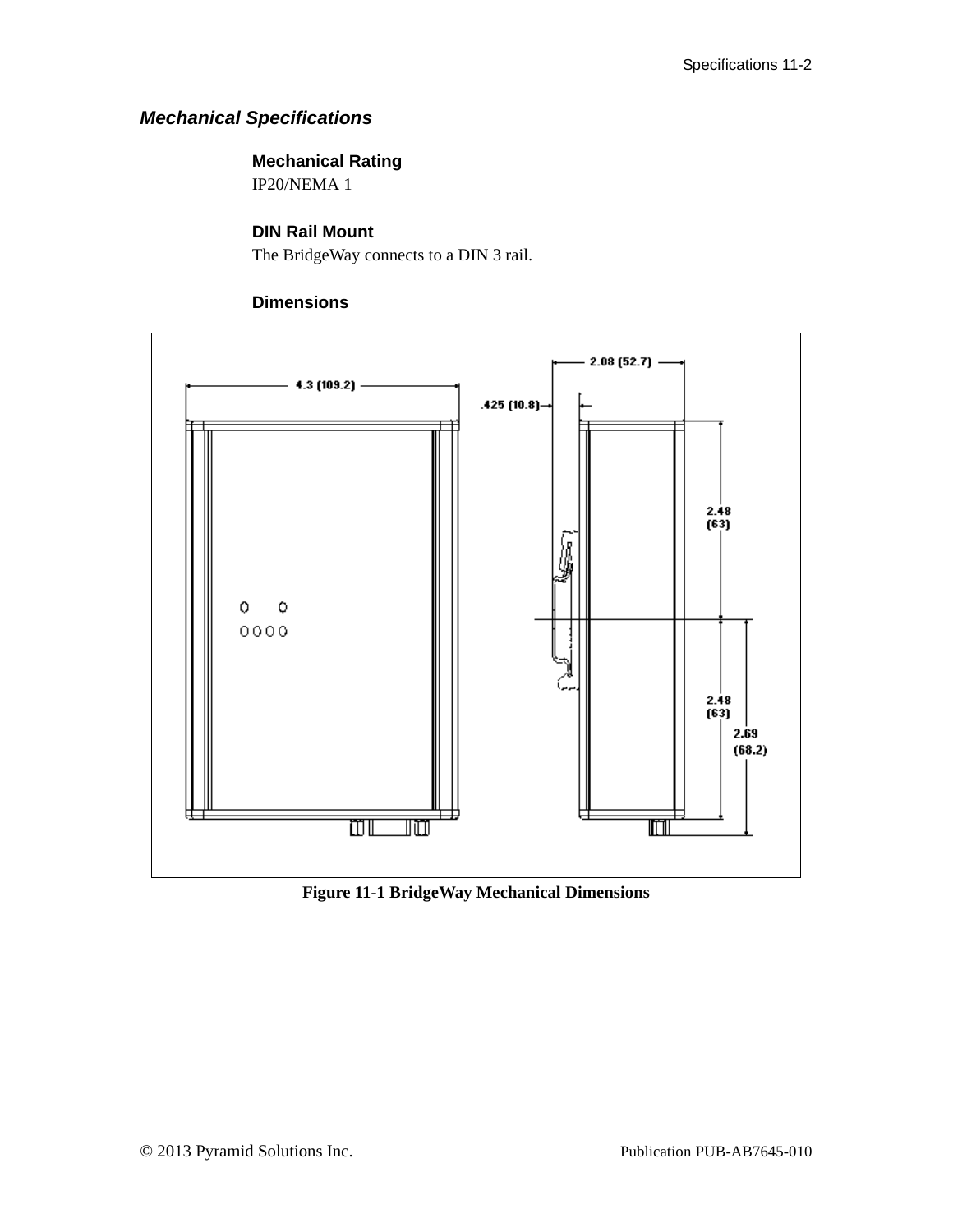## *I/O Data Sizes*

Maximum 500 bytes input including the status register

Maximum 496 bytes output including the command register

12 bytes of status data

200 total data points (input plus output)

Up to 120 different PGN's may be monitored by input data points

Up to 100 different PGN's may be transmitted by output data points

Up to 20 data points may be mapped for a single PGN

## *J1939 Specifications*

## **Message Types**

Supports transmission and reception of the following message types:

•PDU1 destination specific •PDU1 broadcast •PDU2

#### **Addressing**

Claims and protects a single configurable address.

Self-configurable using a list of addresses.

## **Transport Protocol Sessions**

Support of J1939 transport protocol for large messages with the following limita-

tions:

•Single outgoing session (either BAM or RTS/CTS).

•35 concurrent incoming sessions (any mixture of BAM and RTS/CTS).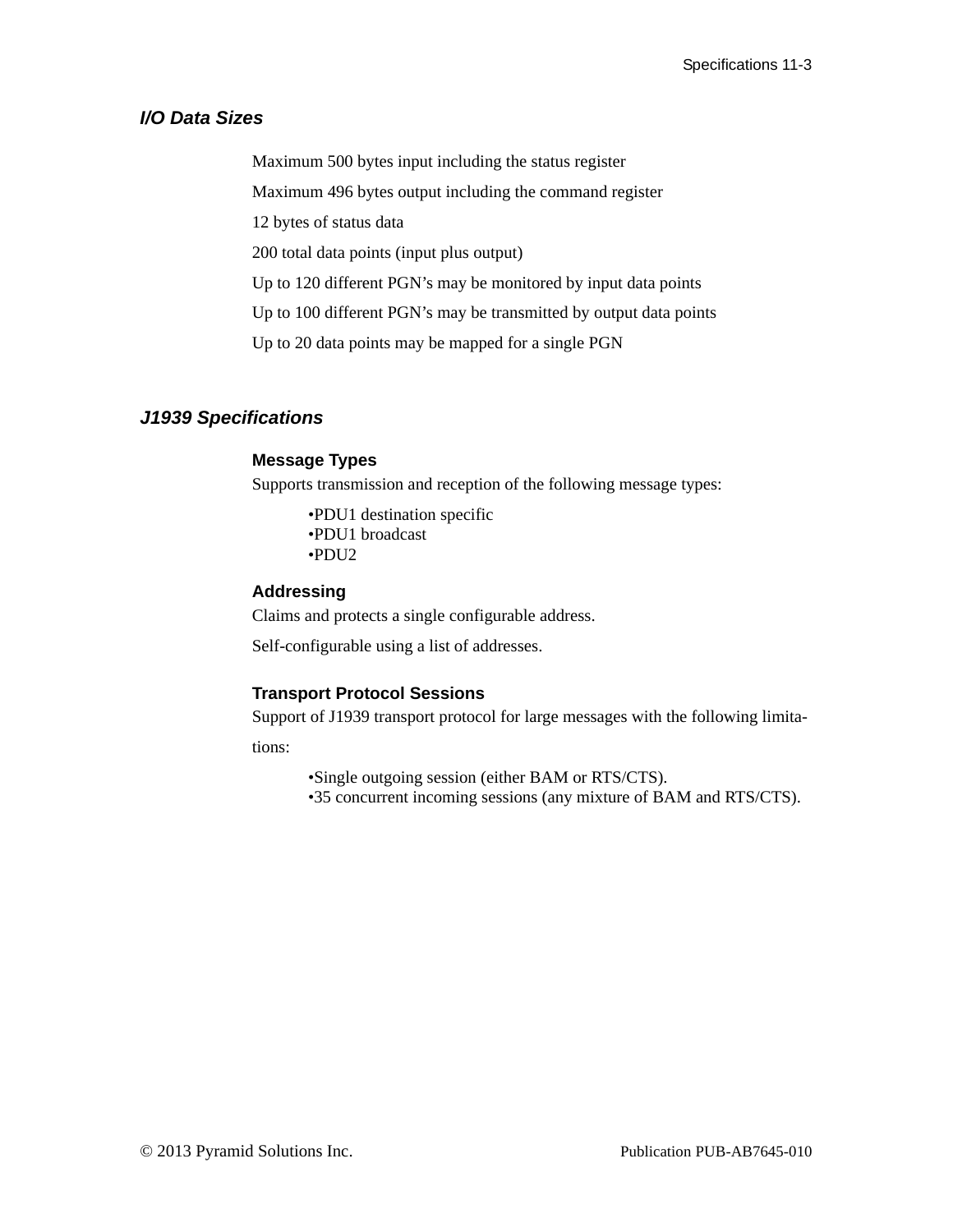# **Connectors**

*Power*



**Figure 12-1 Power Connector**

| Pin | <b>Connection</b>  |
|-----|--------------------|
|     | $24 \text{ VDC} +$ |
|     | 24 VDC Common      |

**Table 12-1 Power Connector Pin Definitions**

Use Phoenix connector part number MSTB 2,5/2-ST-5,08 ABGY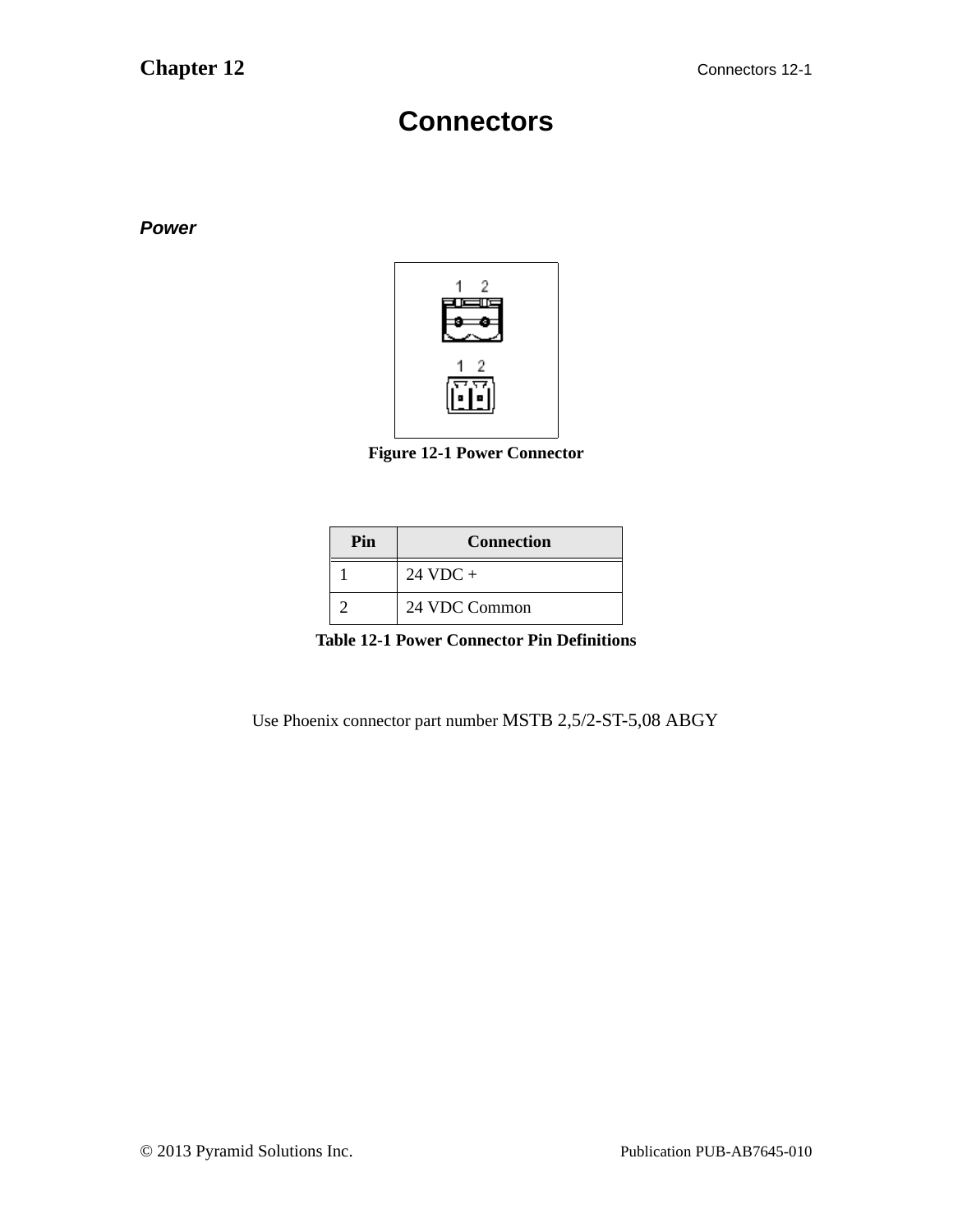*J1939*



| Pin            | Signal             |
|----------------|--------------------|
| 1              | 24 VDC Common      |
| $\overline{2}$ | <b>CAN Low</b>     |
| 3              | Shield             |
| 4              | <b>CAN High</b>    |
| 5              | $24 \text{ VDC} +$ |

#### **Table 12-2 J1939 Connector Pin Definitions**

Use Phoenix connector part number MSTB 2,5/5-ST-5,08-ABGYAU.

**Note:** The 24VDC connections on the J1939 and Power connectors are physically connected internally. The module may be powered from either set of pins.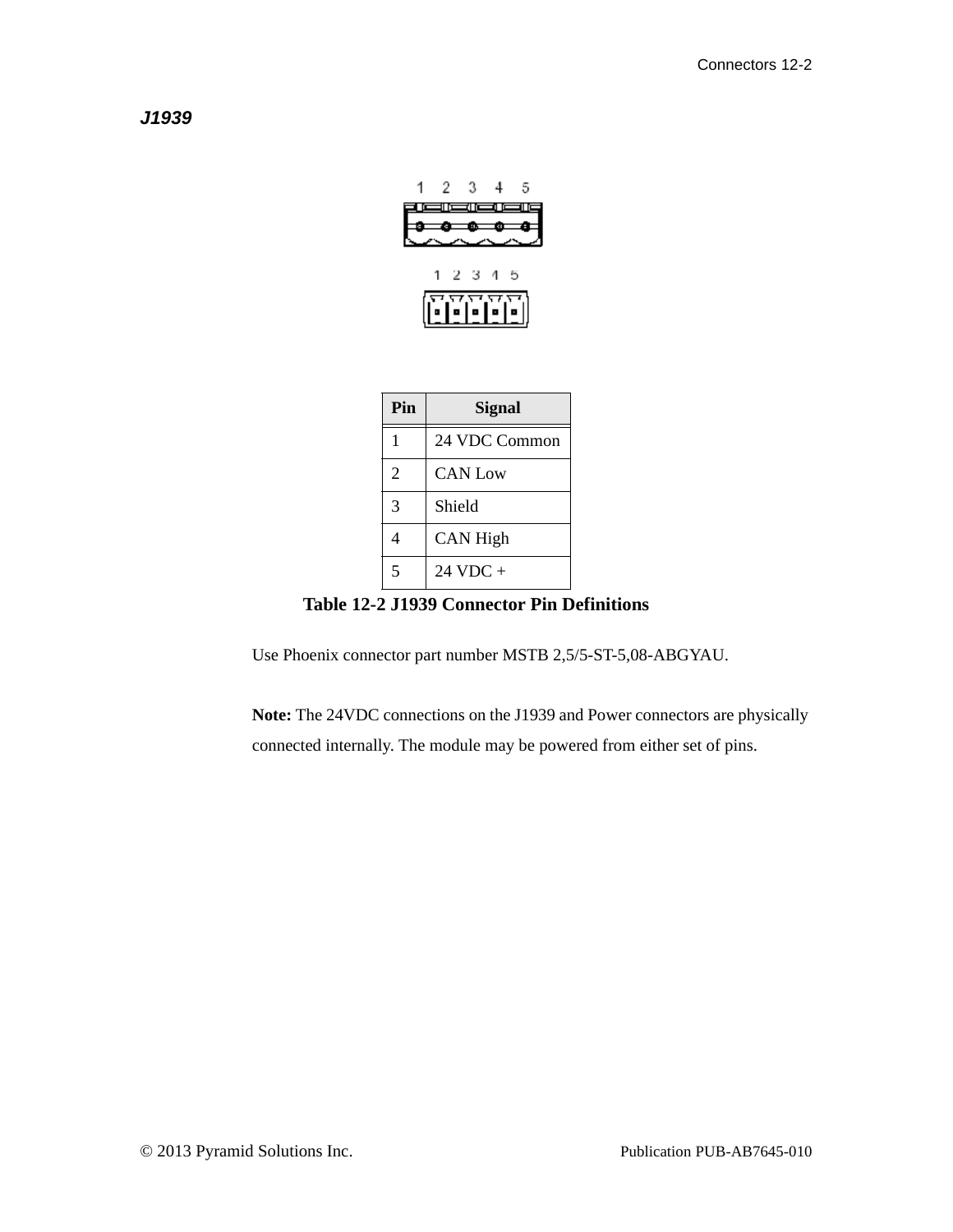## *Ethernet RJ45*



| Pin            | <b>Signal</b> |
|----------------|---------------|
| 1              | $TD+$         |
| $\overline{2}$ | TD-           |
| 3              | $RD+$         |
| 4              | Termination   |
| 5              | Termination   |
| 6              | RD-           |
| 7              | Termination   |
| 8              | Termination   |

**Table 12-3 RJ45 Pinout**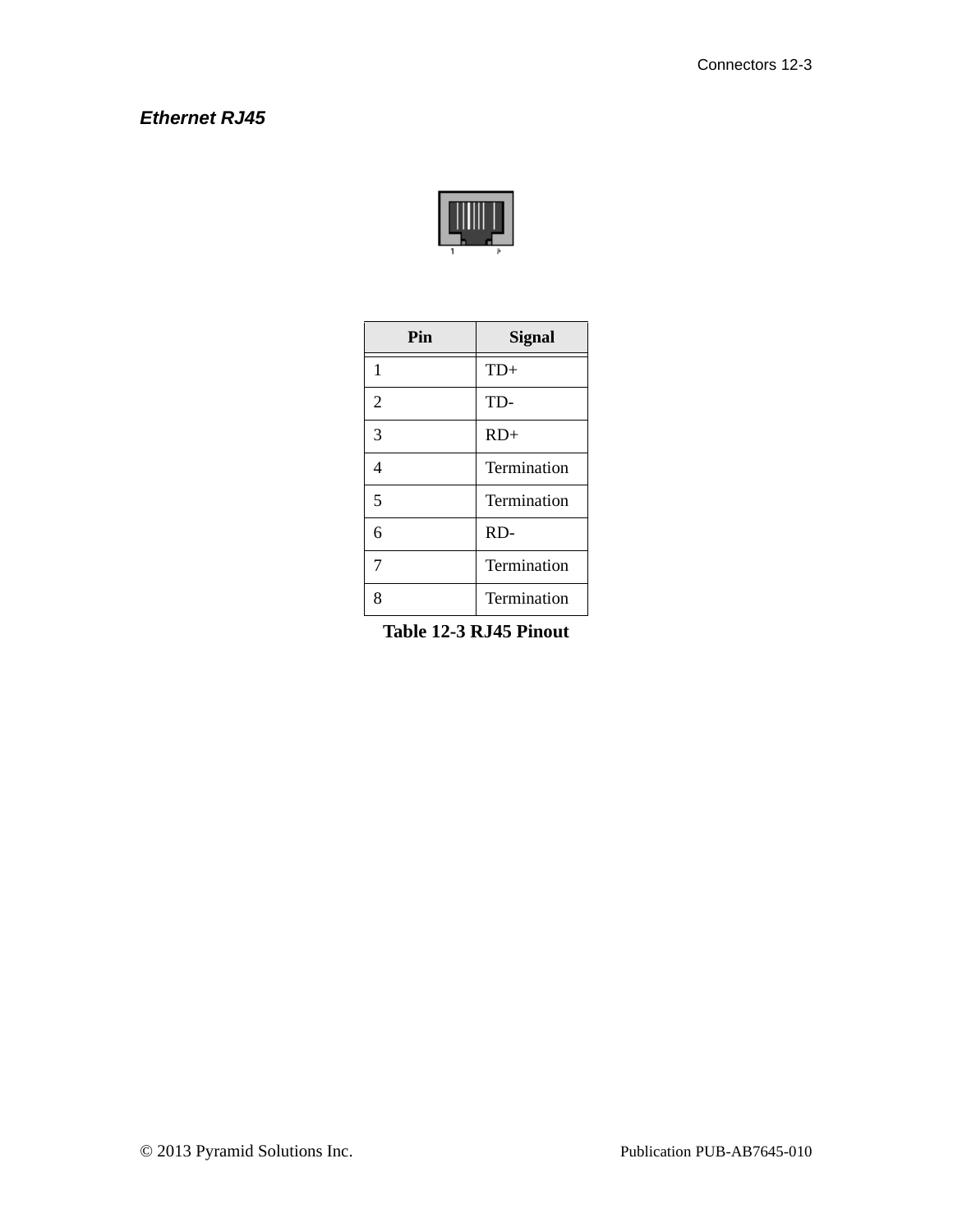## *Configuration RS-232 9 Pin D-Subminiature*



| Pin            | <b>Signal</b>        |
|----------------|----------------------|
| $\mathbf{1}$   | N <sub>C</sub>       |
| $\overline{2}$ | Receive              |
| 3              | Transmit             |
| $\overline{4}$ | N <sub>C</sub>       |
| 5              | <b>Signal Ground</b> |
| 6              | N <sub>C</sub>       |
| 7              | N <sub>C</sub>       |
| 8              | N <sub>C</sub>       |
| 9              | N <sub>C</sub>       |

**Table 12-4 RS232 9 Pin**